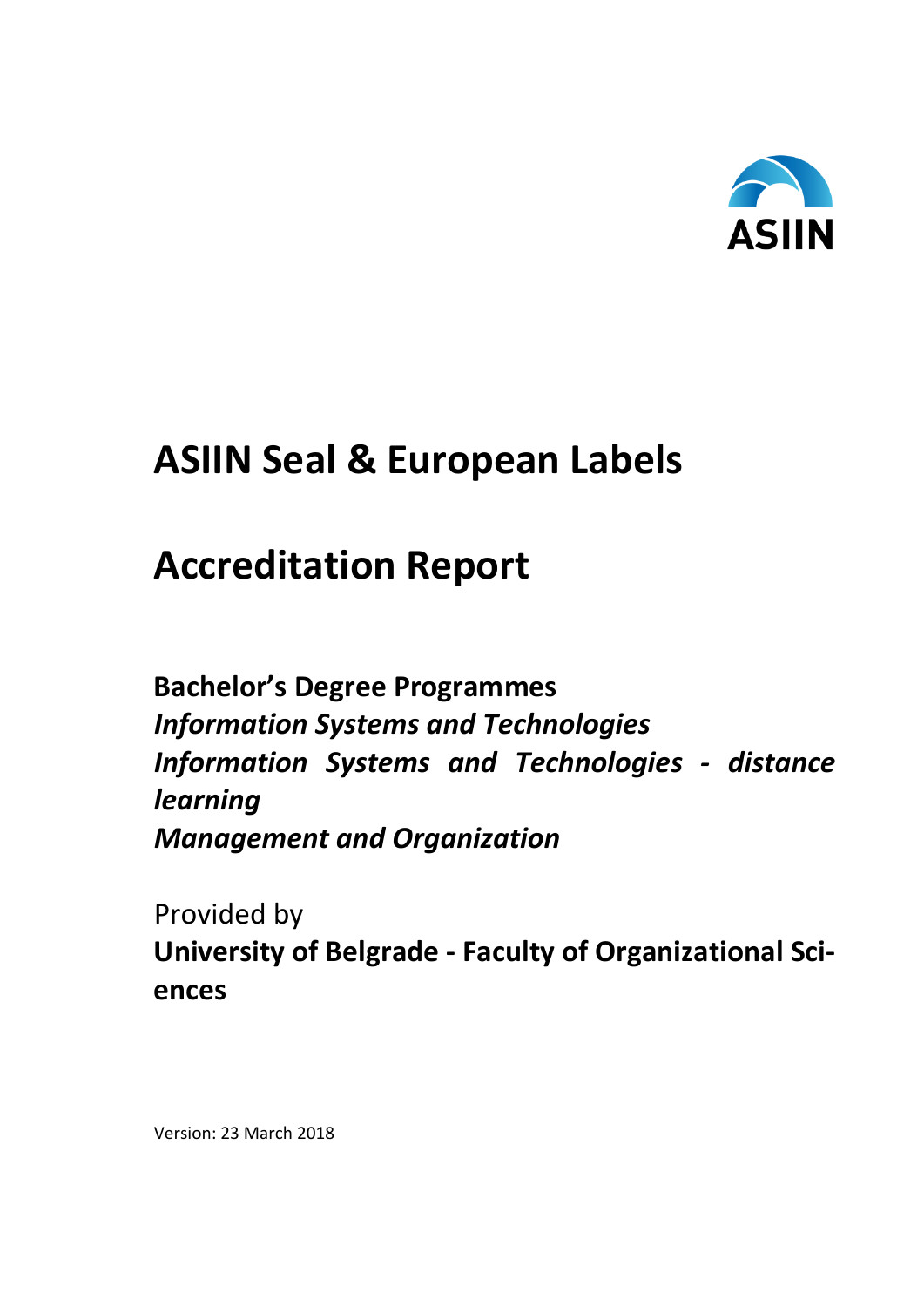## **Table of Content**

| 2. The degree programme: structures, methods and implementation 12  |  |
|---------------------------------------------------------------------|--|
|                                                                     |  |
|                                                                     |  |
|                                                                     |  |
| 6. Quality management: quality assessment and development  22       |  |
|                                                                     |  |
| E Comment of the Higher Education Institution (10.01.2018) 24       |  |
| F Summary: Peer recommendations (19.01.2018) 25                     |  |
| G Comment of the Technical Committee $07 -$ Business Administration |  |
| H Decision of the Accreditation Commission (23.03.2018) 28          |  |
| Appendix: Programme Learning Outcomes and Curricula 30              |  |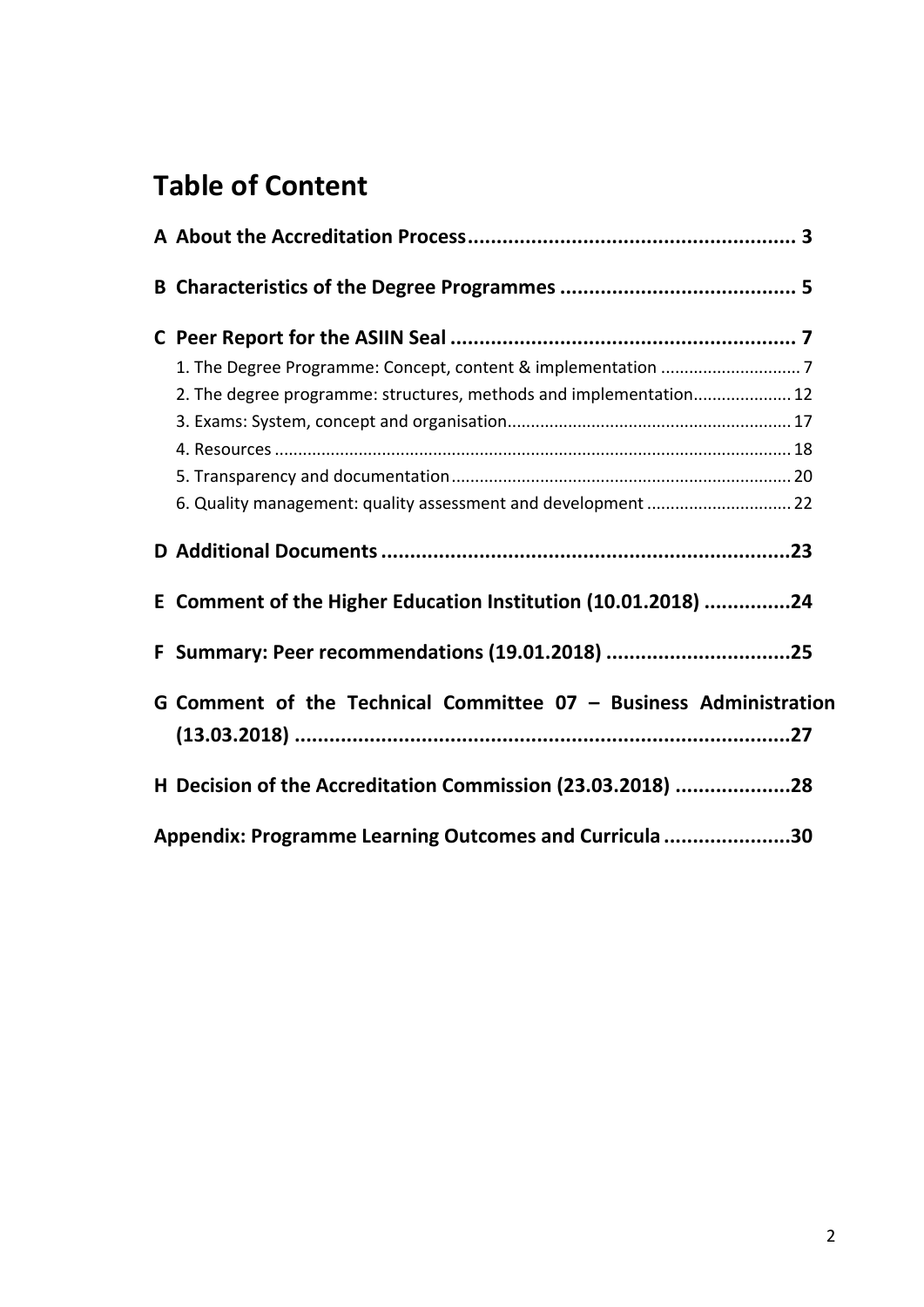### <span id="page-2-0"></span>**A About the Accreditation Process**

| Name of the degree programme<br>(in original language)                    | (Official) Eng-<br>lish transla-<br>tion of the<br>name                | Labels applied for<br>$\mathbf{1}$ | <b>Previous</b><br>accredita-<br>tion (issu-<br>ing agency,<br>validity)                          | Involved<br><b>Technical</b><br>Commit-<br>tees $(TC)^2$ |
|---------------------------------------------------------------------------|------------------------------------------------------------------------|------------------------------------|---------------------------------------------------------------------------------------------------|----------------------------------------------------------|
| Informacioni sistemi i tehnologije                                        | Information<br>Systems and<br>Technologies                             | ASIIN, Euro-Inf®<br>Label          | Commission<br>for accredi-<br>tation and<br>quality as-<br>surance,<br>1.10.2014.-<br>30.09.2019. | 07                                                       |
| Informacioni sistemi i tehnologije -<br>studije na daljinu                | Information<br>Systems and<br>Technologies -<br>distance learn-<br>ing | ASIIN, Euro-Inf®<br>Label          | Commission<br>for accredi-<br>tation and<br>quality as-<br>surance,<br>1.10.2014.-<br>30.09.2019. | 07                                                       |
| Menadžment i organizacija                                                 | Management<br>and Organiza-<br>tion                                    | <b>ASIIN</b>                       | Commission<br>for accredi-<br>tation and<br>quality as-<br>surance,<br>1.10.2014.-<br>30.09.2019. | 07                                                       |
| Date of the contract: 30.01.2017                                          |                                                                        |                                    |                                                                                                   |                                                          |
| Submission of the final version of the self-assessment report: 13.10.2017 |                                                                        |                                    |                                                                                                   |                                                          |
| Date of the onsite visit: 08.-09.11.2017                                  |                                                                        |                                    |                                                                                                   |                                                          |
| at: Belgrade, Serbia                                                      |                                                                        |                                    |                                                                                                   |                                                          |

 $\overline{a}$ 

<span id="page-2-2"></span><span id="page-2-1"></span><sup>&</sup>lt;sup>1</sup> ASIIN Seal for degree programmes; Euro-Inf®: Label European Label for Informatics;  $\frac{2}{100}$  TC: Technical Committee for the following subject areas: TC 07 - Business Informatics/Information Systems.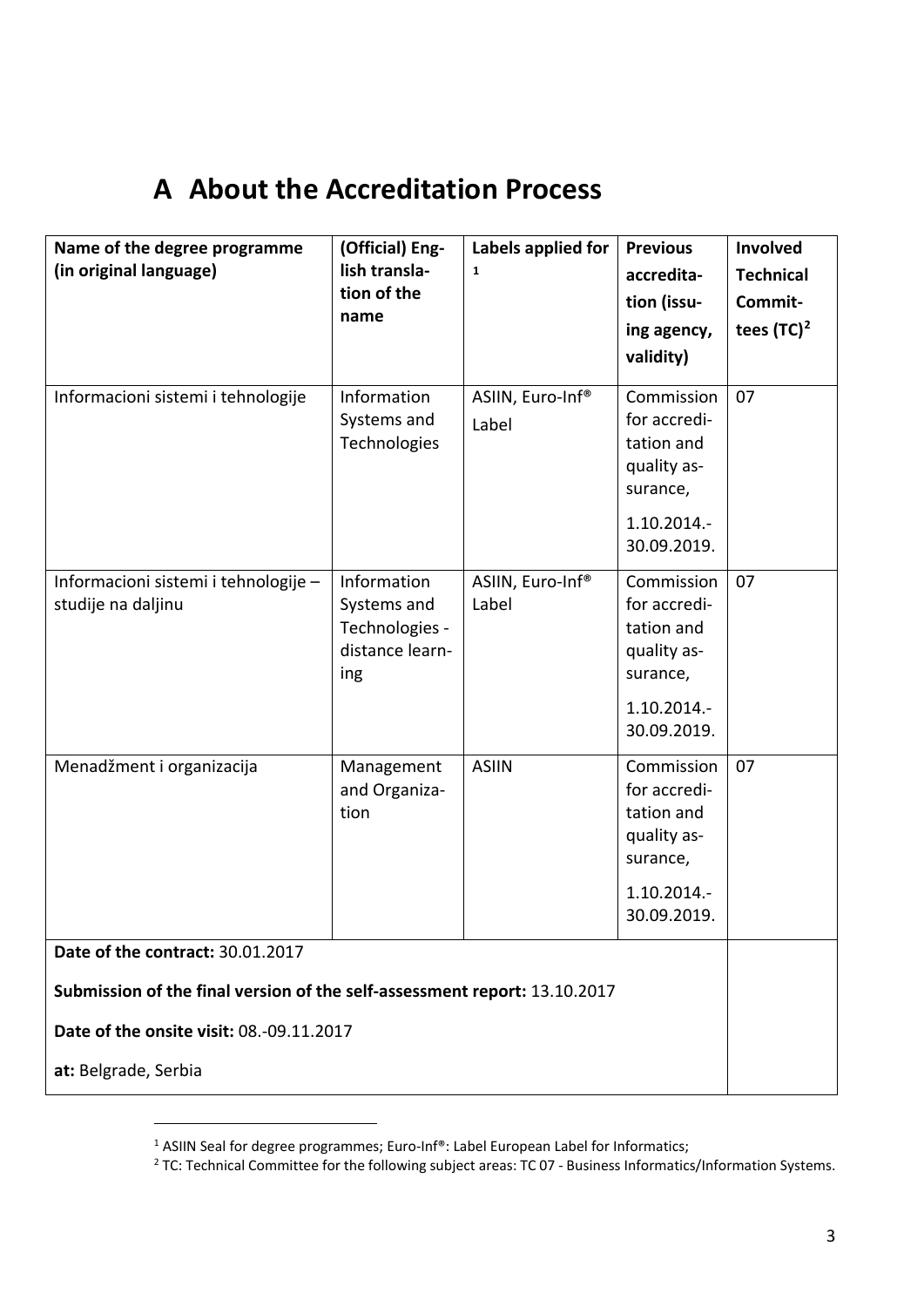| Peer panel:                                                                                   |  |  |  |  |  |
|-----------------------------------------------------------------------------------------------|--|--|--|--|--|
| Prof. Dr. Susanne Strahringer, Technische Universität Dresden;                                |  |  |  |  |  |
|                                                                                               |  |  |  |  |  |
| Prof. Dr. Thomas Barton, University of Applied Sciences Worms;                                |  |  |  |  |  |
| Günther Müller-Luschnat, iteratec GmbH                                                        |  |  |  |  |  |
|                                                                                               |  |  |  |  |  |
| Representative of the ASIIN headquarter: Dr. Martin Foerster                                  |  |  |  |  |  |
| Responsible decision-making committee: Accreditation Commission for Degree Pro-               |  |  |  |  |  |
| grammes                                                                                       |  |  |  |  |  |
| Criteria used:                                                                                |  |  |  |  |  |
| European Standards and Guidelines as of 15.05.2015                                            |  |  |  |  |  |
| ASIIN General Criteria, as of 10.03.2015                                                      |  |  |  |  |  |
| Subject-Specific Criteria of Technical Committee 07 - Information Systems as of<br>09.12.2011 |  |  |  |  |  |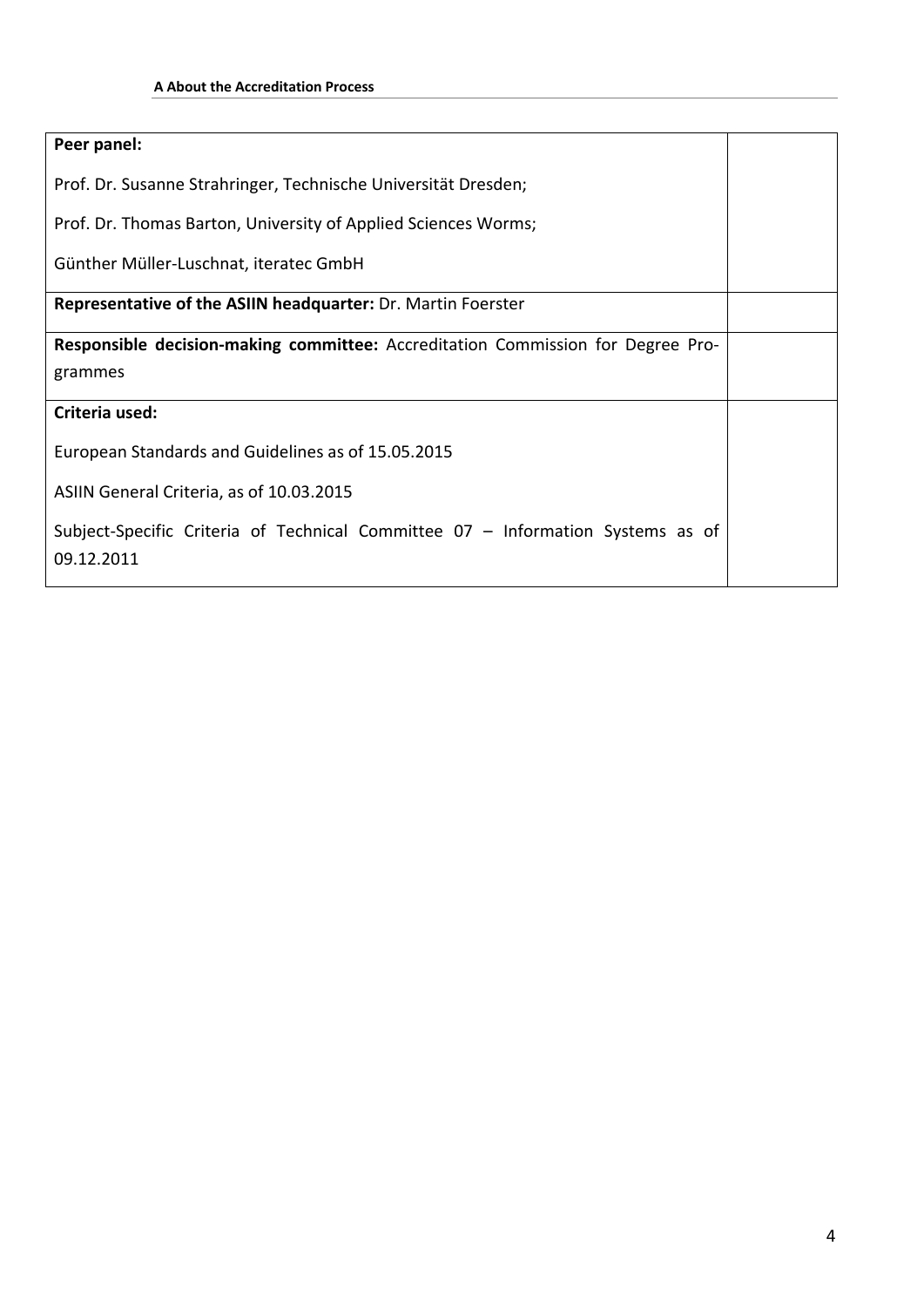## <span id="page-4-0"></span>**B Characteristics of the Degree Programmes**

| a) Name                                                               | <b>Final degree</b><br>(original/Eng-<br>lish translation)                                                           | b) Areas of Spe-<br>cialization                                                                       | c) Corre-<br>sponding<br>level of the<br>EQF <sup>3</sup> | d) Mode of<br>Study | e) Dou-<br>ble/Joint<br><b>Degree</b> | f) Duration | g) Credit<br>points/unit | h) Intake rhythm &<br>First time of offer |
|-----------------------------------------------------------------------|----------------------------------------------------------------------------------------------------------------------|-------------------------------------------------------------------------------------------------------|-----------------------------------------------------------|---------------------|---------------------------------------|-------------|--------------------------|-------------------------------------------|
| Information Sys-<br>tems and Technol-<br>ogies                        | B.Sc.<br>Diplomirani<br>inženjer<br>organizacionih<br>nauka/Bachelor<br>with honour of<br>organizational<br>sciences |                                                                                                       | Level 6                                                   | Full time           | <b>No</b>                             | 8 Semester  | <b>240 ECTS</b>          | Summer Semester                           |
| Management and<br>Organization                                        | B.Sc.<br>Diplomirani<br>inženjer<br>organizacionih<br>nauka/Bachelor<br>with honour of<br>organizational<br>sciences | Management;<br><b>Operations Man-</b><br>agement;<br>Quality Manage-<br>ment and Stand-<br>ardization | Level 6                                                   | Full time           | <b>No</b>                             | 8 Semester  | <b>240 ECTS</b>          | Summer Semester                           |
| Information Sys-<br>tems and Technol-<br>ogies - distance<br>learning | B.Sc.<br>Diplomirani<br>inženjer<br>organizacionih<br>nauka/Bachelor<br>with honour of<br>organizational<br>sciences |                                                                                                       | Level 6                                                   | Full time           | <b>No</b>                             | 8 Semester  | 240 ECTS                 | Summer Semester                           |

For the Bachelor's degree programmes Information Systems and Technologies as well as Information Systems and Technologies - distance learning the institution has presented the following English profile on the website (accessed 16.11.2017: [http://www.fon.bg.ac.rs/eng/studies/undergraduate-studies/\)](http://www.fon.bg.ac.rs/eng/studies/undergraduate-studies/):

"Information Systems and Technologies study program is aimed at acquiring the latest knowledge and skills in the field of information systems and technologies, mastering the latest methods and techniques and preparing students for a successful application of the acquired knowledge and skills."

 $\overline{a}$ 

<span id="page-4-1"></span> $3$  EQF = The European Qualifications Framework for lifelong learning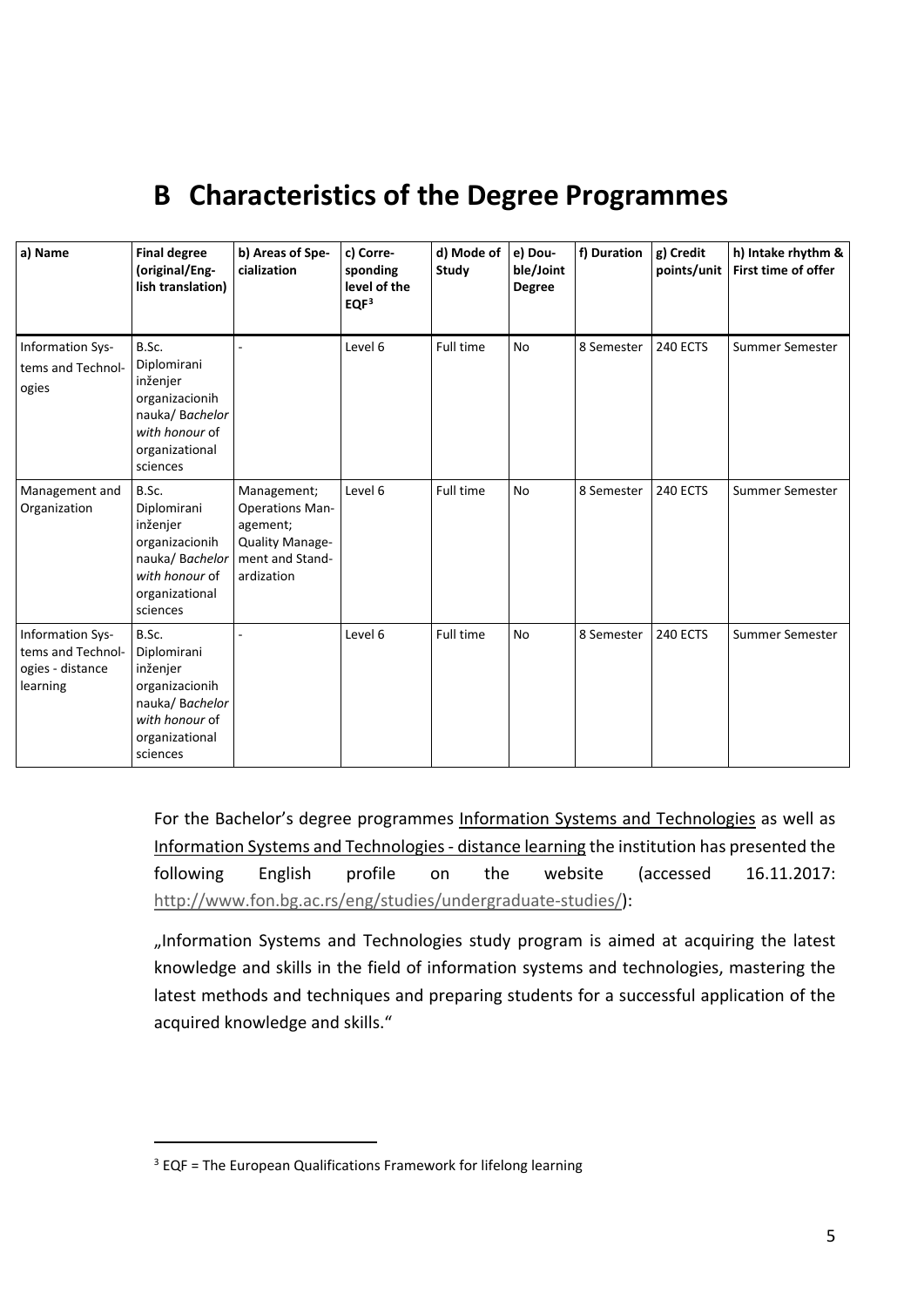For the Bachelor's degree programme Management and organization the institution has presented the following profile on the website (accessed 16.11.2017: [http://www.fon.bg.ac.rs/eng/studies/undergraduate-studies/\)](http://www.fon.bg.ac.rs/eng/studies/undergraduate-studies/):

"Management and organization study program is designed as a modern way of educating engineers of organizational sciences and aimed at enabling them to successfully apply the acquired knowledge and skills in practice and continue further education. The study program content is based on current trends in business development in both domestic and international environment in areas of management, marketing, economics, finance, human resources, operational management, quality management and project and investment management.

Study program Management and organization is comprised of three study groups:

- Management
- Operations management
- Quality management"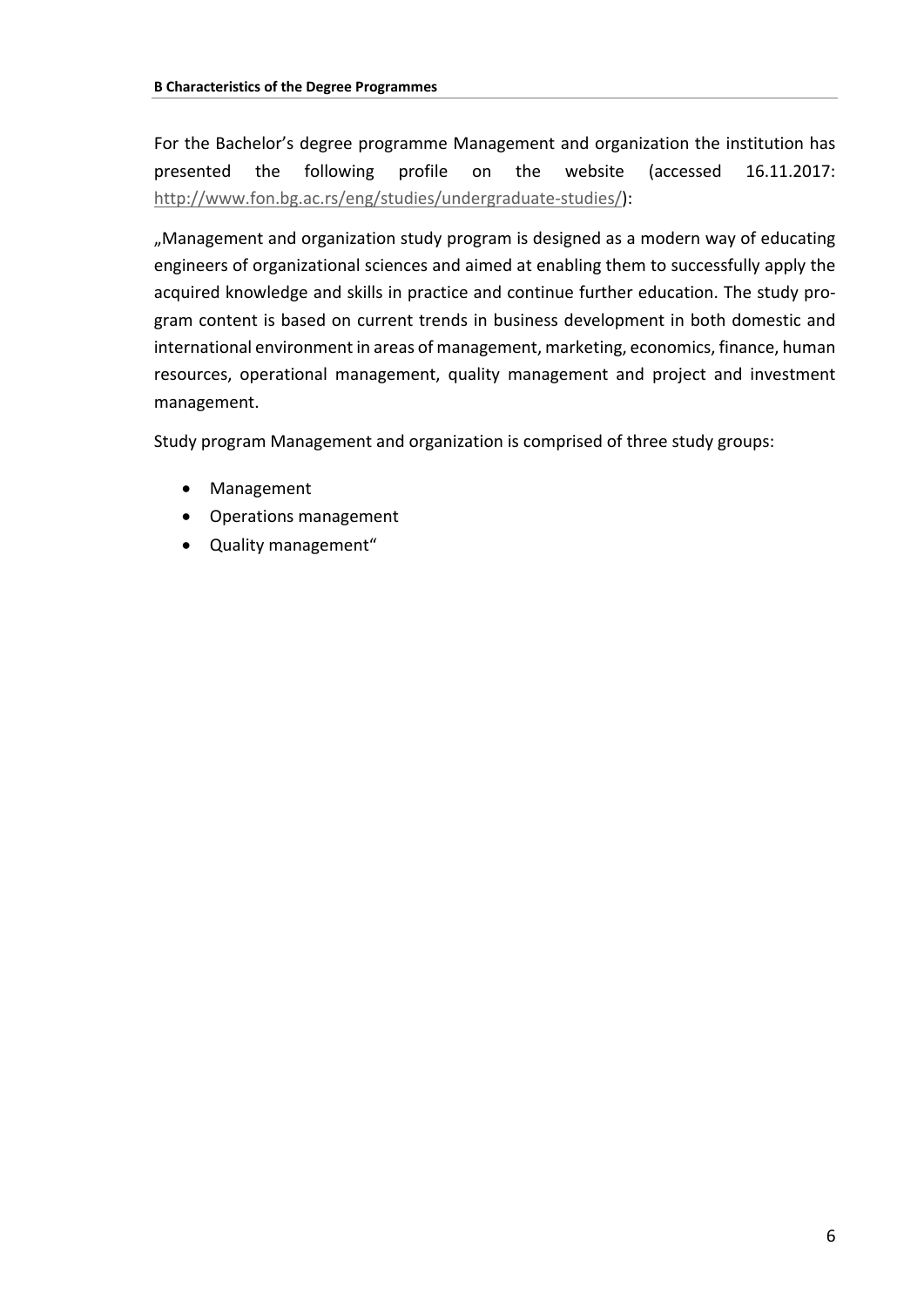### <span id="page-6-0"></span>**C Peer Report for the ASIIN Seal[4](#page-6-2)**

### <span id="page-6-1"></span>**1. The Degree Programme: Concept, content & implementation**

#### **Criterion 1.1 Objectives and learning outcomes of a degree programme (intended qualifications profile)**

#### **Evidence:**

 $\overline{a}$ 

- Self-Assessment Report
- SSC-based Objectives-Module-Matrices for all courses as Appendix to the SAR

#### **Preliminary assessment and analysis of the peers:**

For the study programme Bachelor Organization and Management the HEI presented a more or less detailed description of general learning outcomes as can be seen in the appendix of this report. For the Bachelor programmes in Information Systems and Technologies and Information Systems and Technologies – Distance Learning, the descriptions given on the website as well as in the SAR proved to be very generic and allowed only a vague impression of the overall targets of the programmes. At the same time it became apparent to the peers that the descriptions of the distance learning programme do not differ in any kind from those of the regular programme. The reason for this duplicity will be discussed later on. In any case, the peers emphasized that for both programmes more detailed descriptions of learning outcomes and overarching objectives should be presented that allow at the same time a certain distinction between the programmes insofar as especially the didactical and organizational differences between them become apparent. During the discussions at the on-site-visit the peers understood that the coordination of the bachelor programmes at the Faculty of Organizational Sciences (FOS) is carried equally by eighteen Departments that are functioning more or less autonomously. This explained in the eyes of the peers why a general description of the programmes' learning outcomes proved so difficult; while each department organizes its individual modules that appeared to be of very high standards an intermediate level consisting of one or two programme coordinators was lacking. Thus, there was little responsibility for the respective programmes as a whole and

<span id="page-6-2"></span><sup>4</sup> This part of the report applies also for the assessment for the European subject-specific labels. After the conclusion of the procedure, the stated requirements and/or recommendations and the deadlines are equally valid for the ASIIN seal as well as for the sought subject-specific label.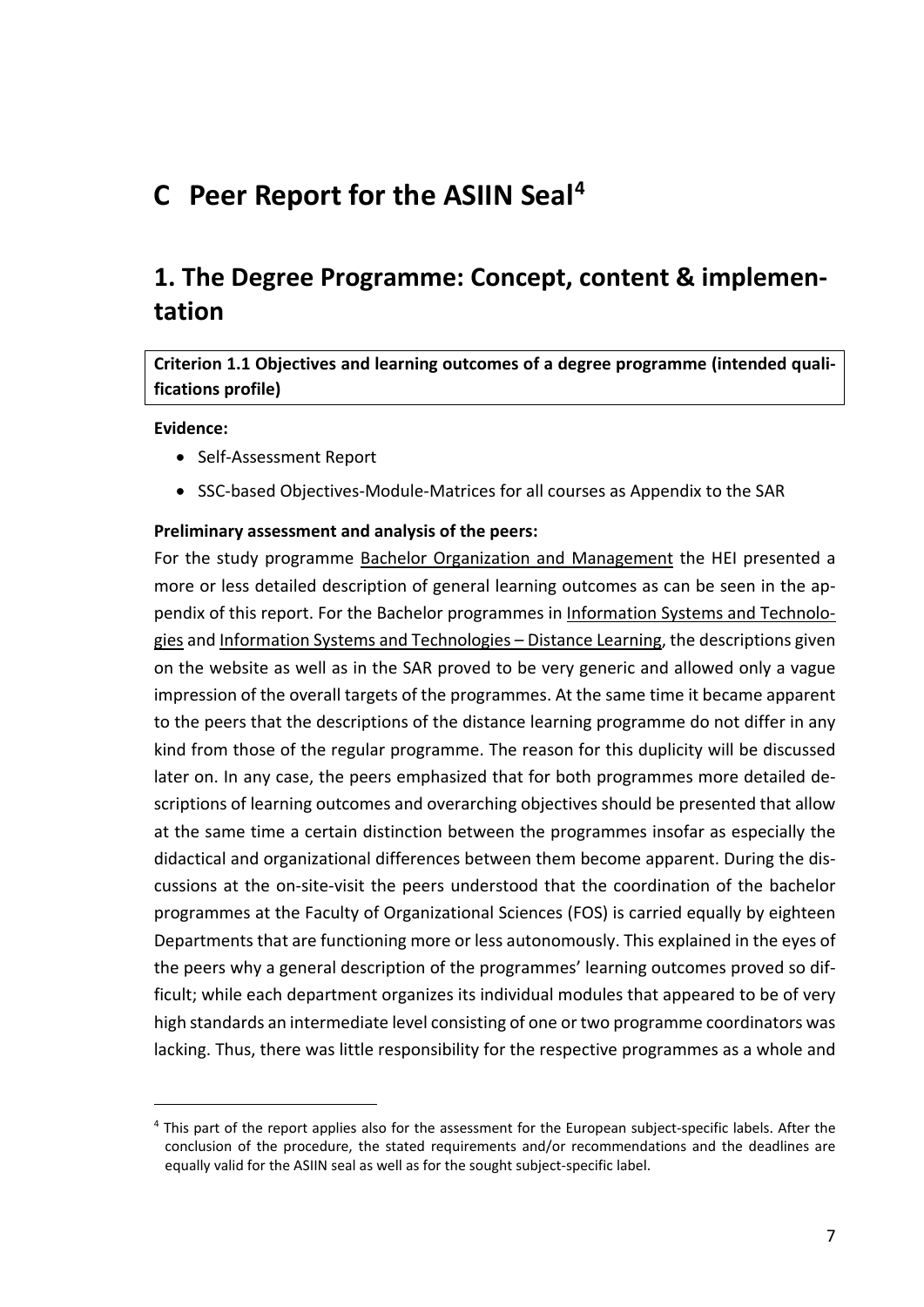the peers considered it highly recommendable to introduce such an instance that would be able to join the loose ends of the otherwise excellent modules. This instance of superior responsibility for the programmes as whole would also be reflected in the general description of the programme objectives as described above.

Nevertheless, although the overarching level was not entirely clear, detailed learning outcomes for each module were presented in objectives-module-matrices for all programmes and courses. These enabled the peers to fully understand the content of the programmes and the learning outcomes envisaged although the general description demanded above was missing. Therefore, the peers were convinced that the programmes are up-to-date and they could evaluate to what degree the programmes comply with the criteria of ASIIN and the Euro-Inf-label.

In the case of Bachelor Information Systems and Technologies students gain general competences in Mathematics, Economics and Information Systems that will enable them to function effectively as an interface of technical, economical and administrative aspects in the constantly growing Serbian industry. At the same time students are being conveyed techniques of scientific research and writing in order to be able to continue the studies and to specialize in a continuing Masters' programme. The Bachelor Organization and Management on the other hand has a clear focus on economic and administrative elements while also conveying knowledge in E-Business and Business Information Systems. Since the curricula of all three Bachelor programmes is the same during the first year of study and students only decide afterwards which subject they want to choose, necessary fundamentals in Mathematics and Informatics are equally taught. There is only one difference to be observed during the first year: In Information Systems and Technologies and Information Systems and Technologies – Distance Learning, subjects "Sociology" and "Psychology" are elective subjects, so students choose one subject of those two, and have the obligatory subject "Programming 1". In Organization and Management on the other hand, students do not have the subject of Programming one but both Psychology and Sociology. In Organization and Management students choose one of the three specializations "Management", "Operations Management" and "Quality Management and Standardization" allowing for an adequate focus leading to specified job opportunities. In general, the peers were convinced for both programmes that graduates are being highly requested by the industry and that FOS maintains a close relationship with local industry representatives discussing the competences required from students. Nevertheless, the description of job profiles is equally missing along with the more detailed learning outcomes of the programme. Consequently, the peers consider it helpful to inform those interested in the degree programmes about the available specializations and the job opportunities to which they lead in a more transparent way.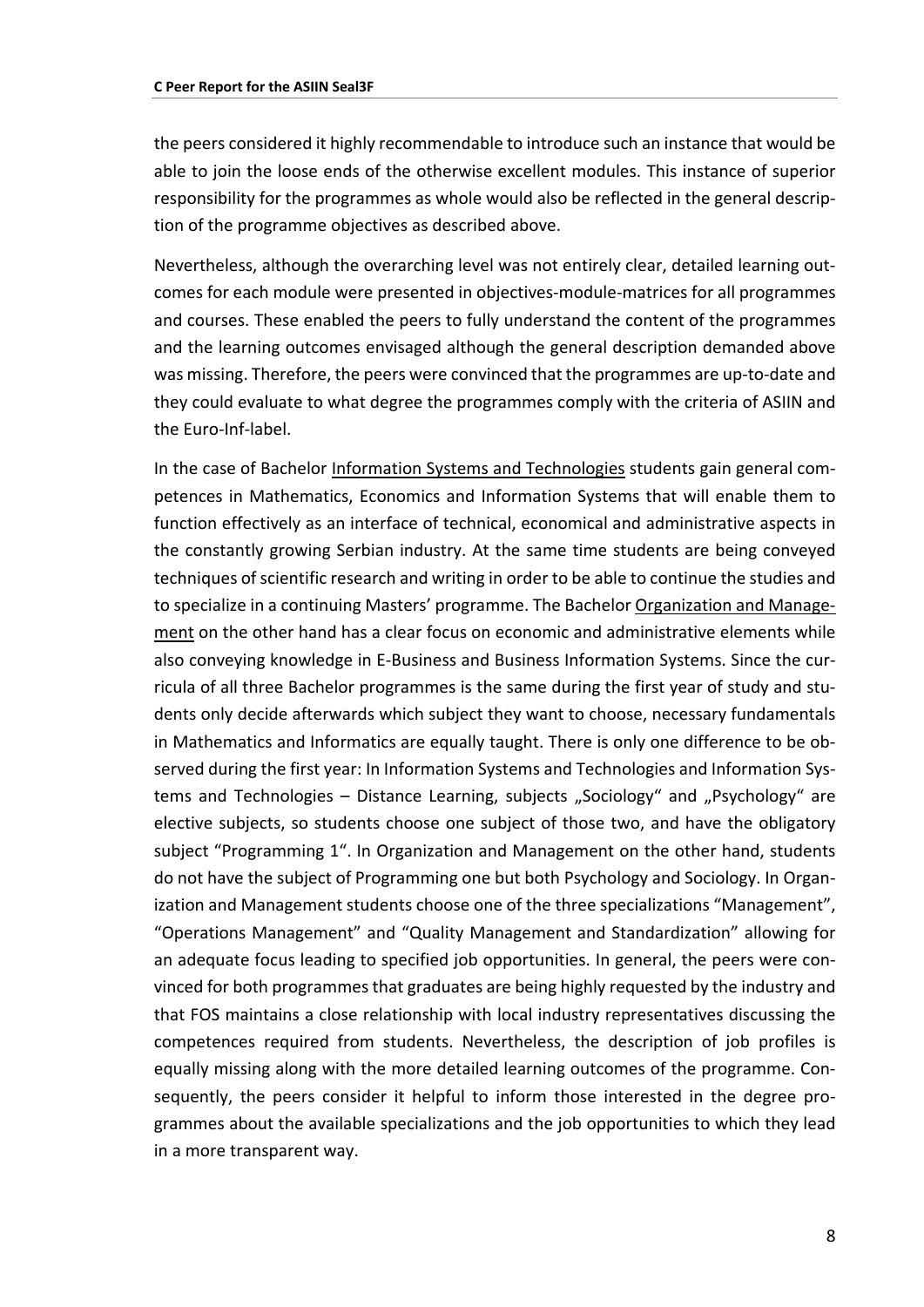In conclusion, the peers had no doubt about the high quality of the programmes and the learning outcomes that should be achieved by them. However, as has been outlined before, a description of these learning outcomes as well as the combined job profiles will be necessary and should be made public on the faculty website. Through these learning outcomes all three programmes should obtain a clearly recognizable characteristic, especially in order to distinguish the regular and the distance learning programme that is aptly enough to combine the otherwise excellent learning outcomes on course level to a programme-specific profile.

Apart from these descriptive deficiencies to the auditors it became clear that the programmes adequately reflect the ASIIN Subject-Specific Criteria as well as the EQF-level 6 for Bachelor programmes. For the Bachelor programmes Information Systems and Technologies and Information Systems and Technologies – Distance learning the HEI also applied for the Euro-Inf® (European Informatics) Label. The Euro-Inf® Label is a quality certificate for informatics degree programmes and is recognized Europe-wide. During the accreditation process, the reviewers moreover verified whether the degree programmes comply with the criteria fixed in the Euro-Inf® Framework Standards, operationalized by ASIIN SSC 07. Analysis of the Subject-Specific Criteria (SSC) of the Technical Committee for Information Systems encompasses the Euro-Inf® Framework Standards. The peers confirm that the Euro-Inf® Framework Standards regarding the intended learning outcomes are largely fulfilled for the Bachelor Programmes in line with the Bologna Declaration.

#### **Criterion 1.2 Name of the degree programme**

#### **Evidence:**

• Self-Assessment Report

#### **Preliminary assessment and analysis of the peers:**

The panel considered the names of the study programmes to be adequately reflecting the respective aims and learning outcomes.

#### **Criterion 1.3 Curriculum**

#### **Evidence:**

- Self-Assessment Report
- Curriculum for Information Systems and Technologies
- Curriculum for Information Systems and Technologies distance learning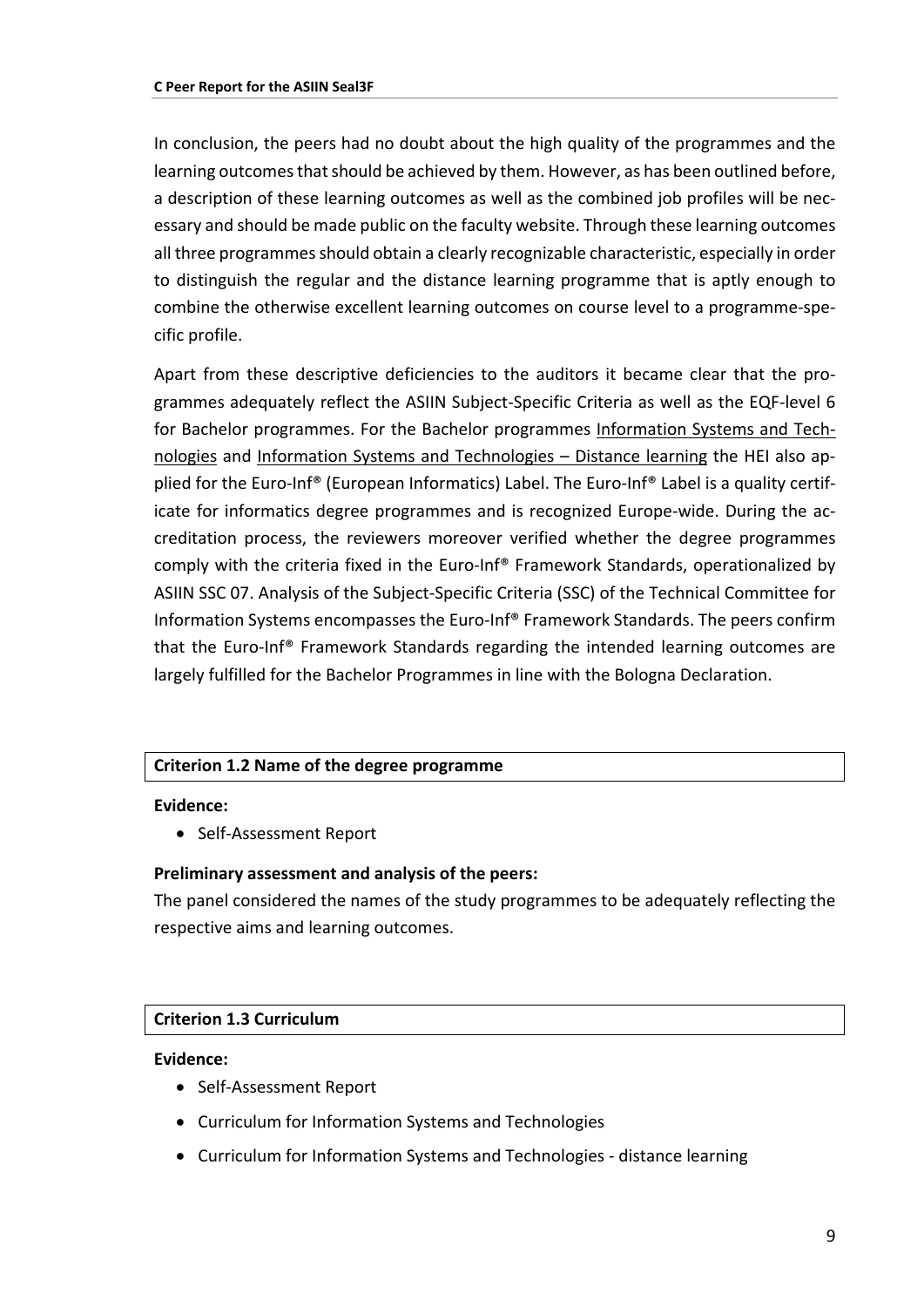- Curriculum for Management and Organization
- Module Descriptions
- SSC-based Objectives-Module-Matrices for all courses

#### **Preliminary assessment and analysis of the peers:**

The curricula of all study programmes under review were being reviewed by the panel in order to identify whether the described learning objectives can be achieved by the available modules. The descriptions were being presented in English translation but it was noted by the peers that on the website only the Serbian version is available to the stakeholders. Since the HEI is interested in attracting international students it is considered important that all descriptions should also be accessible online in an English translation.

The curricula revealed that all students at FOS start with the same study year in which fundamentals in Mathematics, Management, Economics, and Information Systems are taught. Additionally, students take language courses and introductions to Psychology and Sociology. After the first year students decide which degree programme they want to follow and in case they opt for Management and Organization they select one of the three specializations "Management", "Operations Management" and "Quality Management and Standardization". All three specializations are characterized by a great variety of electives that allow to pursuit individual interests while basic knowledge is conveyed compulsorily. The peers welcomed the division in specializations and fully agreed that the courses offered are adequate to reach the learning outcomes of the programme. In "Management" students gain special competences in courses such as "Marketing", "Statistics", "Project Management" and "Business Intelligence" before they specialize in electives such as "Business Communication skills and techniques", "Reliability and Risk Analysis" or "Eco-marketing". In "Operations Management" the focus is clearly laid on contents such as "Control systems", "Process Engineering" or "Computer integrated Manufacturing", complemented by electives such as "E-manufacturing", "Production systems design" and "Maintenance Management". "Quality Management and Standardization" on the other hand adds "Fundamentals of Quality", "Normative regulation of quality" and "Environmental quality management systems". This can be further specified in electives such as "Reliability and Risk Analysis", "Accreditation and Certification" or "Project management software support". In all three specializations the peers clearly saw the individual focus adequately reflected while the basic common knowledge of the Management and Organization was integrated. Furthermore, all students take a compulsory internship in the last semester before they write their final paper.

The curricula of Information Systems and Technologies and Information Systems and Technologies - distance learning are exactly identical. All students take the same courses in a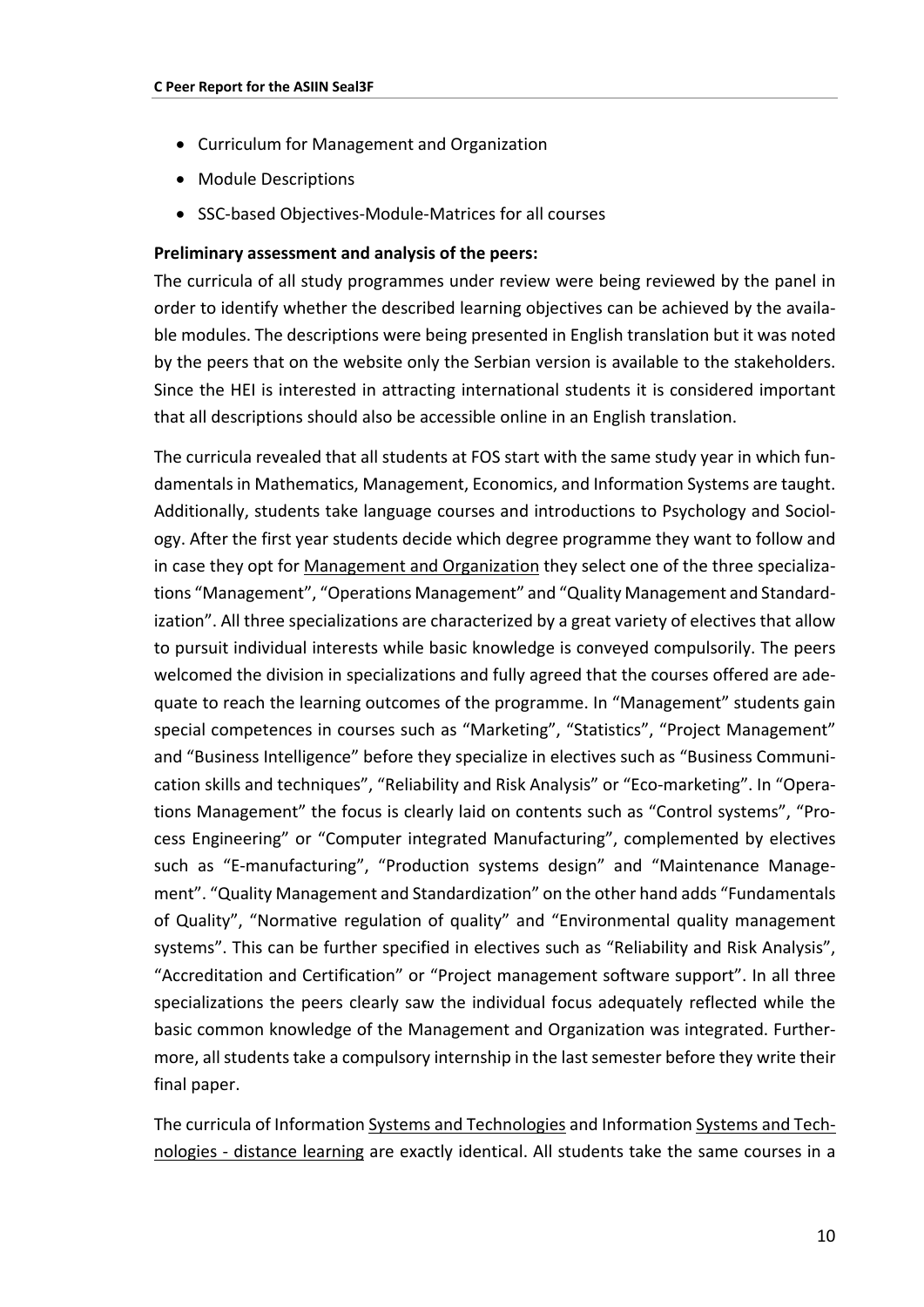full time programme with the only difference the for the distance learning programme contents are made available online. Thus, after the first year of basic courses in Mathematics, Management, Economics, Informatics and Information Systems students deepen this knowledge in the second and third year with courses such as "Programming 2", "Computer Architecture and Operating Systems" or "Financial Management and Accounting" (in the second year) and "Computer networks and telecommunication", "Operational Research" and "Business Process Modelling" (in the third year). Now, the fourth year is then completely dominated by a huge variety of electives covering aspects ranging from "Internet marketing" to "Software Engineering" or "Mathematics and music". Although the peers were impressed by the offers and the apparently high quality concerning the envisaged learning outcomes they criticized that different to the Bachelor Management and Organization no specialization areas are being indicated that can be ideally followed by the students. Especially because of the laudable amount of electives the peers think it highly important that the faculty issues certain guidelines that indicate exemplary study plans of modules that can be reasonably combined in order to avoid overlaps or redundancies. Out of the available courses the peers saw attractive combination options such as Data Science, Operations Research, Decision Support, Software Development & Management, Web Computing (or Web Engineering or Internet of Things and Services), Smart Systems, Statistics & Econometrics or Business Analysis. For all these areas a broad variety of courses does already exist. However, very important was considered by the peers that modules specialized on some of the core disciplines of Information Systems Management such as "Business Application Systems", "Knowledge Management and e-Collaboration", "Digital Transformation and Change Management", "IS/ITManagement" or "IS Governance" are missing. Consequently, the peers strongly recommended strengthening these aspects which could also be introduced in a form of specialization area.

#### **Criterion 1.4 Admission requirements**

#### **Evidence:**

• Self-Assessment Report

#### **Preliminary assessment and analysis of the peers:**

Admission requirements are regulated for all study programmes in the same manner and follow a combination of High School results and an entrance exam at the Faculty. Thereby applicants can achieve a maximum of 100 points, 40 coming from High School grades, 60 from the entrance exam. All those who pass the entrance exam are being ranked in an enrolment list. Government defines the number of total places for enrolment and also the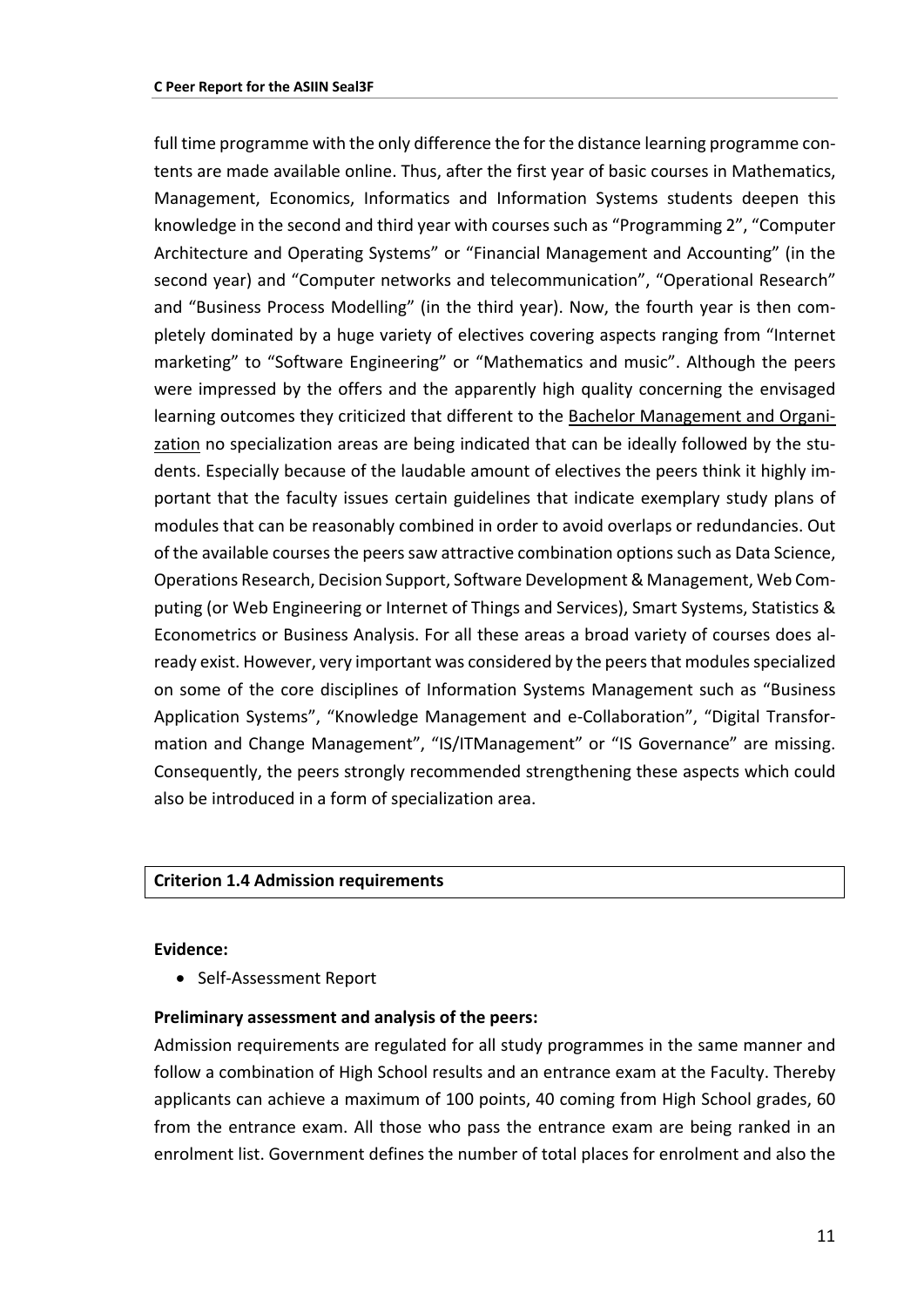number of places among those enrolled that will receive government funding. The remaining persons on the list are enrolled as self-funding students. In the case of Information systems and technologies there are currently 390 places of which 190 are government-funded and 200 self-financed. If several applicants achieve exactly the same number of points all of them are accepted since there are no further criteria in the election process. Quotas for applicants with special needs as well as ethnical minorities are equally respected. With the entrance regulations thus determined the peers found the admission requirements for all programmes suitable and well-defined.

#### **Final assessment of the peers after the comment of the Higher Education Institution regarding criterion 1:**

From the comment of the HEI the peers welcome the announcement that a study programme council shall be formed in near future in order to improve the organization of the study programmes. The panel is convinced that this will be a first step in the right direction to increase the efficiency on organizational and structural level of the programmes.

Further, they understand that detailed information about the available specializations in Organization and Management as well job profiles are being presented in a separate guide that can be purchased by students at the Faculty bookstore. The peers welcome the Faculty's initiative that such descriptions will be presented in near future also on the programmes' websites. Thus, the panel maintains its criticism also regarding the more differentiating descriptions of the Information Systems and Technologies programmes until the modifications are being made accessible on the website.

Regarding the specialization areas for the Information Systems and Technologies programmes the peers approve very much of the faculty's ambitions to strengthen the core disciplines with modules such as "Business Application Systems", "Knowledge Management and e-Collaboration", "Digital Transformation and Change Management", "IS/IT Management" or "IS Governance". They will be glad to review the improvements made during a future re-accreditation.

<span id="page-11-0"></span>In conclusion, the peers agree this criterion to be partly fulfilled.

### **2. The degree programme: structures, methods and implementation**

**Criterion 2.1 Structure and modules**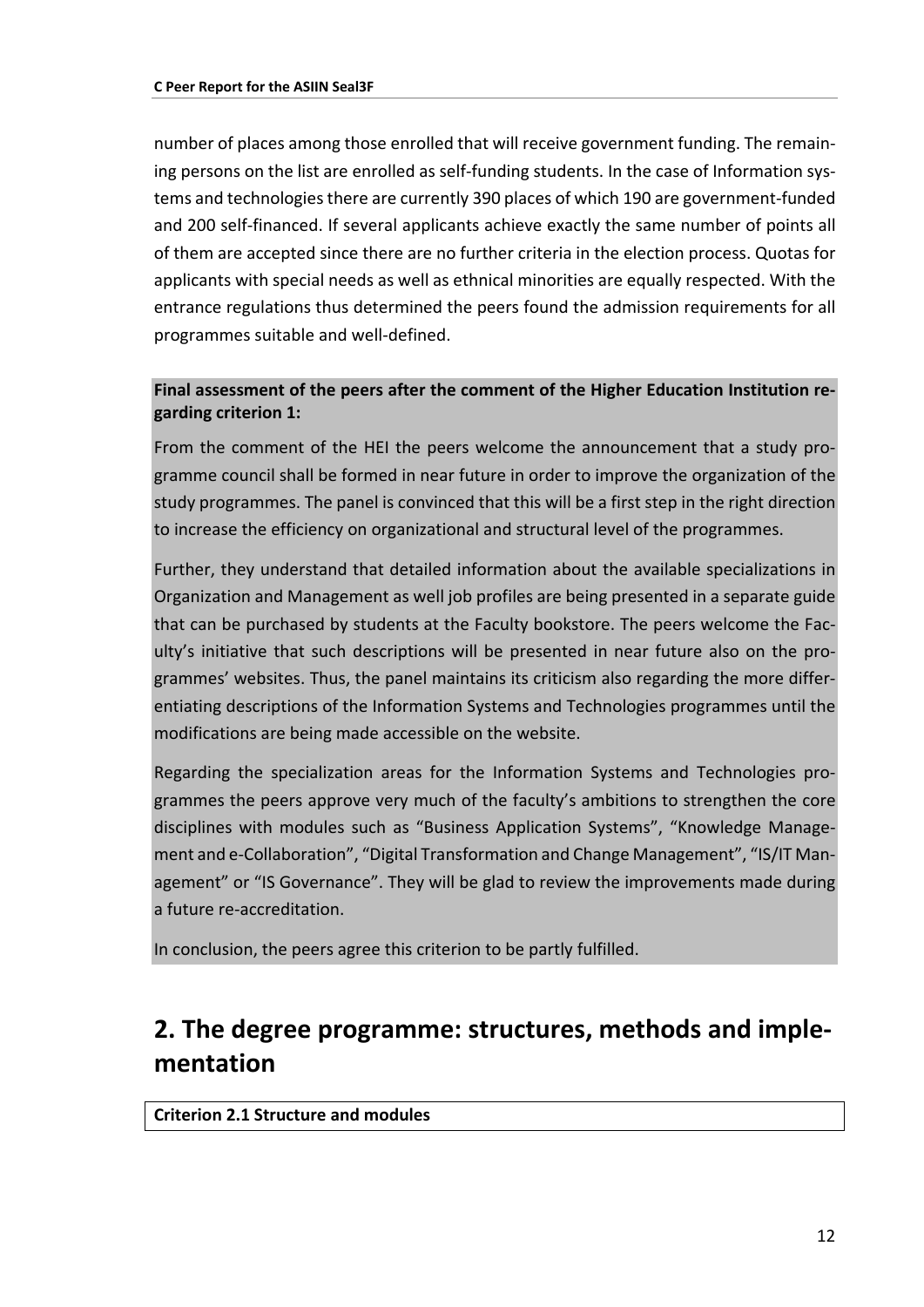#### **Evidence:**

- Self-Assessment Report
- Curriculum for Information Systems and Technologies
- Curriculum for Information Systems and Technologies distance learning
- Curriculum for Management and Organization
- Module Descriptions
- SSC-based Objectives-Module-Matrices for all courses
- Audit discussions

#### **Preliminary assessment and analysis of the peers:**

All study programmes under review are divided into modules which comprise a sum of teaching and learning. The panel found the structure of the modules in general to be adequate and manageable.

As already described, the curricula offer a great variety of electives which in the case of the Information Systems programmes should be aligned in a more expedient way. Apart from this practical issue, the peers were convinced, that the programme structures allow for an individual yet goal-oriented order of study in the designated time. Practical experience in the form of an internship is also part of the curriculum, although only in a small module of two ECTS credits. Nevertheless, the peers understood that internships have been introduced as mandatory part of Serbian curricula only in 2009. However, many students use the option of voluntary internships during their holidays. This tradition was confirmed by the industry representatives. They argued that otherwise the companies would have to share their responsibility for content and structure with the universities and thus prefer to leave them out. Consequently, the peers accepted that students do a small internship as part of their degree programme for which they are awarded two ECTS while they gain much more practical experience during their holidays on a voluntary but frequent basis. In addition to the internships practical work is part of many modules for which the faculty provides excellent equipment on its premises (compare criterion 4.3).

Similarly the Bachelor thesis or final paper as it is termed is not of an overly extensive dimension with only seven ECTS credits. Since the peers gained a qualitatively good impression of the final papers they agreed that both practical experience as well as capstone project effectively support the learning progress of the students.

International mobility is generally promoted by the faculty but also due to political circumstances is still in its infancy. Offers and co-operations are slowly being established but participation of students is not as high as could be expected. During the discussion with the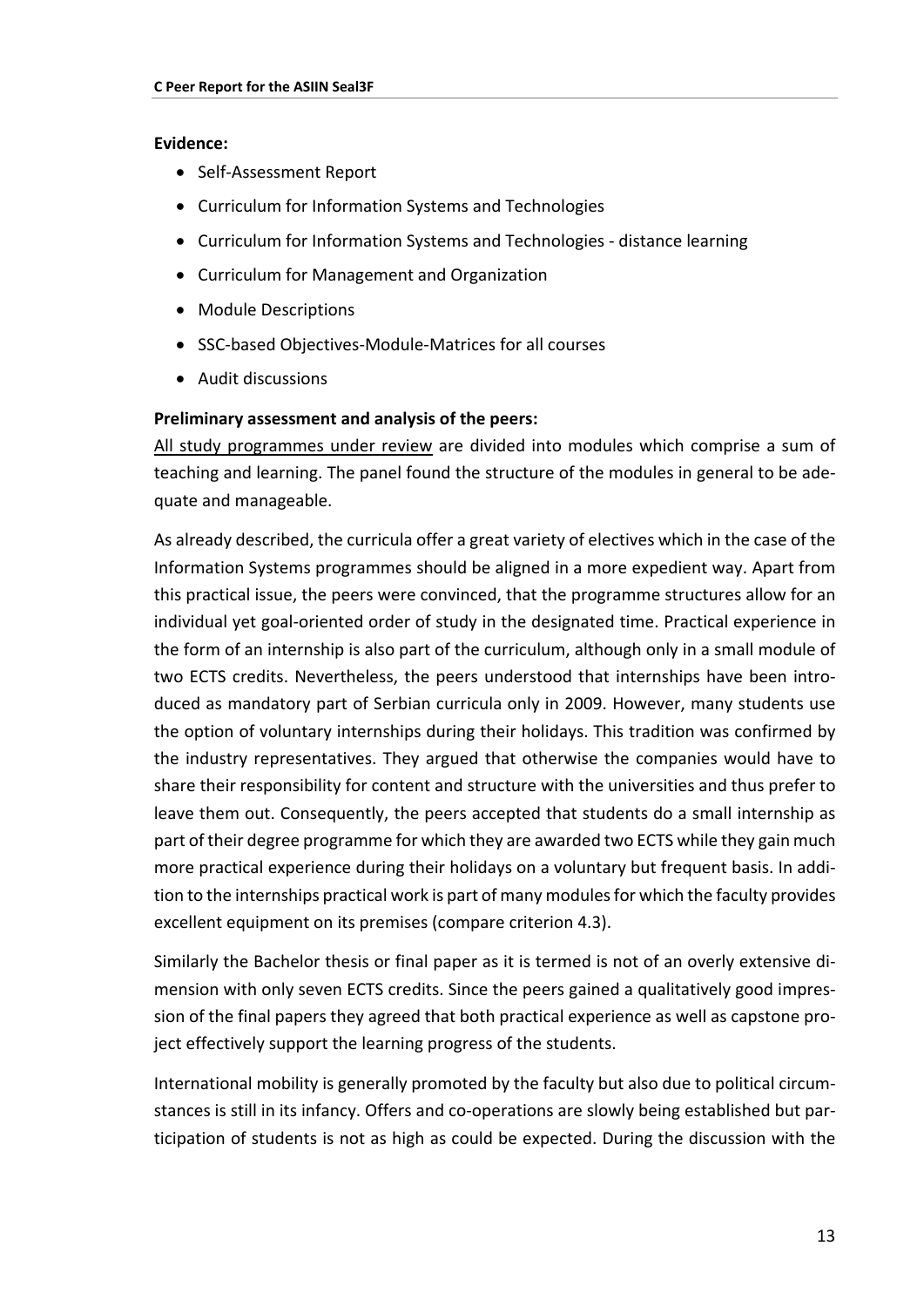students it became apparent that financial issues are the most discouraging factor reason why students shy away from going abroad. Nonetheless, some of them expressed great interest in doing so but complained about sometimes difficult procedures and limited places where to go. Consequently, the peers agreed that the offers should be continually extended but most importantly that the good infrastructure already existing should be better communicated to the students. Superficial fear could be easily overcome if more information about available scholarships and other opportunities were communicated more straightforwardly to the students. Furthermore, at the moment the programmes do not offer any clearly identifiable mobility windows; on the contrary, it was explained that students are welcome to go abroad at any time during their course of study. Although this might generally be positive it could be helpful to indicate one or two semesters where going abroad would be most logical and courses could be easily acknowledged. This could help to give students further orientation and push them to plan their mobility in advance. Apart from these communicative issues the panel was happy to see the regulations for the acknowledgement of qualifications gained at other universities are well in order and students are aware of it. Before leaving, students and faculty set up a learning agreement defining the courses that will be acknowledged afterwards. If courses cannot be acknowledged this needs to be justified by the responsible university committee. Consequently, the peers see that the acknowledgment regulations for international mobility are in accordance with the Lisbon convention.

In conclusion, the peers were of the opinion that the structure of the curricula and modules were well organized and support an effective study progress.

#### **Criterion 2.2 Work load and credits**

#### **Evidence:**

- Module Handbooks
- Self-Assessment Report
- Audit discussions

#### **Preliminary assessment and analysis of the peers:**

All modules are assigned with ECTS credits amounting to 30 credits each semester. Consequently, the workload is equally distributed over eight semesters. Each credit point amounts to 25-30 hours of student workload. The discussion with the students revealed that the calculation of workload is usually correct although it is not assessed by the course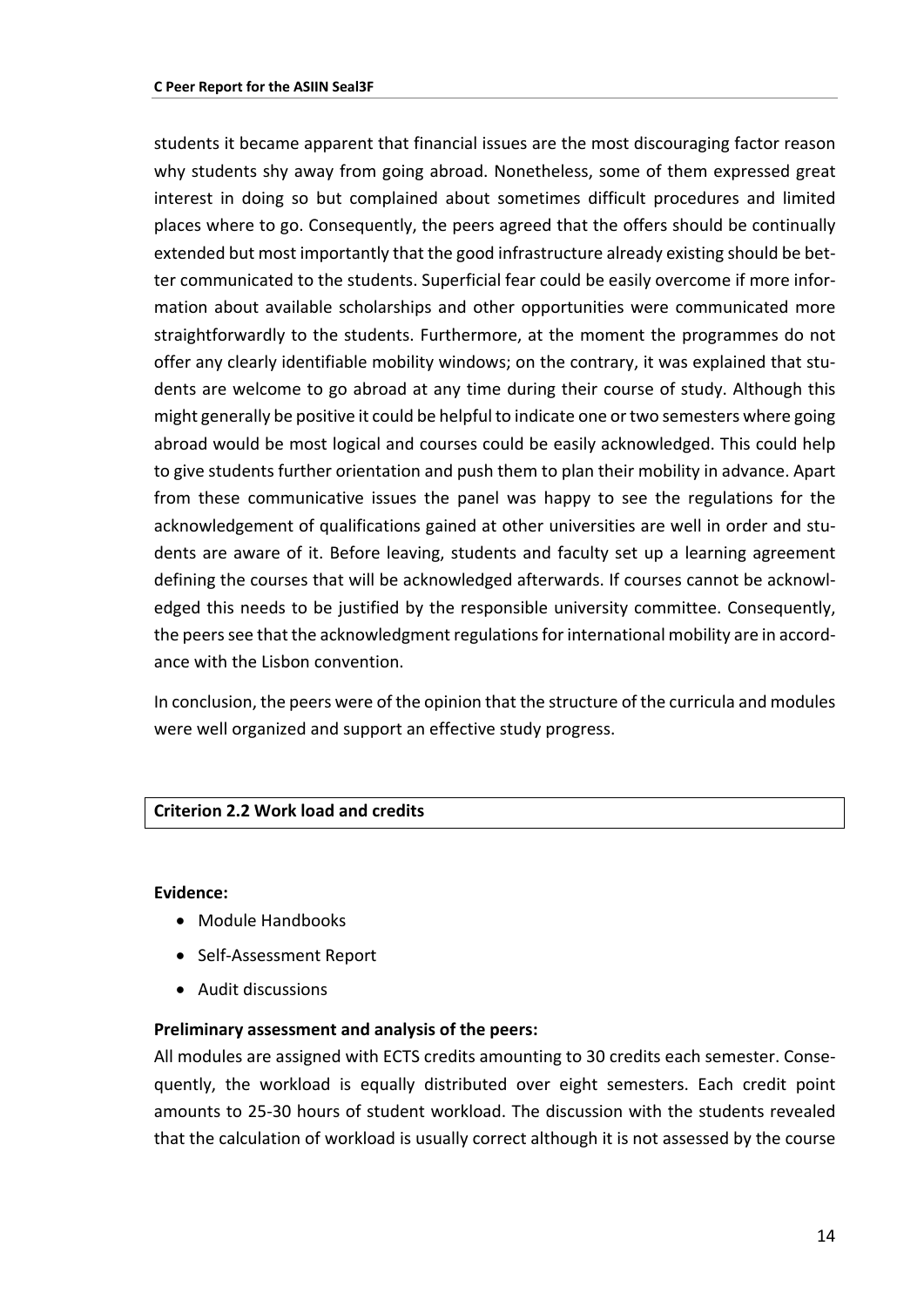evaluation. Nevertheless, as will be discussed under criterion 6 the peers were convinced that sufficient committees with student participation are in existence, which offer the opportunity to discuss any irregularities of the workload that might arise. The only critical point that was discussed was the full-time degree programme distance learning since it is generally thought to address working students. Thus, the peers wondered if a workload of 30 ECTS per semester can be done by people with regular jobs. The HEI outlined that after completion of the first year in which they must take 60 ECTS-credits self-financed students can choose from a range of 37-60 ECTS-credits in order to better coordinate with their job. In the discussion the peers learned, that according to Serbian law the introduction of parttime degree programmes is not allowed, thus there is no other possibility. However, the examination regulations allow for an extension of studies up to eight years. Additionally, the students of the distance learning programme present at the discussion affirmed that workload and job could be well managed. It is understood that many of the courses are offered at very early or late hours so that they can be attended by working students. Further, the flexible handling of the examination periods described below allow for an individual time schedule. Given the legal limitations and in order to appreciate the initiative taken by the university to offer such a programme at all the peers accepted this solution. However, they express their support of the programme coordinators to further develop the distance learning programme and to exercise some pressure on the government to come to a more flexible approach.

#### **Criterion 2.3 Teaching methodology**

#### **Evidence:**

- Self-Assessment Report
- Audit discussions

#### **Preliminary assessment and analysis of the peers:**

It has already been outlined that teaching in the three programmes includes many practical approaches which was welcomed by the peers, especially since they learned that practiceoriented teaching and the integration of practical experience into the curriculum are quite innovative in the Serbian context. In general, teaching includes lectures, classroom exercises, tutorials, group exercises, laboratory work, group and individual projects as well as seminars. From the discussion with the teaching staff it became apparent that the teaching methodology includes modern didactical approaches and technological innovations. Mate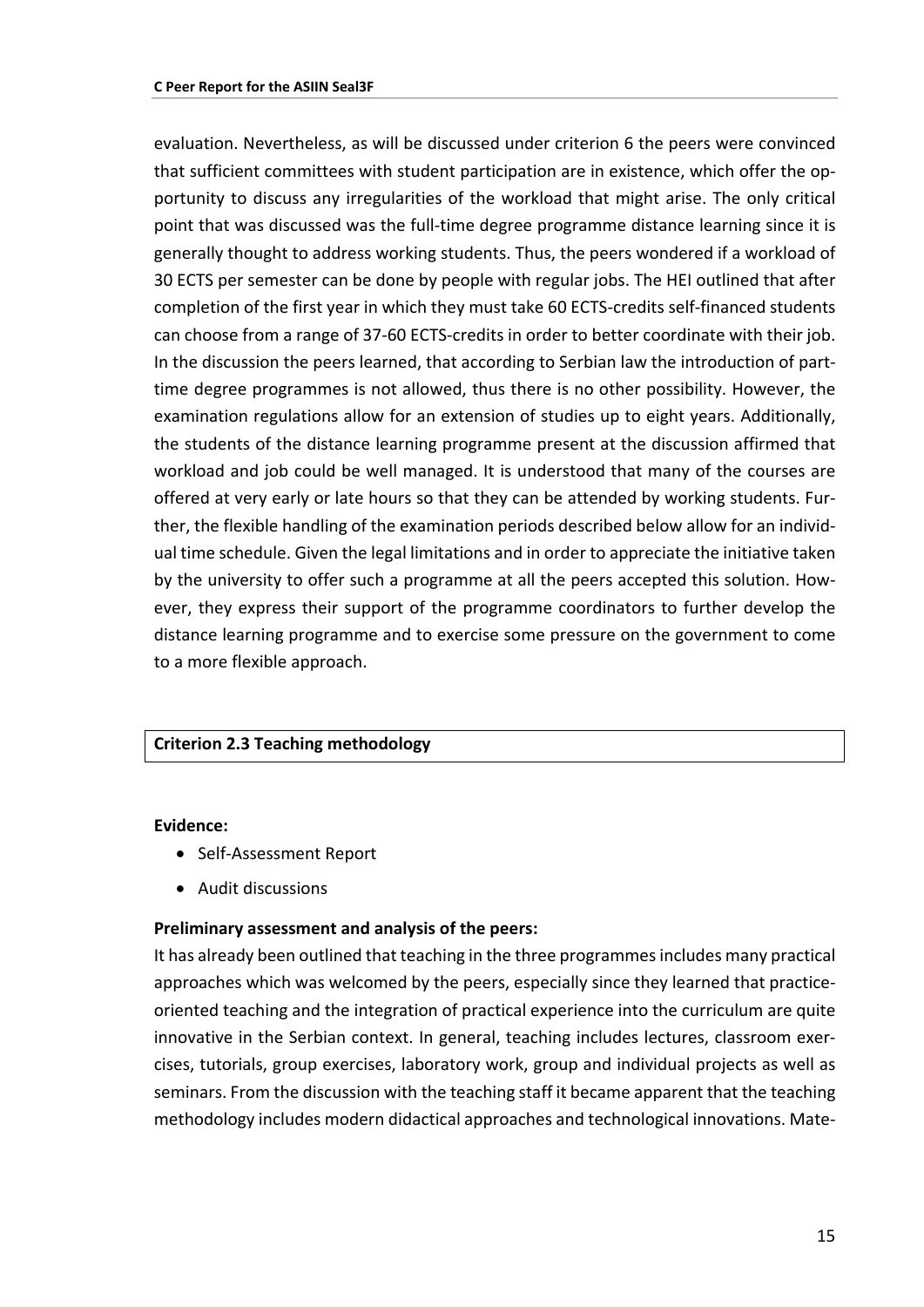rials for all modules are being presented online where also details about the schedule, assignments, etc. are made accessible. Several staff members explained to the panel how they integrate practical approaches and real-life project work into their courses in order to keep up student enthusiasm. The peers liked how the teaching staff emphasized industry co-operations in order to prepare their students to normal work cycles, project management and industry demand although the number of mandatory internships is still limited. Innovative teaching and e-learning are of special importance in the context of the distance learning programme. The peers were informed that scripts and exercises of all courses are available online, additionally online demonstrations with audio commentary are produced for most modules; some are even filmed and posted online.

During the on-site-visit the peers also gained a very positive impression of the laboratories available which are equipped with the modern technology required. Great extension works were going on that promised to modernize the facilities significantly within a short time and create more space for innovation centres and needed places for students to study, do research and work in groups. In sum, the peers were convinced that the teaching methodology applied in the programmes under review is state-of-the-art and ensures the learning progress of all students.

#### **Criterion 2.4 Support and assistance**

#### **Evidence:**

- Self-Assessment Report
- Audit Discussions

#### **Preliminary assessment and analysis of the peers:**

The peers had a very good impression of the offers related to support and assistance of the students at FOS. The students confirmed that the teaching staff is always available to any questions and supports the students in every possible way. Similarly, the students' office offers support and a great variety of student societies, especially sports clubs, are made available and generously funded. Especially impressive was the recently established innovation centre that enables the students to develop their own ideas in a modern ambience and infrastructure offers guest lectures and classes, supports start-up-companies, etc. During the whole visit the peers got a great impression of the drive of staff and students that perfectly underlined the outstanding reputation of the degree programmes in the country and beyond.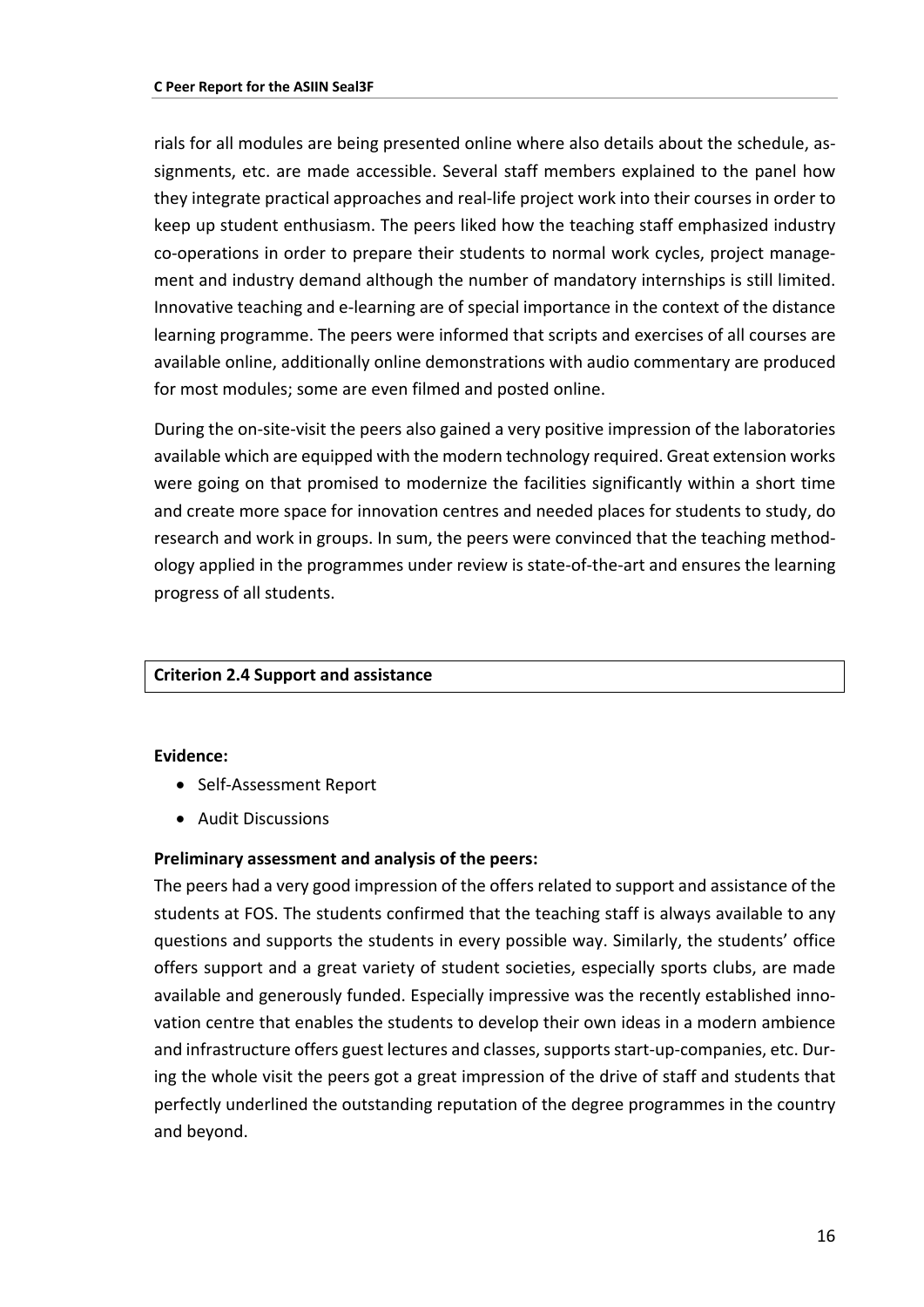#### **Final assessment of the peers after the comment of the Higher Education Institution regarding criterion 2:**

Regarding the aspects of international mobility the peers welcome that the HEI plans to introduce a mobility window in order to help students to plan their mobility activities and course acknowledgment. The peers emphasize that they did have a good impression of the offers already in existence but underline, that the communication of these offers and possibilities may still be improved in the future.

In conclusion the peers consider this criterion to be largely fulfilled.

### <span id="page-16-0"></span>**3. Exams: System, concept and organisation**

#### **Criterion 3 Exams: System, concept and organisation**

#### **Evidence:**

- SSC-based Objectives-Module-Matrices for all programmes in the respective Self-Assessment Reports
- Self-Assessment Reports
- Module Handbooks
- Audit discussions

#### **Preliminary assessment and analysis of the peers:**

Each course-content in the reviewed study programmes is reflected in exams which are distributed in two examination periods each semester, the midterm and the final period. However, generally there are six exam windows from which students can flexibly and independently choose when to actually take their exams. This solution was considered very generous by the peers who were convinced that through this measure an equal distribution of the examinations is easily possible. This impression was confirmed by the students who very much like the flexibility which is also offered to the participants of the distance learning programme. Since all students have to take their exams in person at the University the six exam windows allow for a high compatibility with other work schedules.

The peers checked a variety of exams and bachelor theses and agreed that they all represented an adequate level of knowledge as represented by the EQF-Level 6. The Bachelor theses or "final papers" are awarded 7 ECTS only but the peers were generally contented with their standard and appreciated the fact the FOS co-ordinators are constantly trying to adapt to European standards. Further, the final paper is often prepared in connection with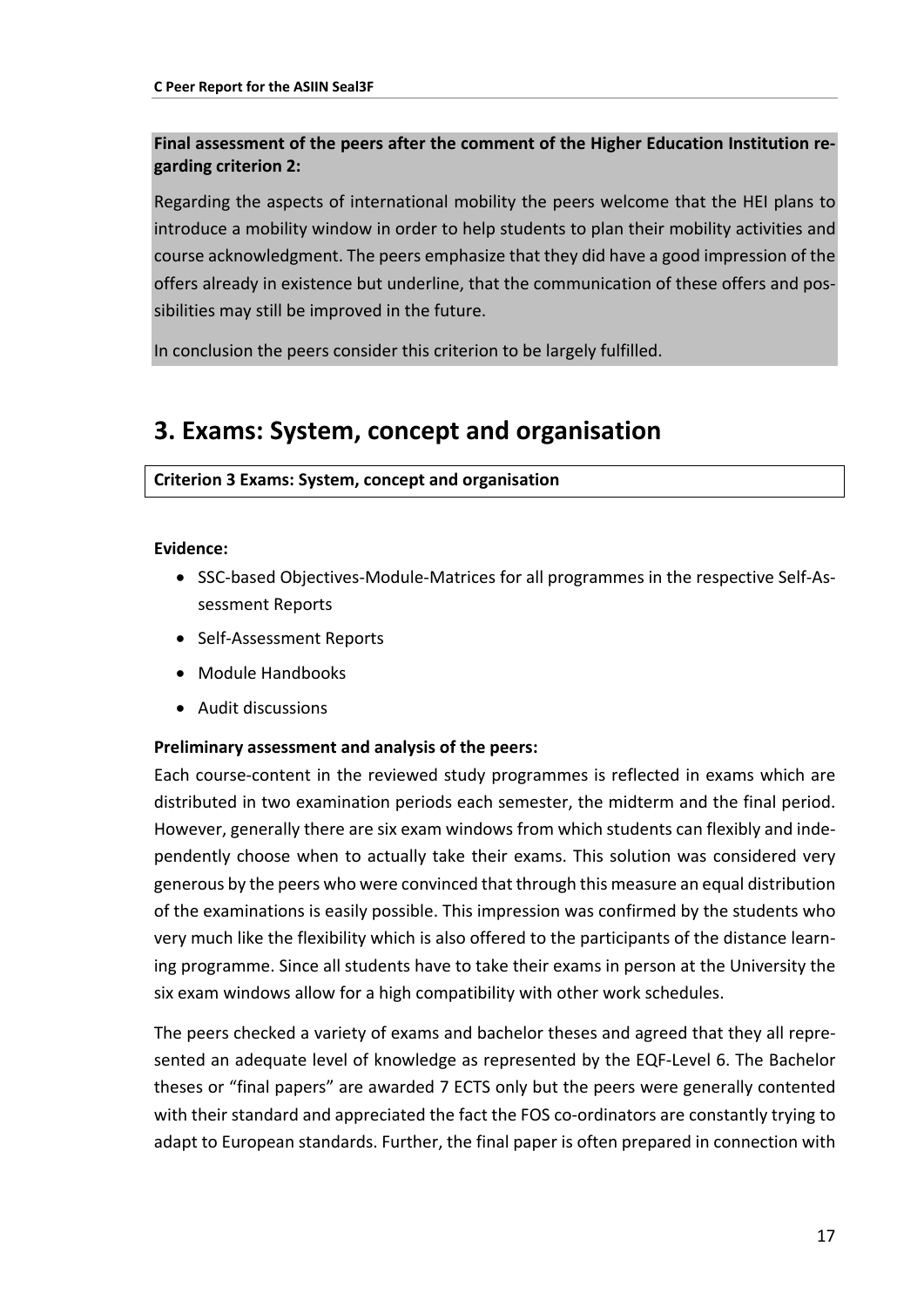an industry internship of 2 ECTS which also leads to an additional enhancement of the quantity. Thus, the peers encourage the co-ordinators to develop the concept of Bachelor theses in the programmes in the line already pursued.

**Final assessment of the peers after the comment of the Higher Education Institution regarding criterion 3:**

<span id="page-17-0"></span>The peers consider this criterion to be completely fulfilled.

### **4. Resources**

#### **Criterion 4.1 Staff**

#### **Evidence:**

- Self-Assessment Reports include Student-Teacher-Ratio, Academic staff, Equipment and Financial Resources
- On-site-visit
- Audit discussions

#### **Preliminary assessment and analysis of the peers:**

Along with the information in the SAR the HEI presented lists of staff members and their research areas for all study programmes. On this basis, the peers were convinced that the number of staff assigned to the programmes was sufficient to properly sustain them. All teachers are of outstanding qualification, many of them have international degrees and good English language competences. In the discussion with the staff, the panel learned that the teaching staff feels well supported by the University, possibilities for sabbaticals do exist and after three years staff members may apply for additional funding for international research for example in the context of PhD-theses. Apart from that each staff member has 700 Euro per year available for the attendance at conferences etc.; a sum which was not considered sufficient by staff and peers but which is still more than average in Serbia. In general, the staff members showed to be quite content with university support, teaching load and additional funding.

#### **Criterion 4.2 Staff development**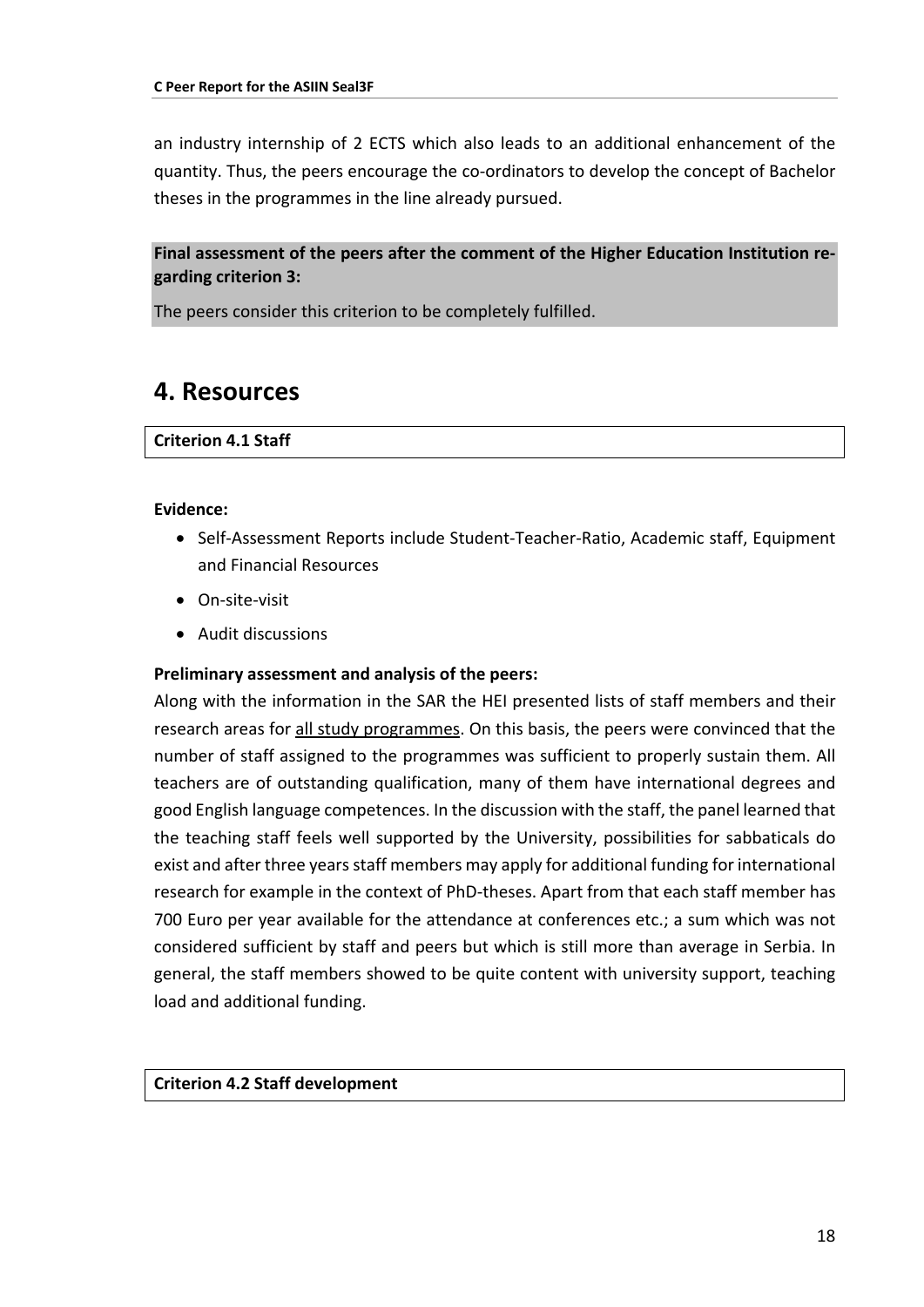#### **Evidence:**

- Self-Assessment Reports
- Audit discussions

#### **Preliminary assessment and analysis of the peers:**

As outlined above the staff members felt generally well supported by the University. Further, there is a broad variety of offers for individual professional development. Via Erasmus+ they can go abroad for research projects. Further, the University offers specific courses with a focus on the improvement of didactical skills. On a voluntary basis staff members can also obtain a didactical certificate; these measures are considered to be important since good evaluation results and teaching quality are important criteria in the internal promotion procedures. A special focus is also laid on the improvement of English language skills since it is the general strategy of the Faculty to increase the number of courses offered in English in the process of internationalization.

#### **Criterion 4.3 Funds and equipment**

#### **Evidence:**

- Self-Assessment Reports include Student-Teacher-Ratio, Academic staff, Equipment and Financial Resources
- On-site-visit
- Audit discussions

#### **Preliminary assessment and analysis of the peers:**

The programmes are mostly funded by student fees. According to the results in the entrance exams the most qualified receive government scholarships which also pay for the student fees, all other students may matriculate on a self-paying basis. Thus, the funding of the programme is largely related to the number of students. Since the programmes enjoy an outstanding reputation in Serbia and graduates are highly competitive on the job market the peers have no doubt that the funding in the accreditation period will be secured. Further, through the introduction of the distance learning programme a model has been established that allows taking in even more students without overstraining the FOS premises.

Concerning the equipment the peers had a good impression during their tour through the institution. While much is under construction at the moment the laboratories are already well-equipped and those parts of the extension works already finished fully supported this impression. The innovation centre has already been outlined as an outstanding opportunity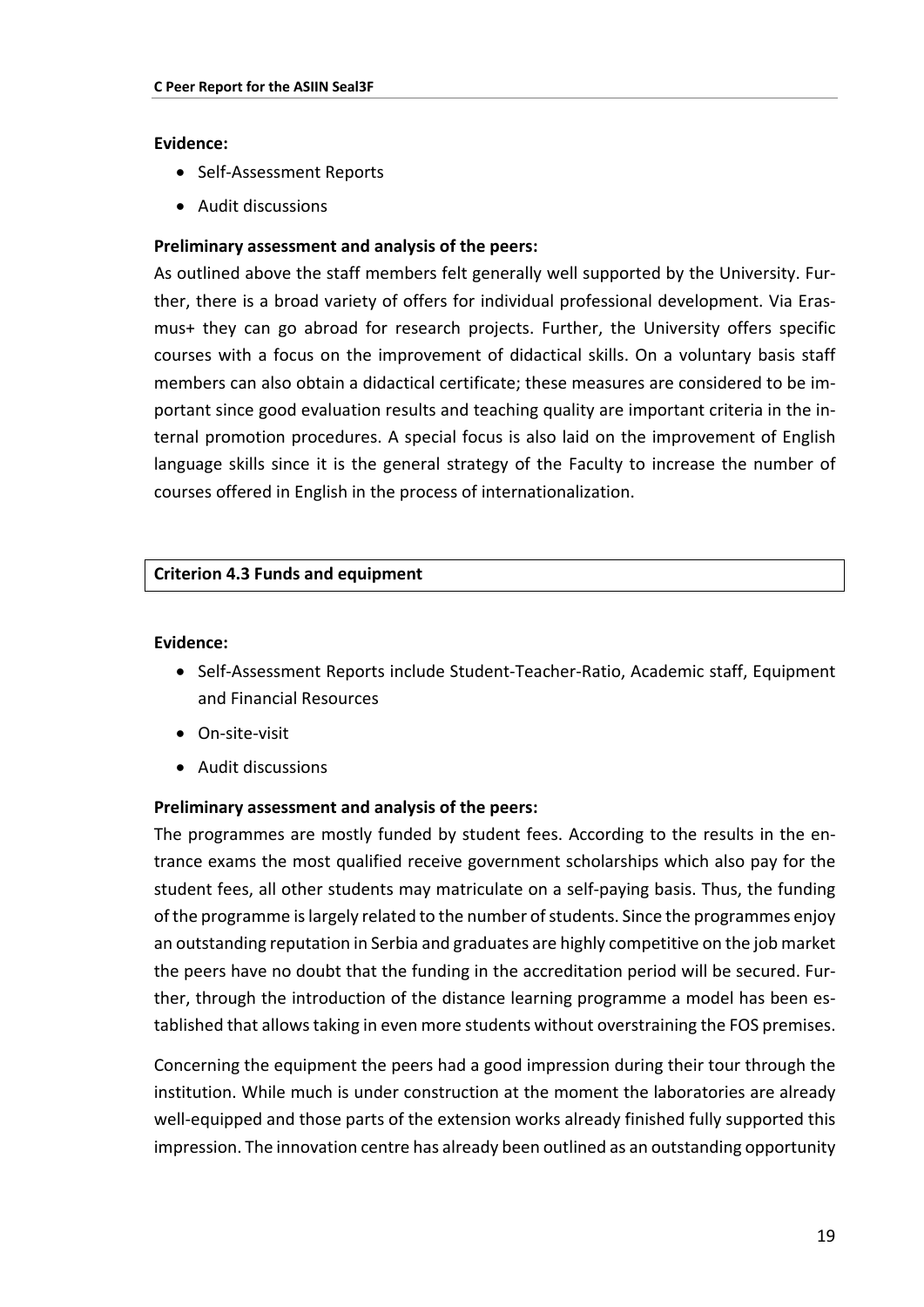for research and study and if the construction works continue as envisaged the equipment and infrastructure will have significantly improved at the end of the accreditation period.

#### **Final assessment of the peers after the comment of the Higher Education Institution regarding criterion 4:**

<span id="page-19-0"></span>The peers consider this criterion to be completely fulfilled.

### **5. Transparency and documentation**

#### **Criterion 5.1 Module descriptions**

#### **Evidence:**

• Module Handbooks

#### **Preliminary assessment and analysis of the peers:**

The peers appreciated the module descriptions presented beforehand with the self-assessment report. From the documentation and during the discussion with teaching staff and students they made certain that a complete description for each module is available to the students via internet thus ensuring that all students have sufficient information about the courses and their contents in advance. However, the descriptions available online are merely in Serbian; since the FOS aims at a further internationalization of the programmes the peers strongly recommend to present translations of all the descriptions. Further, the peers could not find any description of the module "final paper". It was explained that there is a Serbian version available so the peers ask for a presentation of an English translation.

In some modules the description of the learning outcomes was considered to be too generic or redundant. For example, in the module "Software Engineering" the learning outcomes were simply given as "Students' ability to use principles and techniques of contemporary software engineering" or in the module "Human Resources Management" as "Gaining necessary knowledge and preparing students to use it in practice". In these cases the peers ask for a more detailed description in order to ensure the modules' outcome-oriented approach. Also, the recommended literature was not always up-to-date. The peers would recommend re-checking the descriptions and occasionally update them. In a few cases there were also inconsistencies with the awarded ECTS credits. In "E-Business" the ECTS points are given as 5/6. While there may be an explanation for this it does not become clear from the description itself so the peers consider it necessary to add the missing information. Apart from these issues, the descriptions offer sufficient information about the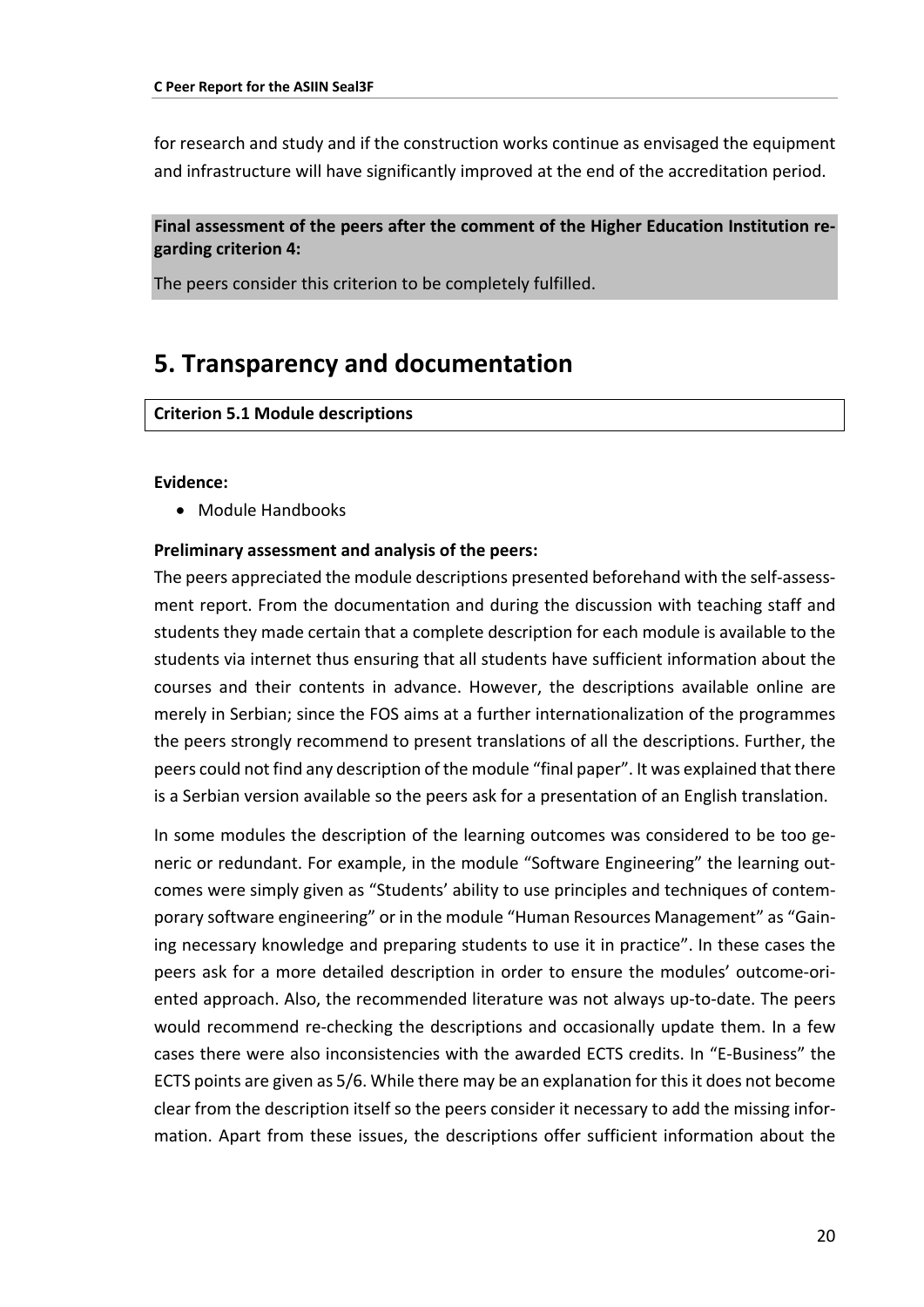course content, the module responsibility, required examinations, teaching methodologies and workload.

#### **Criterion 5.2 Diploma and Diploma Supplement**

#### **Evidence:**

• Exemplary Diploma Supplement for each degree programme

#### **Preliminary assessment and analysis of the peers:**

Along with the self-assessment report the HEI presented exemplary Diploma Supplements for each degree programme covering all required information about the programme contents, the curricula, the calculation of the final grade and the Serbian system of higher education.

#### **Criterion 5.3 Relevant rules**

#### **Evidence:**

• Regulations for examination, admission, etc. are added to the Self-Assessment Report

#### **Preliminary assessment and analysis of the peers:**

The peers realized that regulations for all important aspects of student life and the respective degree programmes have been issued by the HEI and are accessible to the students through the University website. During the discussion with the students, it became clear that all participants knew perfectly well where to find any regulations or whom to contact if any additional information was required.

#### **Final assessment of the peers after the comment of the Higher Education Institution regarding criterion 5:**

Together with the comments on the peers' report the HEI presented a translation of the course description for the final project that was generally satisfying. Further, more detailed descriptions of learning outcomes were presented and inconsistencies with the ECTS credits detailed. However, the peers emphasize that the sometimes limited descriptions of learning outcomes do also apply to other modules of which the corrected ones were only examples. Hence, they ask the HEI to the check the module handbook and present a corrected version in future. The panel acknowledges the presented list of course literature for 2017/18 which is completely up-to-date.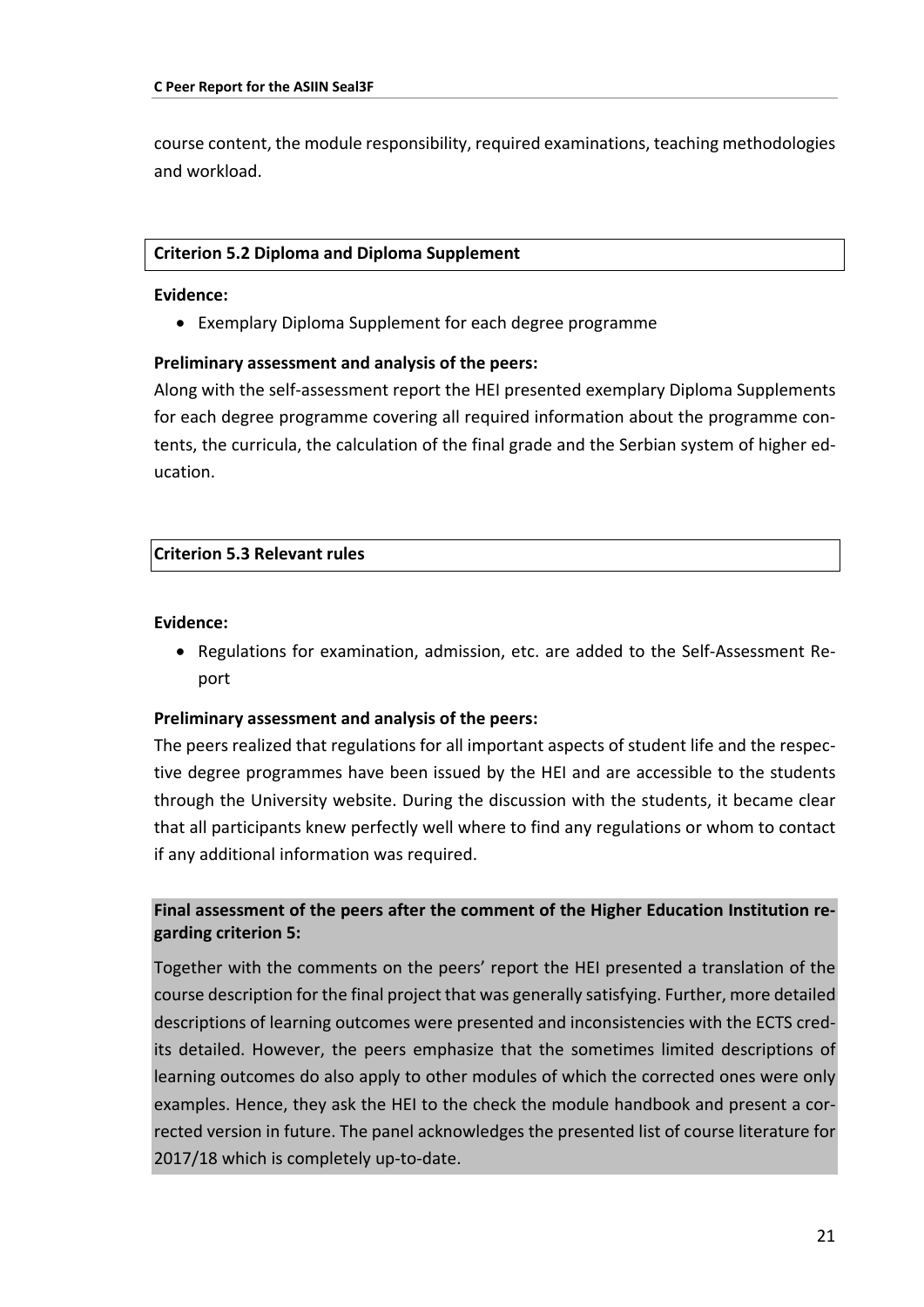<span id="page-21-0"></span>Consequently, the peers consider this criterion to be partly fulfilled.

### **6. Quality management: quality assessment and development**

#### **Criterion 6 Quality management: quality assessment and development**

**Evidence:** 

- Surveys and Questionnaires attached to the Self-Assessment Report
- Audit discussions

#### **Preliminary assessment and analysis of the peers:**

Through the material presented in the Self-Assessment Report as well as the discussions during the on-site visit the peers had an excellent impression of the quality assurance mechanisms in place at the University and the FOS. For further external quality checking the FOS has an ISO 9001:2008 certificate standard, which is confirmed by Bureau Veritas Certification. The most central element of internal quality assurance is the course evaluation carried out every semester for each course. On faculty level a commission discusses the evaluation results and deals with any complaints; if individual teachers are criticized they will have a discussion with the dean. In the case of repeated issues additional didactical courses may be demanded. The students are not immediately informed about the results of each evaluation but the peers learned that student representatives are part of all commissions involved. Further, if any demands of the students cannot be met by the faculty this needs to be explained to the students. In addition to the course evaluations graduate students are also being asked to answer a survey. But importantly, the peers clearly saw that students and teachers are enjoying an open communication on faculty level where criticism can be expressed and is taken seriously. During the discussion with the students they emphasized that the faculty staff is very interested in their feedback and improving the teaching quality of the programmes. Therefore, the peers agreed that the quality management processes are well established and aim at an on-going improvement of the programmes.

**Final assessment of the peers after the comment of the Higher Education Institution regarding criterion 6:**

The peers consider this criterion to be completely fulfilled.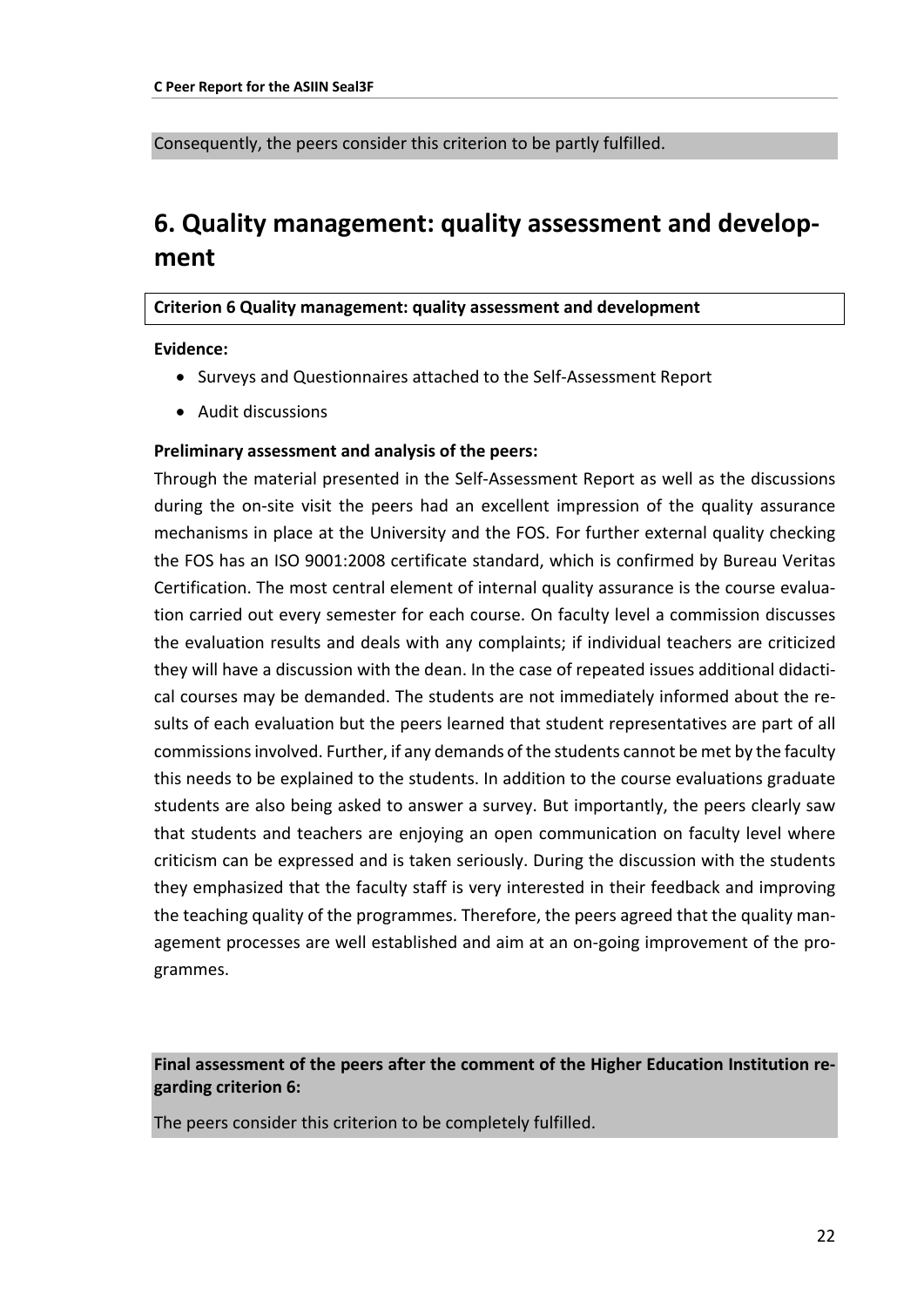## <span id="page-22-0"></span>**D Additional Documents**

Before preparing their final assessment, the panel ask that the following missing or unclear information be provided together with the comment of the Higher Education Institution on the previous chapters of this report:

D 1. Module description of the "final project"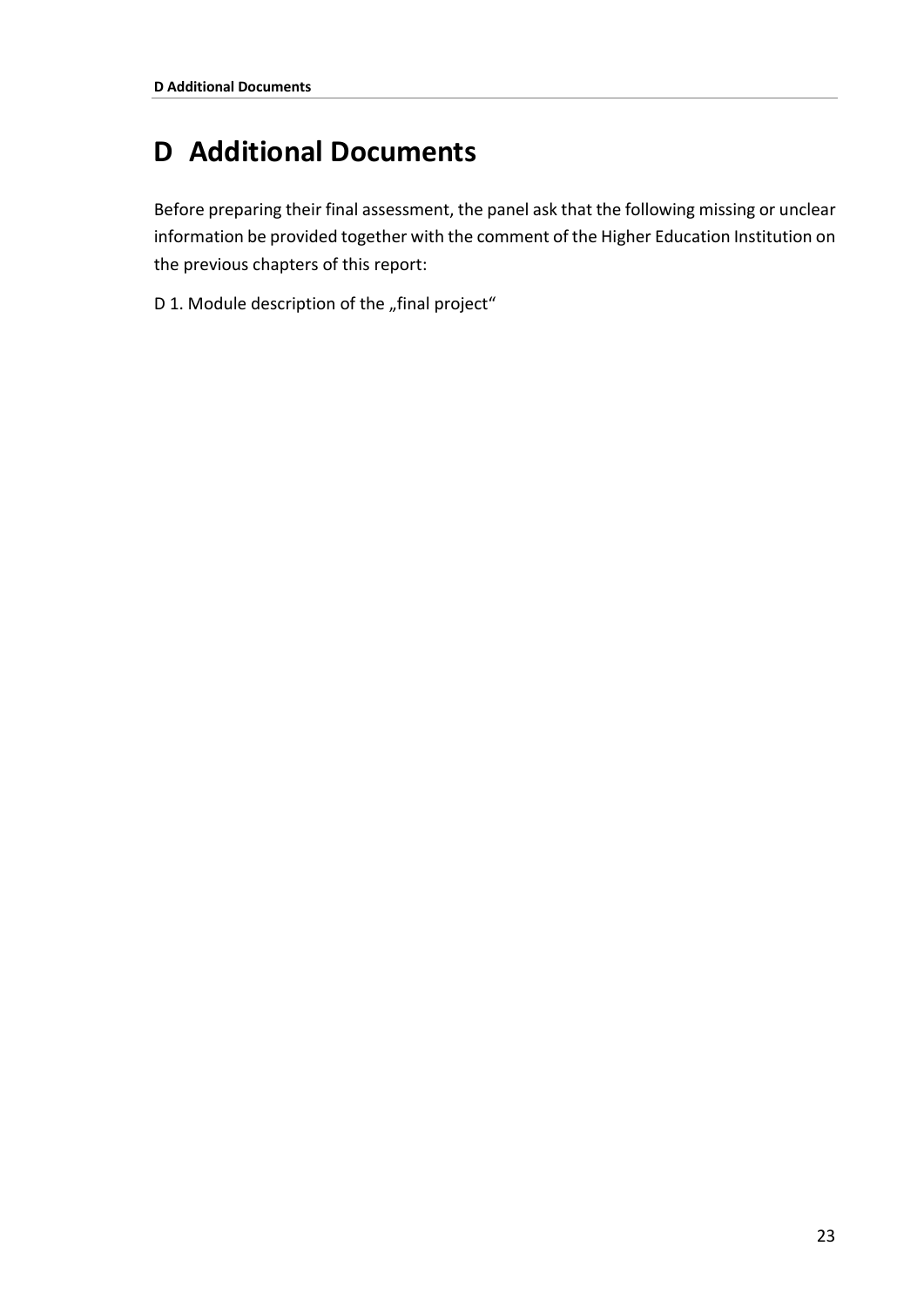## <span id="page-23-0"></span>**E Comment of the Higher Education Institution (10.01.2018)**

The institution provided a detailed statement in a separate document as well as the following additional documents:

• Coverage Plan of courses with teachers and literature for school year 2017/2018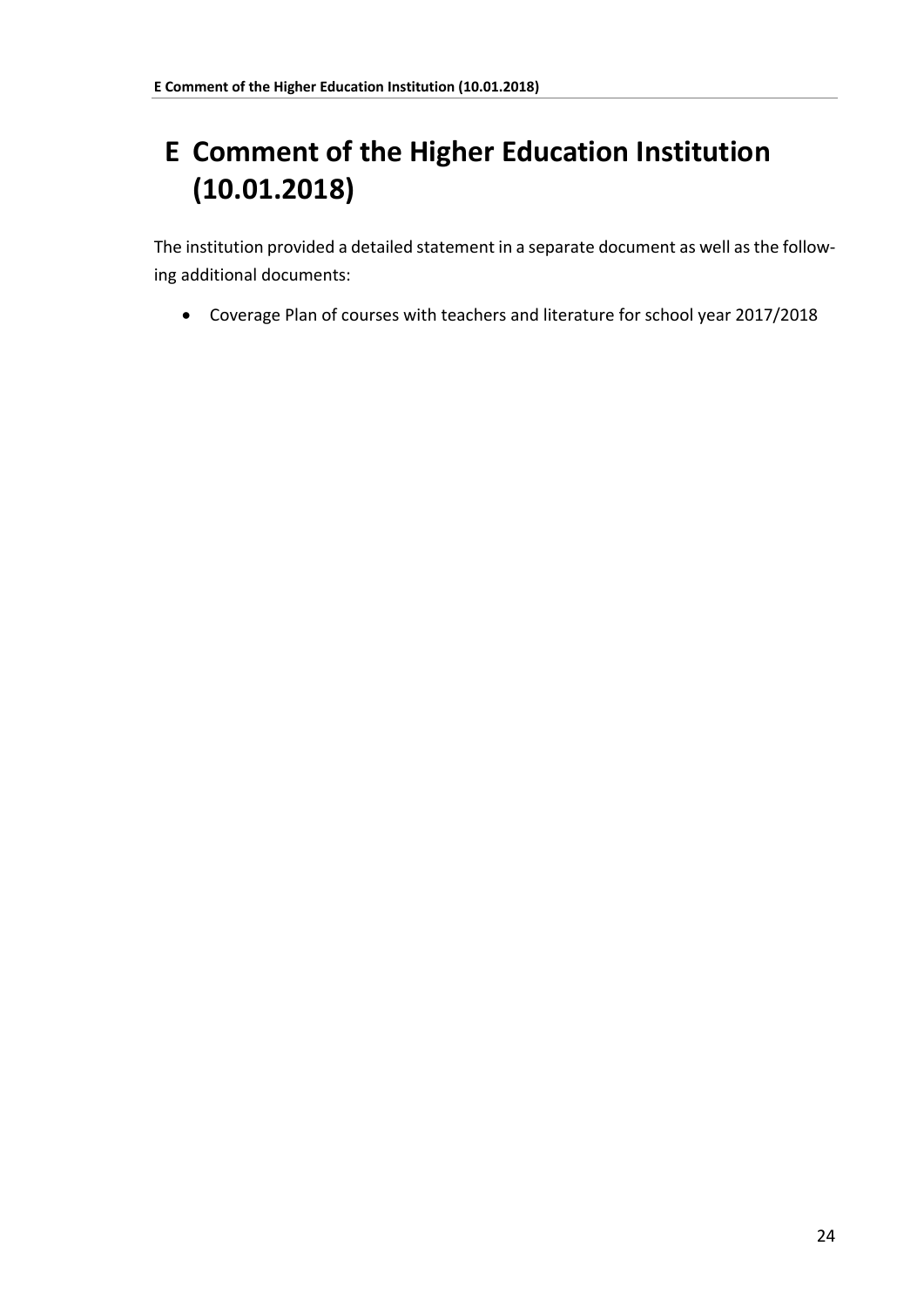## <span id="page-24-0"></span>**F Summary: Peer recommendations (19.01.2018)**

| <b>Degree Programme</b>                                                         | <b>ASIIN-seal</b>                 | Subject-specific label | <b>Maximum duration</b><br>of accreditaiton |
|---------------------------------------------------------------------------------|-----------------------------------|------------------------|---------------------------------------------|
| <b>Ba Information Sys-</b><br>tems and Technolo-<br>gies                        | With requirements<br>for one year | Euro-Inf               | 30.09.2023                                  |
| <b>Ba Information Sys-</b><br>tems and Technolo-<br>gies – Distance<br>Learning | With requirements<br>for one year | Euro-Inf               | 30.09.2023                                  |
| Ba Management and   With requirements<br>Organization                           | for one year                      |                        | 30.09.2023                                  |

Taking into account the additional information and the comments given by the HEI the peers summarize their analysis and final assessment for the award of the seals as follows:

#### **Requirements**

- A 1. (ASIIN 1.1) Draft the educational objectives/learning outcomes so that they describe in adequate detail the academic, subject-specific and professional classification of the qualifications gained in the degree programmes.
- A 2. (ASIIN 5.1) Rewrite the module descriptions so as to include information about the respective learning outcomes and the awarded ECTS credits.

#### **Recommendations**

#### **For the Ba Information Systems and Technologies and Information Systems and Technologies – Distance learning**

- E 1. (ASIIN 1.3) It is recommended to indicate different specializations in the elective courses through exemplary study plans.
- E 2. (ASIIN 1.3) It is recommended to strengthen the core disciplines of Information Systems management such as "Business Application Systems", "Knowledge Management and e-Collaboration", "Digital Transformation and Change Management" or "IS/IT Management" or "IS Governance".
- E 3. (ASIIN 1.1) It is recommended to further strengthen the organization of the programme on Faculty level through the introduction of a responsible programme co-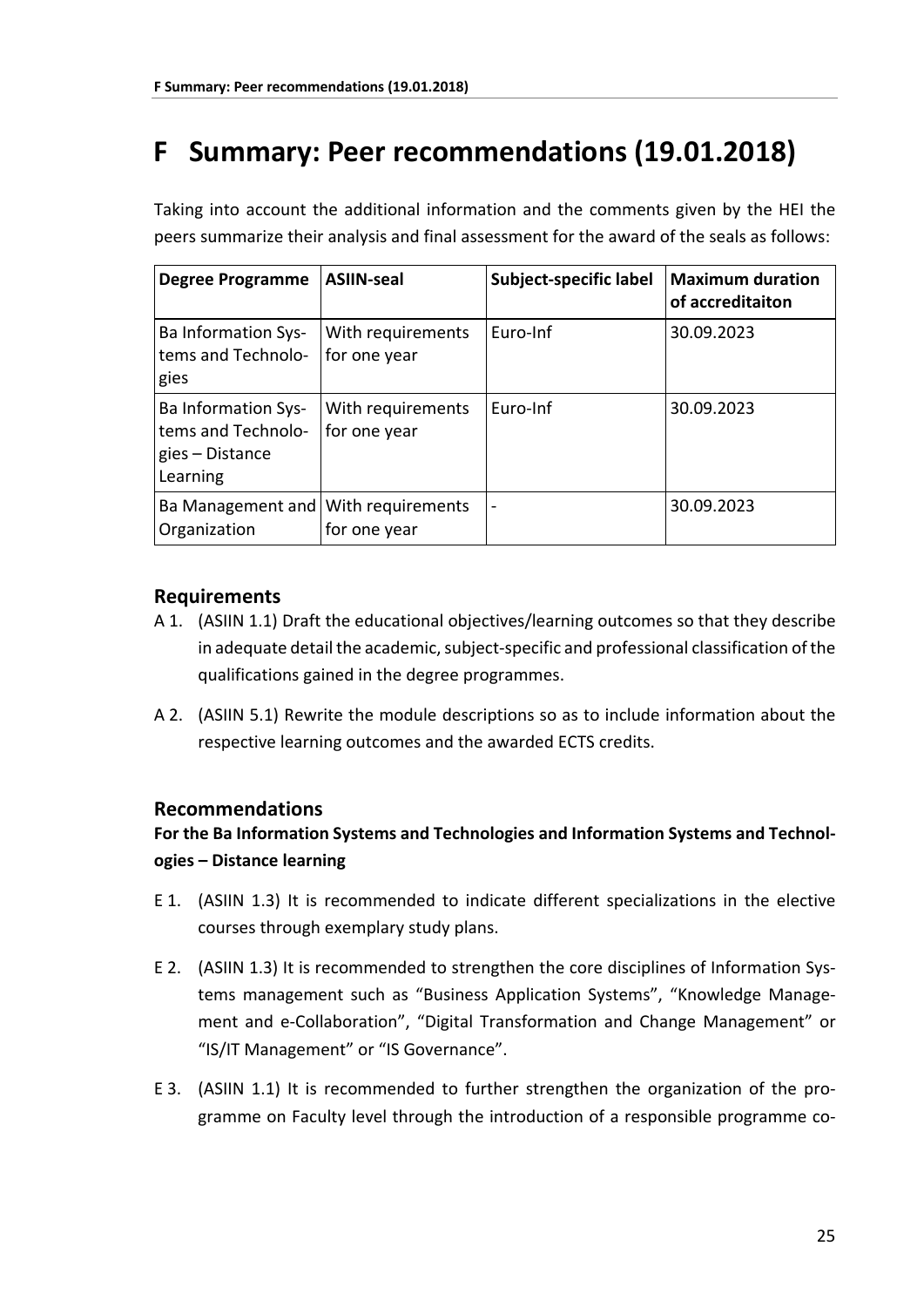ordinator and the formulation of general programme objectives accessible to all stakeholders.

#### **For all programmes**

- E 4. (ASIIN 2.1) It is recommended to enhance and to better communicate the offers of international mobility (through indicating a fixed window of mobility).
- E 5. (ASIIN 5.1) It is recommended, to translate all module descriptions into English and to make them accessible to all stakeholders via the programme websites.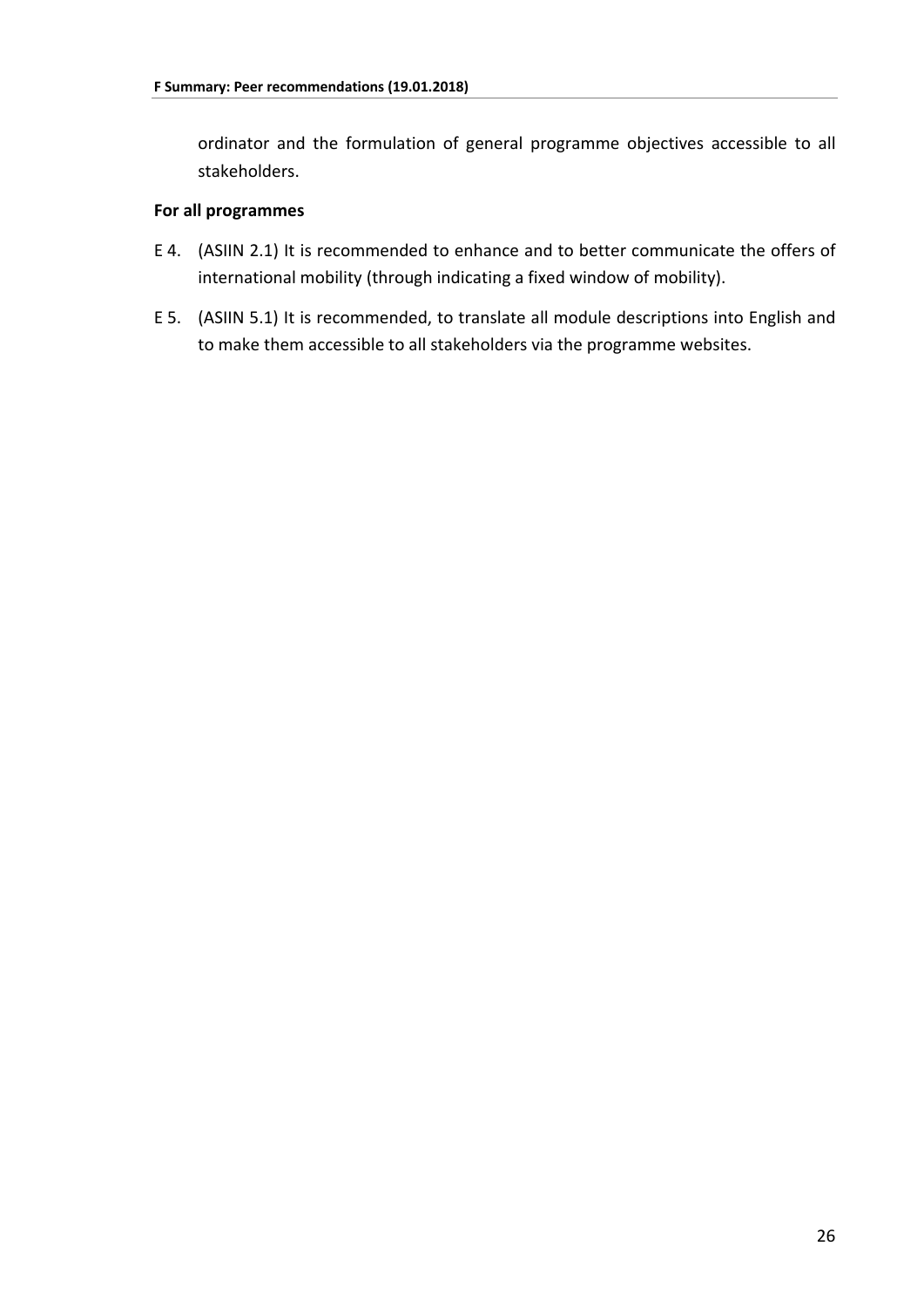## <span id="page-26-0"></span>**G Comment of the Technical Committee 07 – Business Administration (13.03.2018)**

#### *Assessment and analysis for the award of the ASIIN seal:*

The Technical Committee discusses the procedure and agrees with the assessment of the peers in all aspects.

#### *Assessment and analysis for the award of the Euro-Inf® Label:*

The Technical Committee deems that the intended learning outcomes of the degree programmes Ba Information Systems and Technologies and Ba Information Systems and Technologies – Distance Learning do comply with the Subject-Specific Criteria of the Technical Committee 07 – Business Administration.

| <b>Degree Programme</b>                                                         | <b>ASIIN-seal</b>                 | Subject-specific label       | <b>Maximum duration</b><br>of accreditaiton |
|---------------------------------------------------------------------------------|-----------------------------------|------------------------------|---------------------------------------------|
| <b>Ba Information Sys-</b><br>tems and Technolo-<br>gies                        | With requirements<br>for one year | Euro-Inf                     | 30.09.2023                                  |
| <b>Ba Information Sys-</b><br>tems and Technolo-<br>gies – Distance<br>Learning | With requirements<br>for one year | Euro-Inf                     | 30.09.2023                                  |
| Ba Management and<br>Organization                                               | With requirements<br>for one year | $\qquad \qquad \blacksquare$ | 30.09.2023                                  |

| The TC 07 - Business Administration recommends the award of the seals as follows: |
|-----------------------------------------------------------------------------------|
|-----------------------------------------------------------------------------------|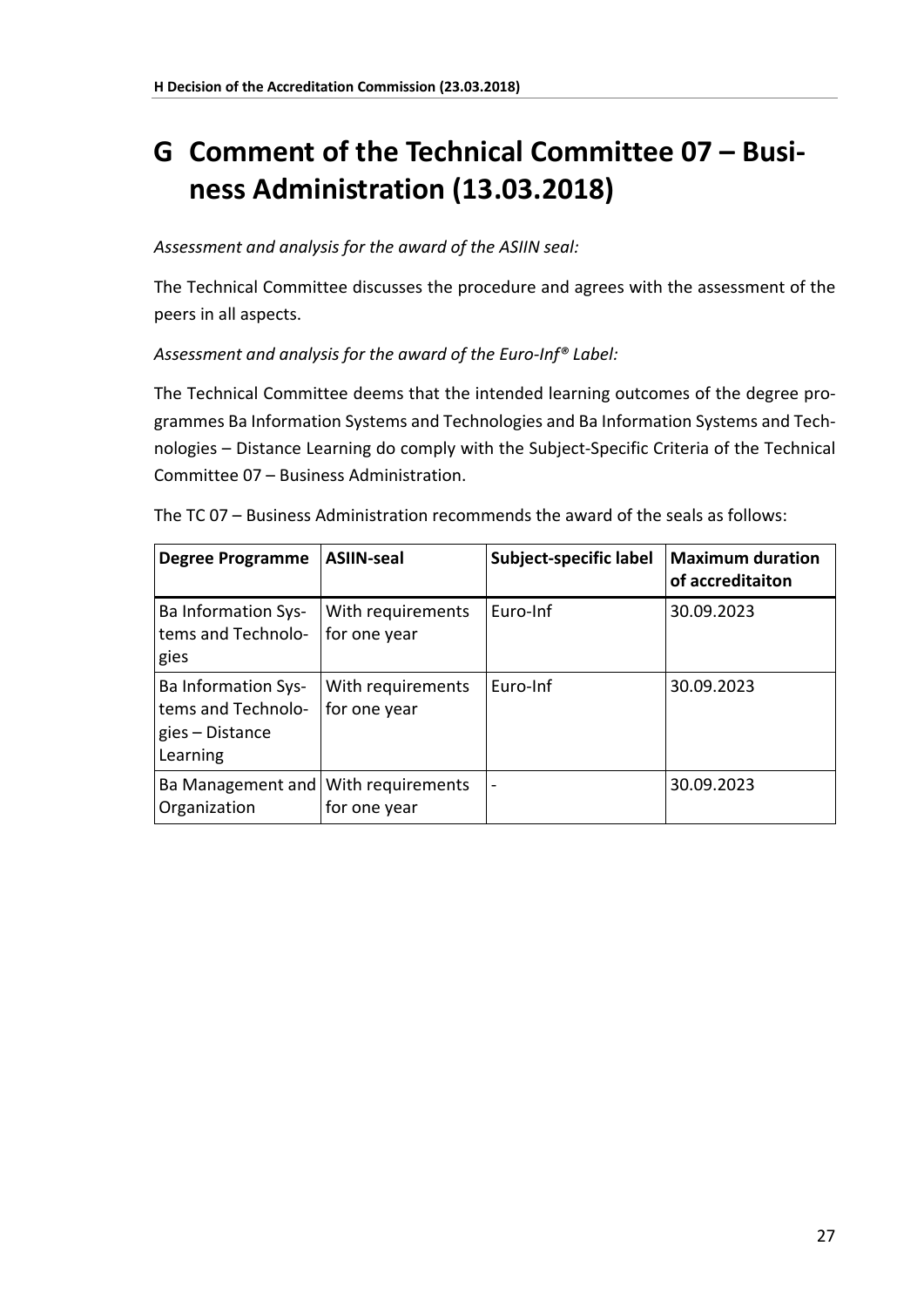## <span id="page-27-0"></span>**H Decision of the Accreditation Commission (23.03.2018)**

#### *Assessment and analysis for the award of the ASIIN seal:*

The Accreditation Committee discusses the procedure and agrees with the assessment of the peers and the Technical Committee in all aspects.

*Assessment and analysis for the award of the Euro-Inf® Label:*

The Accreditation Committee deems that the intended learning outcomes of the degree programmes Ba Information Systems and Technologies and Ba Information Systems and Technologies – Distance Learning do comply with the Subject-Specific Criteria of the Technical Committee 07 – Business Administration.

| <b>Degree Programme</b>                                                         | <b>ASIIN-seal</b>                 | Subject-specific label | <b>Maximum duration</b><br>of accreditaiton |
|---------------------------------------------------------------------------------|-----------------------------------|------------------------|---------------------------------------------|
| <b>Ba Information Sys-</b><br>tems and Technolo-<br>gies                        | With requirements<br>for one year | Euro-Inf               | 30.09.2023                                  |
| <b>Ba Information Sys-</b><br>tems and Technolo-<br>gies – Distance<br>Learning | With requirements<br>for one year | Euro-Inf               | 30.09.2023                                  |
| Ba Management and<br>Organization                                               | With requirements<br>for one year | -                      | 30.09.2023                                  |

The Accreditation Committee recommends the award of the seals as follows:

#### **Requirements**

- A 1. (ASIIN 1.1) Draft the educational objectives/learning outcomes so that they describe in adequate detail the academic, subject-specific and professional classification of the qualifications gained in the degree programmes.
- A 2. (ASIIN 5.1) Rewrite the module descriptions so as to include information about the respective learning outcomes and the awarded ECTS credits.

#### **Recommendations**

**For the Ba Information Systems and Technologies and Information Systems and Technologies – Distance learning**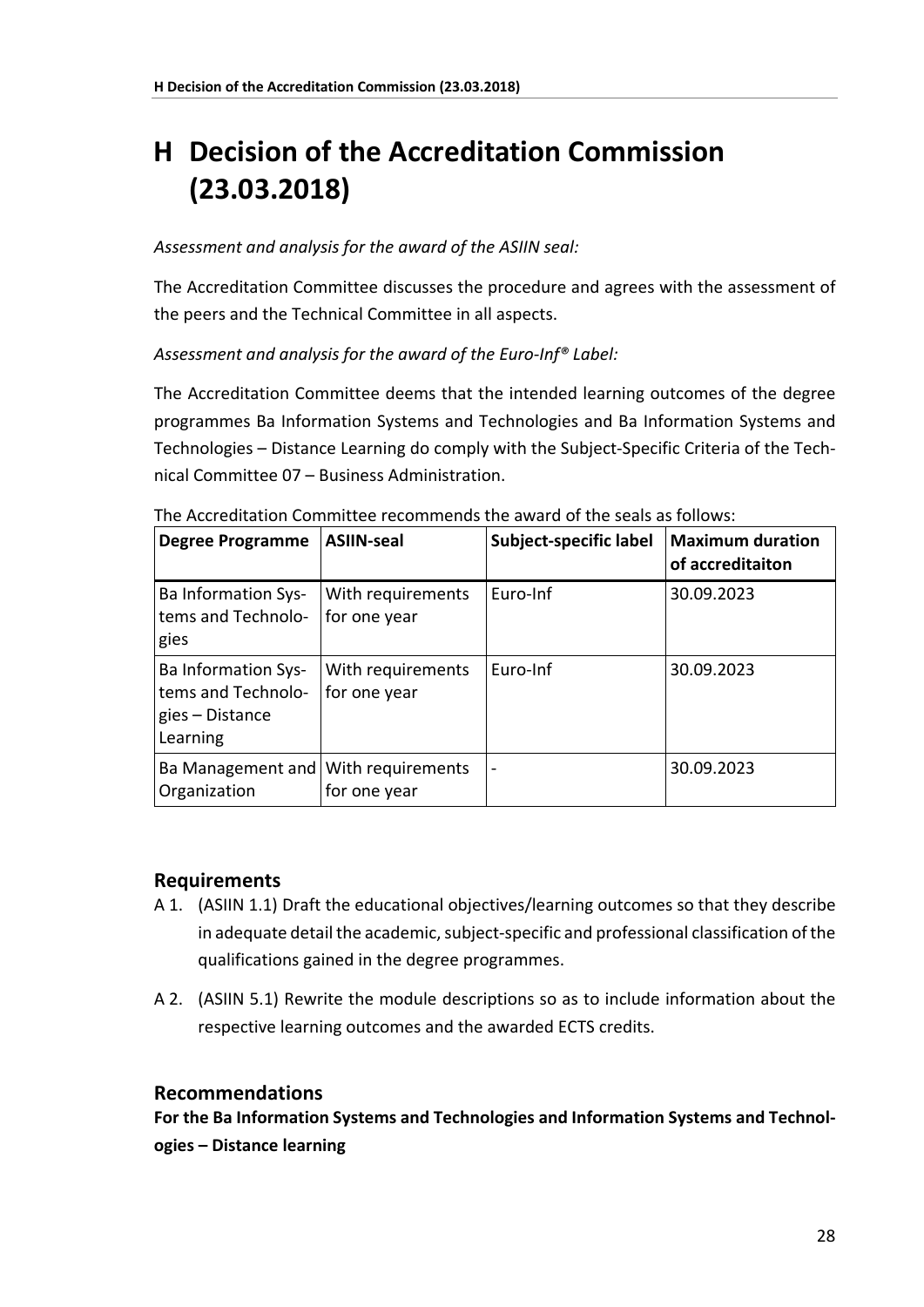- E 1. (ASIIN 1.3) It is recommended to indicate different specializations in the elective courses through exemplary study plans.
- E 2. (ASIIN 1.3) It is recommended to strengthen the core disciplines of Information Systems management such as "Business Application Systems", "Knowledge Management and e-Collaboration", "Digital Transformation and Change Management" or "IS/IT Management" or "IS Governance".
- E 3. (ASIIN 1.1) It is recommended to further strengthen the organization of the programme on Faculty level through the introduction of a responsible programme coordinator and the formulation of general programme objectives accessible to all stakeholders.

#### **For all programmes**

- E 4. (ASIIN 2.1) It is recommended to enhance and to better communicate the offers of international mobility (through indicating a fixed window of mobility).
- E 5. (ASIIN 5.1) It is recommended, to translate all module descriptions into English and to make them accessible to all stakeholders via the programme websites.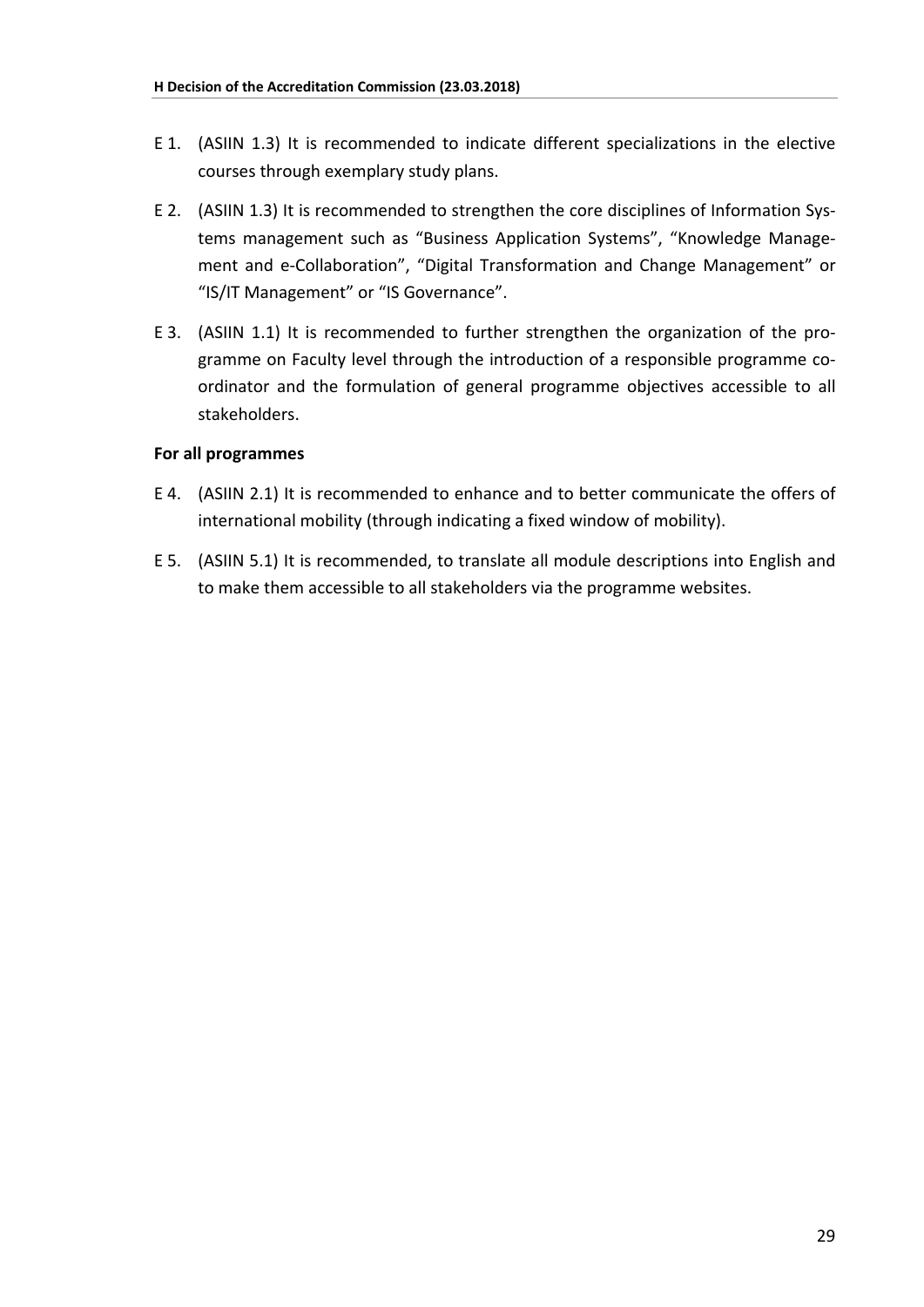## <span id="page-29-0"></span>**Appendix: Programme Learning Outcomes and Curricula**

According to the self-assessment report the following **objectives** and **learning outcomes (intended qualifications profile)** shall be achieved by the Bachelor degree programme Information Systems and Technologies:

"The aim of the study program is to gain the latest knowledge and skills in the field of information systems and technologies, introduction and utilization of modern methods and techniques, to prepare students for a successful application of the gained knowledge and skills in their profession as well as to resume further education at higher levels of study.

Information Systems and Technologies is a study program of undergraduate studies. The outcome of the study process is to create competent and multidisciplinary oriented engineers for information systems who can work effectively and efficiently in dynamic business environment with the acquired theoretical and practical knowledge."

|    | Code                    | Course        | Se-<br>mes<br>ter | <b>Typ</b><br>e | <b>Cours</b><br>e sta-<br>tus | Lec-           | Classes of ac-<br>tive teaching | Lab.           | Othe<br>$\mathsf{r}$<br>clas-<br>ses | <b>ECT</b><br>S |  |
|----|-------------------------|---------------|-------------------|-----------------|-------------------------------|----------------|---------------------------------|----------------|--------------------------------------|-----------------|--|
|    |                         |               |                   |                 |                               | ture<br>s.     | <b>Excer</b><br>cices           | excer<br>cices |                                      |                 |  |
|    | <b>FIRST YEAR</b>       |               |                   |                 |                               |                |                                 |                |                                      |                 |  |
| 1. | Z0000<br>$\mathbf 1$    | Mathematics 1 | $\mathbf{1}$      | TM              | $\mathsf{O}$                  | $\overline{2}$ | $\overline{2}$                  | 0              | $\mathbf{1}$                         | 6               |  |
| 2. | Z0000<br>$\overline{2}$ | Economics     | $\mathbf{1}$      | TM              | $\Omega$                      | $\overline{2}$ | $\overline{2}$                  | $\mathbf 0$    | $\mathbf 0$                          | 6               |  |
| 3. | Z0000<br>3              | Management    | $\mathbf{1}$      | <b>TM</b>       | $\mathsf{O}$                  | $\overline{2}$ | $\overline{2}$                  | $\mathbf 0$    | $\mathbf 0$                          | 6               |  |

The following **curriculum** is presented: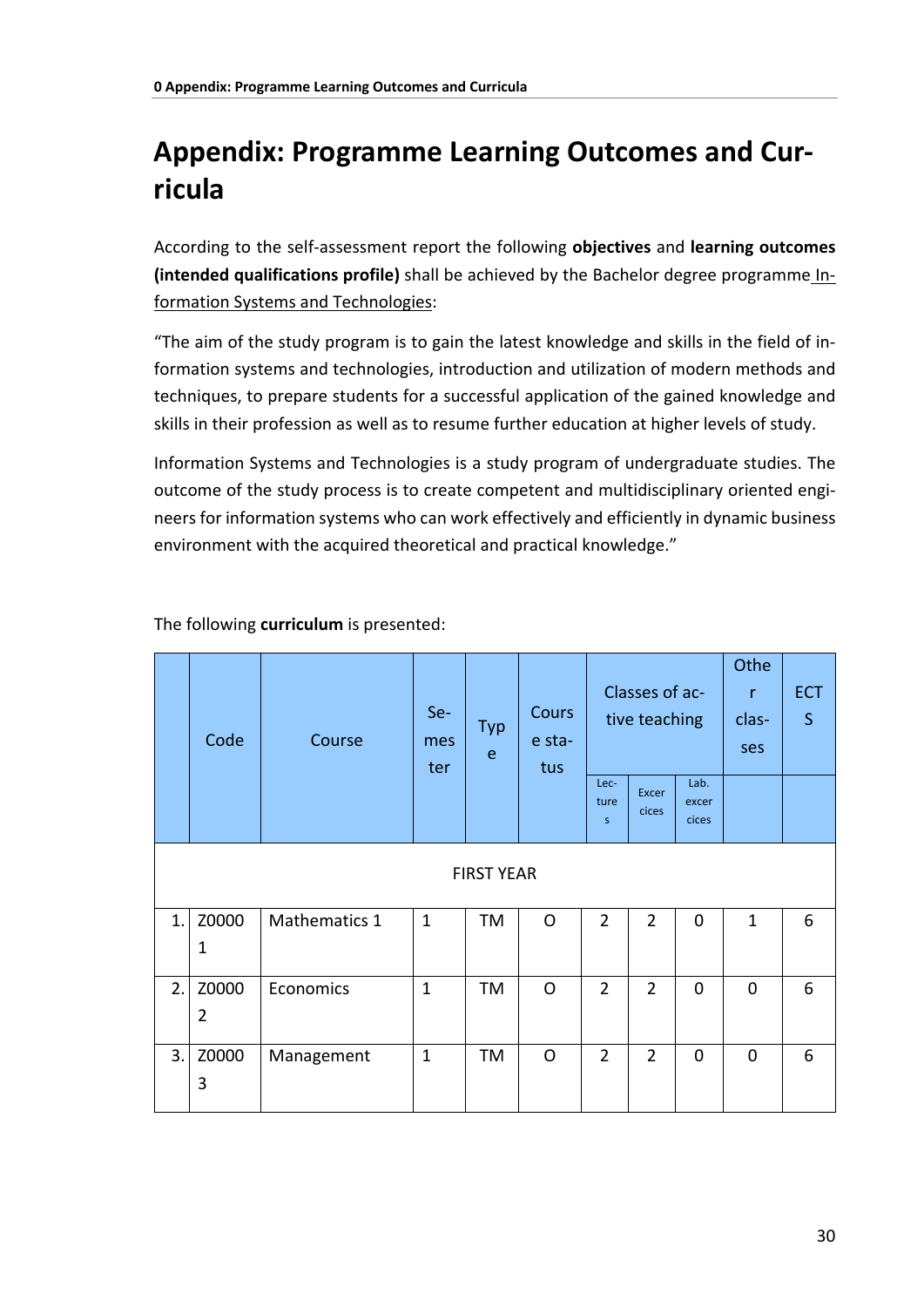| 4.  | Z0000          |                                  | Fundamentals of  | $\mathbf{1}$   | AO        | $\mathsf{O}$ | $\overline{2}$ | $\mathbf{1}$        | $\mathbf{1}$   | $\pmb{0}$   | 5              |
|-----|----------------|----------------------------------|------------------|----------------|-----------|--------------|----------------|---------------------|----------------|-------------|----------------|
|     | $\overline{4}$ | Information and<br>Communication |                  |                |           |              |                |                     |                |             |                |
|     |                | Technologies                     |                  |                |           |              |                |                     |                |             |                |
| 5.  | Z00IP1         | Elective course 1                |                  | $\mathbf{1}$   | AO        | E            |                |                     |                |             | $\overline{4}$ |
|     |                |                                  |                  |                |           |              |                |                     |                |             |                |
|     |                | Z00005                           | Socio-           | $\mathbf{1}$   | AO        | E            | $\overline{2}$ | $\mathbf{1}$        | 0              | 0           |                |
|     |                |                                  | logy             |                |           |              |                |                     |                |             |                |
|     |                | Z00006                           | Psycho-          | $\mathbf{1}$   | AO        | E            | $\overline{2}$ | $\mathbf{1}$        | $\mathbf 0$    | $\mathbf 0$ |                |
|     |                |                                  | logy             |                |           |              |                |                     |                |             |                |
| 6.  | Z00IP2         | Elective course 2                |                  | 1,2            | AO        | E            |                |                     |                |             | 5              |
|     |                | Z00007                           | English          | 1,2            | AO        | E            | $\overline{2}$ | $\overline{2}$      | 0              | 0           |                |
|     |                |                                  | lan-             |                |           |              |                |                     |                |             |                |
|     |                | guage<br>for spe-                |                  |                |           |              |                |                     |                |             |                |
|     |                |                                  |                  |                |           |              |                |                     |                |             |                |
|     |                |                                  | cific            |                |           |              |                |                     |                |             |                |
|     |                | pur-                             |                  |                |           |              |                |                     |                |             |                |
|     |                | poses 1                          |                  |                |           |              |                |                     |                |             |                |
|     |                | Z00008                           | French           | 1,2            | AO        | E            | $\overline{2}$ | $\overline{2}$      | 0              | 0           |                |
|     |                |                                  | lan-             |                |           |              |                |                     |                |             |                |
|     |                |                                  | guage            |                |           |              |                |                     |                |             |                |
|     |                |                                  | for spe-         |                |           |              |                |                     |                |             |                |
|     |                |                                  | cific            |                |           |              |                |                     |                |             |                |
|     |                |                                  | pur-             |                |           |              |                |                     |                |             |                |
|     |                |                                  | poses 1          |                |           |              |                |                     |                |             |                |
| 7.  | Z0001          | <b>Mathematics 2</b>             |                  | $\overline{2}$ | TM        | $\mathsf O$  | $\overline{2}$ | $\overline{3}$      | $\pmb{0}$      | $\mathbf 1$ | 6              |
|     | $\mathbf{1}$   |                                  |                  |                |           |              |                |                     |                |             |                |
| 8.  |                | Programming 1                    |                  | $\overline{2}$ | <b>NS</b> | $\mathsf O$  | $\overline{2}$ | $\mathsf{O}\xspace$ | $\overline{2}$ | $\pmb{0}$   | $\overline{4}$ |
| 9.  | Z0001          |                                  | Organization Ba- | $2^{\circ}$    | TM        | $\mathsf O$  | $\overline{2}$ | $\overline{2}$      | $\pmb{0}$      | $\pmb{0}$   | 6              |
|     | $\overline{2}$ | sic                              |                  |                |           |              |                |                     |                |             |                |
| 10. | Z0001          | Production                       | sys-             | $\overline{2}$ | <b>NS</b> | $\mathsf O$  | $\overline{2}$ | $\overline{2}$      | $\pmb{0}$      | $\pmb{0}$   | 6              |
|     | 3              | tems                             |                  |                |           |              |                |                     |                |             |                |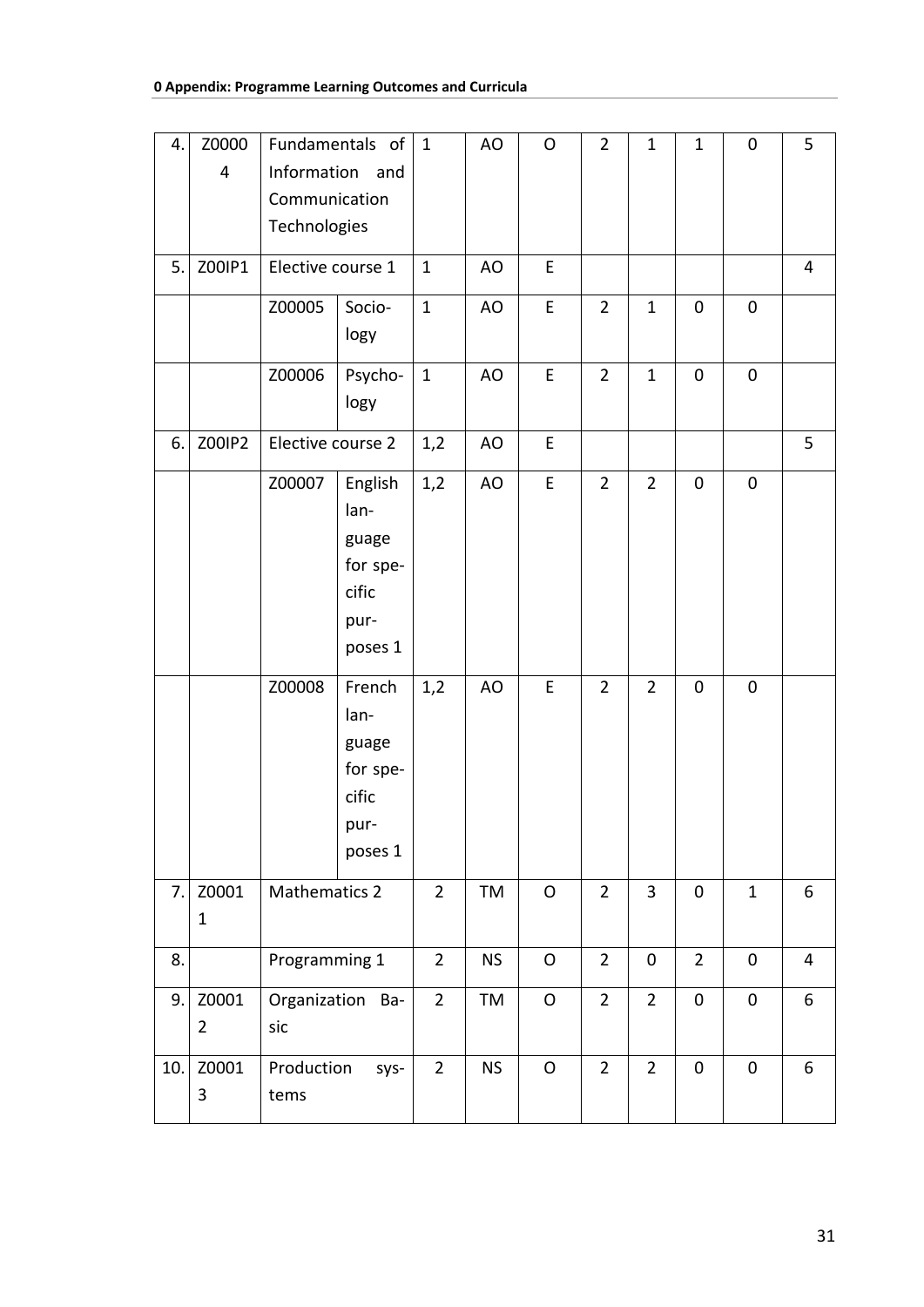| 11. | Z0001<br>4              | Introduction<br>Information<br>tems | to<br>Sys-                                                       | $2^{\circ}$    | AO        | $\mathsf{O}$ | $\overline{2}$ | $\mathbf{1}$   | $\mathbf{1}$ | 0            | 6 |  |
|-----|-------------------------|-------------------------------------|------------------------------------------------------------------|----------------|-----------|--------------|----------------|----------------|--------------|--------------|---|--|
|     |                         |                                     | Total of active teaching classes this academic year =            |                | 22        | 18           | $\overline{4}$ | $\overline{2}$ | 60           |              |   |  |
|     | <b>SECOND YEAR</b>      |                                     |                                                                  |                |           |              |                |                |              |              |   |  |
| 1.  | 00000<br>$\mathbf{1}$   | ating Systems                       | Computer Archi-<br>tecture and Oper-                             | $\overline{3}$ | <b>NS</b> | O            | $\overline{2}$ | $\mathbf{1}$   | $\mathbf{1}$ | 0            | 6 |  |
| 2.  | 00000<br>$\overline{2}$ | Programming 2                       |                                                                  | $\overline{3}$ | <b>NS</b> | O            | $\overline{2}$ | $\mathbf{1}$   | $\mathbf{1}$ | $\mathbf 0$  | 6 |  |
| 3.  | 00000<br>3              | Mathematics 3                       |                                                                  | $\overline{3}$ | TM        | $\mathsf{O}$ | $\overline{2}$ | $\overline{2}$ | $\mathbf 0$  | $\mathbf{1}$ | 6 |  |
| 4.  | 00000<br>4              | Marketing                           |                                                                  | $\overline{3}$ | <b>NS</b> | $\mathsf{O}$ | $\overline{2}$ | $\overline{2}$ | $\mathbf 0$  | 0            | 5 |  |
| 5.  | 00000<br>5              | Probability<br>The-<br>ory          |                                                                  | $\overline{3}$ | TM        | O            | $\overline{2}$ | $\overline{2}$ | $\mathbf 0$  | 0            | 6 |  |
| 6.  | Z00IP4                  | Elective course 3                   |                                                                  | 3,4            | AO        | E            |                |                |              |              | 3 |  |
|     |                         | 000006                              | English<br>lan-<br>guage<br>for spe-<br>cific<br>pur-<br>poses 2 | 3,4            | AO        | E            | $\overline{2}$ | $\overline{2}$ | $\mathbf 0$  | 0            |   |  |
|     |                         | 000007                              | French<br>lan-<br>guage<br>for spe-<br>cific<br>pur-<br>poses 2  | 3,4            | AO        | E            | $\overline{2}$ | $\overline{2}$ | $\pmb{0}$    | $\pmb{0}$    |   |  |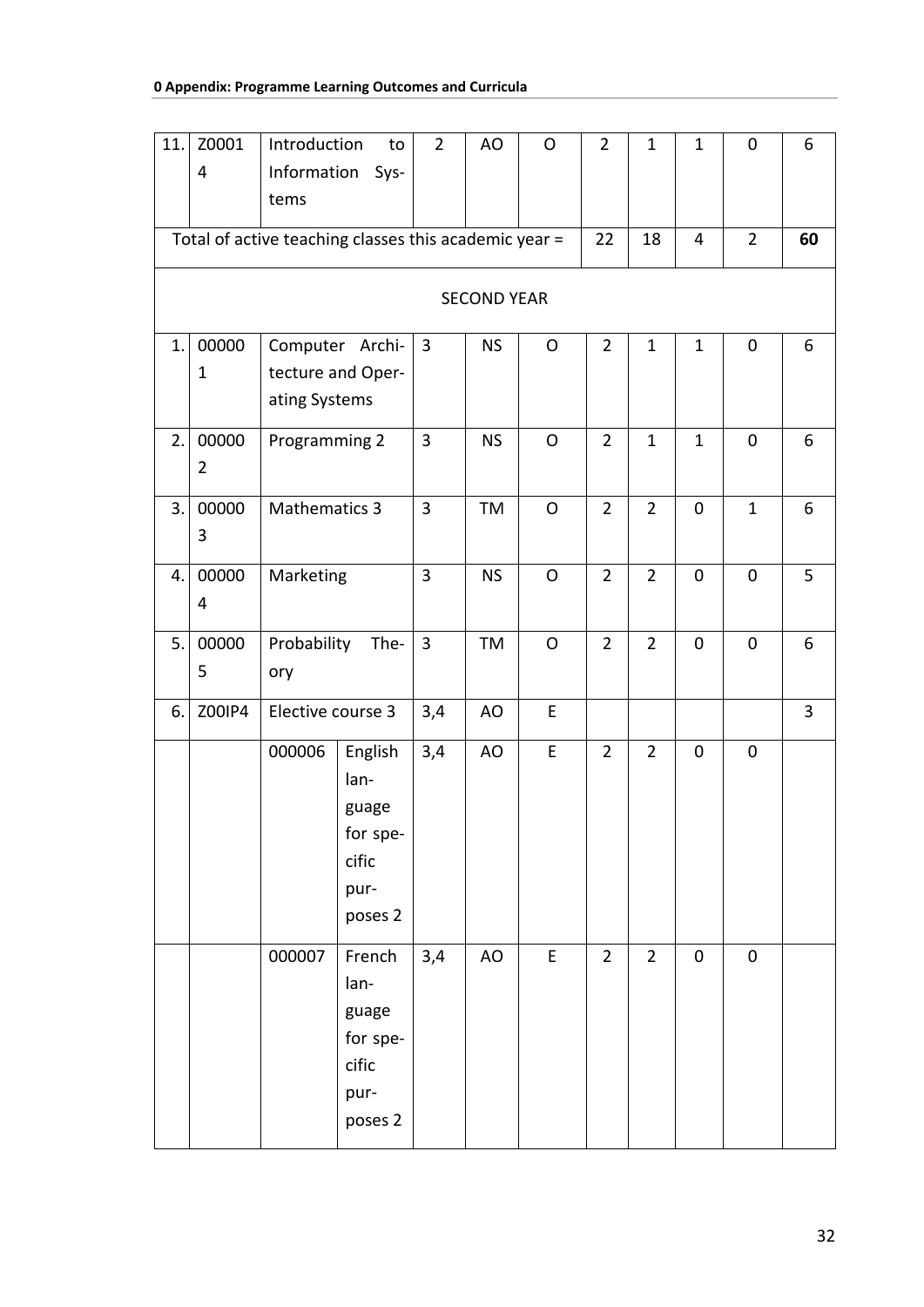| 7.  | 00001<br>0         | Data<br>and Algorithms                  | Structures                                                       | 4               | <b>NS</b>         | $\mathsf{O}$ | $\overline{2}$ | $\overline{2}$ | $\mathbf 0$    | 0            | 6  |
|-----|--------------------|-----------------------------------------|------------------------------------------------------------------|-----------------|-------------------|--------------|----------------|----------------|----------------|--------------|----|
| 8.  | 00001<br>3         | <b>Statistics</b>                       |                                                                  | $\overline{4}$  | TM                | $\mathsf O$  | $\overline{2}$ | $\overline{2}$ | $\mathbf 0$    | $\mathbf{1}$ | 6  |
| 9.  | 00001<br>4         | Management<br>technology<br>development | of<br>and                                                        | 4               | TM                | O            | $\overline{2}$ | $\overline{2}$ | $\mathbf 0$    | $\mathbf{1}$ | 5  |
| 10. | 00001<br>5         | Financial<br>counting                   | Ma-<br>nagement and Ac-                                          | $\overline{4}$  | AO                | $\mathsf{O}$ | $\overline{2}$ | $\overline{2}$ | $\mathbf 0$    | $\mathbf 0$  | 6  |
| 11. | ITIP01             | 01                                      | Elective course IT-                                              | $\overline{4}$  |                   | E            |                |                |                |              | 5  |
|     |                    | 000011                                  | Nume-<br>rical<br>Analy-<br>sis                                  | $\overline{4}$  | <b>NS</b>         | E            | $\overline{2}$ | $\overline{2}$ | $\mathbf 0$    | $\mathbf 0$  |    |
|     |                    | 000012                                  | <b>Discret</b><br>ma-<br>e<br>thema-<br>tical<br>struc-<br>tures | $\overline{4}$  | TM                | E            | $\overline{2}$ | $\overline{2}$ | $\pmb{0}$      | 0            |    |
|     |                    |                                         | Total of active teaching classes this academic year =            |                 |                   |              | 22             | 20             | $\overline{2}$ | 3            | 60 |
|     |                    |                                         |                                                                  |                 | <b>THIRD YEAR</b> |              |                |                |                |              |    |
| 1.  | 00001<br>8         | Computer<br>communication               | net-<br>works and tele-                                          | $5\overline{)}$ | <b>NS</b>         | $\mathsf{O}$ | $\overline{2}$ | $\mathbf{1}$   | $\mathbf{1}$   | 0            | 6  |
| 2.1 | 00001<br>9         | arch 1                                  | <b>Operational Rese-</b>                                         | 5               | TM                | O            | $\overline{2}$ | $\overline{2}$ | $\pmb{0}$      | $\mathbf{1}$ | 6  |
| 3.  | 00002<br>$\pmb{0}$ | System theory                           |                                                                  | 5               | <b>NS</b>         | $\mathsf{O}$ | $\overline{2}$ | $\overline{2}$ | $\mathbf 0$    | $\mathbf 0$  | 6  |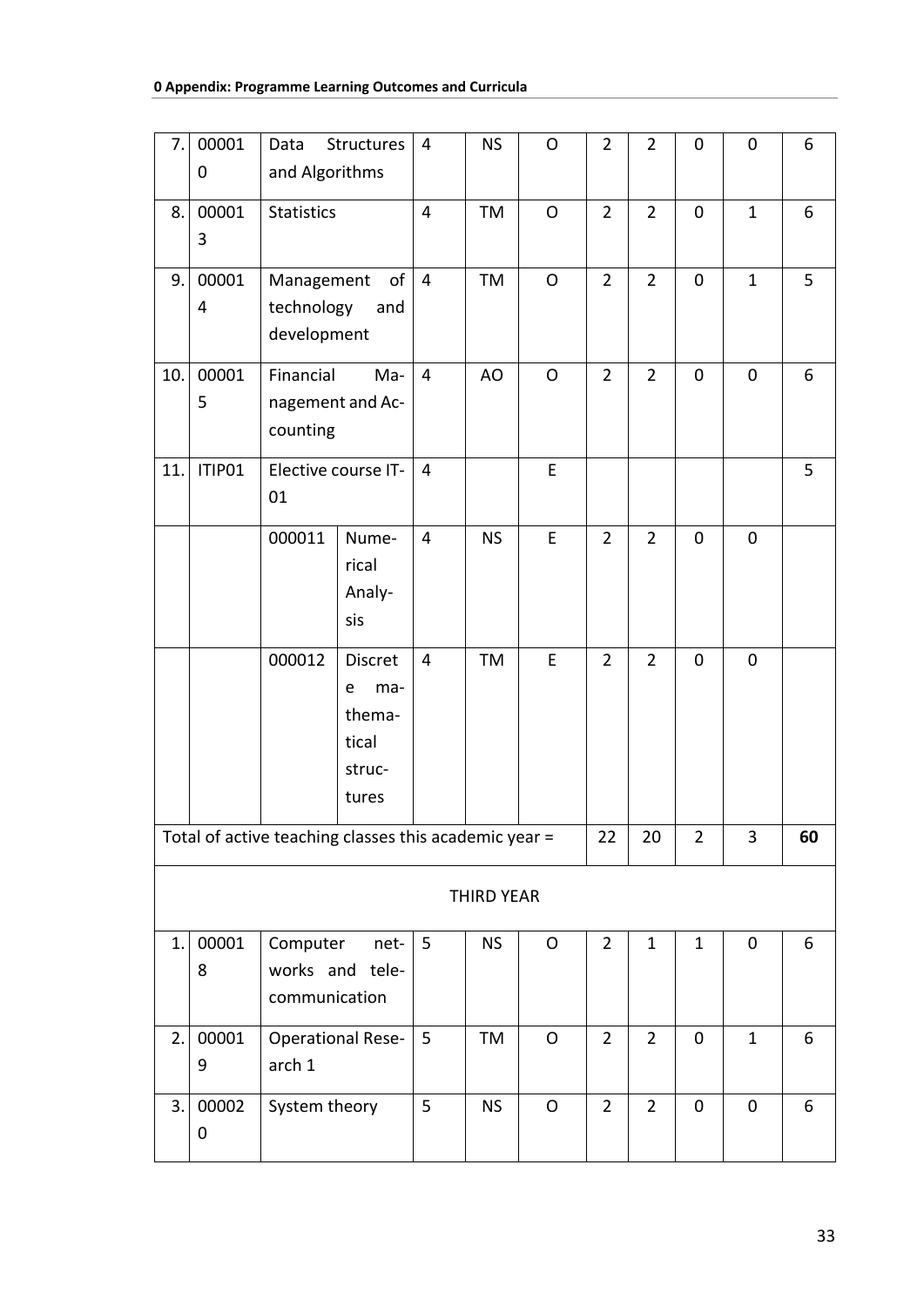#### **0 Appendix: Programme Learning Outcomes and Curricula**

| 4.  | 00002<br>$\mathbf{1}$   | E-business                                      |                                                | 5     | AO        | O            | $\overline{2}$ | $\mathbf{1}$   | $\mathbf{1}$ | $\mathbf 0$  | 6 |
|-----|-------------------------|-------------------------------------------------|------------------------------------------------|-------|-----------|--------------|----------------|----------------|--------------|--------------|---|
| 5.  | ITIP02                  | Elective course IT-<br>02                       |                                                | 5     |           | E            |                |                |              |              | 5 |
|     |                         | 000016                                          | Human<br>re-<br>source<br>ma-<br>nage-<br>ment | 5     | AO        | E            | $\overline{2}$ | $\overline{2}$ | 0            | $\pmb{0}$    |   |
|     |                         | 000017                                          | Project<br>Ma-<br>nage-<br>ment                | 5     | AO        | E            | $\overline{2}$ | $\overline{2}$ | 0            | $\pmb{0}$    |   |
| 6.  | 00002<br>$\overline{2}$ | <b>Operational Rese-</b><br>arch <sub>2</sub>   |                                                | 6     | TM        | $\mathsf{O}$ | $\overline{2}$ | $\overline{2}$ | $\mathbf 0$  | $\mathbf{1}$ | 5 |
| 7.1 | 00002<br>3              | Databases                                       |                                                | 6     | <b>NS</b> | $\mathsf O$  | $\overline{2}$ | $\overline{2}$ | $\pmb{0}$    | $\mathbf{1}$ | 6 |
| 8.  | 00002<br>4              | Programming lan-<br>guages                      |                                                | 6     | AO        | O            | $\overline{2}$ | $\mathbf{1}$   | $\mathbf{1}$ | $\pmb{0}$    | 5 |
| 9.  | 00002<br>5              | Legal Basis of In-<br>formation<br>Sys-<br>tems |                                                | $6\,$ | AO        | O            | $\overline{2}$ | $\overline{2}$ | 0            | $\pmb{0}$    | 5 |
| 10. | 00002<br>6              | Business Proces-<br>ses Modelling               |                                                | 6     | <b>NS</b> | $\mathsf{O}$ | $\overline{2}$ | $\overline{2}$ | $\pmb{0}$    | $\pmb{0}$    | 5 |
| 11. | ITIP03                  | Elective course IT-<br>03                       |                                                | 6     |           | E            |                |                |              |              | 5 |
|     |                         | 000027                                          | Deci-<br>sion<br>Theory                        | $6\,$ | AO        | E            | $\overline{2}$ | $\overline{2}$ | $\pmb{0}$    | $\mathbf 0$  |   |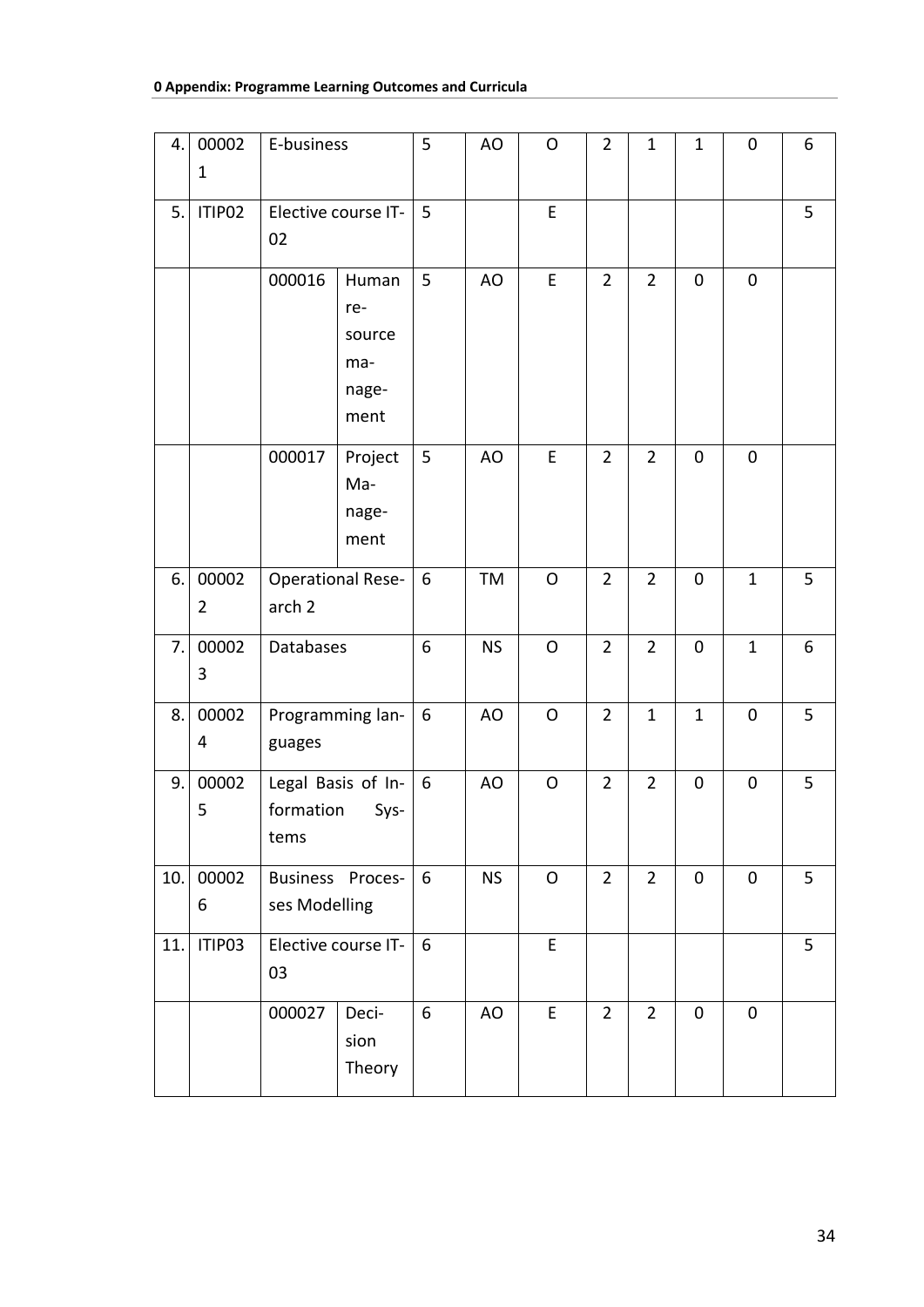|    |                                                       | 000028                     | Linear<br>Statisti-<br>cal Mo-<br>dels | 6              | AO        | E            | $\overline{2}$ | $\overline{2}$ | $\pmb{0}$           | $\mathbf 0$  |    |
|----|-------------------------------------------------------|----------------------------|----------------------------------------|----------------|-----------|--------------|----------------|----------------|---------------------|--------------|----|
|    | Total of active teaching classes this academic year = |                            |                                        |                |           |              |                | 19             | 3                   | 3            | 60 |
|    | <b>FOURTH YEAR</b>                                    |                            |                                        |                |           |              |                |                |                     |              |    |
| 1. | 00002<br>9                                            | Information<br>tems Design | Sys-                                   | 7              | TM        | $\mathsf{O}$ | $\overline{2}$ | 2              | $\mathbf{1}$        | $\mathbf 0$  | 6  |
| 2. | 00003<br>0                                            | logies                     | Internet Techno-                       | $\overline{7}$ | AO        | $\circ$      | $\overline{2}$ | $\mathbf{1}$   | $\mathbf{1}$        | $\mathbf{1}$ | 6  |
| 3. | 00003<br>$\mathbf{1}$                                 | mulation<br>ages           | Simulation and si-<br>langu-           | $\overline{7}$ | <b>TM</b> | $\mathsf{O}$ | $\overline{2}$ | $\mathbf{1}$   | $\mathbf{1}$        | $\mathbf 0$  | 6  |
| 4. | 00003<br>4                                            | Intelligent<br>tems        | Sys-                                   | $\overline{7}$ | TM        | $\mathsf{O}$ | $\overline{2}$ | $\overline{2}$ | $\mathbf 0$         | $\mathbf 0$  | 6  |
| 5. | ITIP04                                                | 04                         | Elective course IT-                    | 7              |           | E            |                |                |                     |              | 4  |
|    |                                                       | 10000<br>$\mathbf 1$       | E-learn-<br>ing                        | $\overline{7}$ | AO        | E            | $\overline{2}$ | $\overline{2}$ | $\pmb{0}$           | $\mathbf 0$  |    |
|    |                                                       | 10011<br>$\mathbf 0$       | Software<br>Enginee-<br>ring           | $\overline{7}$ | AO        | E            | $\overline{2}$ | $\overline{2}$ | $\mathbf 0$         | $\pmb{0}$    |    |
|    |                                                       | 10000<br>4                 | Software<br>Project<br>Manage-<br>ment | $\overline{7}$ | AO        | $\mathsf E$  | $\overline{2}$ | $\overline{2}$ | $\mathsf{O}\xspace$ | $\pmb{0}$    |    |
|    |                                                       | 10000<br>6                 | Decision<br>support<br>systems         | $\overline{7}$ | AO        | E            | $\overline{2}$ | $\overline{2}$ | $\pmb{0}$           | $\pmb{0}$    |    |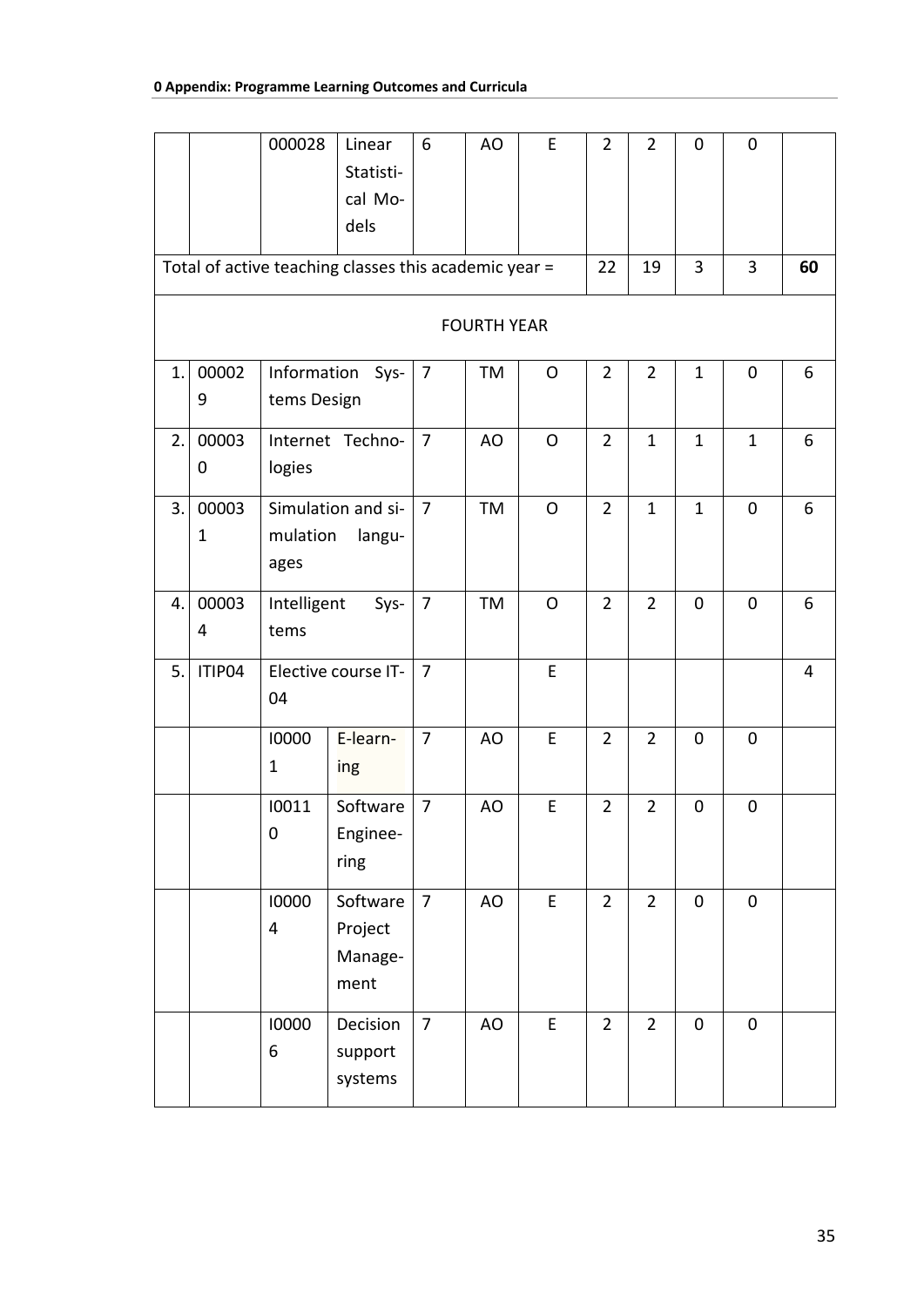|  | 10001<br>$\overline{2}$   | Mathe-<br>matics<br>Software<br>Packa-<br>ges                      | $\overline{7}$ | AO        | $\mathsf E$ | $\overline{2}$ | $\overline{2}$ | $\pmb{0}$   | $\mathbf 0$ |  |
|--|---------------------------|--------------------------------------------------------------------|----------------|-----------|-------------|----------------|----------------|-------------|-------------|--|
|  | <b>I000A</b><br>9         | Opti-<br>mization<br>Methods                                       | $\overline{7}$ | AO        | $\mathsf E$ | $\overline{2}$ | $\overline{2}$ | $\pmb{0}$   | $\pmb{0}$   |  |
|  | 10001<br>4                | Data<br>analysis                                                   | $\overline{7}$ | <b>NS</b> | $\mathsf E$ | $\overline{2}$ | $\overline{2}$ | $\pmb{0}$   | $\pmb{0}$   |  |
|  | 10001<br>6                | Ad-<br>vanced<br>.NET<br>technol-<br>ogies                         | $\overline{7}$ | <b>NS</b> | $\sf E$     | $\overline{2}$ | $\overline{2}$ | $\pmb{0}$   | $\pmb{0}$   |  |
|  | 10001<br>8                | Software<br>patterns                                               | $\overline{7}$ | <b>NS</b> | $\mathsf E$ | $\overline{2}$ | $\overline{2}$ | $\pmb{0}$   | $\pmb{0}$   |  |
|  | 10001<br>9                | Intro-<br>duction<br>to Com-<br>binato-<br>rial Opti-<br>mization  | $\overline{7}$ | <b>NS</b> | E           | $\overline{2}$ | $\overline{2}$ | $\pmb{0}$   | $\pmb{0}$   |  |
|  | 10002<br>$\boldsymbol{0}$ | Intro-<br>duction<br>to Math-<br>ematical<br>Pro-<br>gram-<br>ming | $\overline{7}$ | <b>NS</b> | E           | $\overline{2}$ | $\overline{2}$ | $\mathbf 0$ | $\mathbf 0$ |  |
|  | 10002<br>4                | Multi-<br>media                                                    | $\overline{7}$ | <b>NS</b> | E           | $\overline{2}$ | $\overline{2}$ | $\mathbf 0$ | $\pmb{0}$   |  |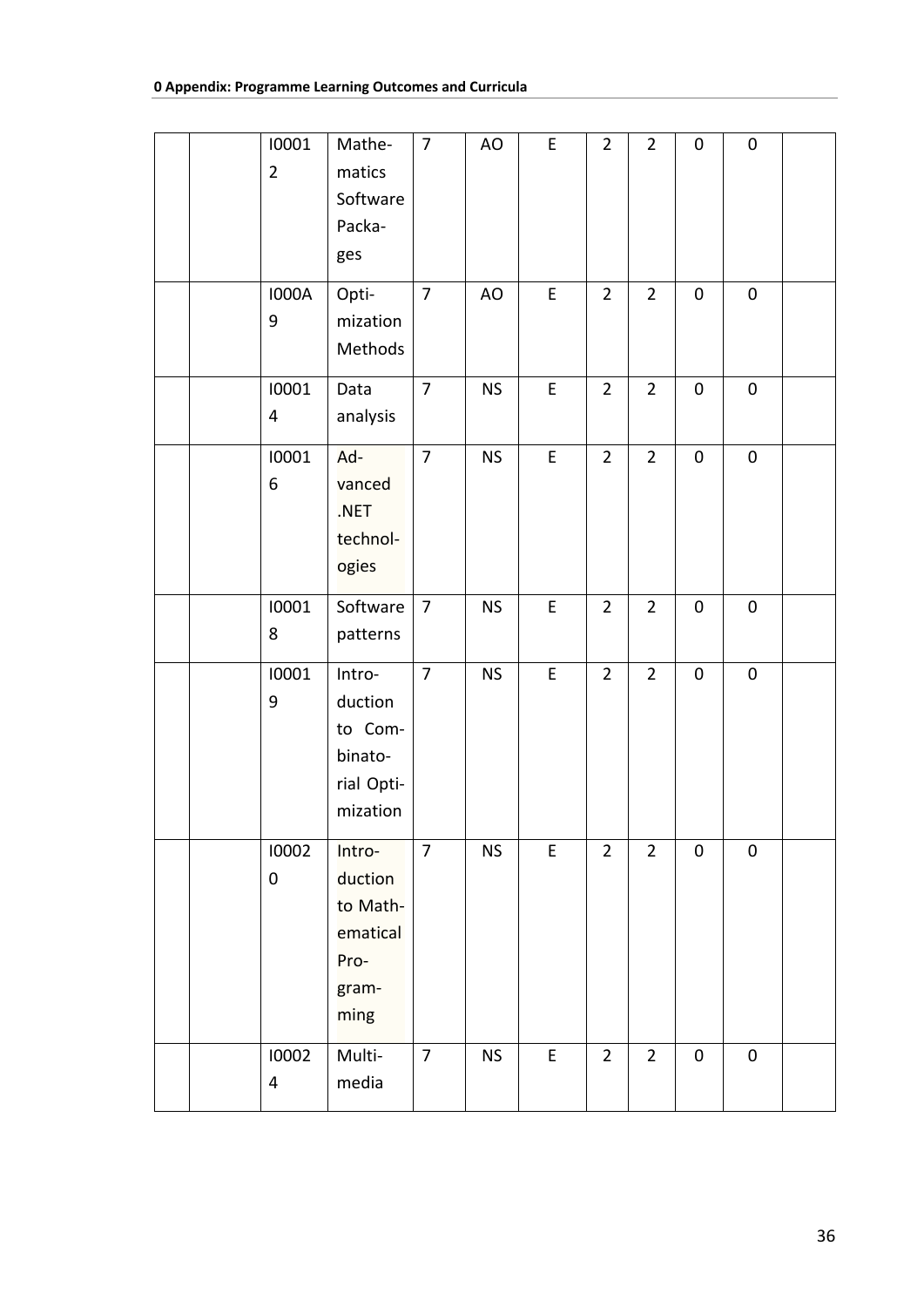|  | 10002<br>8              | Analysis<br>and Logi-<br>cal<br>De-<br>sign of IS<br>(project) | $\overline{7}$ | <b>NS</b> | E           | $\overline{2}$ | $\overline{2}$ | $\mathbf 0$      | $\pmb{0}$ |  |
|--|-------------------------|----------------------------------------------------------------|----------------|-----------|-------------|----------------|----------------|------------------|-----------|--|
|  | 10003<br>$\overline{2}$ | Risk<br>manage-<br>ment in<br>e-busi-<br>ness<br>project       | $\overline{7}$ | <b>NS</b> | $\mathsf E$ | $\overline{2}$ | $\overline{2}$ | $\mathbf 0$      | $\pmb{0}$ |  |
|  | 10003<br>3              | Concur-<br>rent pro-<br>gram-<br>ming                          | $\overline{7}$ | <b>NS</b> | $\mathsf E$ | $\overline{2}$ | $\overline{2}$ | $\pmb{0}$        | $\pmb{0}$ |  |
|  | 10003<br>4              | Time Se-<br>ries<br>Analysis                                   | $\overline{7}$ | <b>NS</b> | $\mathsf E$ | $\overline{2}$ | $\overline{2}$ | $\pmb{0}$        | $\pmb{0}$ |  |
|  | 10010<br>3              | Reliabi-<br>lity and<br>Risk<br>Analysis                       | 7              | <b>NS</b> | E           | $\overline{2}$ | $\overline{2}$ | 0                | 0         |  |
|  | 10003<br>$\overline{7}$ | Game<br>theory<br>funda-<br>mentals                            | $\overline{7}$ | <b>NS</b> | E           | $\overline{2}$ | $\overline{2}$ | $\boldsymbol{0}$ | $\pmb{0}$ |  |
|  | 10010<br>$\pmb{0}$      | Econo-<br>metrics                                              | $\overline{7}$ | <b>NS</b> | $\mathsf E$ | $\overline{2}$ | $2^{\circ}$    | $\pmb{0}$        | $\pmb{0}$ |  |
|  |                         | Dyna-<br>mics<br>of<br>orga-<br>nizatio-<br>nal sys-<br>tems   | $\overline{7}$ | <b>NS</b> | E           | $\overline{2}$ | $2^{\circ}$    | $\pmb{0}$        | $\pmb{0}$ |  |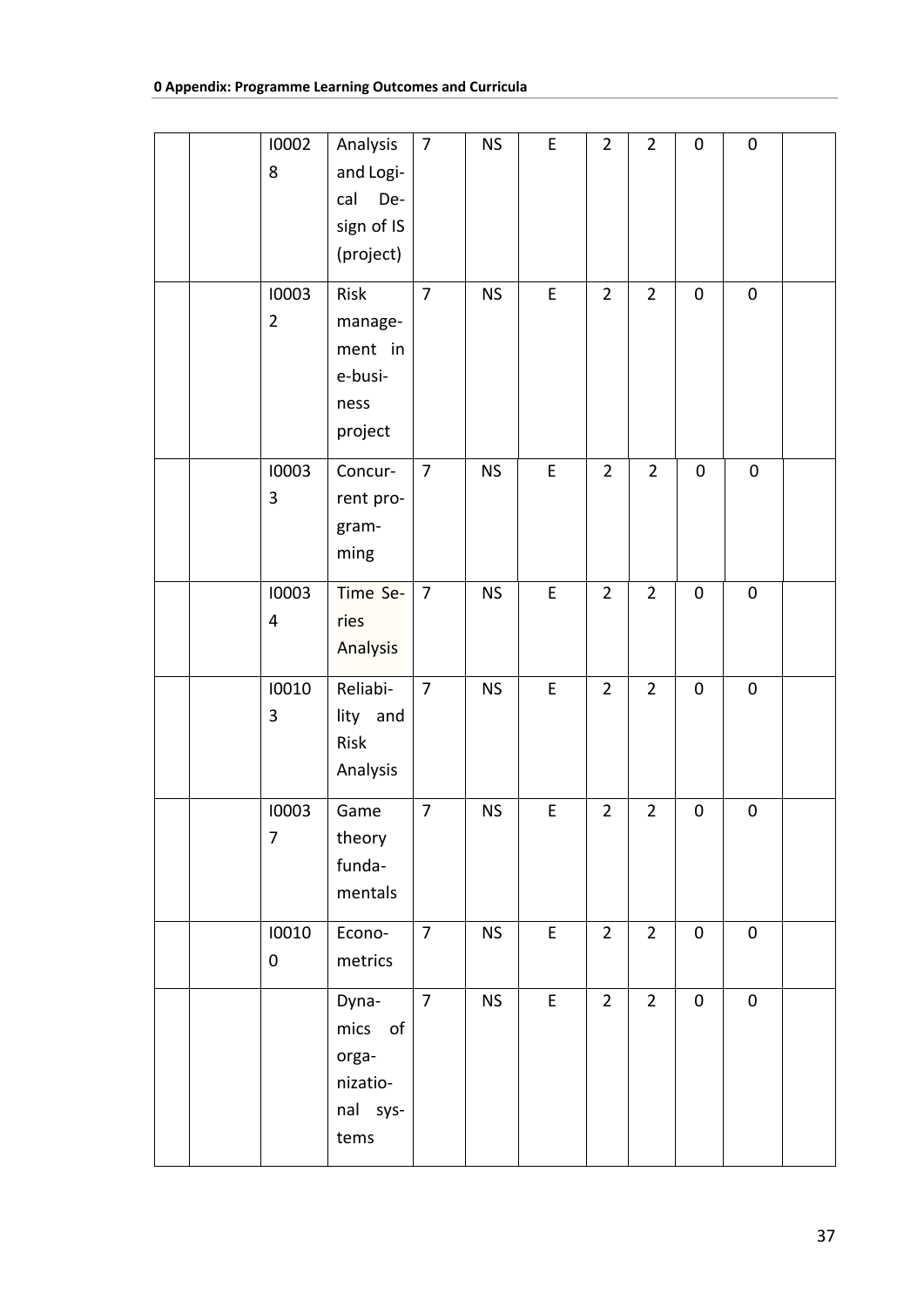|    |                |                         | Distribu-<br>ted com-<br>puter<br>systems                  | $\overline{7}$ | <b>NS</b> | E           | $\overline{2}$ | $\overline{2}$ | $\pmb{0}$           | $\pmb{0}$    |                |
|----|----------------|-------------------------|------------------------------------------------------------|----------------|-----------|-------------|----------------|----------------|---------------------|--------------|----------------|
|    |                |                         | User in-<br>terface<br>design                              | $\overline{7}$ | <b>NS</b> | $\mathsf E$ | $\overline{2}$ | $\overline{2}$ | $\pmb{0}$           | $\pmb{0}$    |                |
|    |                |                         | XML<br>Techno-<br>logies<br>and<br>Applica-<br>tions       | $\overline{7}$ | <b>NS</b> | E           | $\overline{2}$ | $\overline{2}$ | $\pmb{0}$           | $\pmb{0}$    |                |
|    |                |                         | Pro-<br>gram-<br>ming<br>langu-<br>age<br>transla-<br>tors | $\overline{7}$ | SA        | E           | $\overline{2}$ | $\overline{2}$ | $\mathbf 0$         | $\pmb{0}$    |                |
|    |                |                         | Mobile<br>business                                         | $\overline{7}$ | SA        | E           | $\overline{2}$ | $\overline{2}$ | $\pmb{0}$           | $\pmb{0}$    |                |
| 6. | 00003<br>3     |                         | Software design                                            | 8              | <b>NS</b> | $\mathsf O$ | $\overline{2}$ | $\mathbf 1$    | $\mathbf 1$         | $\pmb{0}$    | 6              |
| 7. | 00008<br>$1\,$ | Qualiy                  | Fundamentals of $\vert$                                    | 8              | <b>NS</b> | $\mathsf O$ | $\overline{2}$ | $\overline{2}$ | $\mathsf{O}\xspace$ | $\mathbf{1}$ | 5              |
| 8. | ITIP05         | 05                      | Elective course IT-                                        | 8              |           | E           |                |                |                     |              | $\overline{4}$ |
|    |                | 10001<br>$\overline{3}$ | Ele-<br>ments of<br>the The-<br>ory of al-<br>gorithms     | 8              | SA        | E           | $\overline{2}$ | $\overline{2}$ | $\mathbf 0$         | $\pmb{0}$    |                |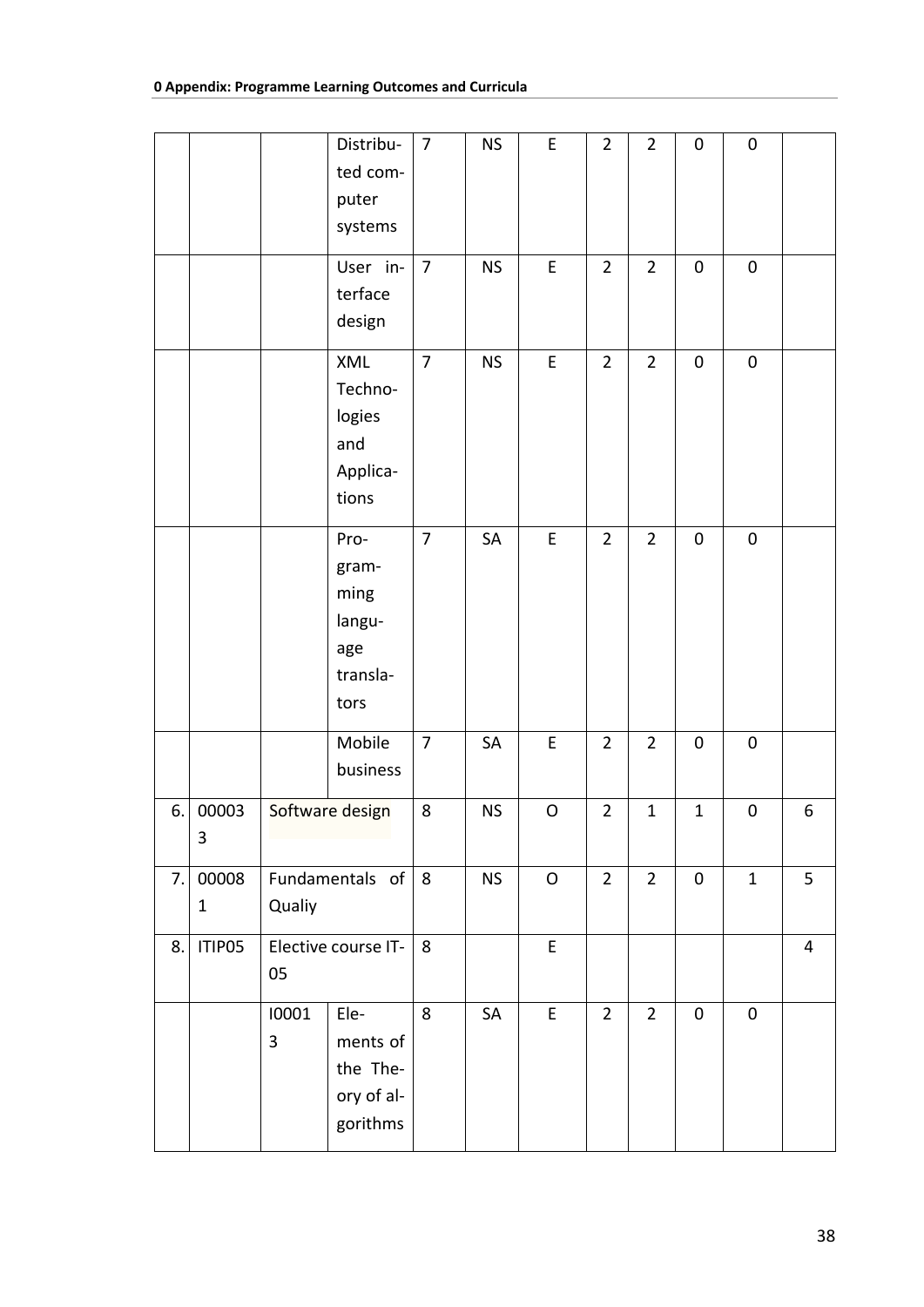|  | 10000<br>$\overline{2}$ | Digital<br>Econo-<br>mics                                               | 8              | SA        | $\mathsf E$ | $\overline{2}$ | $\overline{2}$ | $\pmb{0}$   | $\pmb{0}$ |  |
|--|-------------------------|-------------------------------------------------------------------------|----------------|-----------|-------------|----------------|----------------|-------------|-----------|--|
|  | 10003<br>5              | Biosta-<br>tistics                                                      | $\bf 8$        | SA        | E           | $\overline{2}$ | $\overline{2}$ | $\pmb{0}$   | $\pmb{0}$ |  |
|  | 10010<br>7              | Financial<br>systems<br>mode-<br>ling                                   | 8              | SA        | E           | $\overline{2}$ | $\overline{2}$ | $\pmb{0}$   | $\pmb{0}$ |  |
|  | 10010<br>8              | Intro-<br>duction<br>to opti-<br>mal con-<br>trol and<br>game<br>theory | 8              | SA        | $\mathsf E$ | $\overline{2}$ | $\overline{2}$ | $\pmb{0}$   | $\pmb{0}$ |  |
|  | 10011<br>$\mathbf{1}$   | Supply<br>Chain<br>Manage-<br>ment 1                                    | 8              | <b>SA</b> | E           | $\overline{2}$ | $\overline{2}$ | $\mathbf 0$ | $\pmb{0}$ |  |
|  | 10011<br>$\overline{2}$ | Intro-<br>duction<br>to fuzzy<br>logic                                  | 8              | SA        | E           | $\overline{2}$ | $\overline{2}$ | $\pmb{0}$   | $\pmb{0}$ |  |
|  | 10011<br>4              | Web<br>Pro-<br>gram-<br>ming                                            | 8              | SA        | $\mathsf E$ | $\overline{2}$ | $\overline{2}$ | $\pmb{0}$   | $\pmb{0}$ |  |
|  | 10000<br>3              | Internet<br>marke-<br>ting                                              | 8              | SA        | $\mathsf E$ | $\overline{2}$ | $\overline{2}$ | $\pmb{0}$   | $\pmb{0}$ |  |
|  | 10000<br>5              | Machine<br>learning                                                     | $8\phantom{1}$ | SA        | E           | $\overline{2}$ | $\overline{2}$ | $\pmb{0}$   | $\pmb{0}$ |  |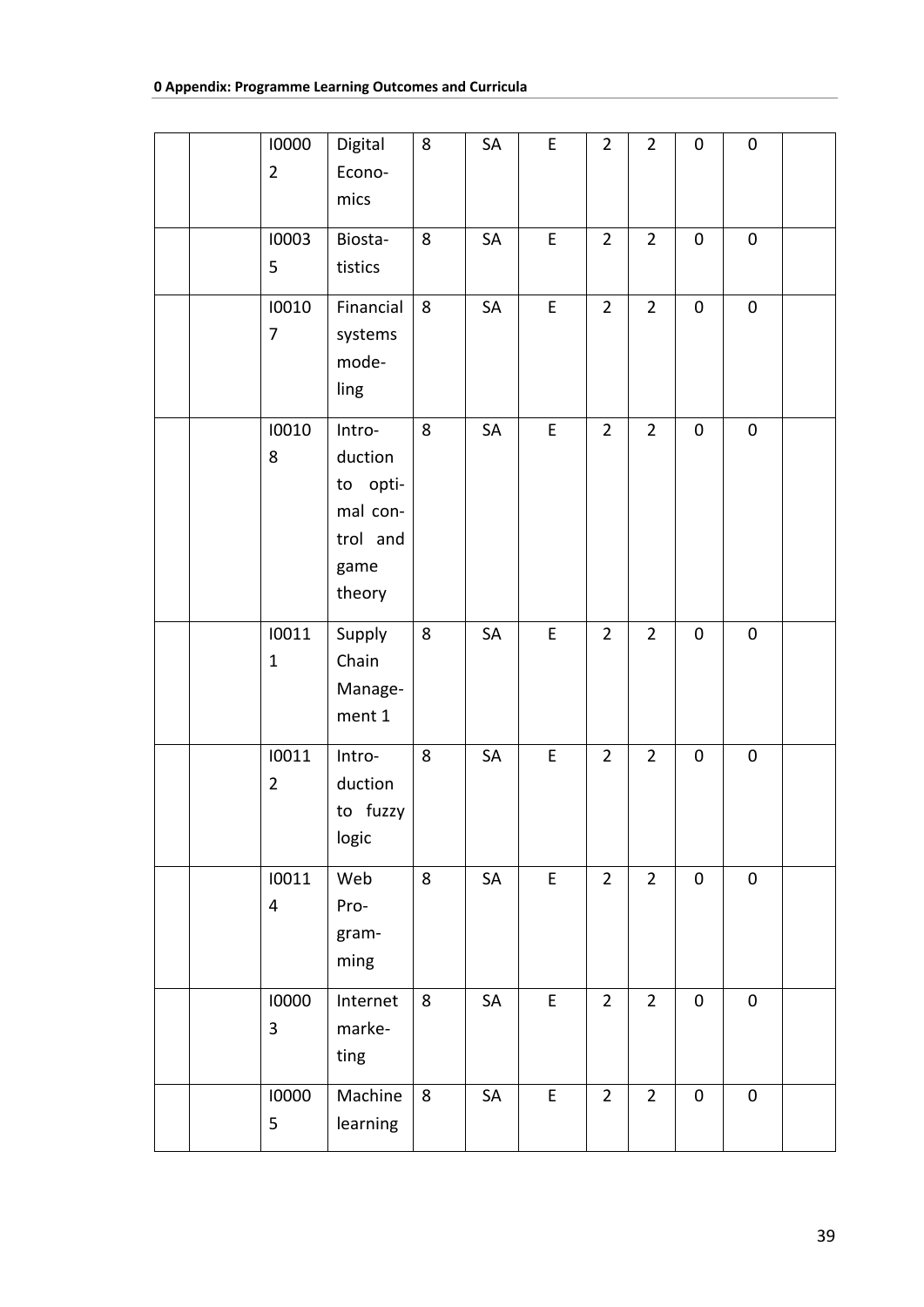| 10000<br>8            | Applied<br>Operati-<br>ons Re-<br>search  | 8 | SA | $\mathsf E$ | $\overline{2}$ | $\overline{2}$ | $\mathbf 0$ | $\pmb{0}$   |  |
|-----------------------|-------------------------------------------|---|----|-------------|----------------|----------------|-------------|-------------|--|
| 10001<br>$\pmb{0}$    | Pro-<br>gram-<br>ming<br>data ac-<br>cess | 8 | SA | $\mathsf E$ | $\overline{2}$ | $\overline{2}$ | $\pmb{0}$   | $\pmb{0}$   |  |
| 10001<br>$\mathbf{1}$ | Basis of<br>Compu-<br>ter Geo-<br>metry   | 8 | SA | $\sf E$     | $\overline{2}$ | $\overline{2}$ | $\pmb{0}$   | $\pmb{0}$   |  |
| 10001<br>7            | Advan-<br>ced Java<br>Techno-<br>logies   | 8 | SA | $\mathsf E$ | $\overline{2}$ | $\overline{2}$ | $\pmb{0}$   | $\pmb{0}$   |  |
| 10002<br>$\mathbf 1$  | Heuristic<br>methods                      | 8 | SA | $\sf E$     | $\overline{2}$ | $\overline{2}$ | $\pmb{0}$   | $\pmb{0}$   |  |
| 10002<br>5            | Multi-<br>media<br>produc-<br>tion        | 8 | SA | $\mathsf E$ | $\overline{2}$ | $\overline{2}$ | $\pmb{0}$   | $\pmb{0}$   |  |
| 10002<br>6            | Mobile<br>compu-<br>ting                  | 8 | SA | E           | $\overline{2}$ | $\overline{2}$ | $\mathbf 0$ | $\mathbf 0$ |  |
| 10002<br>7            | Compu-<br>ter Sys-<br>tems<br>Security    | 8 | SA | E           | $\overline{2}$ | $\overline{2}$ | $\pmb{0}$   | $\pmb{0}$   |  |
| 10002<br>9            | Selected<br>chapters                      | 8 | SA | $\mathsf E$ | $\overline{2}$ | $\overline{2}$ | $\mathbf 0$ | $\pmb{0}$   |  |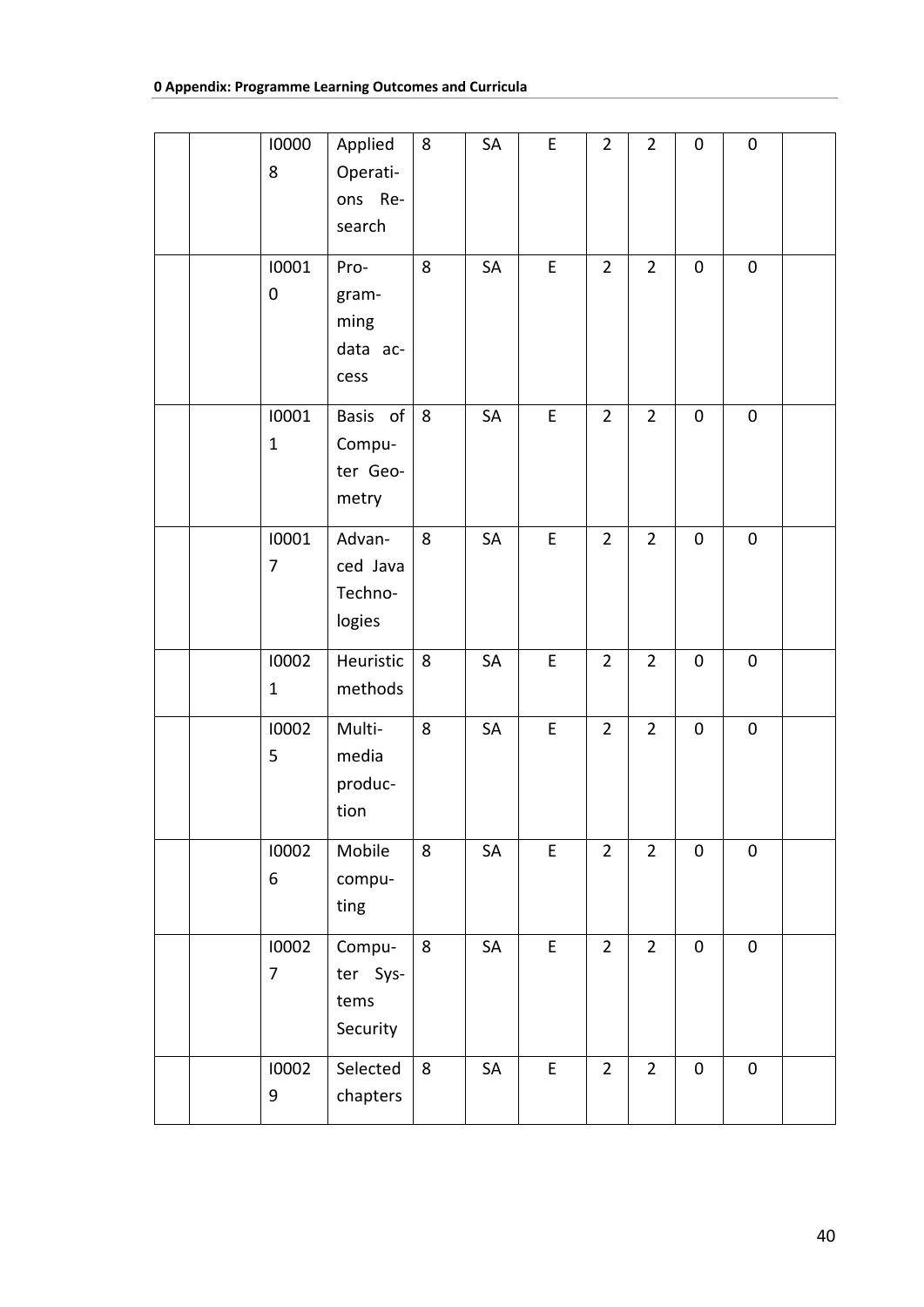|  |                   | in infor-         |         |    |             |                |                |             |           |  |
|--|-------------------|-------------------|---------|----|-------------|----------------|----------------|-------------|-----------|--|
|  |                   | mation<br>systems |         |    |             |                |                |             |           |  |
|  | 10003             | Physical          | $\bf 8$ | SA | E           | $\overline{2}$ | $\overline{2}$ | $\mathbf 0$ | $\pmb{0}$ |  |
|  | $\pmb{0}$         | Project           |         |    |             |                |                |             |           |  |
|  |                   | of IS in          |         |    |             |                |                |             |           |  |
|  |                   | Selected          |         |    |             |                |                |             |           |  |
|  |                   | Software          |         |    |             |                |                |             |           |  |
|  |                   | Environ-          |         |    |             |                |                |             |           |  |
|  |                   | ment              |         |    |             |                |                |             |           |  |
|  |                   | (project)         |         |    |             |                |                |             |           |  |
|  | 10003             | Modern            | $\bf 8$ | SA | $\mathsf E$ | $\overline{2}$ | $\overline{2}$ | $\mathbf 0$ | $\pmb{0}$ |  |
|  | $\mathbf{1}$      | Software          |         |    |             |                |                |             |           |  |
|  |                   | Architec-         |         |    |             |                |                |             |           |  |
|  |                   | tures             |         |    |             |                |                |             |           |  |
|  | 10003             | Statisti-         | 8       | SA | E           | $\overline{2}$ | $\overline{2}$ | $\mathbf 0$ | $\pmb{0}$ |  |
|  | 6                 | cal Infer-        |         |    |             |                |                |             |           |  |
|  |                   | ence              |         |    |             |                |                |             |           |  |
|  | 10003             | Mathe-            | 8       | SA | E           | $\overline{2}$ | $\overline{2}$ | $\mathbf 0$ | $\pmb{0}$ |  |
|  | 8                 | matical           |         |    |             |                |                |             |           |  |
|  |                   | Models            |         |    |             |                |                |             |           |  |
|  |                   | of Effi-          |         |    |             |                |                |             |           |  |
|  |                   | ciency            |         |    |             |                |                |             |           |  |
|  | 10003             | Intro-            | $\,8\,$ | SA | $\sf E$     | $\overline{2}$ | $\overline{2}$ | $\pmb{0}$   | $\pmb{0}$ |  |
|  | 9                 | duction           |         |    |             |                |                |             |           |  |
|  |                   | to elec-          |         |    |             |                |                |             |           |  |
|  |                   | tronic            |         |    |             |                |                |             |           |  |
|  |                   | business          |         |    |             |                |                |             |           |  |
|  |                   | manage-<br>ment   |         |    |             |                |                |             |           |  |
|  |                   |                   |         |    |             |                |                |             |           |  |
|  | <b>IOA10</b><br>4 | Soft              | 8       | SA | $\mathsf E$ | $\overline{2}$ | $\overline{2}$ | $\pmb{0}$   | $\pmb{0}$ |  |
|  |                   | compu-<br>ting    |         |    |             |                |                |             |           |  |
|  |                   |                   |         |    |             |                |                |             |           |  |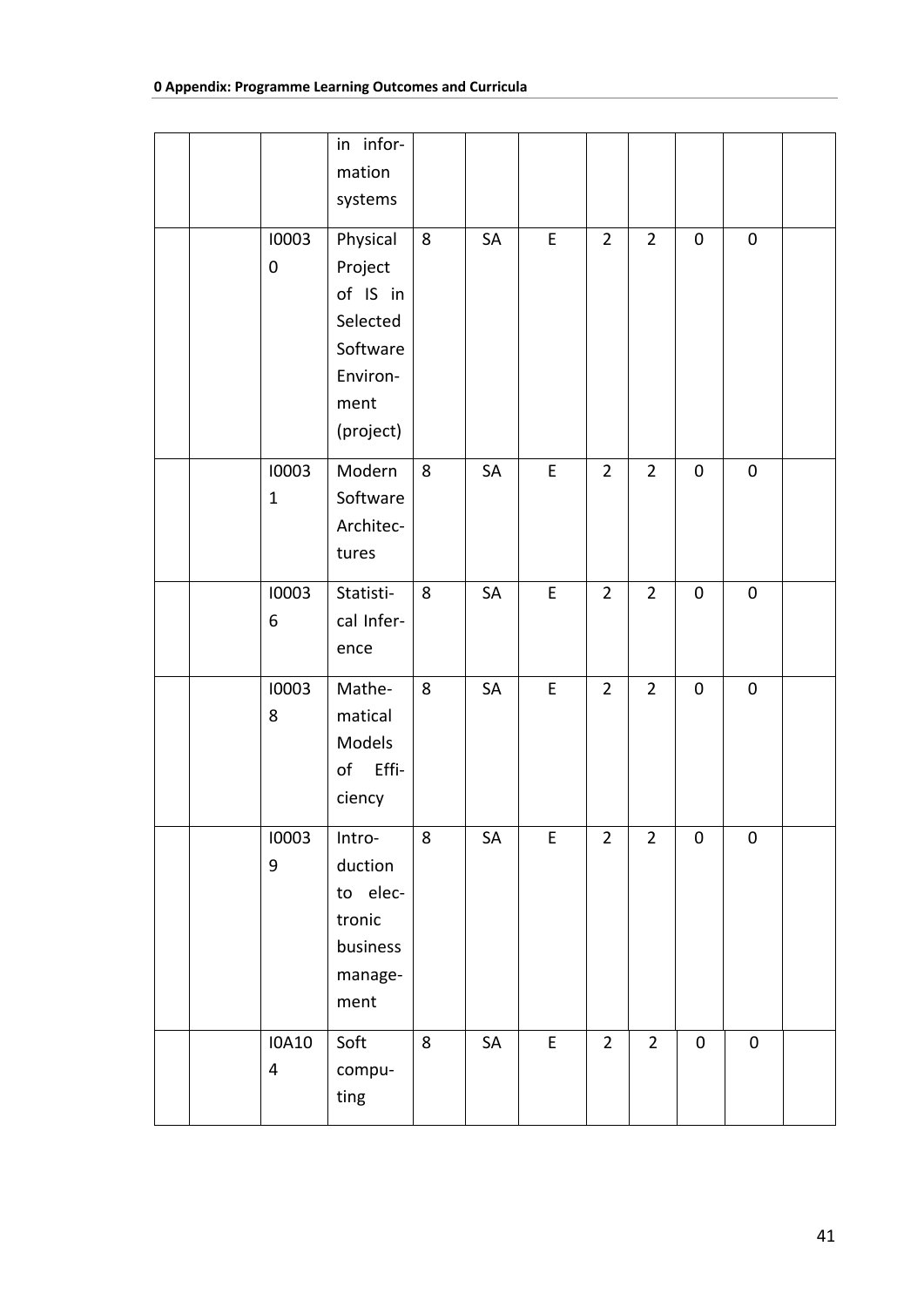|  | Internet<br>of things                                         | 8       | TM        | $\mathsf E$ | $\overline{2}$ | $\overline{2}$ | $\pmb{0}$   | $\pmb{0}$ |  |
|--|---------------------------------------------------------------|---------|-----------|-------------|----------------|----------------|-------------|-----------|--|
|  | Intro-<br>duction<br>to neural<br>net-<br>works               | 8       | AO        | $\mathsf E$ | $\overline{2}$ | $\overline{2}$ | $\pmb{0}$   | $\pmb{0}$ |  |
|  | Peda-<br>gogy<br>with di-<br>dactics                          | $\bf 8$ | TM        | $\mathsf E$ | $\overline{2}$ | $\overline{2}$ | $\pmb{0}$   | $\pmb{0}$ |  |
|  | Open<br>source<br>software                                    | 8       | SA        | $\mathsf E$ | $\overline{2}$ | $\overline{2}$ | $\pmb{0}$   | $\pmb{0}$ |  |
|  | Systems<br>theory 2                                           | 8       | <b>NS</b> | $\mathsf E$ | $\overline{2}$ | $\overline{2}$ | $\pmb{0}$   | $\pmb{0}$ |  |
|  | English<br>lan-<br>guage<br>for spe-<br>cific pur-<br>poses 3 | 8       | AO        | $\mathsf E$ | $\overline{2}$ | $\overline{2}$ | $\pmb{0}$   | $\pmb{0}$ |  |
|  | French<br>lan-<br>guage<br>for spe-<br>cific pur-<br>poses 3  | $\bf 8$ | AO        | E,          | $\overline{2}$ | $2^{1}$        | $\mathbf 0$ | $\pmb{0}$ |  |
|  | Mathe-<br>matical<br>Logic<br>with Ap-<br>plica-<br>tions     | 8       | SA        | $\mathsf E$ | $\overline{2}$ | $\overline{2}$ | $\pmb{0}$   | $\pmb{0}$ |  |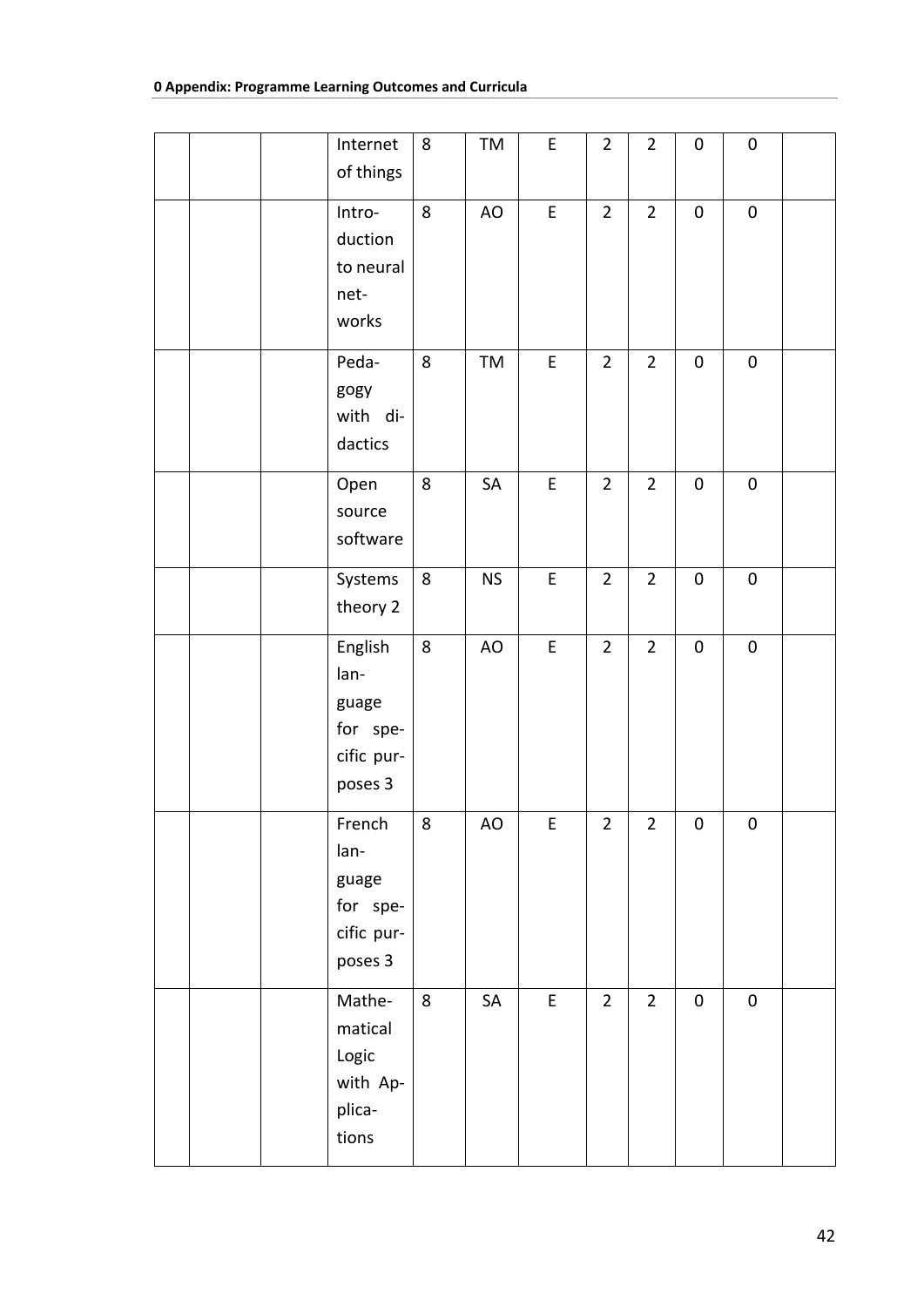|    |        |                         | Mathe-<br>matics<br>and mu-<br>sic                                   | 8              | SA | E           | $\overline{2}$ | $\overline{2}$ | $\pmb{0}$ | $\pmb{0}$ |                |
|----|--------|-------------------------|----------------------------------------------------------------------|----------------|----|-------------|----------------|----------------|-----------|-----------|----------------|
|    |        |                         | Optimi-<br>zation in<br>Natural<br>Re-<br>sources<br>Manage-<br>ment | $8\phantom{1}$ | SA | E           | $\overline{2}$ | $\overline{2}$ | $\pmb{0}$ | $\pmb{0}$ |                |
| 9. | ITIP06 | 06                      | Elective course IT-                                                  | 8              | SA | E           |                |                |           |           | $\overline{4}$ |
|    |        | 10000<br>$\overline{2}$ | Digital<br>Econo-<br>mics                                            | 8              | SA | $\mathsf E$ | $\overline{2}$ | $\overline{2}$ | $\pmb{0}$ | $\pmb{0}$ |                |
|    |        | 10000<br>8              | Applied<br>Operati-<br>ons Re-<br>search                             | 8              | SA | E           | $\overline{2}$ | $\overline{2}$ | $\pmb{0}$ | $\pmb{0}$ |                |
|    |        | 10000<br>3              | Internet<br>marke-<br>ting                                           | 8              | SA | E           | $\overline{2}$ | $\overline{2}$ | $\pmb{0}$ | $\pmb{0}$ |                |
|    |        | 10000<br>5              | Machine<br>learning                                                  | 8              | SA | E           | $\overline{2}$ | $\overline{2}$ | $\pmb{0}$ | $\pmb{0}$ |                |
|    |        | 10000<br>8              | Advan-<br>ced<br>Planning<br>and<br>Schedu-<br>ling                  | 8              |    | $\mathsf E$ | $\overline{2}$ | $\overline{2}$ | $\pmb{0}$ | $\pmb{0}$ |                |
|    |        | 10001<br>$\pmb{0}$      | Pro-<br>gram-<br>ming                                                | 8              | SA | E           | $\overline{2}$ | $\overline{2}$ | $\pmb{0}$ | 0         |                |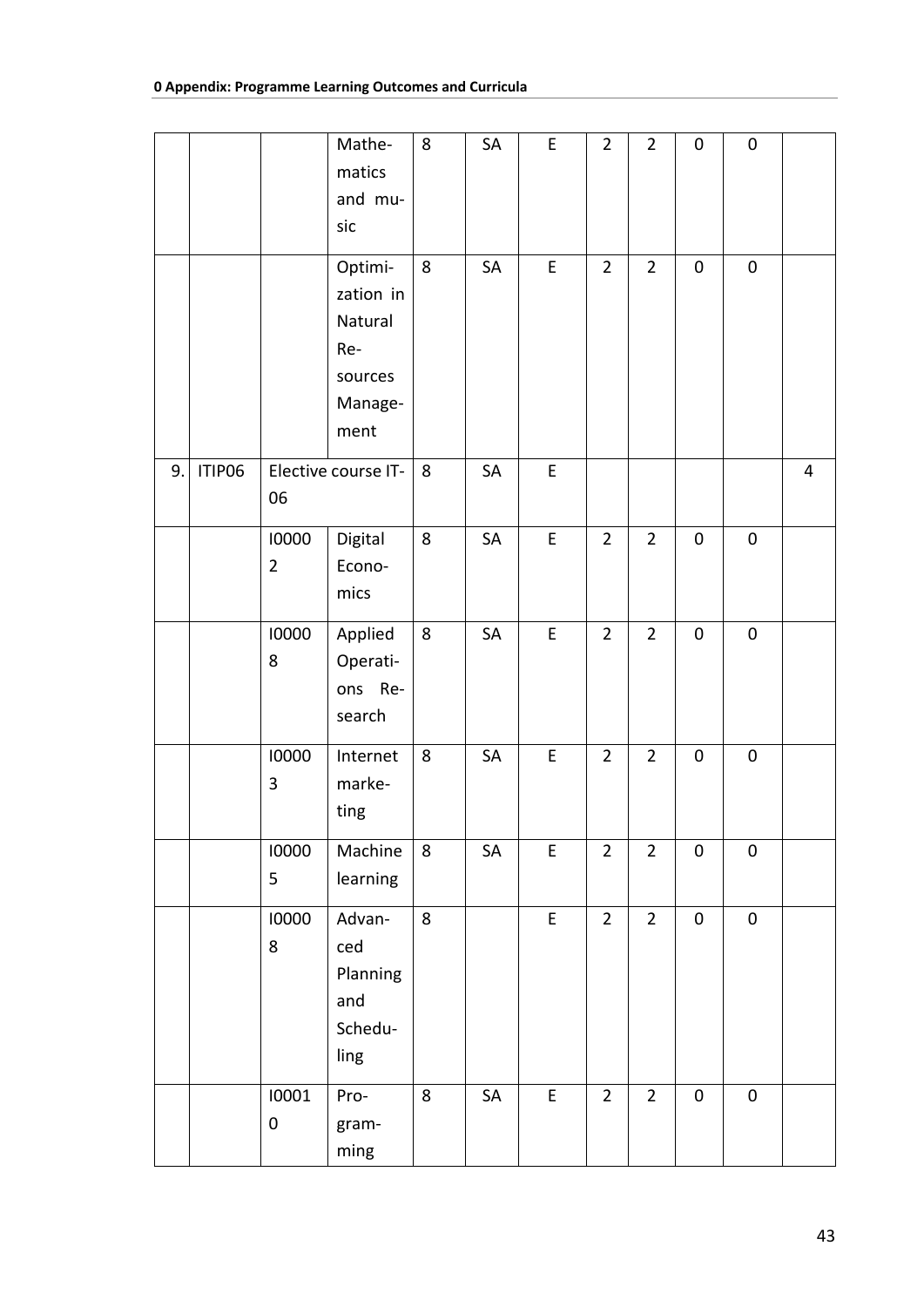|  |                         | data ac-<br>cess                                       |   |    |             |                |                |             |           |  |
|--|-------------------------|--------------------------------------------------------|---|----|-------------|----------------|----------------|-------------|-----------|--|
|  | 10001<br>$\mathbf{1}$   | Basis of<br>Compu-<br>ter Geo-<br>metry                | 8 | SA | E           | $\overline{2}$ | $\overline{2}$ | $\pmb{0}$   | $\pmb{0}$ |  |
|  | 10001<br>3              | Ele-<br>ments of<br>the The-<br>ory of al-<br>gorithms | 8 | SA | $\mathsf E$ | $\overline{2}$ | $\overline{2}$ | $\pmb{0}$   | $\pmb{0}$ |  |
|  | 10001<br>7              | Advan-<br>ced Java<br>Techno-<br>logies                | 8 | SA | $\mathsf E$ | $\overline{2}$ | $\overline{2}$ | $\mathbf 0$ | $\pmb{0}$ |  |
|  | 10002<br>$\mathbf{1}$   | Heuristic<br>methods                                   | 8 | SA | E           | $\overline{2}$ | $\overline{2}$ | $\pmb{0}$   | $\pmb{0}$ |  |
|  | 10002<br>5              | Multi-<br>media<br>produc-<br>tion                     | 8 | SA | E           | $\overline{2}$ | $\overline{2}$ | $\pmb{0}$   | $\pmb{0}$ |  |
|  | 10002<br>6              | Mobile<br>compu-<br>ting                               | 8 | SA | E           | $\overline{2}$ | $\overline{2}$ | $\pmb{0}$   | $\pmb{0}$ |  |
|  | 10002<br>$\overline{7}$ | Compu-<br>ter Sys-<br>tems<br>Security                 | 8 | SA | E           | $\overline{2}$ | $\overline{2}$ | $\pmb{0}$   | $\pmb{0}$ |  |
|  | 10002<br>9              | Selected<br>chapters<br>in infor-<br>mation<br>systems | 8 | SA | E           | $\overline{2}$ | $\overline{2}$ | $\pmb{0}$   | $\pmb{0}$ |  |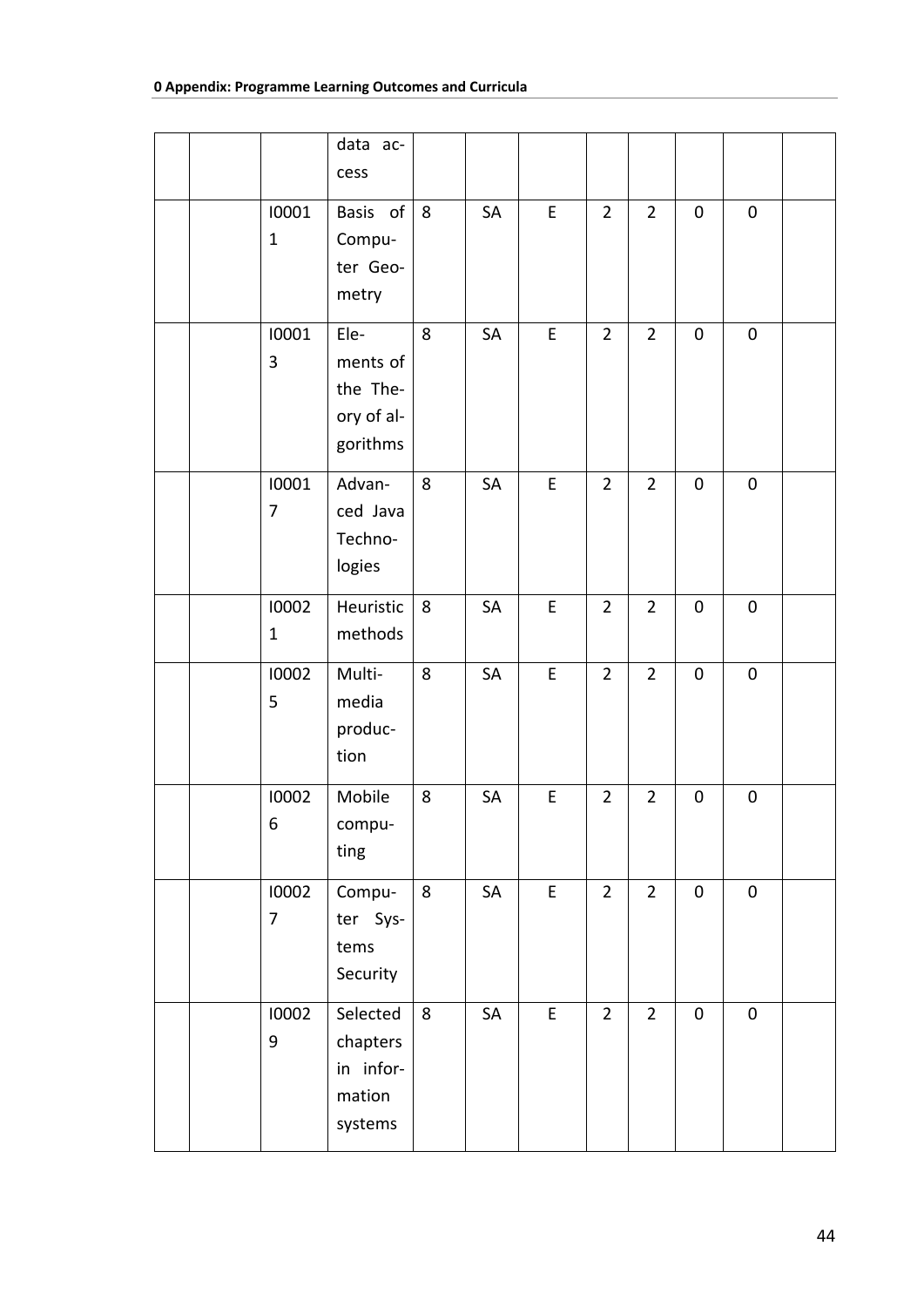|  | 10003            | Physical   | 8 | SA | $\mathsf E$ | $\overline{2}$ | $\overline{2}$ | $\mathbf 0$ | $\pmb{0}$ |  |
|--|------------------|------------|---|----|-------------|----------------|----------------|-------------|-----------|--|
|  | $\mathbf 0$      | Project    |   |    |             |                |                |             |           |  |
|  |                  | of IS in   |   |    |             |                |                |             |           |  |
|  |                  | Selected   |   |    |             |                |                |             |           |  |
|  |                  | Software   |   |    |             |                |                |             |           |  |
|  |                  | Environ-   |   |    |             |                |                |             |           |  |
|  |                  | ment       |   |    |             |                |                |             |           |  |
|  |                  | (project)  |   |    |             |                |                |             |           |  |
|  | 10003            | Modern     | 8 | SA | $\mathsf E$ | $\overline{2}$ | $\overline{2}$ | $\mathbf 0$ | $\pmb{0}$ |  |
|  | $\mathbf{1}$     | Software   |   |    |             |                |                |             |           |  |
|  |                  | Architec-  |   |    |             |                |                |             |           |  |
|  |                  | tures      |   |    |             |                |                |             |           |  |
|  | 10003            | Biosta-    | 8 | SA | $\mathsf E$ | $\overline{2}$ | $\overline{2}$ | $\pmb{0}$   | $\pmb{0}$ |  |
|  | 5                | tistics    |   |    |             |                |                |             |           |  |
|  | 10003            | Statisti-  | 8 | SA | $\sf E$     | $\overline{2}$ | $\overline{2}$ | $\pmb{0}$   | $\pmb{0}$ |  |
|  | 6                | cal Infer- |   |    |             |                |                |             |           |  |
|  |                  | ence       |   |    |             |                |                |             |           |  |
|  | 10003            | Mathe-     | 8 | SA | $\sf E$     | $\overline{2}$ | $\overline{2}$ | $\pmb{0}$   | $\pmb{0}$ |  |
|  | 8                | matical    |   |    |             |                |                |             |           |  |
|  |                  | Models     |   |    |             |                |                |             |           |  |
|  |                  | of Effi-   |   |    |             |                |                |             |           |  |
|  |                  | ciency     |   |    |             |                |                |             |           |  |
|  | 10003            | Intro-     | 8 | SA | $\mathsf E$ | $\overline{2}$ | $\overline{2}$ | $\pmb{0}$   | $\pmb{0}$ |  |
|  | $\boldsymbol{9}$ | duction    |   |    |             |                |                |             |           |  |
|  |                  | to elec-   |   |    |             |                |                |             |           |  |
|  |                  | tronic     |   |    |             |                |                |             |           |  |
|  |                  | business   |   |    |             |                |                |             |           |  |
|  |                  | manage-    |   |    |             |                |                |             |           |  |
|  |                  | ment       |   |    |             |                |                |             |           |  |
|  | 10010            | Financial  | 8 | SA | $\mathsf E$ | $\overline{2}$ | $\overline{2}$ | $\pmb{0}$   | $\pmb{0}$ |  |
|  | 7                | systems    |   |    |             |                |                |             |           |  |
|  |                  | mode-      |   |    |             |                |                |             |           |  |
|  |                  | ling       |   |    |             |                |                |             |           |  |
|  |                  |            |   |    |             |                |                |             |           |  |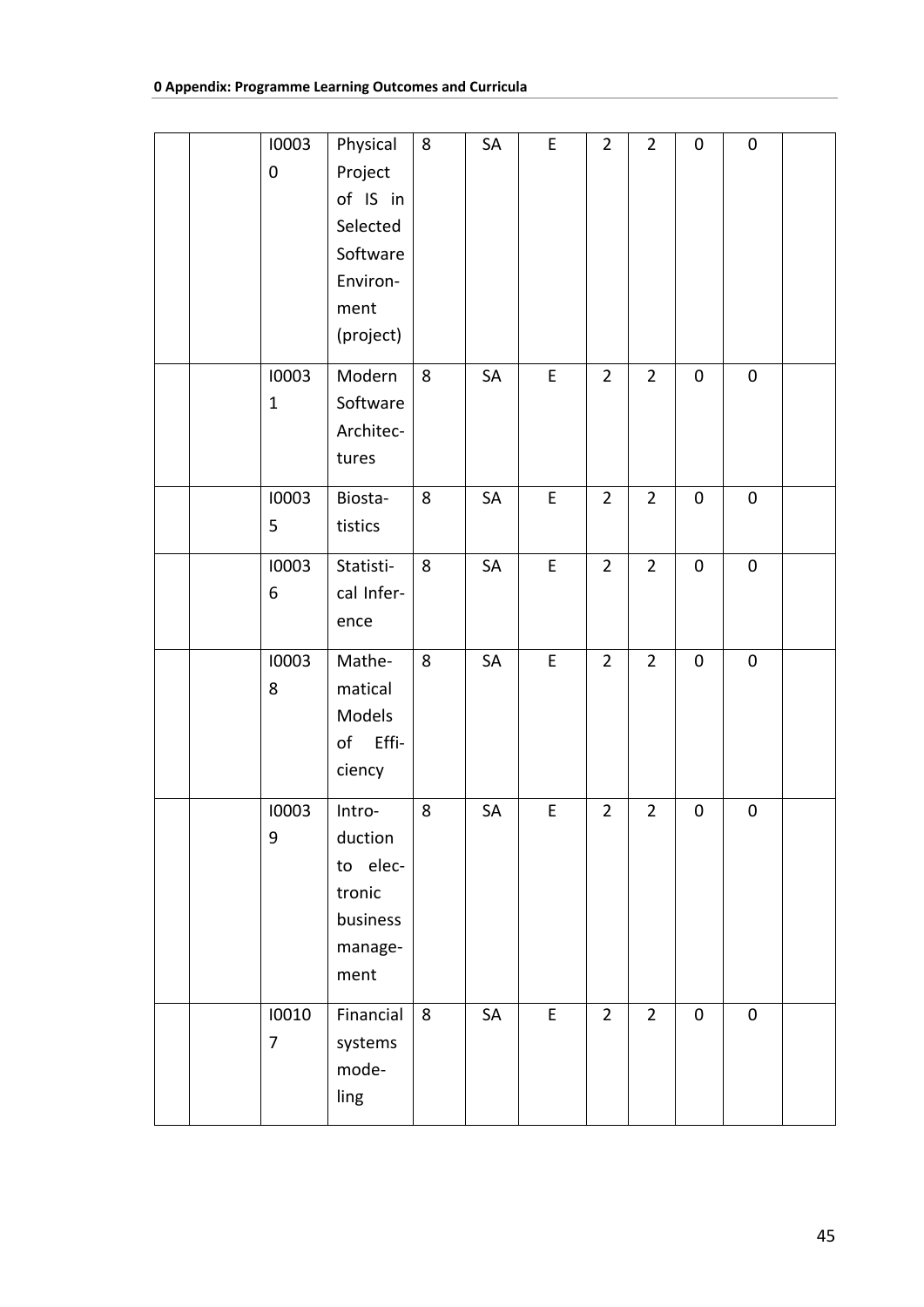|  | 10010          | Intro-    | 8 | SA        | $\mathsf E$ | $\overline{2}$ | $\overline{2}$ | $\pmb{0}$ | $\pmb{0}$ |  |
|--|----------------|-----------|---|-----------|-------------|----------------|----------------|-----------|-----------|--|
|  | 8              | duction   |   |           |             |                |                |           |           |  |
|  |                |           |   |           |             |                |                |           |           |  |
|  |                | to opti-  |   |           |             |                |                |           |           |  |
|  |                | mal con-  |   |           |             |                |                |           |           |  |
|  |                | trol and  |   |           |             |                |                |           |           |  |
|  |                | game      |   |           |             |                |                |           |           |  |
|  |                | theory    |   |           |             |                |                |           |           |  |
|  | 10011          | Supply    | 8 | SA        | $\mathsf E$ | $\overline{2}$ | $\overline{2}$ | $\pmb{0}$ | $\pmb{0}$ |  |
|  | $\mathbf{1}$   | Chain     |   |           |             |                |                |           |           |  |
|  |                | Manage-   |   |           |             |                |                |           |           |  |
|  |                | ment 1    |   |           |             |                |                |           |           |  |
|  | 10011          | Intro-    | 8 | SA        | E           | $\overline{2}$ | $\overline{2}$ | $\pmb{0}$ | $\pmb{0}$ |  |
|  | $\overline{2}$ | duction   |   |           |             |                |                |           |           |  |
|  |                |           |   |           |             |                |                |           |           |  |
|  |                | to fuzzy  |   |           |             |                |                |           |           |  |
|  |                | logic     |   |           |             |                |                |           |           |  |
|  | 10011          | Web       | 8 | SA        | $\mathsf E$ | $\overline{2}$ | $\overline{2}$ | $\pmb{0}$ | $\pmb{0}$ |  |
|  | $\overline{4}$ | Pro-      |   |           |             |                |                |           |           |  |
|  |                | gram-     |   |           |             |                |                |           |           |  |
|  |                | ming      |   |           |             |                |                |           |           |  |
|  |                |           |   |           |             |                |                |           |           |  |
|  | <b>IOA10</b>   | Soft      | 8 | SA        | $\sf E$     | $\overline{2}$ | $\overline{2}$ | $\pmb{0}$ | $\pmb{0}$ |  |
|  | $\overline{4}$ | compu-    |   |           |             |                |                |           |           |  |
|  |                | ting      |   |           |             |                |                |           |           |  |
|  |                | Internet  | 8 | TM        | $\mathsf E$ | $\overline{2}$ | $\overline{2}$ | $\pmb{0}$ | $\pmb{0}$ |  |
|  |                | of things |   |           |             |                |                |           |           |  |
|  |                | Intro-    | 8 | <b>AO</b> | $\mathsf E$ | $\overline{2}$ | $\overline{2}$ | $\pmb{0}$ | $\pmb{0}$ |  |
|  |                | duction   |   |           |             |                |                |           |           |  |
|  |                | to neural |   |           |             |                |                |           |           |  |
|  |                |           |   |           |             |                |                |           |           |  |
|  |                | net-      |   |           |             |                |                |           |           |  |
|  |                | works     |   |           |             |                |                |           |           |  |
|  |                | Peda-     | 8 | TM        | E           | $\overline{2}$ | $\overline{2}$ | $\pmb{0}$ | $\pmb{0}$ |  |
|  |                | gogy      |   |           |             |                |                |           |           |  |
|  |                | with di-  |   |           |             |                |                |           |           |  |
|  |                | dactics   |   |           |             |                |                |           |           |  |
|  |                |           |   |           |             |                |                |           |           |  |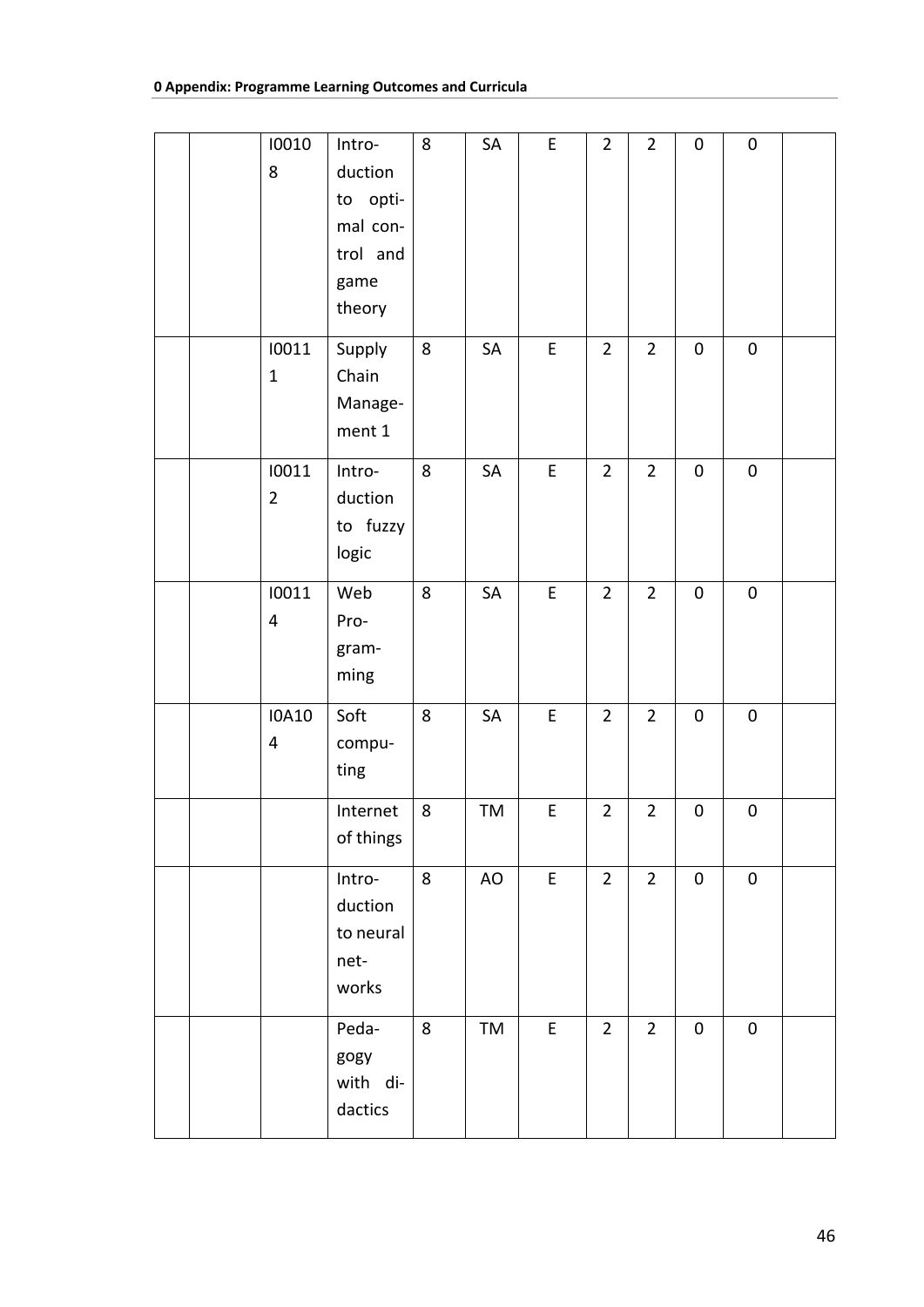|  | Open                                                                 | 8       | SA        | $\mathsf E$ | $\overline{2}$ | $\overline{2}$ | $\pmb{0}$ | $\pmb{0}$ |  |
|--|----------------------------------------------------------------------|---------|-----------|-------------|----------------|----------------|-----------|-----------|--|
|  | source<br>software                                                   |         |           |             |                |                |           |           |  |
|  | Systems<br>theory 2                                                  | 8       | <b>NS</b> | E           | $\overline{2}$ | $\overline{2}$ | $\pmb{0}$ | $\pmb{0}$ |  |
|  | English<br>lan-<br>guage<br>for spe-<br>cific pur-<br>poses 3        | 8       | AO        | $\mathsf E$ | $\overline{2}$ | $\overline{2}$ | $\pmb{0}$ | $\pmb{0}$ |  |
|  | French<br>lan-<br>guage<br>for spe-<br>cific pur-<br>poses 3         | 8       | AO        | $\mathsf E$ | $\overline{2}$ | $\overline{2}$ | $\pmb{0}$ | $\pmb{0}$ |  |
|  | Mathe-<br>matical<br>Logic<br>with Ap-<br>plica-<br>tions            | 8       | TM        | $\mathsf E$ | $\overline{2}$ | $\overline{2}$ | $\pmb{0}$ | $\pmb{0}$ |  |
|  | Mathe-<br>matics<br>and mu-<br>sic                                   | 8       | TM        | E           | $\overline{2}$ | $\overline{2}$ | $\pmb{0}$ | $\pmb{0}$ |  |
|  | Optimi-<br>zation in<br>Natural<br>Re-<br>sources<br>Manage-<br>ment | $\bf 8$ | SA        | $\mathsf E$ | $\overline{2}$ | $\overline{2}$ | $\pmb{0}$ | $\pmb{0}$ |  |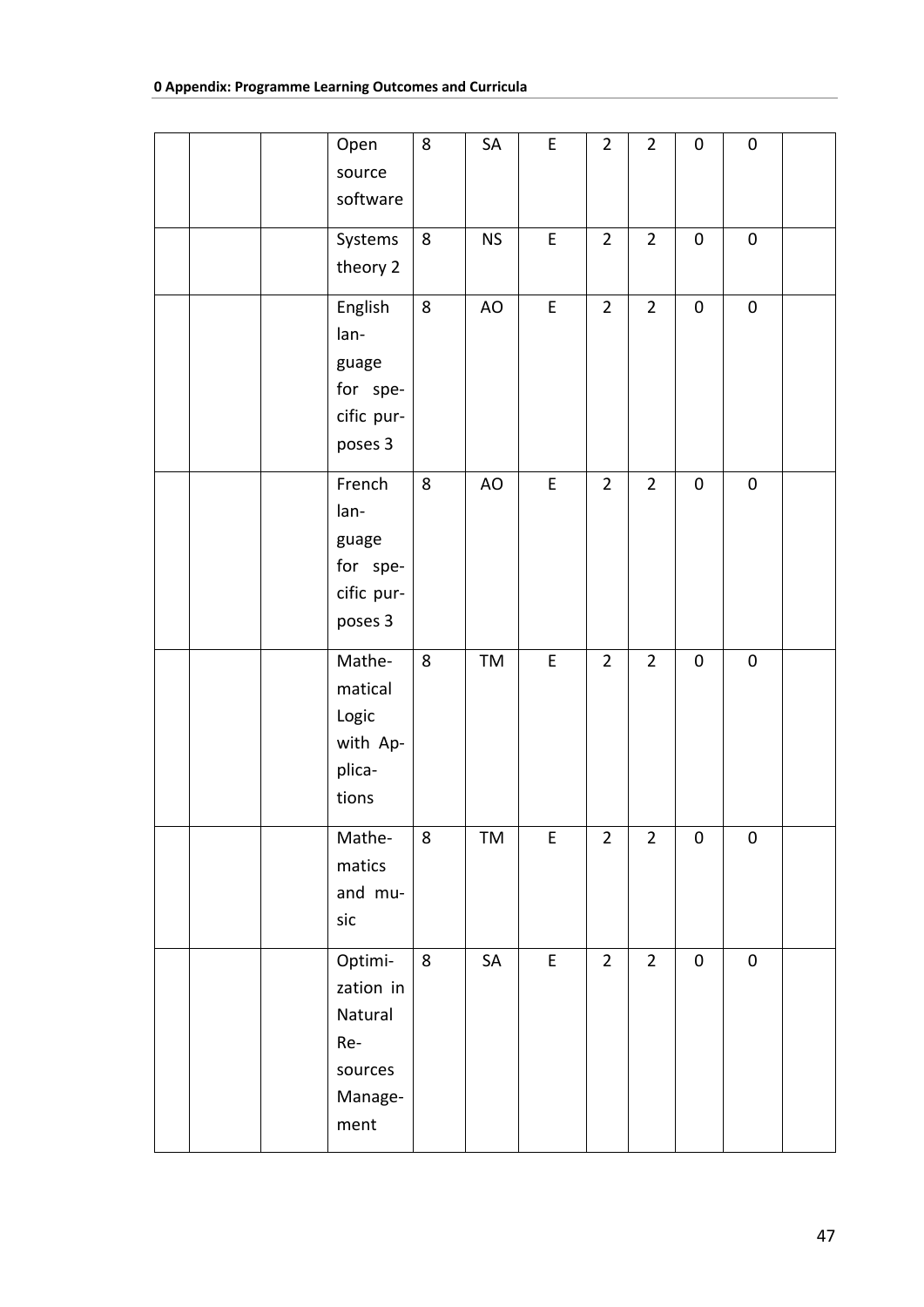| 10. | ITIP07                                                | Elective course IT- | 8  | SA        | E        | 2              | $\overline{2}$ | 0 | 0 | 4              |
|-----|-------------------------------------------------------|---------------------|----|-----------|----------|----------------|----------------|---|---|----------------|
|     |                                                       | 07                  |    |           |          |                |                |   |   |                |
|     |                                                       |                     |    |           |          |                |                |   |   |                |
|     |                                                       | (from the elective  |    |           |          |                |                |   |   |                |
|     |                                                       | course sets IT-05   |    |           |          |                |                |   |   |                |
|     |                                                       | and $IT-06$ )       |    |           |          |                |                |   |   |                |
|     |                                                       |                     |    |           |          |                |                |   |   |                |
|     |                                                       |                     |    |           |          |                |                |   |   |                |
| 11. | Z0002                                                 |                     | 8  | SA        | $\Omega$ |                |                |   |   | $\overline{2}$ |
|     |                                                       | Internship          |    |           |          |                |                |   |   |                |
|     | 0                                                     |                     |    |           |          |                |                |   |   |                |
|     |                                                       |                     | 8  |           |          |                |                |   |   | 7              |
| 12. | 00005                                                 | Final paper         |    | <b>SA</b> | $\Omega$ |                |                |   |   |                |
|     | 9                                                     |                     |    |           |          |                |                |   |   |                |
|     |                                                       |                     |    |           |          |                |                |   |   |                |
|     | Total of active teaching classes this academic year = |                     | 20 | 17        | 4        | $\overline{2}$ | 60             |   |   |                |
|     |                                                       |                     |    |           |          |                |                |   |   |                |

According to the self-assessment report the following objectives and learning outcomes (intended qualifications profile) shall be achieved by the Bachelor degree programme Information Systems and Technologies - Distance Learning:

"The aim of the study program is to gain the latest knowledge and skills in the field of information systems and technologies, introduction and utilization of modern methods and techniques, to prepare students for a successful application of the gained knowledge and skills in their profession as well as to resume further education at higher levels of study.

Information Systems and Technologies is a study program of undergraduate studies. The outcome of the study process is to create competent and multidisciplinary oriented engineers for information systems who can work effectively and efficiently in dynamic business environment with the acquired theoretical and practical knowledge."

The following curriculum is presented:

|  | Code | Course | Se-<br>mes<br>ter | Typ<br>e | Cours<br>e sta-<br>tus | Classes of ac-<br>tive teaching | Othe<br>clas-<br>ses | <b>ECT</b> |
|--|------|--------|-------------------|----------|------------------------|---------------------------------|----------------------|------------|
|--|------|--------|-------------------|----------|------------------------|---------------------------------|----------------------|------------|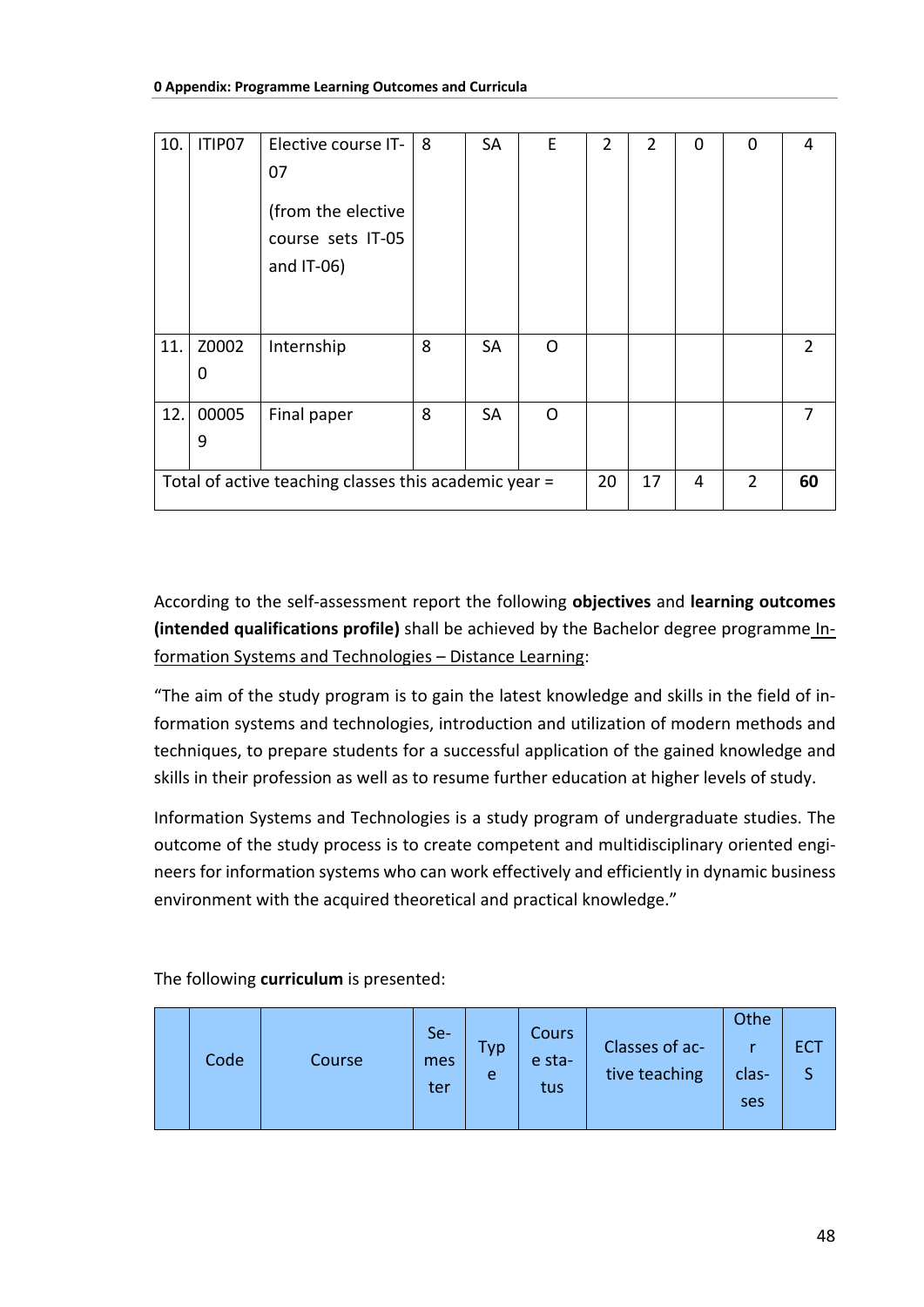|    |                         |                                       |                                                                  |              |                   |              | Lec-<br>ture<br>S | <b>Excer</b><br>cices | Lab.<br>excer<br><b>cices</b> |              |   |
|----|-------------------------|---------------------------------------|------------------------------------------------------------------|--------------|-------------------|--------------|-------------------|-----------------------|-------------------------------|--------------|---|
|    |                         |                                       |                                                                  |              |                   |              |                   |                       |                               |              |   |
|    |                         |                                       |                                                                  |              | <b>FIRST YEAR</b> |              |                   |                       |                               |              |   |
| 1. | Z0000<br>$\mathbf{1}$   |                                       | Mathematics 1<br>Economics                                       |              | TM                | O            | $\overline{2}$    | $\overline{2}$        | $\pmb{0}$                     | $\mathbf{1}$ | 6 |
|    |                         |                                       |                                                                  |              |                   |              |                   |                       |                               |              |   |
| 2. | Z0000<br>$\overline{2}$ | Management                            |                                                                  | $\mathbf{1}$ | TM                | $\mathsf O$  | $\overline{2}$    | $\overline{2}$        | $\mathbf 0$                   | $\mathbf 0$  | 6 |
| 3. | Z0000<br>3              | Fundamentals of<br>Information<br>and |                                                                  | $\mathbf{1}$ | TM                | $\mathsf{O}$ | $\overline{2}$    | $\overline{2}$        | $\mathbf 0$                   | $\mathbf 0$  | 6 |
| 4. | Z0000<br>4              | Communication<br>Technologies         |                                                                  | $\mathbf{1}$ | AO                | O            | $\overline{2}$    | $\mathbf{1}$          | $\mathbf{1}$                  | $\pmb{0}$    | 5 |
| 5. | Z00IP1                  | Elective course 1                     |                                                                  | $\mathbf{1}$ | AO                | E            |                   |                       |                               |              | 4 |
|    |                         | Z00005                                | Socio-<br>logy                                                   | $\mathbf{1}$ | AO                | $\mathsf E$  | $\overline{2}$    | $\mathbf{1}$          | $\mathbf 0$                   | $\mathbf 0$  |   |
|    |                         | Z00006                                | Psycho-<br>logy                                                  | $\mathbf{1}$ | AO                | $\mathsf E$  | $\overline{2}$    | $\mathbf{1}$          | $\mathbf 0$                   | $\mathbf 0$  |   |
| 6. | Z00IP2                  | Elective course 2                     |                                                                  | 1,2          | AO                | E            |                   |                       |                               |              | 5 |
|    |                         | Z00007                                | English<br>lan-<br>guage<br>for spe-<br>cific<br>pur-<br>poses 1 | 1,2          | AO                | E            | $\overline{2}$    | $\overline{2}$        | 0                             | $\pmb{0}$    |   |
|    |                         | Z00008                                | French<br>lan-<br>guage<br>for spe-<br>cific                     | 1,2          | AO                | E            | $\overline{2}$    | $\overline{2}$        | $\pmb{0}$                     | $\pmb{0}$    |   |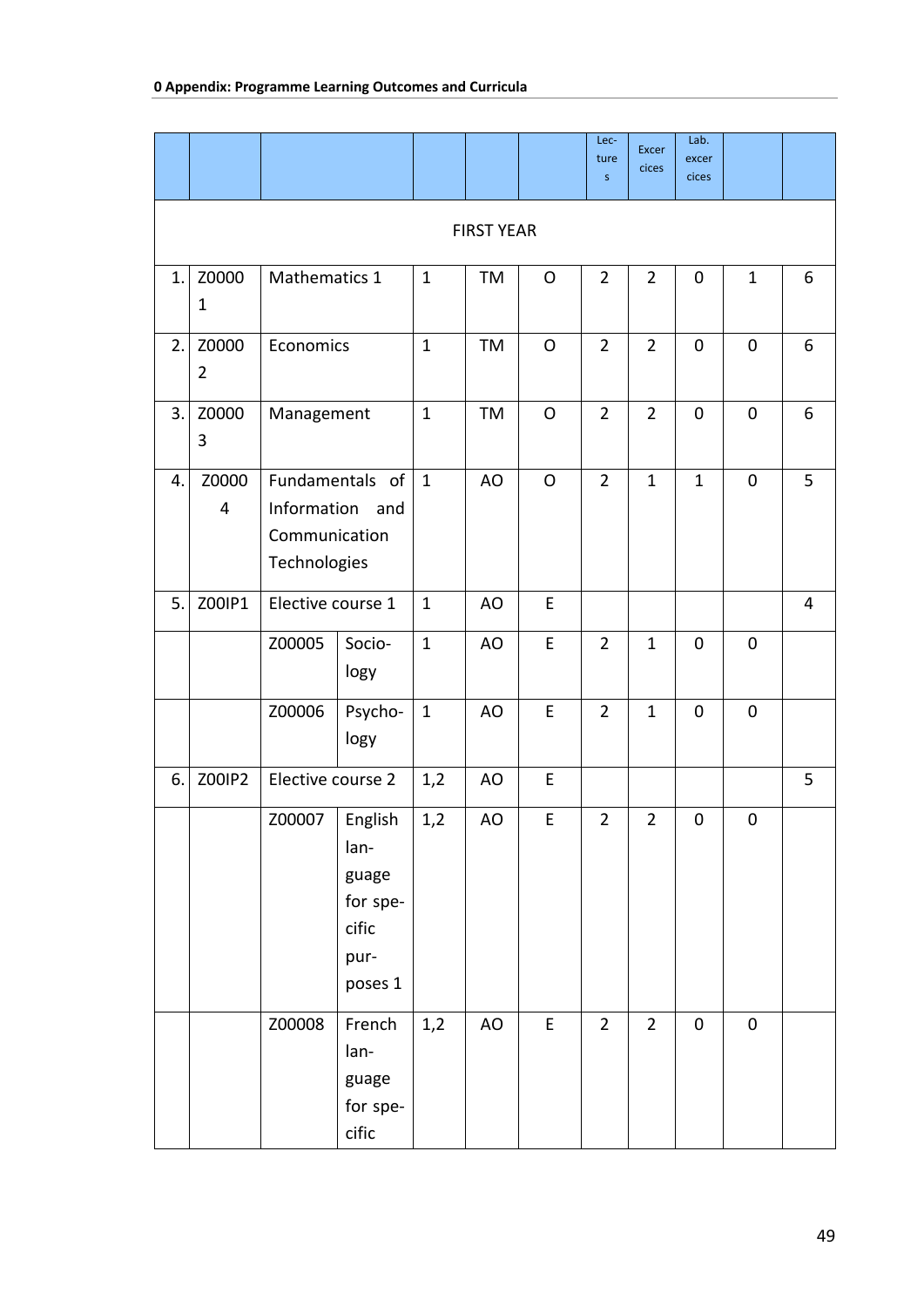|     |                         |                                                       | pur-<br>poses 1   |                |                    |              |                |                |                |                |    |
|-----|-------------------------|-------------------------------------------------------|-------------------|----------------|--------------------|--------------|----------------|----------------|----------------|----------------|----|
|     |                         |                                                       |                   |                |                    |              |                |                |                |                |    |
| 7.  | Z0001                   | <b>Mathematics 2</b>                                  |                   | $\overline{2}$ | TM                 | $\mathsf{O}$ | $\overline{2}$ | 3              | $\mathbf 0$    | $\mathbf{1}$   | 6  |
|     | 1                       |                                                       |                   |                |                    |              |                |                |                |                |    |
| 8.  |                         | Programming 1                                         |                   | $\overline{2}$ | <b>NS</b>          | O            | $\overline{2}$ | 0              | $\overline{2}$ | 0              | 4  |
| 9.  | Z0001                   |                                                       | Organization Ba-  | $\overline{2}$ | TM                 | $\mathsf{O}$ | $\overline{2}$ | $\overline{2}$ | $\mathbf 0$    | $\mathbf 0$    | 6  |
|     | $\overline{2}$          | sic                                                   |                   |                |                    |              |                |                |                |                |    |
| 10. | Z0001                   | Production                                            | sys-              | $\overline{2}$ | <b>NS</b>          | $\mathsf{O}$ | $\overline{2}$ | $\overline{2}$ | $\mathbf 0$    | $\mathbf 0$    | 6  |
|     | 3                       | tems                                                  |                   |                |                    |              |                |                |                |                |    |
| 11. | Z0001                   | Introduction                                          | to                | $\overline{2}$ | AO                 | $\mathsf{O}$ | $\overline{2}$ | $\mathbf{1}$   | $\mathbf{1}$   | $\mathbf 0$    | 6  |
|     | 4                       | Information                                           | Sys-              |                |                    |              |                |                |                |                |    |
|     |                         | tems                                                  |                   |                |                    |              |                |                |                |                |    |
|     |                         |                                                       |                   |                |                    |              |                |                |                |                |    |
|     |                         | Total of active teaching classes this academic year = |                   |                |                    |              | 22             | 18             | $\overline{4}$ | $\overline{2}$ | 60 |
|     |                         |                                                       |                   |                | <b>SECOND YEAR</b> |              |                |                |                |                |    |
|     |                         |                                                       |                   |                |                    |              |                |                |                |                |    |
| 1.  | 00000                   |                                                       | Computer Archi-   | 3              | <b>NS</b>          | $\mathsf{O}$ | $\overline{2}$ | $\mathbf{1}$   | $\mathbf{1}$   | $\mathbf 0$    | 6  |
|     | 1                       |                                                       | tecture and Oper- |                |                    |              |                |                |                |                |    |
|     |                         | ating Systems                                         |                   |                |                    |              |                |                |                |                |    |
| 2.  | 00000                   | Programming 2                                         |                   | $\overline{3}$ | <b>NS</b>          | O            | $\overline{2}$ | $\mathbf{1}$   | $\mathbf{1}$   | 0              | 6  |
|     | $\overline{2}$          |                                                       |                   |                |                    |              |                |                |                |                |    |
|     |                         |                                                       |                   |                |                    |              |                |                |                |                |    |
| 3.  | 00000                   | <b>Mathematics 3</b>                                  |                   | $\mathbf{3}$   | TM                 | $\mathsf O$  | $\overline{2}$ | $\overline{2}$ | $\pmb{0}$      | $\mathbf{1}$   | 6  |
|     | 3                       |                                                       |                   |                |                    |              |                |                |                |                |    |
| 4.1 | 00000                   | Marketing                                             |                   | $\overline{3}$ | <b>NS</b>          | $\mathsf O$  | $\overline{2}$ | $\overline{2}$ | $\mathbf 0$    | $\mathbf 0$    | 5  |
|     | $\overline{\mathbf{4}}$ |                                                       |                   |                |                    |              |                |                |                |                |    |
| 5.1 | 00000                   |                                                       | Probability The-  | $\overline{3}$ | TM                 | O            | $\overline{2}$ | $\overline{2}$ | $\mathbf 0$    | $\pmb{0}$      | 6  |
|     | 5                       | ory                                                   |                   |                |                    |              |                |                |                |                |    |
|     |                         |                                                       |                   |                |                    |              |                |                |                |                |    |
| 6.  | Z00IP4                  | Elective course 3                                     |                   | 3,4            | AO                 | E            |                |                |                |                | 3  |
|     |                         | 000006                                                | English           | 3,4            | AO                 | E            | $\overline{2}$ | $\overline{2}$ | $\mathbf 0$    | $\mathbf 0$    |    |
|     |                         |                                                       | lan-              |                |                    |              |                |                |                |                |    |
|     |                         |                                                       | guage             |                |                    |              |                |                |                |                |    |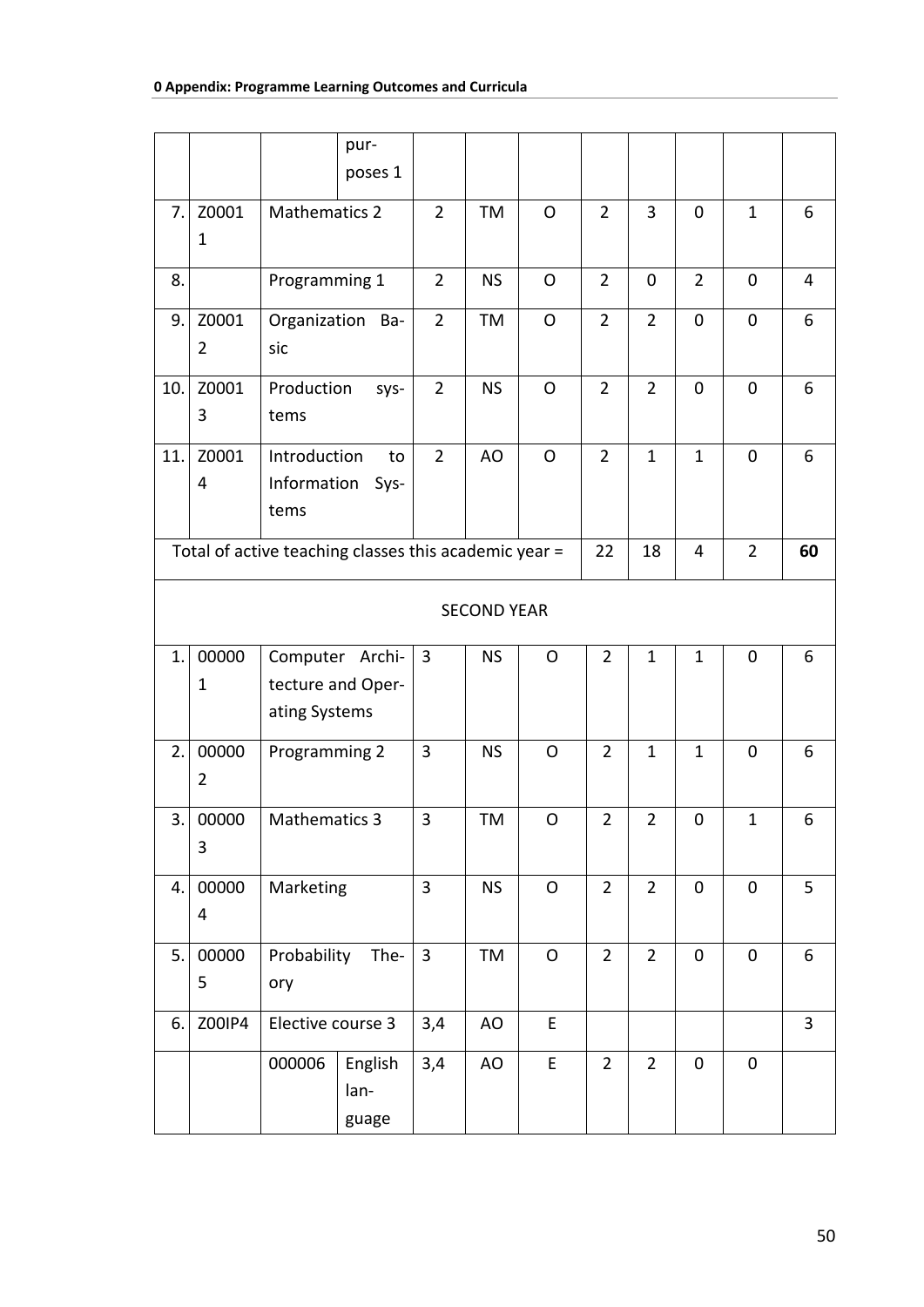|     |        |                   | for spe-<br>cific            |                |           |              |                |                |             |              |   |
|-----|--------|-------------------|------------------------------|----------------|-----------|--------------|----------------|----------------|-------------|--------------|---|
|     |        |                   | pur-<br>poses 2              |                |           |              |                |                |             |              |   |
|     |        | 000007            | French                       | 3,4            | AO        | E            | $\overline{2}$ | $\overline{2}$ | $\mathbf 0$ | $\mathbf 0$  |   |
|     |        |                   | lan-                         |                |           |              |                |                |             |              |   |
|     |        |                   | guage                        |                |           |              |                |                |             |              |   |
|     |        |                   | for spe-<br>cific            |                |           |              |                |                |             |              |   |
|     |        |                   | pur-                         |                |           |              |                |                |             |              |   |
|     |        |                   | poses 2                      |                |           |              |                |                |             |              |   |
| 7.  | 00001  | Data              | Structures                   | $\overline{4}$ | <b>NS</b> | $\mathsf{O}$ | $\overline{2}$ | $\overline{2}$ | $\pmb{0}$   | $\mathbf 0$  | 6 |
|     | 0      | and Algorithms    |                              |                |           |              |                |                |             |              |   |
| 8.  | 00001  | <b>Statistics</b> |                              | 4              | TM        | O            | $\overline{2}$ | $\overline{2}$ | 0           | $\mathbf{1}$ | 6 |
|     | 3      |                   |                              |                |           |              |                |                |             |              |   |
| 9.  | 00001  | Management        | o <sub>f</sub>               | $\overline{4}$ | TM        | $\mathsf O$  | $\overline{2}$ | $\overline{2}$ | $\pmb{0}$   | $\mathbf{1}$ | 5 |
|     | 4      | technology        | and                          |                |           |              |                |                |             |              |   |
|     |        | development       |                              |                |           |              |                |                |             |              |   |
| 10. | 00001  | Financial         | Ma-                          | $\overline{4}$ | AO        | O            | $\overline{2}$ | $\overline{2}$ | $\pmb{0}$   | $\mathbf 0$  | 6 |
|     | 5      |                   | nagement and Ac-             |                |           |              |                |                |             |              |   |
|     |        | counting          |                              |                |           |              |                |                |             |              |   |
| 11. | ITIP01 |                   | Elective course IT-          | $\overline{4}$ |           | E            |                |                |             |              | 5 |
|     |        | $01\,$            |                              |                |           |              |                |                |             |              |   |
|     |        | 000011            | Nume-                        | $\overline{4}$ | <b>NS</b> | E            | $\overline{2}$ | $\overline{2}$ | $\pmb{0}$   | $\pmb{0}$    |   |
|     |        |                   | rical                        |                |           |              |                |                |             |              |   |
|     |        |                   | Analy-<br>sis                |                |           |              |                |                |             |              |   |
|     |        |                   |                              |                |           |              |                |                |             |              |   |
|     |        | 000012            | Discret                      | $\overline{4}$ | TM        | E            | $\overline{2}$ | $\overline{2}$ | $\pmb{0}$   | $\pmb{0}$    |   |
|     |        |                   | ma-<br>$\mathsf e$<br>thema- |                |           |              |                |                |             |              |   |
|     |        |                   | tical                        |                |           |              |                |                |             |              |   |
|     |        |                   | struc-                       |                |           |              |                |                |             |              |   |
|     |        |                   | tures                        |                |           |              |                |                |             |              |   |
|     |        |                   |                              |                |           |              |                |                |             |              |   |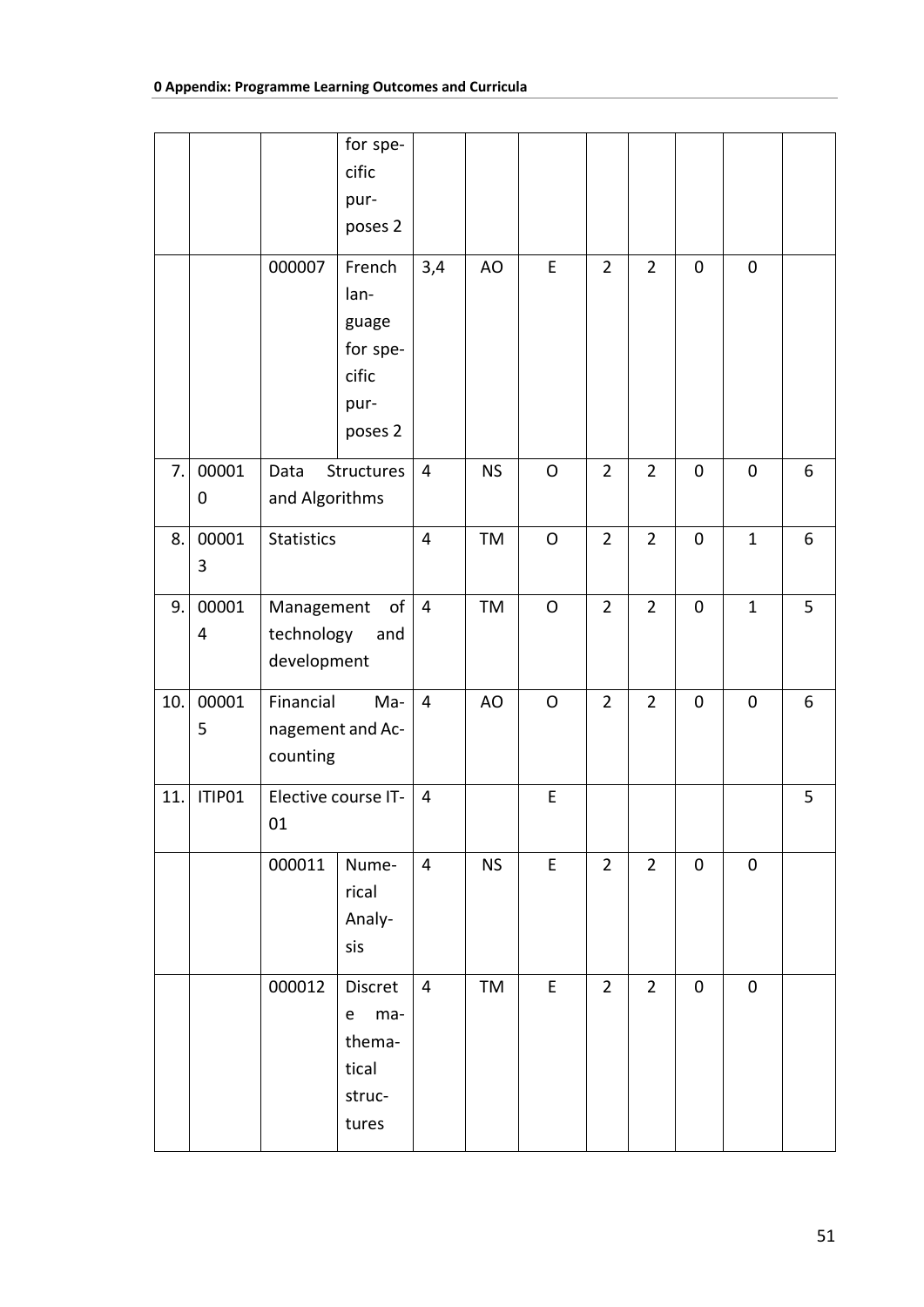| Total of active teaching classes this academic year = |                                                                                                                                                                |                                                          |                          |   |           |              | 22             | 20             | $\overline{2}$ | 3            | 60 |  |
|-------------------------------------------------------|----------------------------------------------------------------------------------------------------------------------------------------------------------------|----------------------------------------------------------|--------------------------|---|-----------|--------------|----------------|----------------|----------------|--------------|----|--|
|                                                       | <b>THIRD YEAR</b><br>00001<br>Computer<br>5 <sup>5</sup><br><b>NS</b><br>$\overline{2}$<br>$\mathbf{1}$<br>$\mathbf{1}$<br>1.<br>net-<br>O<br>$\mathbf 0$<br>6 |                                                          |                          |   |           |              |                |                |                |              |    |  |
|                                                       | 8                                                                                                                                                              | communication                                            | works and tele-          |   |           |              |                |                |                |              |    |  |
| 2.                                                    | 00001<br>9                                                                                                                                                     | arch 1                                                   | <b>Operational Rese-</b> | 5 | TM        | O            | $\overline{2}$ | $\overline{2}$ | 0              | $\mathbf{1}$ | 6  |  |
| 3.                                                    | 00002<br>0                                                                                                                                                     | System theory<br>E-business                              |                          | 5 | <b>NS</b> | O            | $\overline{2}$ | $\overline{2}$ | $\pmb{0}$      | $\mathbf 0$  | 6  |  |
| 4.                                                    | 00002<br>$\mathbf{1}$                                                                                                                                          |                                                          |                          | 5 | AO        | $\mathsf{O}$ | $\overline{2}$ | $\mathbf{1}$   | $\mathbf{1}$   | $\mathbf 0$  | 6  |  |
| 5.                                                    | ITIP02                                                                                                                                                         | Elective course IT-<br>02                                |                          | 5 |           | E            |                |                |                |              | 5  |  |
|                                                       |                                                                                                                                                                | 000016<br>Human<br>re-<br>source<br>ma-<br>nage-<br>ment |                          | 5 | AO        | E            | $\overline{2}$ | $\overline{2}$ | 0              | $\mathbf 0$  |    |  |
|                                                       |                                                                                                                                                                | 000017<br>Project<br>Ma-<br>nage-<br>ment                |                          | 5 | AO        | E            | $\overline{2}$ | $\overline{2}$ | 0              | 0            |    |  |
| 6.                                                    | 00002<br>$\overline{2}$                                                                                                                                        | <b>Operational Rese-</b><br>arch <sub>2</sub>            |                          | 6 | TM        | $\mathsf O$  | $\overline{2}$ | $\overline{2}$ | $\pmb{0}$      | $\mathbf 1$  | 5  |  |
| 7.                                                    | 00002<br>$\mathbf{3}$                                                                                                                                          | Databases                                                |                          | 6 | <b>NS</b> | $\mathsf O$  | $\overline{2}$ | $\overline{2}$ | $\pmb{0}$      | $\mathbf{1}$ | 6  |  |
| 8.                                                    | 00002<br>4                                                                                                                                                     | Programming lan-<br>guages                               |                          | 6 | AO        | $\mathsf{O}$ | $\overline{2}$ | $\mathbf{1}$   | $\mathbf{1}$   | $\mathbf 0$  | 5  |  |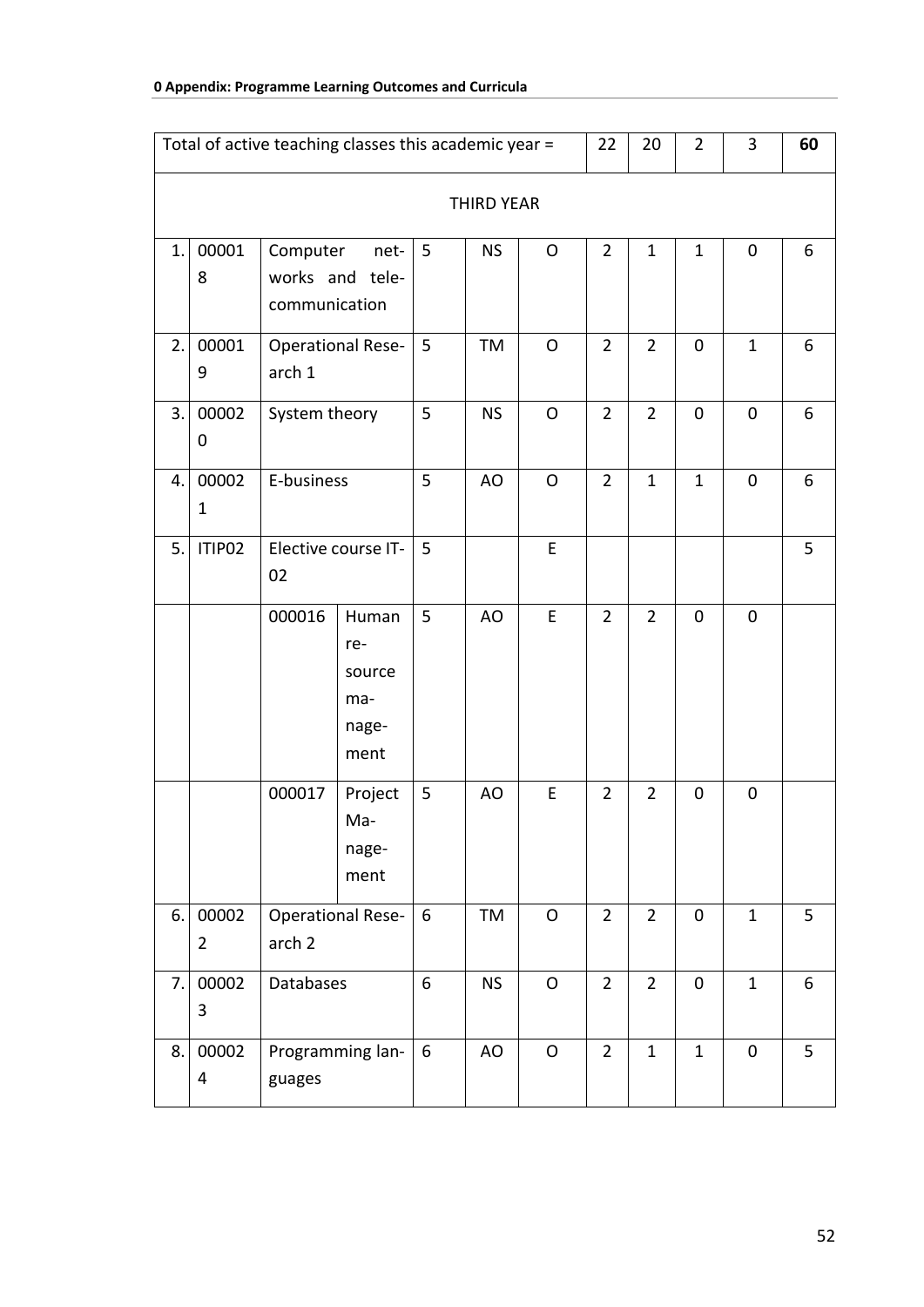| 9.  | 00002<br>5            | formation<br>tems                                     | Legal Basis of In-<br>Sys-             | 6              | AO                 | $\mathsf{O}$ | $\overline{2}$ | $\overline{2}$ | 0            | $\mathbf 0$  | 5              |
|-----|-----------------------|-------------------------------------------------------|----------------------------------------|----------------|--------------------|--------------|----------------|----------------|--------------|--------------|----------------|
| 10. | 00002<br>6            | ses Modelling                                         | Business Proces-                       | 6              | <b>NS</b>          | $\mathsf{O}$ | $\overline{2}$ | $\overline{2}$ | 0            | $\mathbf 0$  | 5              |
| 11. | ITIP03                | 03                                                    | Elective course IT-                    | 6              |                    | E            |                |                |              |              | 5              |
|     |                       | 000027                                                | Deci-<br>sion<br>Theory                | 6              | AO                 | E            | $\overline{2}$ | $\overline{2}$ | $\mathbf 0$  | $\mathbf 0$  |                |
|     |                       | 000028                                                | Linear<br>Statisti-<br>cal Mo-<br>dels | 6              | AO                 | E            | $\overline{2}$ | $\overline{2}$ | 0            | 0            |                |
|     |                       | Total of active teaching classes this academic year = |                                        |                |                    |              | 22             | 19             | 3            | 3            | 60             |
|     |                       |                                                       |                                        |                | <b>FOURTH YEAR</b> |              |                |                |              |              |                |
| 1.  | 00002<br>9            | Information<br>tems Design                            | Sys-                                   | 7              | TM                 | O            | $\overline{2}$ | $\overline{2}$ | $\mathbf{1}$ | 0            | 6              |
| 2.  | 00003<br>0            | logies                                                | Internet Techno-                       | $\overline{7}$ | AO                 | $\mathsf{O}$ | $\overline{2}$ | $\mathbf{1}$   | $\mathbf{1}$ | $\mathbf{1}$ | 6              |
| 3.  | 00003<br>$\mathbf{1}$ | mulation<br>ages                                      | Simulation and si-<br>langu-           | $\overline{7}$ | TM                 | O            | $\overline{2}$ | $\mathbf{1}$   | $\mathbf{1}$ | $\pmb{0}$    | 6              |
| 4.  | 00003<br>4            | Intelligent<br>Sys-<br>tems                           |                                        | $\overline{7}$ | TM                 | O            | $\overline{2}$ | $\overline{2}$ | 0            | $\mathbf 0$  | 6              |
| 5.  | ITIP04                | Elective course IT-<br>04                             |                                        | $\overline{7}$ |                    | $\mathsf E$  |                |                |              |              | $\overline{4}$ |
|     |                       | 10000<br>1                                            | E-learn-<br>ing                        | $\overline{7}$ | AO                 | E            | $\overline{2}$ | $\overline{2}$ | $\pmb{0}$    | $\pmb{0}$    |                |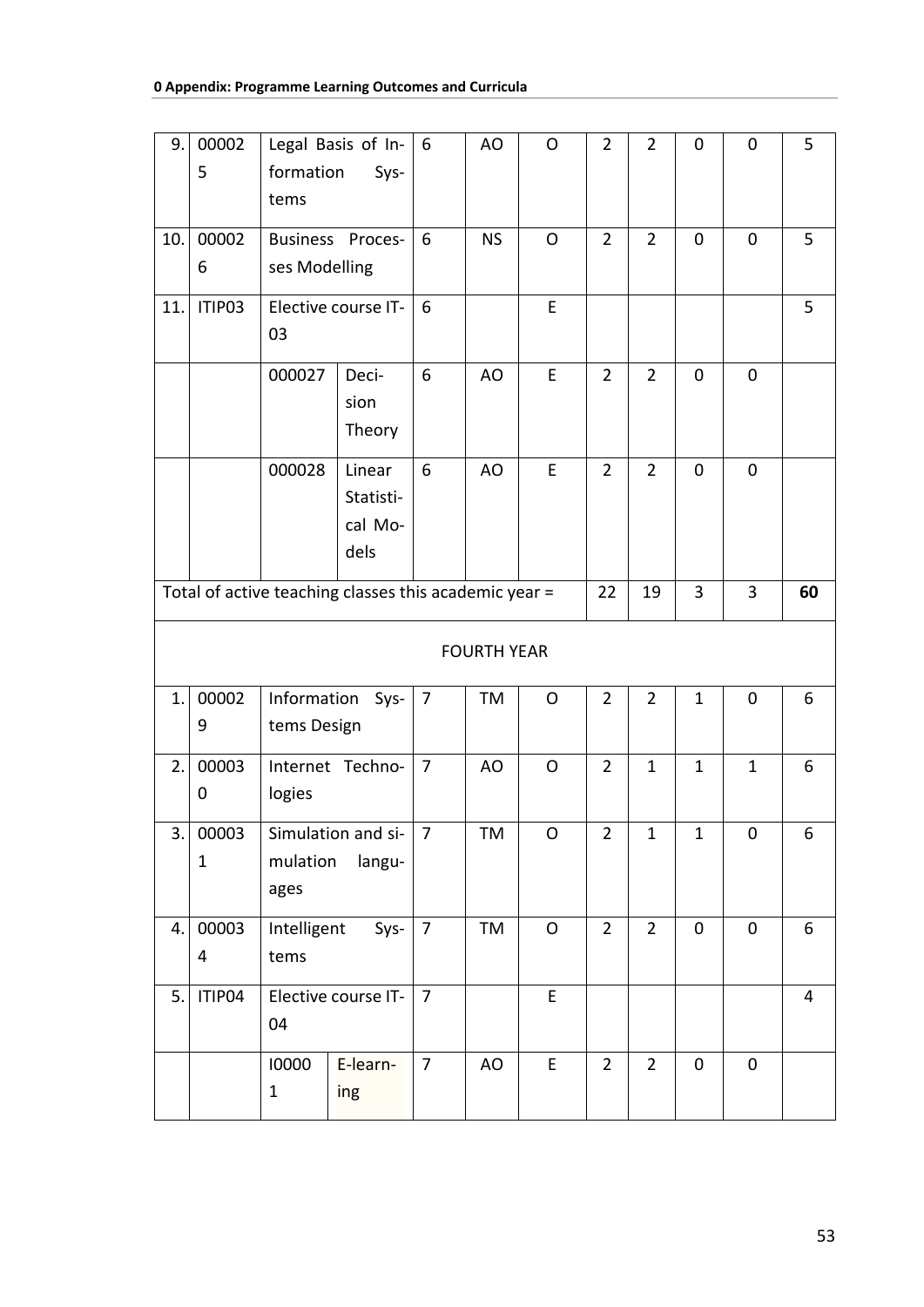| 10011<br>$\mathbf 0$    | Software<br>Enginee-<br>ring                                      | $\overline{7}$ | AO        | $\mathsf E$ | $\overline{2}$ | $\overline{2}$ | $\pmb{0}$ | $\pmb{0}$ |  |
|-------------------------|-------------------------------------------------------------------|----------------|-----------|-------------|----------------|----------------|-----------|-----------|--|
| 10000<br>4              | Software<br>Project<br>Manage-<br>ment                            | $\overline{7}$ | AO        | $\mathsf E$ | $\overline{2}$ | $\overline{2}$ | $\pmb{0}$ | $\pmb{0}$ |  |
| 10000<br>6              | Decision<br>support<br>systems                                    | $\overline{7}$ | AO        | E           | $\overline{2}$ | $\overline{2}$ | $\pmb{0}$ | $\pmb{0}$ |  |
| 10001<br>$\overline{2}$ | Mathe-<br>matics<br>Software<br>Packa-<br>ges                     | $\overline{7}$ | AO        | E           | $\overline{2}$ | $\overline{2}$ | $\pmb{0}$ | $\pmb{0}$ |  |
| <b>I000A</b><br>9       | Opti-<br>mization<br>Methods                                      | $\overline{7}$ | AO        | $\sf E$     | $\overline{2}$ | $\overline{2}$ | $\pmb{0}$ | $\pmb{0}$ |  |
| 10001<br>4              | Data<br>analysis                                                  | $\overline{7}$ | <b>NS</b> | $\mathsf E$ | $\overline{2}$ | $\overline{2}$ | $\pmb{0}$ | $\pmb{0}$ |  |
| 10001<br>6              | Ad-<br>vanced<br>.NET<br>technol-<br>ogies                        | $\overline{7}$ | <b>NS</b> | E           | $\overline{2}$ | $\overline{2}$ | $\pmb{0}$ | $\pmb{0}$ |  |
| 10001<br>8              | Software<br>patterns                                              | $\overline{7}$ | <b>NS</b> | $\mathsf E$ | $\overline{2}$ | $\overline{2}$ | $\pmb{0}$ | $\pmb{0}$ |  |
| 10001<br>9              | Intro-<br>duction<br>to Com-<br>binato-<br>rial Opti-<br>mization | $\overline{7}$ | <b>NS</b> | $\mathsf E$ | $\overline{2}$ | $\overline{2}$ | $\pmb{0}$ | $\pmb{0}$ |  |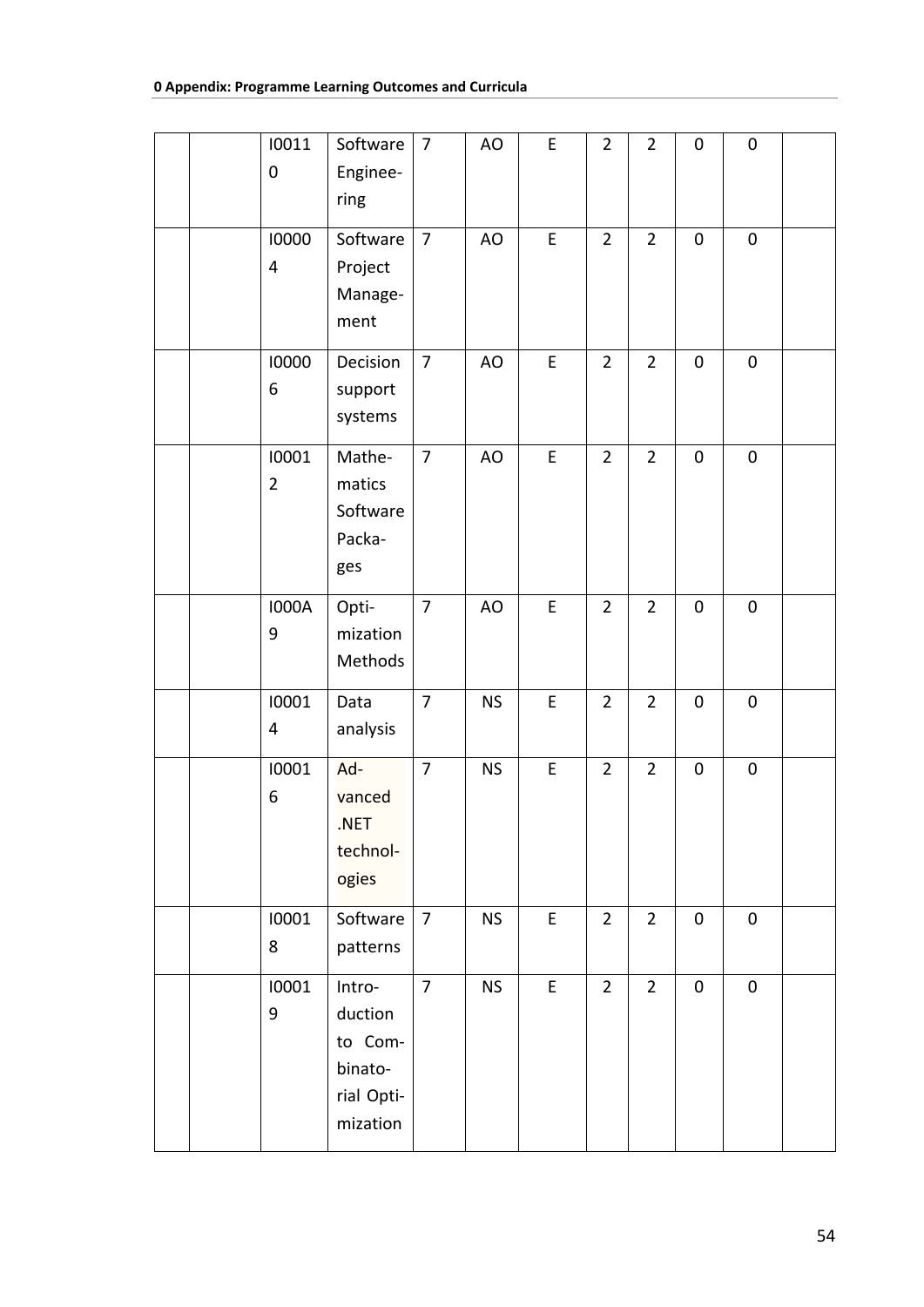| 10002<br>$\mathbf 0$             | Intro-<br>duction<br>to Math-<br>ematical<br>Pro-<br>gram-<br>ming | $\overline{7}$ | <b>NS</b> | E           | $\overline{2}$ | $\overline{2}$ | $\pmb{0}$ | $\pmb{0}$   |  |
|----------------------------------|--------------------------------------------------------------------|----------------|-----------|-------------|----------------|----------------|-----------|-------------|--|
| 10002<br>4                       | Multi-<br>media                                                    | $\overline{7}$ | <b>NS</b> | $\mathsf E$ | $\overline{2}$ | $\overline{2}$ | $\pmb{0}$ | $\pmb{0}$   |  |
| 10002<br>8                       | Analysis<br>and Logi-<br>De-<br>cal<br>sign of IS<br>(project)     | $\overline{7}$ | <b>NS</b> | $\sf E$     | $\overline{2}$ | $\overline{2}$ | $\pmb{0}$ | $\pmb{0}$   |  |
| 10003<br>$\overline{2}$          | Risk<br>manage-<br>ment in<br>e-busi-<br>ness<br>project           | $\overline{7}$ | <b>NS</b> | E           | $\overline{2}$ | $\overline{2}$ | $\pmb{0}$ | $\pmb{0}$   |  |
| 10003<br>3                       | Concur-<br>rent pro-<br>gram-<br>ming                              | $\overline{7}$ | <b>NS</b> | E           | $\overline{2}$ | $\overline{2}$ | $\pmb{0}$ | $\mathbf 0$ |  |
| 10003<br>$\overline{\mathbf{4}}$ | Time Se-<br>ries<br>Analysis                                       | $\overline{7}$ | <b>NS</b> | $\mathsf E$ | $\overline{2}$ | $\overline{2}$ | $\pmb{0}$ | $\pmb{0}$   |  |
| 10010<br>$\overline{3}$          | Reliabi-<br>lity and<br>Risk<br>Analysis                           | $\overline{7}$ | <b>NS</b> | $\mathsf E$ | $\overline{2}$ | $\overline{2}$ | $\pmb{0}$ | $\pmb{0}$   |  |
| 10003<br>7                       | Game<br>theory                                                     | $\overline{7}$ | <b>NS</b> | $\mathsf E$ | $\overline{2}$ | $\overline{2}$ | $\pmb{0}$ | $\pmb{0}$   |  |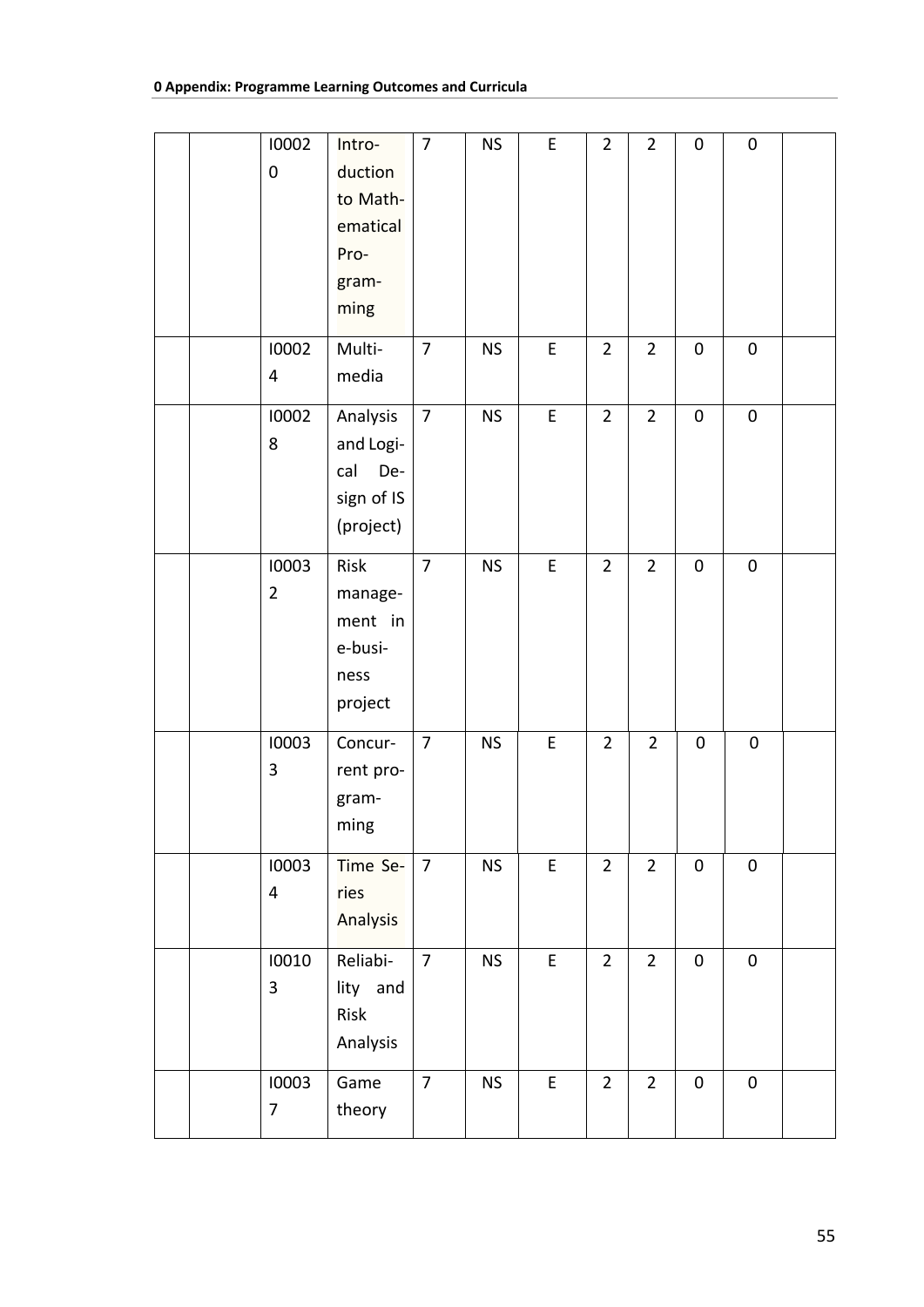|  |                    | funda-<br>mentals                                          |                |            |             |                |                |             |           |  |
|--|--------------------|------------------------------------------------------------|----------------|------------|-------------|----------------|----------------|-------------|-----------|--|
|  | 10010<br>$\pmb{0}$ | Econo-<br>metrics                                          | $\overline{7}$ | <b>NS</b>  | E           | $\overline{2}$ | $\overline{2}$ | $\pmb{0}$   | $\pmb{0}$ |  |
|  |                    | Dyna-<br>mics of<br>orga-<br>nizatio-<br>nal sys-<br>tems  | $\overline{7}$ | <b>NS</b>  | $\mathsf E$ | $\overline{2}$ | $\overline{2}$ | $\pmb{0}$   | $\pmb{0}$ |  |
|  |                    | Distribu-<br>ted com-<br>puter<br>systems                  | $\overline{7}$ | <b>NS</b>  | $\mathsf E$ | $\overline{2}$ | $\overline{2}$ | $\pmb{0}$   | $\pmb{0}$ |  |
|  |                    | User in-<br>terface<br>design                              | $\overline{7}$ | <b>NS</b>  | $\mathsf E$ | $\overline{2}$ | $\overline{2}$ | $\mathbf 0$ | $\pmb{0}$ |  |
|  |                    | XML<br>Techno-<br>logies<br>and<br>Applica-<br>tions       | $\overline{7}$ | <b>NS</b>  | E           | $\overline{2}$ | $\overline{2}$ | $\pmb{0}$   | $\pmb{0}$ |  |
|  |                    | Pro-<br>gram-<br>ming<br>langu-<br>age<br>transla-<br>tors | $\overline{7}$ | SA         | $\mathsf E$ | $\overline{2}$ | $\overline{2}$ | $\mathbf 0$ | $\pmb{0}$ |  |
|  |                    | Mobile<br>business                                         | $\overline{7}$ | ${\sf SA}$ | $\mathsf E$ | $\overline{2}$ | $\overline{2}$ | $\pmb{0}$   | $\pmb{0}$ |  |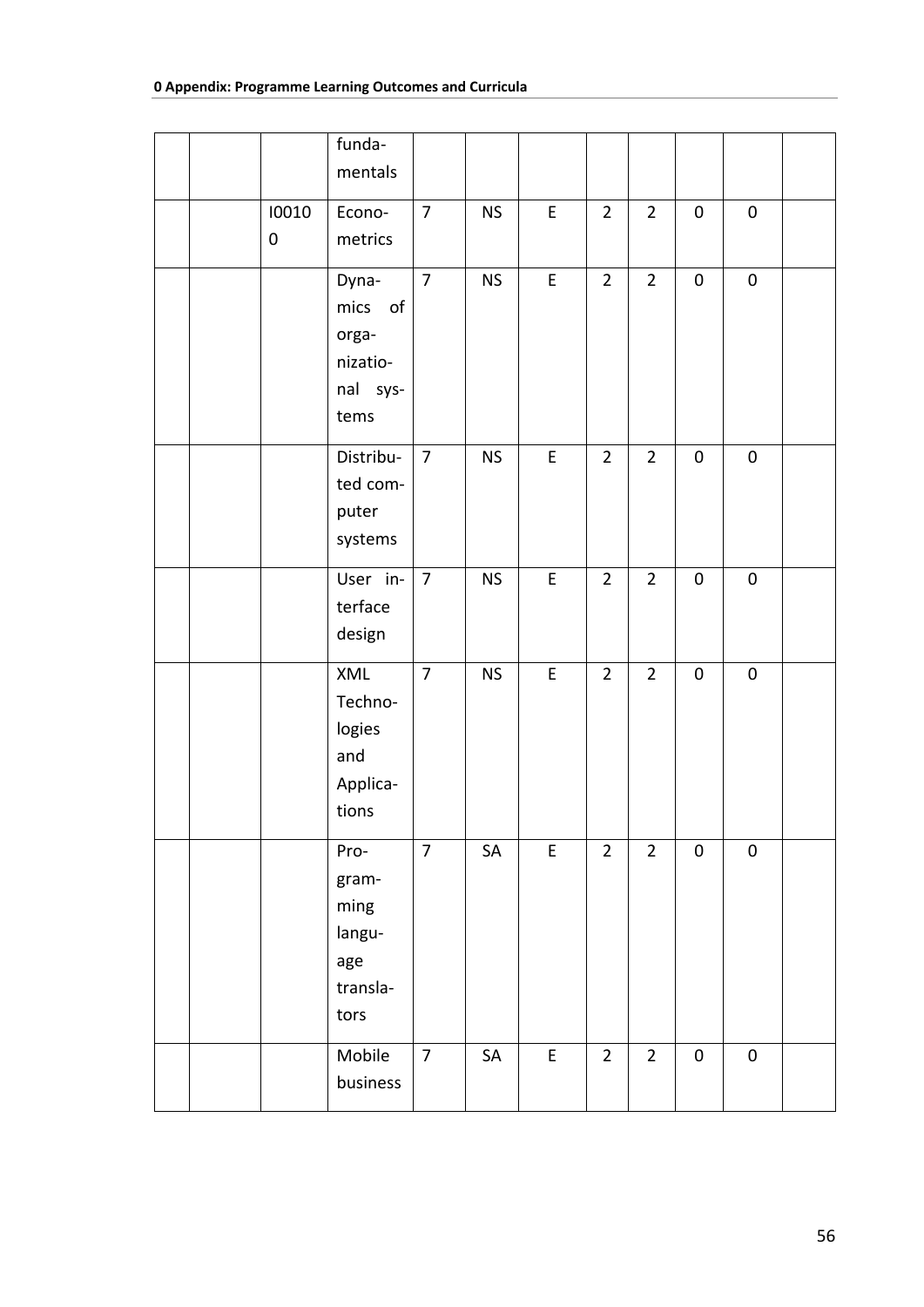## **0 Appendix: Programme Learning Outcomes and Curricula**

| 6. | 00003<br>3           |                         | Software design                                                            | 8 | <b>NS</b> | O            | $\overline{2}$ | $\mathbf{1}$   | $\mathbf{1}$ | $\pmb{0}$    | 6              |
|----|----------------------|-------------------------|----------------------------------------------------------------------------|---|-----------|--------------|----------------|----------------|--------------|--------------|----------------|
| 7. | 00008<br>$\mathbf 1$ | Qualiy                  | Fundamentals of                                                            | 8 | <b>NS</b> | $\mathsf{O}$ | $\overline{2}$ | $\overline{2}$ | $\pmb{0}$    | $\mathbf{1}$ | 5              |
| 8. | ITIP05               | 05                      | Elective course IT-                                                        | 8 |           | E            |                |                |              |              | $\overline{4}$ |
|    |                      | 10001<br>3              | Ele-<br>ments of<br>the The-<br>ory of al-<br>gorithms                     | 8 | SA        | E            | $\overline{2}$ | $\overline{2}$ | $\pmb{0}$    | $\pmb{0}$    |                |
|    |                      | 10000<br>$\overline{2}$ | Digital<br>Econo-<br>mics                                                  | 8 | SA        | E            | $\overline{2}$ | $\overline{2}$ | $\pmb{0}$    | $\pmb{0}$    |                |
|    |                      | 10003<br>5              | Biosta-<br>tistics                                                         | 8 | SA        | E            | $\overline{2}$ | $\overline{2}$ | $\pmb{0}$    | $\pmb{0}$    |                |
|    |                      | 10010<br>7              | Financial<br>systems<br>mode-<br>ling                                      | 8 | SA        | E            | $\overline{2}$ | $\overline{2}$ | $\pmb{0}$    | $\pmb{0}$    |                |
|    |                      | 10010<br>8              | Intro-<br>duction<br>opti-<br>to<br>mal con-<br>trol and<br>game<br>theory | 8 | SA        | E            | $\overline{2}$ | $\overline{2}$ | 0            | $\pmb{0}$    |                |
|    |                      | 10011<br>$\mathbf{1}$   | Supply<br>Chain<br>Manage-<br>ment 1                                       | 8 | SA        | $\mathsf E$  | $\overline{2}$ | $\overline{2}$ | $\pmb{0}$    | $\pmb{0}$    |                |
|    |                      | 10011<br>$\overline{2}$ | Intro-<br>duction                                                          | 8 | SA        | E            | $\overline{2}$ | $\overline{2}$ | $\pmb{0}$    | $\pmb{0}$    |                |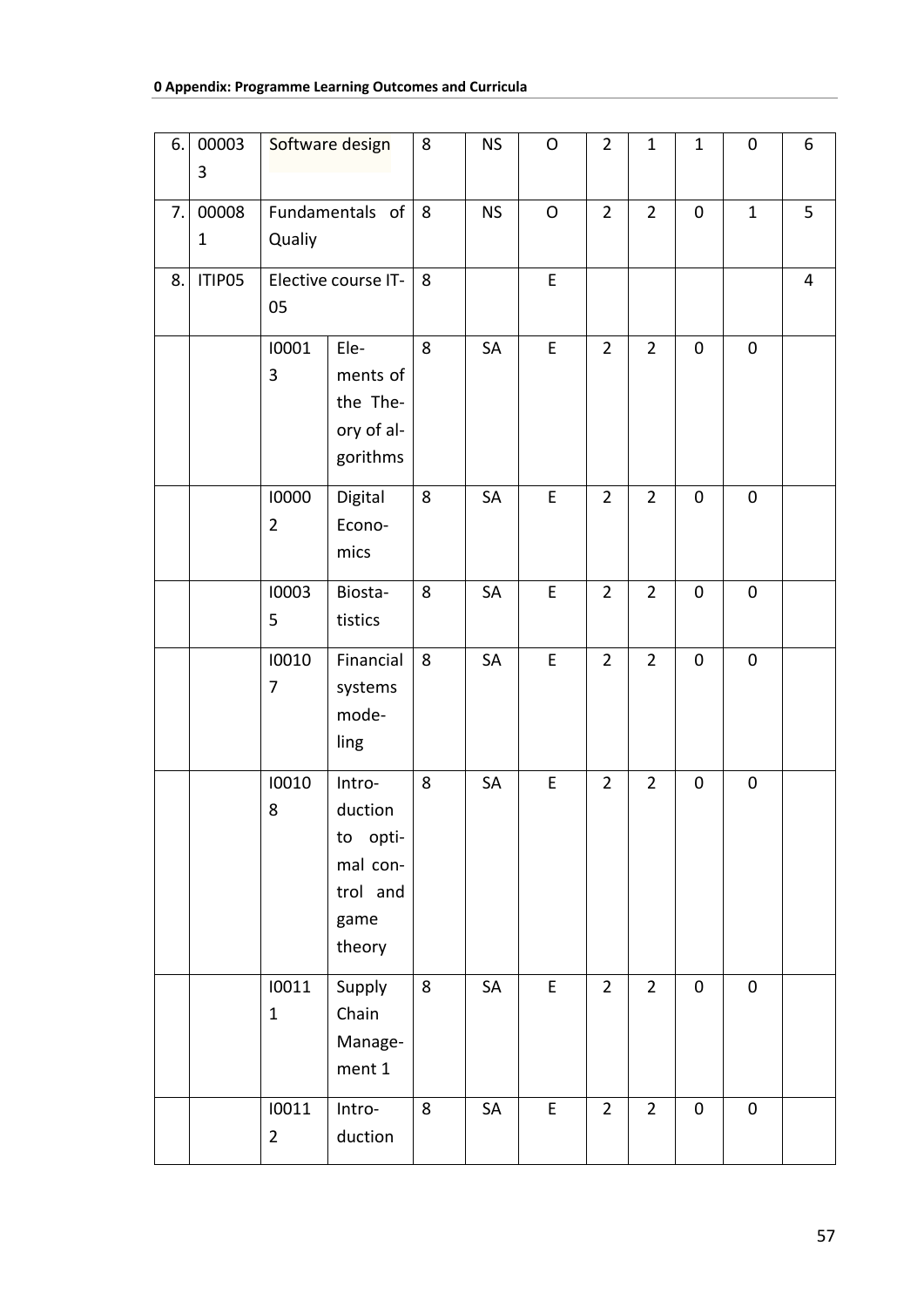|                         | to fuzzy<br>logic                         |         |    |             |                |                |             |           |  |
|-------------------------|-------------------------------------------|---------|----|-------------|----------------|----------------|-------------|-----------|--|
| 10011<br>4              | Web<br>Pro-<br>gram-<br>ming              | 8       | SA | $\mathsf E$ | $\overline{2}$ | $\overline{2}$ | $\pmb{0}$   | $\pmb{0}$ |  |
| 10000<br>3              | Internet<br>marke-<br>ting                | 8       | SA | $\mathsf E$ | $\overline{2}$ | $\overline{2}$ | $\pmb{0}$   | $\pmb{0}$ |  |
| 10000<br>5              | Machine<br>learning                       | 8       | SA | E           | $\overline{2}$ | $\overline{2}$ | $\pmb{0}$   | $\pmb{0}$ |  |
| 10000<br>8              | Applied<br>Operati-<br>ons Re-<br>search  | 8       | SA | $\mathsf E$ | $\overline{2}$ | $\overline{2}$ | $\pmb{0}$   | $\pmb{0}$ |  |
| 10001<br>$\pmb{0}$      | Pro-<br>gram-<br>ming<br>data ac-<br>cess | 8       | SA | $\mathsf E$ | $\overline{2}$ | $\overline{2}$ | $\mathbf 0$ | $\pmb{0}$ |  |
| 10001<br>$\mathbf{1}$   | Basis of<br>Compu-<br>ter Geo-<br>metry   | $\,8\,$ | SA | E           | $\overline{2}$ | $\overline{2}$ | $\pmb{0}$   | $\pmb{0}$ |  |
| 10001<br>$\overline{7}$ | Advan-<br>ced Java<br>Techno-<br>logies   | 8       | SA | $\mathsf E$ | $\overline{2}$ | $\overline{2}$ | $\pmb{0}$   | $\pmb{0}$ |  |
| 10002<br>$\mathbf 1$    | Heuristic<br>methods                      | 8       | SA | $\mathsf E$ | $\overline{2}$ | $\overline{2}$ | $\pmb{0}$   | $\pmb{0}$ |  |
| 10002<br>5              | Multi-<br>media                           | 8       | SA | E           | $\overline{2}$ | $\overline{2}$ | $\pmb{0}$   | $\pmb{0}$ |  |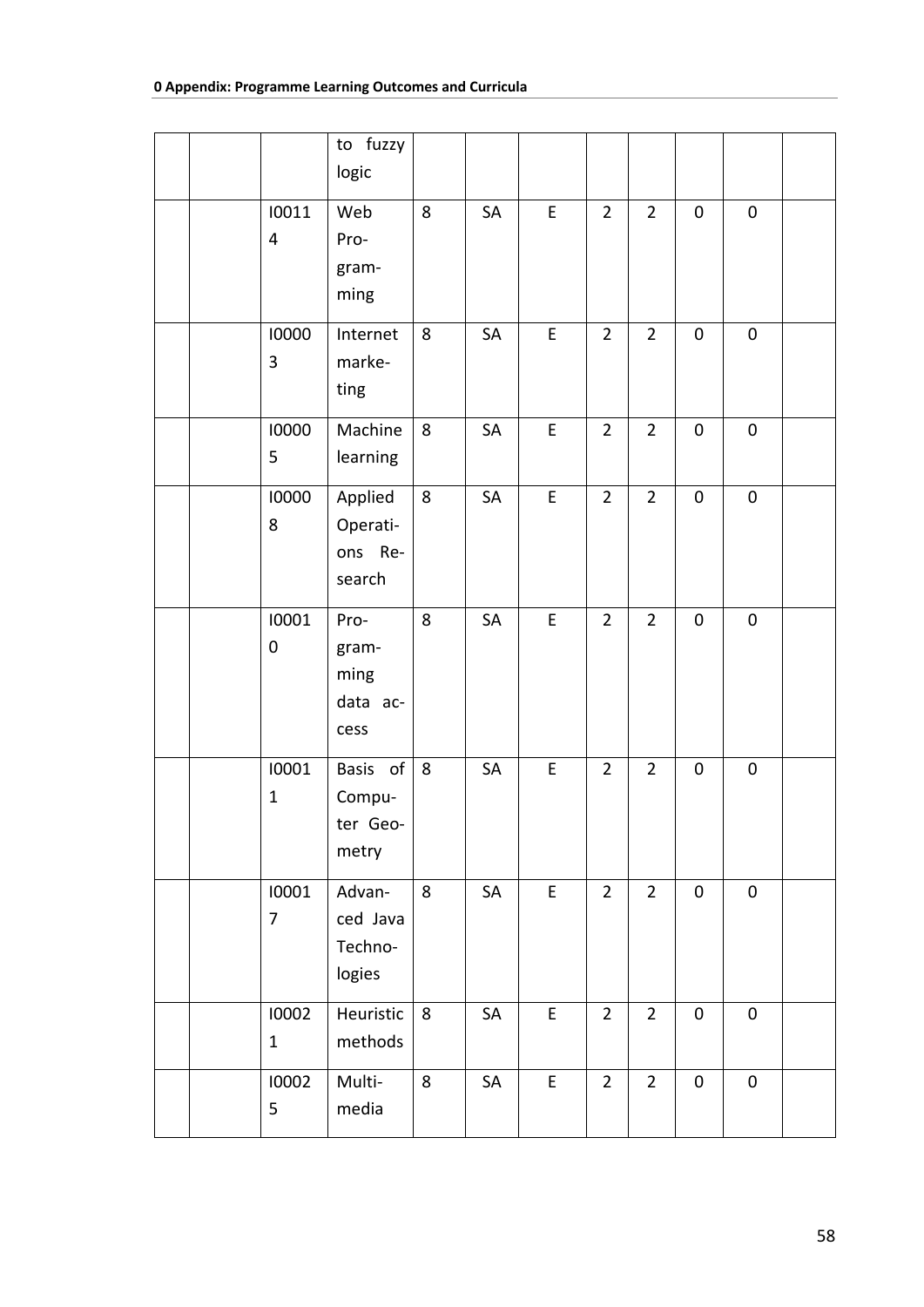|  |                         | produc-<br>tion                                                                          |         |    |             |                |                |             |           |  |
|--|-------------------------|------------------------------------------------------------------------------------------|---------|----|-------------|----------------|----------------|-------------|-----------|--|
|  | 10002<br>6              | Mobile<br>compu-<br>ting                                                                 | 8       | SA | $\mathsf E$ | $\overline{2}$ | $\overline{2}$ | $\pmb{0}$   | $\pmb{0}$ |  |
|  | 10002<br>$\overline{7}$ | Compu-<br>ter Sys-<br>tems<br>Security                                                   | $\,8\,$ | SA | E           | $\overline{2}$ | $\overline{2}$ | $\pmb{0}$   | $\pmb{0}$ |  |
|  | 10002<br>9              | Selected<br>chapters<br>in infor-<br>mation<br>systems                                   | 8       | SA | $\mathsf E$ | $\overline{2}$ | $\overline{2}$ | $\pmb{0}$   | $\pmb{0}$ |  |
|  | 10003<br>$\pmb{0}$      | Physical<br>Project<br>of IS in<br>Selected<br>Software<br>Environ-<br>ment<br>(project) | $\bf 8$ | SA | E           | $\overline{2}$ | $\overline{2}$ | $\mathbf 0$ | $\pmb{0}$ |  |
|  | 10003<br>$\mathbf 1$    | Modern<br>Software<br>Architec-<br>tures                                                 | 8       | SA | E           | $\overline{2}$ | $\overline{2}$ | $\pmb{0}$   | $\pmb{0}$ |  |
|  | 10003<br>6              | Statisti-<br>cal Infer-<br>ence                                                          | 8       | SA | $\mathsf E$ | $\overline{2}$ | $2^{\circ}$    | $\pmb{0}$   | $\pmb{0}$ |  |
|  | 10003<br>8              | Mathe-<br>matical<br>Models<br>of Effi-<br>ciency                                        | 8       | SA | $\mathsf E$ | $\overline{2}$ | $\overline{2}$ | $\pmb{0}$   | $\pmb{0}$ |  |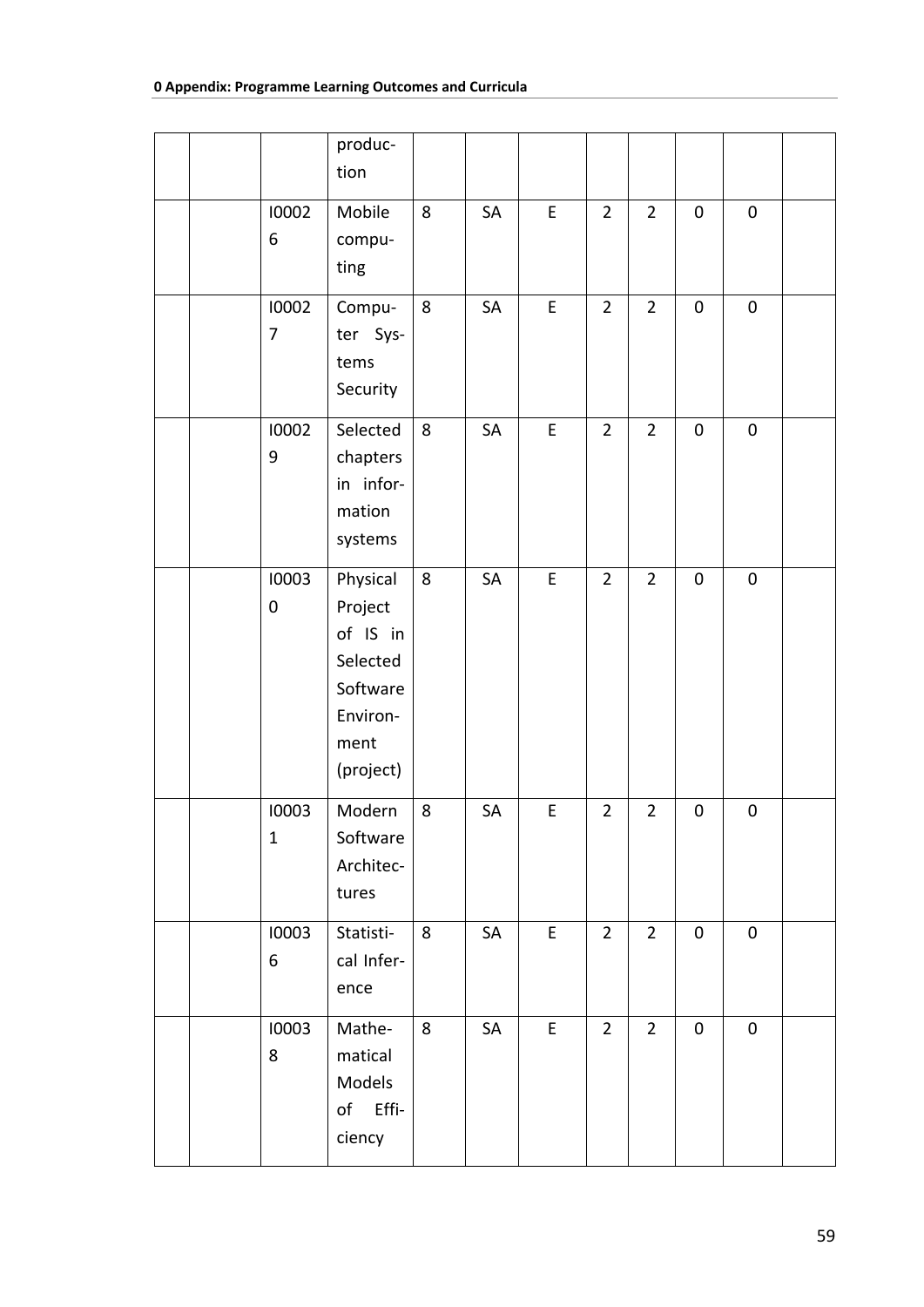|  | 10003<br>$\boldsymbol{9}$ | Intro-<br>duction<br>to elec-<br>tronic<br>business<br>manage-<br>ment | 8       | SA        | $\mathsf E$ | $\overline{2}$ | $\overline{2}$ | $\mathbf 0$ | $\mathbf 0$ |  |
|--|---------------------------|------------------------------------------------------------------------|---------|-----------|-------------|----------------|----------------|-------------|-------------|--|
|  | <b>IOA10</b><br>4         | Soft<br>compu-<br>ting                                                 | 8       | SA        | $\mathsf E$ | $\overline{2}$ | $\overline{2}$ | $\pmb{0}$   | $\pmb{0}$   |  |
|  |                           | Internet<br>of things                                                  | 8       | TM        | $\mathsf E$ | $\overline{2}$ | $\overline{2}$ | $\pmb{0}$   | $\pmb{0}$   |  |
|  |                           | Intro-<br>duction<br>to neural<br>net-<br>works                        | 8       | AO        | E           | $\overline{2}$ | $\overline{2}$ | $\pmb{0}$   | $\pmb{0}$   |  |
|  |                           | Peda-<br>gogy<br>with di-<br>dactics                                   | 8       | TM        | E           | $\overline{2}$ | $\overline{2}$ | $\pmb{0}$   | $\pmb{0}$   |  |
|  |                           | Open<br>source<br>software                                             | 8       | SA        | $\mathsf E$ | $\overline{2}$ | $\overline{2}$ | $\pmb{0}$   | $\pmb{0}$   |  |
|  |                           | Systems<br>theory 2                                                    | $\bf 8$ | <b>NS</b> | $\mathsf E$ | $\overline{2}$ | $\overline{2}$ | $\pmb{0}$   | $\pmb{0}$   |  |
|  |                           | English<br>lan-<br>guage<br>for spe-<br>cific pur-<br>poses 3          | $\bf 8$ | AO        | E           | $\overline{2}$ | $\overline{2}$ | $\pmb{0}$   | $\pmb{0}$   |  |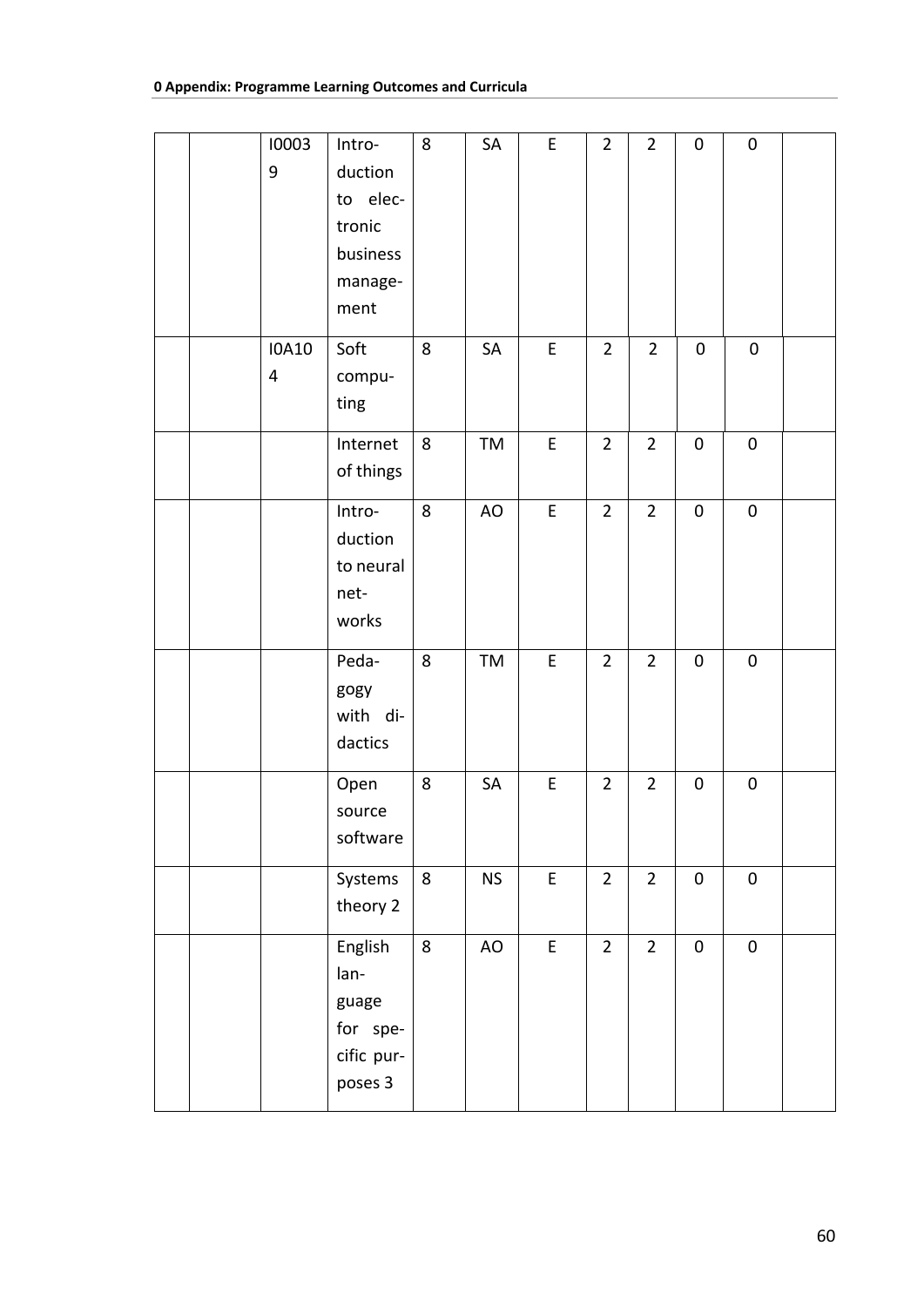|           |                         | French<br>lan-<br>guage<br>for spe-<br>cific pur-<br>poses 3         | 8       | AO | E                                          | $\overline{2}$ | $\overline{2}$ | $\pmb{0}$ | $\pmb{0}$ |                         |
|-----------|-------------------------|----------------------------------------------------------------------|---------|----|--------------------------------------------|----------------|----------------|-----------|-----------|-------------------------|
|           |                         | Mathe-<br>matical<br>Logic<br>with Ap-<br>plica-<br>tions            | $\,8\,$ | SA | E                                          | $\overline{2}$ | $\overline{2}$ | $\pmb{0}$ | $\pmb{0}$ |                         |
|           |                         | Mathe-<br>matics<br>and mu-<br>sic                                   | 8       | SA | $\mathsf E$                                | $\overline{2}$ | $\overline{2}$ | $\pmb{0}$ | $\pmb{0}$ |                         |
|           |                         | Optimi-<br>zation in<br>Natural<br>Re-<br>sources<br>Manage-<br>ment | 8       | SA | E                                          | $\overline{2}$ | $\overline{2}$ | $\pmb{0}$ | $\pmb{0}$ |                         |
| 9. ITIP06 | 06                      | Elective course IT-                                                  | 8       | SA | E                                          |                |                |           |           | $\overline{\mathbf{4}}$ |
|           | 10000<br>$\overline{2}$ | Digital<br>Econo-<br>mics                                            | 8       | SA | $\mathsf{E}% _{0}\left( \mathsf{E}\right)$ | $\overline{2}$ | $\overline{2}$ | $\pmb{0}$ | $\pmb{0}$ |                         |
|           | 10000<br>8              | Applied<br>Operati-<br>ons Re-<br>search                             | 8       | SA | $\mathsf{E}% _{0}\left( \mathsf{E}\right)$ | $\overline{2}$ | $\overline{2}$ | $\pmb{0}$ | $\pmb{0}$ |                         |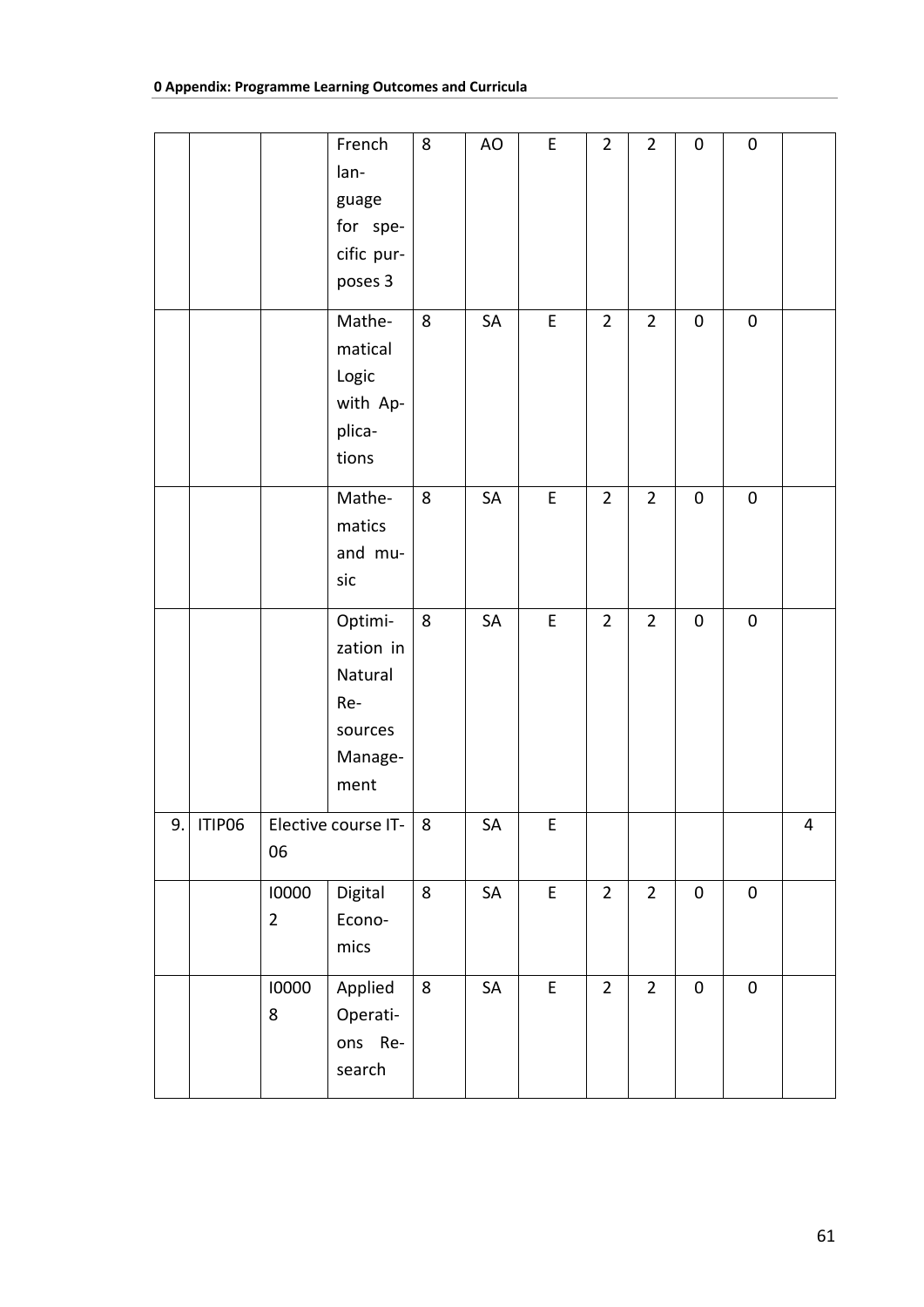|  | 10000<br>3            | Internet<br>marke-<br>ting                             | 8       | SA        | E           | $\overline{2}$ | $\overline{2}$ | $\pmb{0}$   | $\pmb{0}$ |  |
|--|-----------------------|--------------------------------------------------------|---------|-----------|-------------|----------------|----------------|-------------|-----------|--|
|  | 10000<br>5            | Machine<br>learning                                    | 8       | SA        | E           | $\overline{2}$ | $\overline{2}$ | $\pmb{0}$   | $\pmb{0}$ |  |
|  | 10000<br>8            | Advan-<br>ced<br>Planning<br>and<br>Schedu-<br>ling    | 8       |           | $\mathsf E$ | $\overline{2}$ | $\overline{2}$ | $\pmb{0}$   | $\pmb{0}$ |  |
|  | 10001<br>0            | Pro-<br>gram-<br>ming<br>data ac-<br>cess              | 8       | SA        | E           | $\overline{2}$ | $\overline{2}$ | $\mathbf 0$ | $\pmb{0}$ |  |
|  | 10001<br>$\mathbf{1}$ | Basis of<br>Compu-<br>ter Geo-<br>metry                | 8       | <b>SA</b> | E           | $\overline{2}$ | $\overline{2}$ | $\mathbf 0$ | 0         |  |
|  | 10001<br>3            | Ele-<br>ments of<br>the The-<br>ory of al-<br>gorithms | 8       | SA        | E           | $\overline{2}$ | $\overline{2}$ | $\pmb{0}$   | $\pmb{0}$ |  |
|  | 10001<br>7            | Advan-<br>ced Java<br>Techno-<br>logies                | 8       | SA        | $\mathsf E$ | $\overline{2}$ | $\overline{2}$ | $\pmb{0}$   | $\pmb{0}$ |  |
|  | 10002<br>$\mathbf{1}$ | Heuristic<br>methods                                   | 8       | SA        | $\mathsf E$ | $\overline{2}$ | $\overline{2}$ | $\pmb{0}$   | $\pmb{0}$ |  |
|  | 10002<br>5            | Multi-<br>media                                        | $\bf 8$ | SA        | E           | $\overline{2}$ | $\overline{2}$ | $\pmb{0}$   | $\pmb{0}$ |  |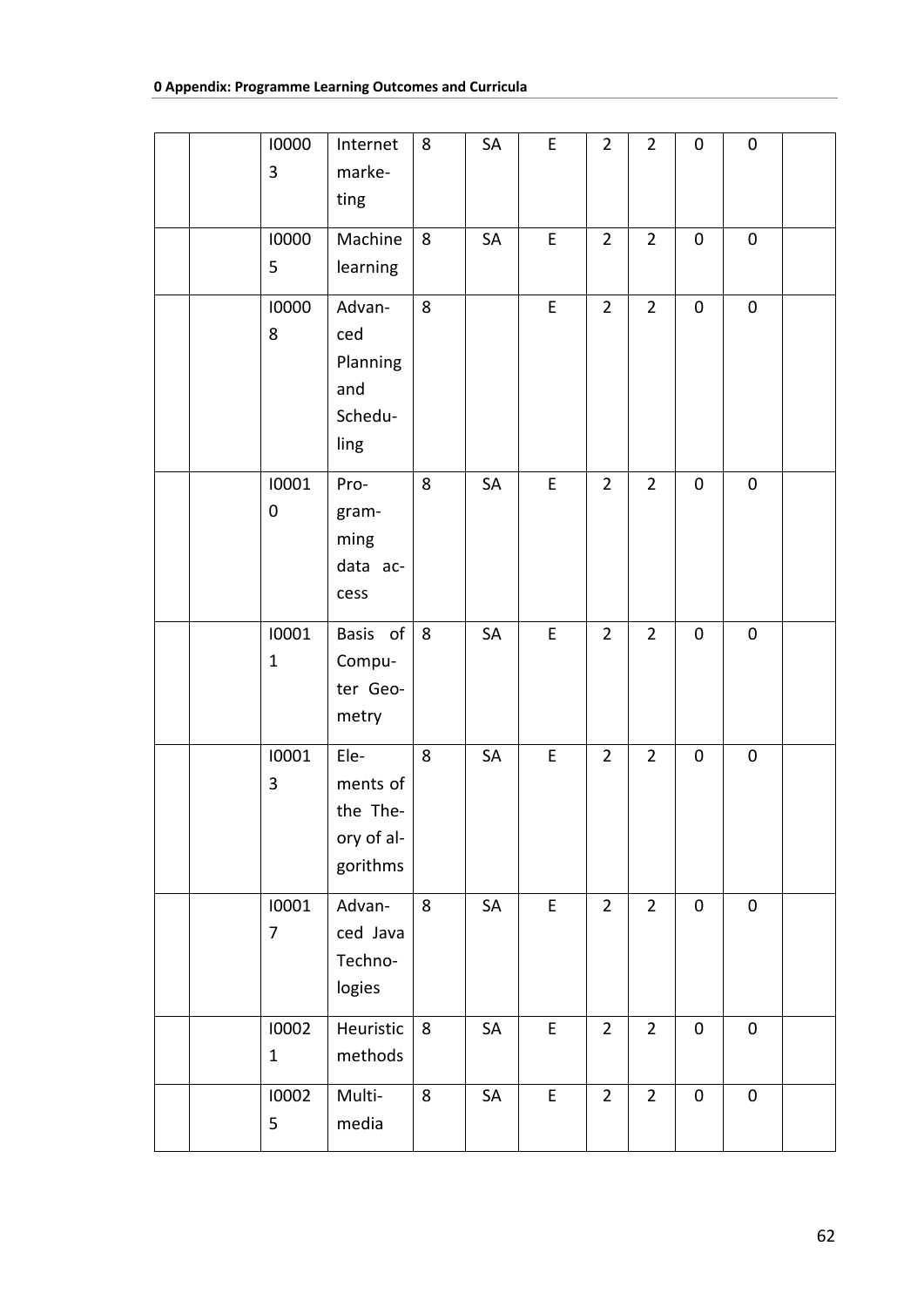|  |                         | produc-<br>tion                                                                          |         |    |             |                |                |           |           |  |
|--|-------------------------|------------------------------------------------------------------------------------------|---------|----|-------------|----------------|----------------|-----------|-----------|--|
|  | 10002<br>6              | Mobile<br>compu-<br>ting                                                                 | 8       | SA | E           | $\overline{2}$ | $\overline{2}$ | $\pmb{0}$ | $\pmb{0}$ |  |
|  | 10002<br>$\overline{7}$ | Compu-<br>ter Sys-<br>tems<br>Security                                                   | $\bf 8$ | SA | $\mathsf E$ | $\overline{2}$ | $\overline{2}$ | $\pmb{0}$ | $\pmb{0}$ |  |
|  | 10002<br>9              | Selected<br>chapters<br>in infor-<br>mation<br>systems                                   | 8       | SA | E           | $\overline{2}$ | $\overline{2}$ | $\pmb{0}$ | $\pmb{0}$ |  |
|  | 10003<br>$\pmb{0}$      | Physical<br>Project<br>of IS in<br>Selected<br>Software<br>Environ-<br>ment<br>(project) | $\bf 8$ | SA | $\mathsf E$ | $\overline{2}$ | $\overline{2}$ | $\pmb{0}$ | $\pmb{0}$ |  |
|  | 10003<br>$\mathbf 1$    | Modern<br>Software<br>Architec-<br>tures                                                 | $\bf 8$ | SA | E           | $\overline{2}$ | $\overline{2}$ | $\pmb{0}$ | $\pmb{0}$ |  |
|  | 10003<br>5              | Biosta-<br>tistics                                                                       | 8       | SA | E           | $\overline{2}$ | $\overline{2}$ | $\pmb{0}$ | $\pmb{0}$ |  |
|  | 10003<br>6              | Statisti-<br>cal Infer-<br>ence                                                          | 8       | SA | E           | $\overline{2}$ | $\overline{2}$ | $\pmb{0}$ | $\pmb{0}$ |  |
|  | 10003<br>8              | Mathe-<br>matical<br>Models                                                              | 8       | SA | E           | $\overline{2}$ | $\overline{2}$ | $\pmb{0}$ | $\pmb{0}$ |  |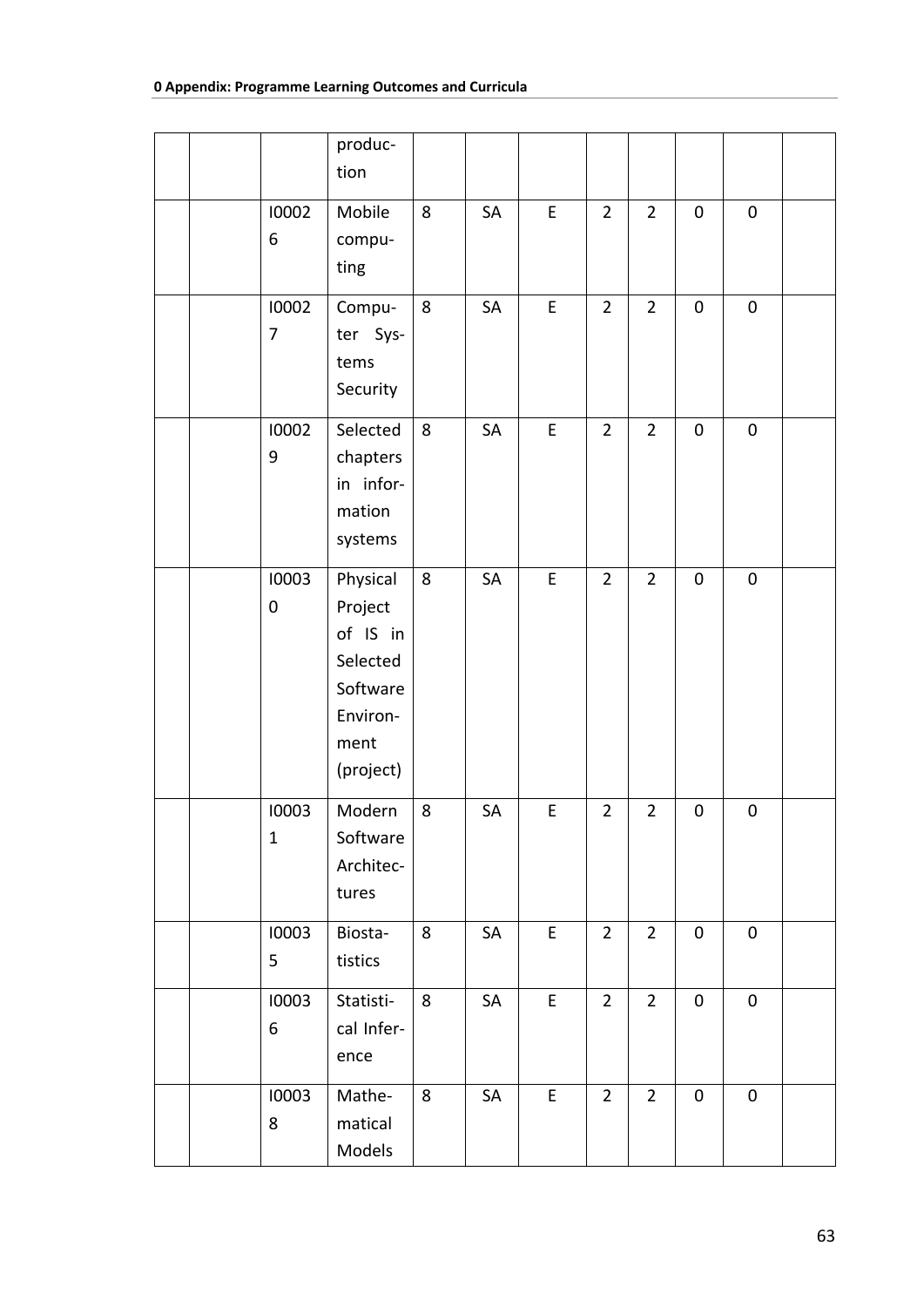|  |                                  | Effi-<br>of<br>ciency                                                   |   |    |             |                |                |           |           |  |
|--|----------------------------------|-------------------------------------------------------------------------|---|----|-------------|----------------|----------------|-----------|-----------|--|
|  | 10003<br>$\boldsymbol{9}$        | Intro-<br>duction<br>to elec-<br>tronic<br>business<br>manage-<br>ment  | 8 | SA | E           | $\overline{2}$ | $\overline{2}$ | $\pmb{0}$ | $\pmb{0}$ |  |
|  | 10010<br>7                       | Financial<br>systems<br>mode-<br>ling                                   | 8 | SA | $\sf E$     | $\overline{2}$ | $\overline{2}$ | $\pmb{0}$ | $\pmb{0}$ |  |
|  | 10010<br>8                       | Intro-<br>duction<br>to opti-<br>mal con-<br>trol and<br>game<br>theory | 8 | SA | $\mathsf E$ | $\overline{2}$ | $\overline{2}$ | $\pmb{0}$ | $\pmb{0}$ |  |
|  | 10011<br>$\mathbf{1}$            | Supply<br>Chain<br>Manage-<br>$\mathop{\mathsf{ment}} 1$                | 8 | SA | E           | $\overline{2}$ | $\overline{2}$ | $\pmb{0}$ | 0         |  |
|  | 10011<br>$\overline{2}$          | Intro-<br>duction<br>to fuzzy<br>logic                                  | 8 | SA | $\mathsf E$ | $\overline{2}$ | $\overline{2}$ | $\pmb{0}$ | $\pmb{0}$ |  |
|  | 10011<br>$\overline{\mathbf{4}}$ | Web<br>Pro-<br>gram-<br>ming                                            | 8 | SA | E           | $\overline{2}$ | $\overline{2}$ | $\pmb{0}$ | $\pmb{0}$ |  |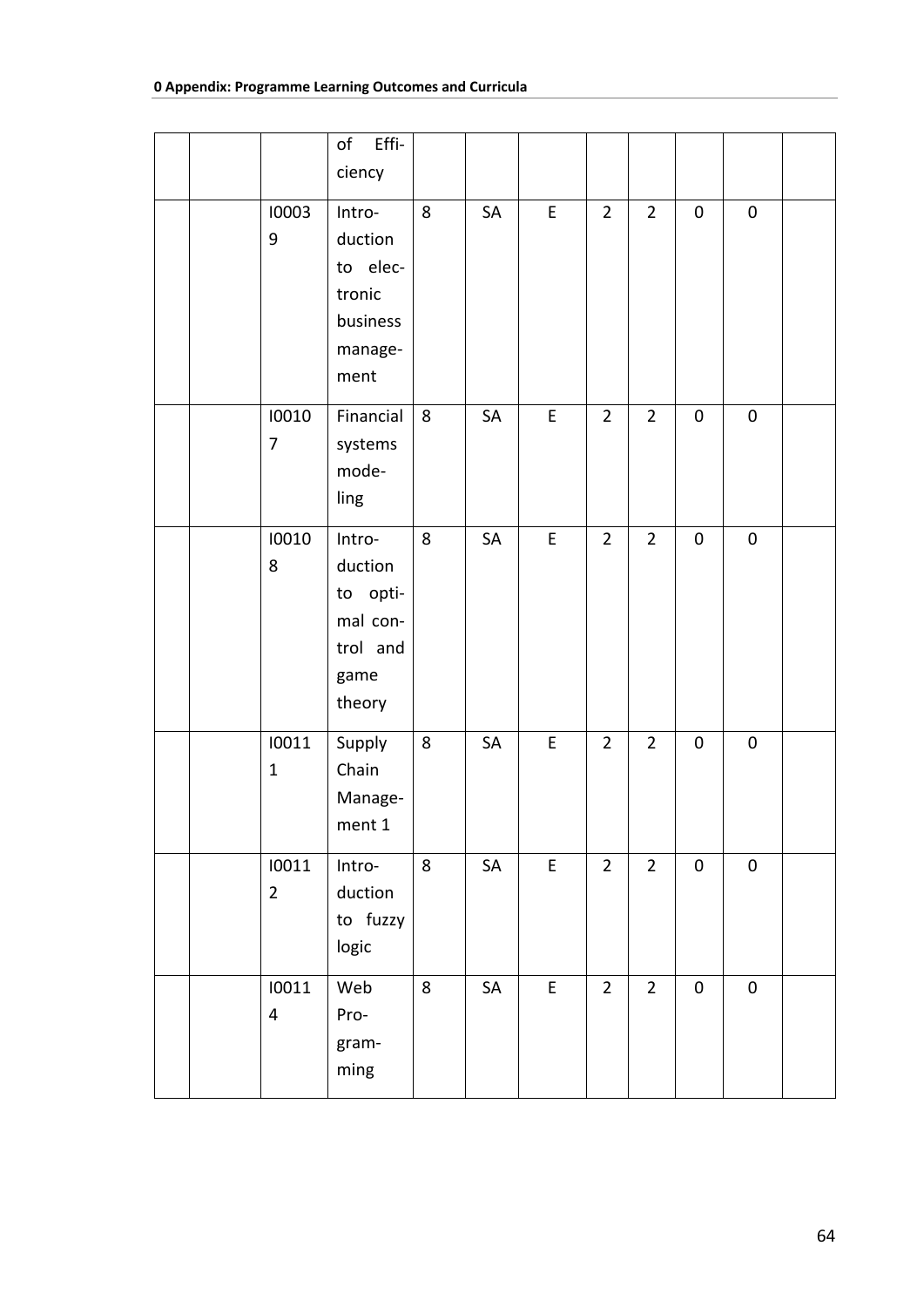|  | <b>IOA10</b> | Soft       | $\bf 8$ | ${\sf SA}$ | E           | $\overline{2}$ | $\overline{2}$ | $\pmb{0}$ | $\pmb{0}$ |  |
|--|--------------|------------|---------|------------|-------------|----------------|----------------|-----------|-----------|--|
|  | 4            | compu-     |         |            |             |                |                |           |           |  |
|  |              | ting       |         |            |             |                |                |           |           |  |
|  |              | Internet   | $\bf 8$ | TM         | E           | $\overline{2}$ | $\overline{2}$ | $\pmb{0}$ | $\pmb{0}$ |  |
|  |              | of things  |         |            |             |                |                |           |           |  |
|  |              |            |         |            |             |                |                |           |           |  |
|  |              | Intro-     | 8       | AO         | $\mathsf E$ | $\overline{2}$ | $\overline{2}$ | $\pmb{0}$ | $\pmb{0}$ |  |
|  |              | duction    |         |            |             |                |                |           |           |  |
|  |              | to neural  |         |            |             |                |                |           |           |  |
|  |              | net-       |         |            |             |                |                |           |           |  |
|  |              | works      |         |            |             |                |                |           |           |  |
|  |              | Peda-      | $\bf 8$ | TM         | ${\sf E}$   | $\overline{2}$ | $\overline{2}$ | $\pmb{0}$ | $\pmb{0}$ |  |
|  |              | gogy       |         |            |             |                |                |           |           |  |
|  |              | with di-   |         |            |             |                |                |           |           |  |
|  |              | dactics    |         |            |             |                |                |           |           |  |
|  |              | Open       | 8       | SA         | $\mathsf E$ | $\overline{2}$ | $\overline{2}$ | $\pmb{0}$ | $\pmb{0}$ |  |
|  |              | source     |         |            |             |                |                |           |           |  |
|  |              | software   |         |            |             |                |                |           |           |  |
|  |              | Systems    | $\bf 8$ | <b>NS</b>  | E           | $\overline{2}$ | $\overline{2}$ | $\pmb{0}$ | $\pmb{0}$ |  |
|  |              | theory 2   |         |            |             |                |                |           |           |  |
|  |              | English    | $\bf 8$ | AO         | $\mathsf E$ | $\overline{2}$ | $\overline{2}$ | $\pmb{0}$ | $\pmb{0}$ |  |
|  |              | lan-       |         |            |             |                |                |           |           |  |
|  |              | guage      |         |            |             |                |                |           |           |  |
|  |              | for spe-   |         |            |             |                |                |           |           |  |
|  |              | cific pur- |         |            |             |                |                |           |           |  |
|  |              | poses 3    |         |            |             |                |                |           |           |  |
|  |              | French     | $\bf 8$ | AO         | E           | $\overline{2}$ | $\overline{2}$ | $\pmb{0}$ | $\pmb{0}$ |  |
|  |              | lan-       |         |            |             |                |                |           |           |  |
|  |              | guage      |         |            |             |                |                |           |           |  |
|  |              | for spe-   |         |            |             |                |                |           |           |  |
|  |              | cific pur- |         |            |             |                |                |           |           |  |
|  |              | poses 3    |         |            |             |                |                |           |           |  |
|  |              | Mathe-     | 8       | TM         | $\mathsf E$ | $\overline{2}$ | $\overline{2}$ | $\pmb{0}$ | $\pmb{0}$ |  |
|  |              | matical    |         |            |             |                |                |           |           |  |
|  |              | Logic      |         |            |             |                |                |           |           |  |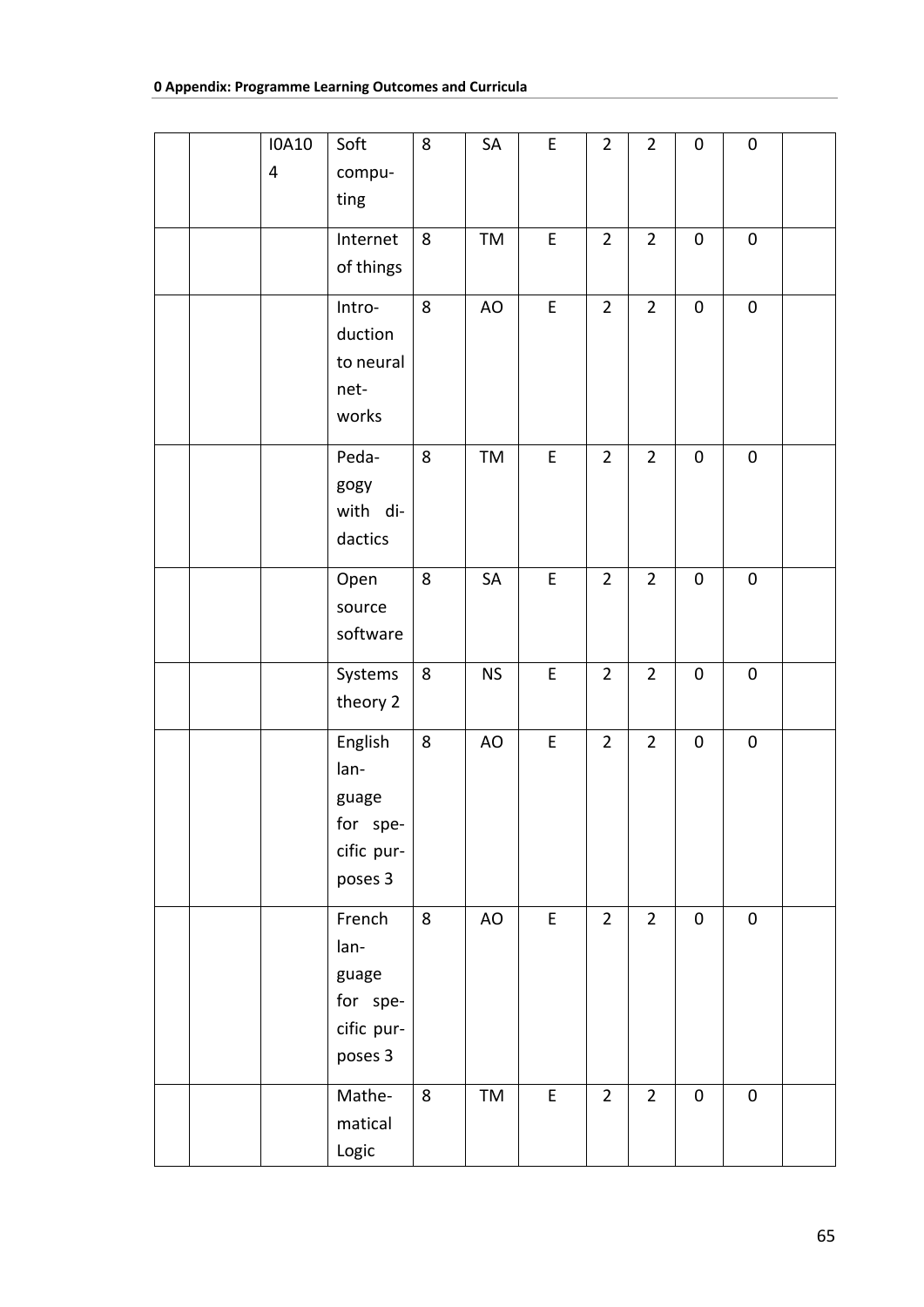|     |        |             | with Ap-                                              |   |    |             |                |                |             |                |                |
|-----|--------|-------------|-------------------------------------------------------|---|----|-------------|----------------|----------------|-------------|----------------|----------------|
|     |        |             | plica-<br>tions                                       |   |    |             |                |                |             |                |                |
|     |        |             |                                                       |   |    |             |                |                |             |                |                |
|     |        |             | Mathe-                                                | 8 | TM | $\mathsf E$ | $\overline{2}$ | $\overline{2}$ | $\pmb{0}$   | $\pmb{0}$      |                |
|     |        |             | matics                                                |   |    |             |                |                |             |                |                |
|     |        |             | and mu-                                               |   |    |             |                |                |             |                |                |
|     |        |             | sic                                                   |   |    |             |                |                |             |                |                |
|     |        |             | Optimi-                                               | 8 | SA | $\mathsf E$ | $\overline{2}$ | $\overline{2}$ | $\pmb{0}$   | $\pmb{0}$      |                |
|     |        |             | zation in                                             |   |    |             |                |                |             |                |                |
|     |        |             | Natural                                               |   |    |             |                |                |             |                |                |
|     |        |             | Re-                                                   |   |    |             |                |                |             |                |                |
|     |        |             | sources                                               |   |    |             |                |                |             |                |                |
|     |        |             | Manage-                                               |   |    |             |                |                |             |                |                |
|     |        |             | ment                                                  |   |    |             |                |                |             |                |                |
| 10. | ITIP07 |             | Elective course IT-                                   | 8 | SA | $\mathsf E$ | $\overline{2}$ | $\overline{2}$ | $\mathbf 0$ | $\pmb{0}$      | $\overline{4}$ |
|     |        | 07          |                                                       |   |    |             |                |                |             |                |                |
|     |        |             | (from the elective                                    |   |    |             |                |                |             |                |                |
|     |        |             | course sets IT-05                                     |   |    |             |                |                |             |                |                |
|     |        | and IT-06)  |                                                       |   |    |             |                |                |             |                |                |
|     |        |             |                                                       |   |    |             |                |                |             |                |                |
|     |        |             |                                                       |   |    |             |                |                |             |                |                |
| 11. | Z0002  | Internship  |                                                       | 8 | SA | $\mathsf O$ |                |                |             |                | $\overline{2}$ |
|     | 0      |             |                                                       |   |    |             |                |                |             |                |                |
| 12. | 00005  | Final paper |                                                       | 8 | SA | $\mathsf O$ |                |                |             |                | $\overline{7}$ |
|     | 9      |             |                                                       |   |    |             |                |                |             |                |                |
|     |        |             | Total of active teaching classes this academic year = |   |    |             | 20             | 17             | 4           | $\overline{2}$ | 60             |
|     |        |             |                                                       |   |    |             |                |                |             |                |                |

According to the self-assessment report the following **objectives** and **learning outcomes (intended qualifications profile)** shall be achieved by the Bachelor degree programme Management and organization:

In accordance with that, the purpose of study programme Management and organization at the Faculty of Organizational Sciences is reflected in the following: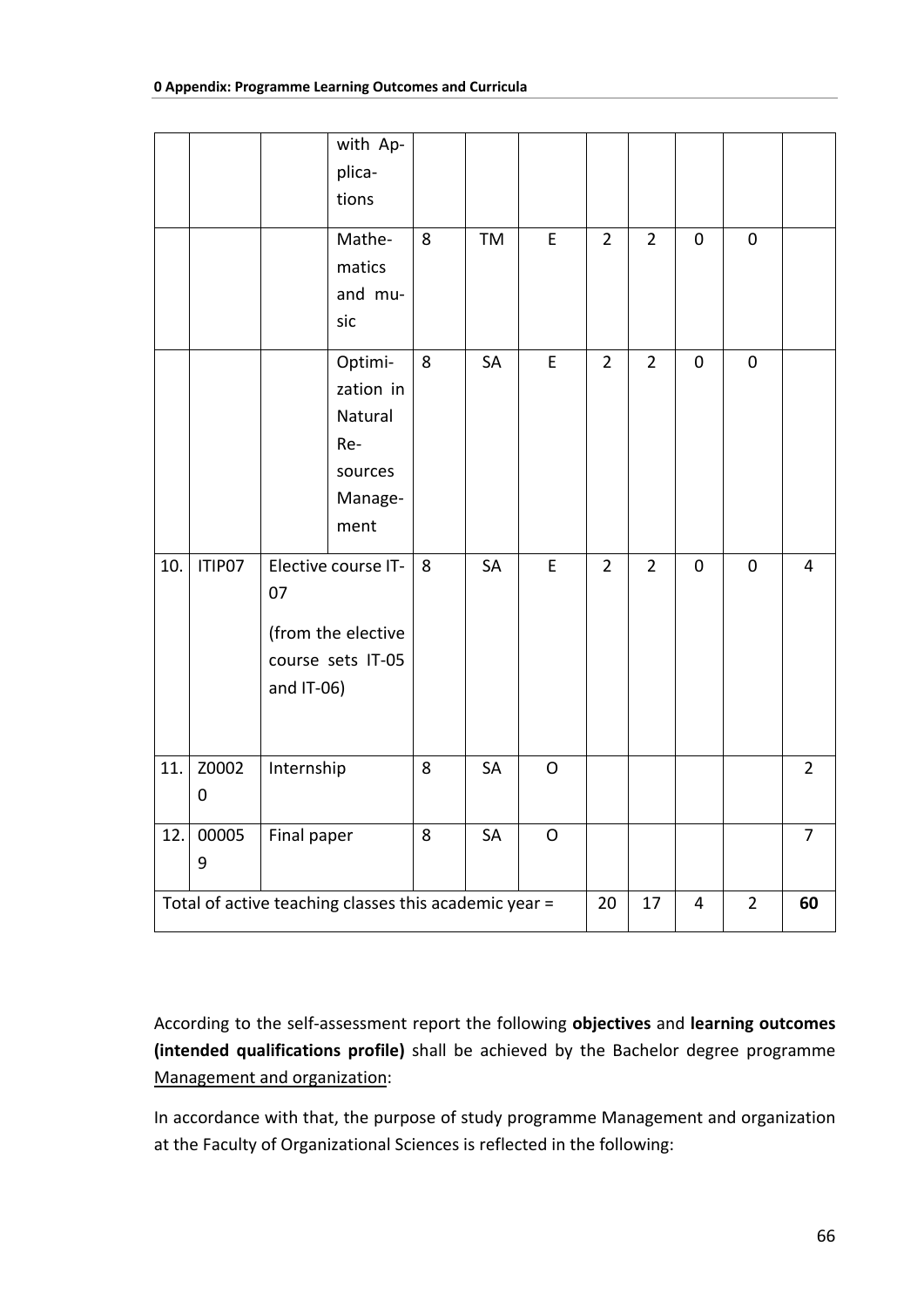Development of competitive professionals with required theoretical knowledge and practical skills for active involvement and qualitative management of industry and non-industry organizations;

Building of ethical and responsible professionals with developed management, leadership and entrepreneurship skills;

The achieved results and successes of students and graduates from the Faculty of Organizational Sciences who promote the reputation of the Faculty of Organizational Sciences, the University of Belgrade and the Republic of Serbia in our country and abroad;

Education of students in accordance with market needs as well as contemporary tendencies and environmental requirements;

Providing education to all interested for professional education in the field of management and organization

The purpose of study programme is in accordance with mission and main objectives and tasks of the Faculty of Organizational Sciences:

The study programme contributes to the University, as well as a local and national community;

The study programme provides development of the Faculty of Organizational Sciences in accordance with real needs and with provided resources;

The study programme has been designed to respect requirements of students and all other interested parties, and the significant attention has been dedicated to measurement of satisfaction of students and other interested parties;

The contemporariness and attractiveness of the study programme will result in number of students interested in studying at the Faculty of Organizational Sciences

The students will be provided with the most advanced conditions in terms of equipment, facilities, methods and procedures during their studies at the study programme;

The study programme will provide achieving a high quality of education and other processes based on clearly stated quantitative and qualitative performance indicators of these processes;

The programme contents of the study programme will be constantly open for innovating contents and teaching methods;

The study programme should achieve satisfied efficiency and high employment rate of graduates.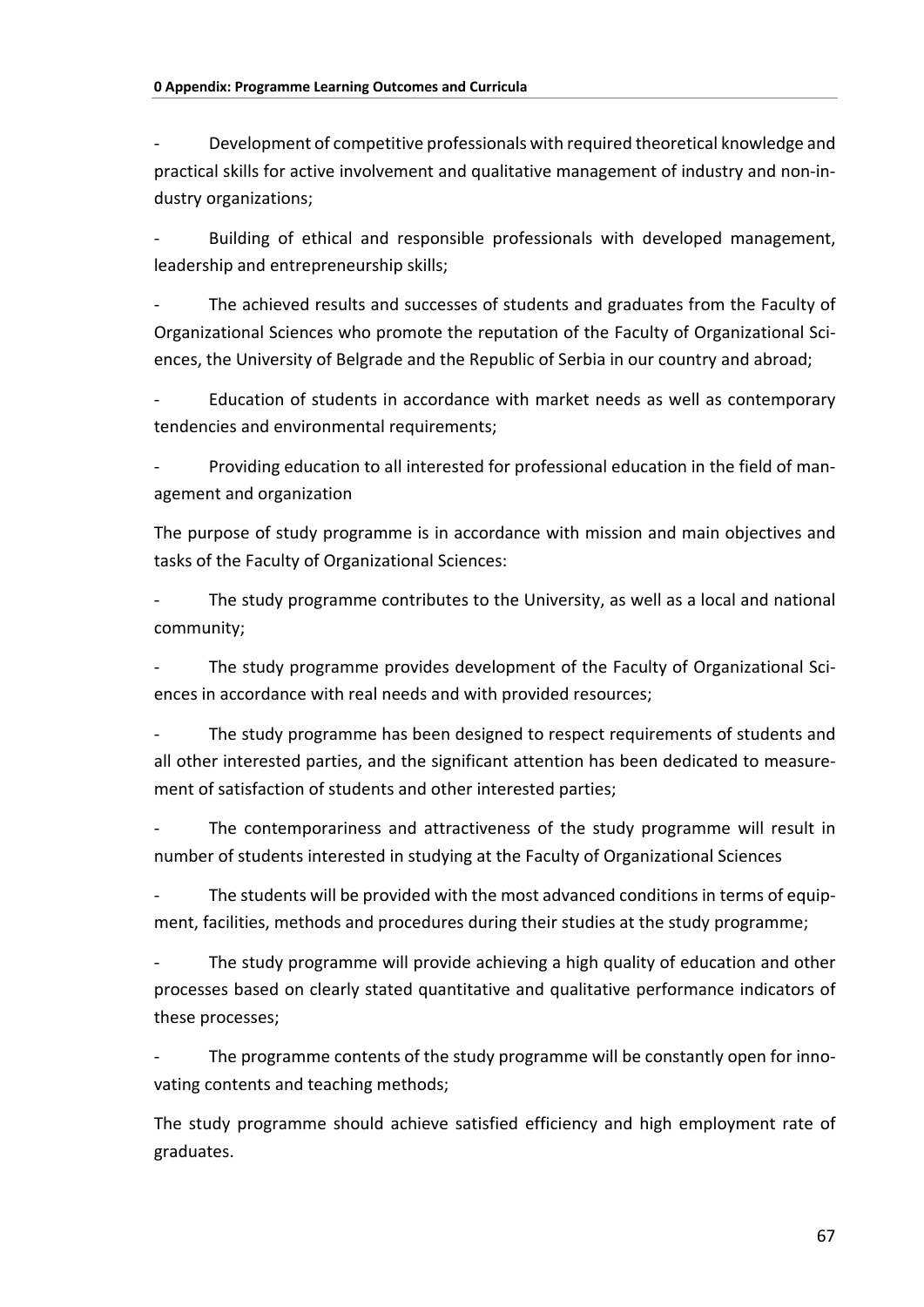The following curriculum is presented:

Study program: MANAGEMENT AND ORGANIZATION; Study group: MANAGEMENT

|    | Code                    | Course                                                                    |                                 | S                    | <b>Cours</b><br>e cat- | Cours<br>e sta- |                  | The number of<br>class hours per<br>week |                   | Oth<br>er<br>clas-<br>ses | <b>ECT</b><br>$\mathsf{S}$ |
|----|-------------------------|---------------------------------------------------------------------------|---------------------------------|----------------------|------------------------|-----------------|------------------|------------------------------------------|-------------------|---------------------------|----------------------------|
|    |                         |                                                                           |                                 |                      | egory                  | tus             | Lec<br>tur<br>es | Lab<br>$\sf S$                           | Wor<br>ksho<br>ps |                           |                            |
|    |                         |                                                                           |                                 |                      | <b>FIRST YEAR</b>      |                 |                  |                                          |                   |                           |                            |
| 1. | Z0000<br>$\mathbf 1$    |                                                                           | Mathematics 1                   | $\mathbf{1}$         | TM                     | O               | $\overline{2}$   | $\overline{2}$                           | $\mathbf 0$       | $\mathbf{1}$              | 6                          |
| 2. | Z0000<br>$\overline{2}$ | Economics                                                                 |                                 | $\mathbf 1$          | TM                     | O               | $\overline{2}$   | $\overline{2}$                           | $\mathbf 0$       | $\mathbf 0$               | 6                          |
| 3. | Z0000<br>3              | Management                                                                |                                 | $\mathbf{1}$         | TM                     | $\mathsf{O}$    | $\overline{2}$   | $\overline{2}$                           | $\mathbf 0$       | $\mathbf 0$               | 6                          |
| 4. | Z0000<br>4              | Fundamentals of In-<br>formation and Com-<br>munication Technol-<br>ogies |                                 | $\mathbf{1}$         | AO                     | $\mathsf{O}$    | $\overline{2}$   | $\mathbf{1}$                             | $\mathbf 1$       | $\mathbf 0$               | 5                          |
| 5. | Z0000<br>5              | Sociology                                                                 |                                 | $\mathbf{1}$         |                        | E               | $\overline{2}$   | $\mathbf 1$                              | $\mathbf 0$       | 0                         | 4                          |
| 6. | Z0000<br>6              | Psychology                                                                |                                 | $\mathbf 1$          |                        | F.              | $\overline{2}$   | $\mathbf{1}$                             | $\Omega$          | $\Omega$                  | 4                          |
| 7. | Z00IP<br>$\mathbf{1}$   |                                                                           | Elective course 1               | 1,<br>$\overline{2}$ | AO                     | E               | $\mathbf{1}$     | $\mathbf{1}$                             | $\mathbf 0$       | $\mathbf 0$               | 5                          |
|    |                         | Z0000<br>7                                                                | English<br>lan-<br>for<br>guage |                      |                        | E               |                  |                                          |                   |                           |                            |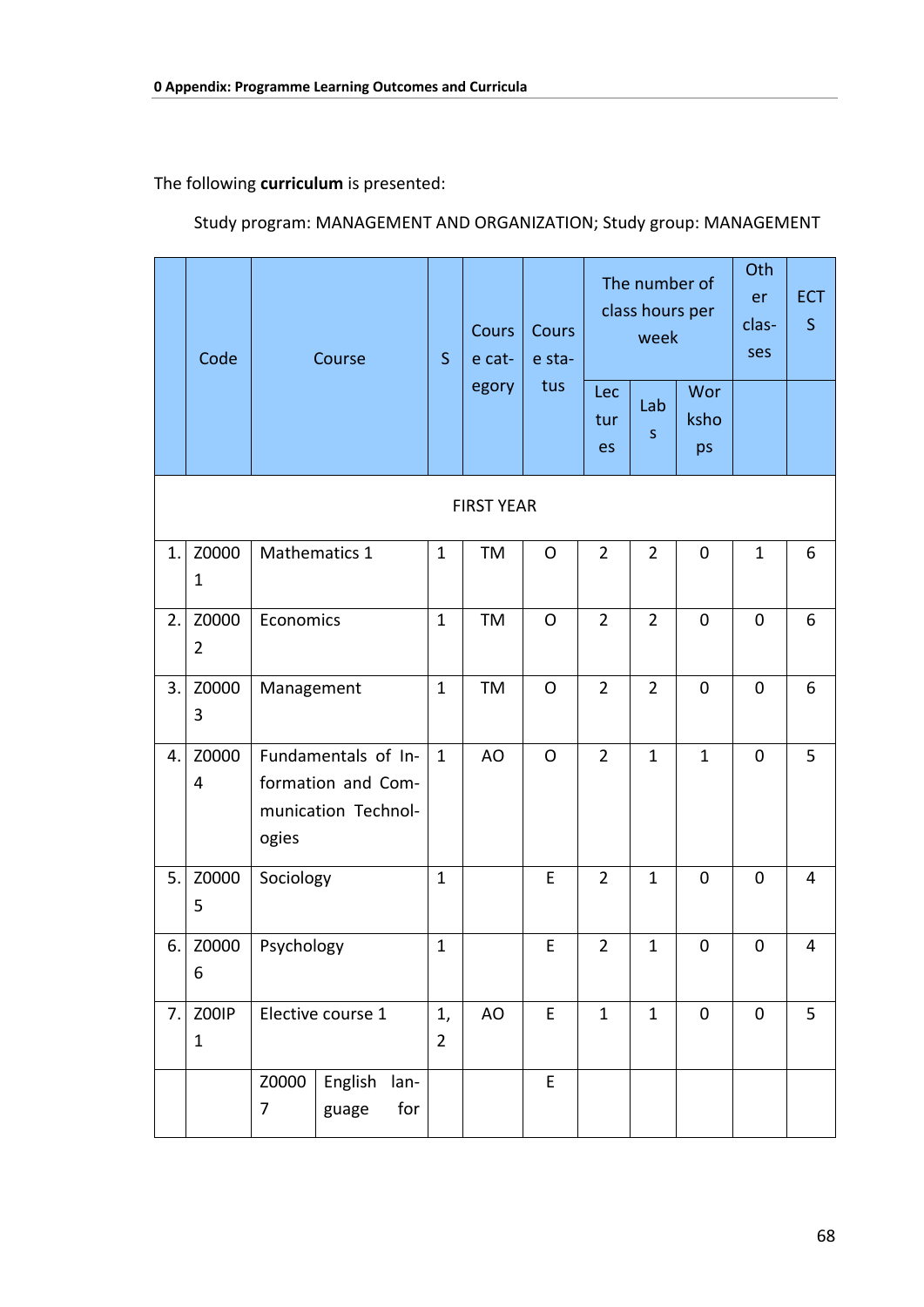|    |                |              | specific pur-                                        |                |           |              |                |                |                |                |    |
|----|----------------|--------------|------------------------------------------------------|----------------|-----------|--------------|----------------|----------------|----------------|----------------|----|
|    |                |              | poses 1                                              |                |           |              |                |                |                |                |    |
|    |                | Z0001        | French<br>for                                        |                |           | E            |                |                |                |                |    |
|    |                | 0            | specific pur-                                        |                |           |              |                |                |                |                |    |
|    |                |              | poses 1                                              |                |           |              |                |                |                |                |    |
| 8. | Z0001          |              | <b>Mathematics 2</b>                                 | $\overline{2}$ | TM        | $\mathsf{O}$ | $\overline{2}$ | $\overline{2}$ | $\mathbf 0$    | $\mathbf{1}$   | 6  |
|    | $\mathbf{1}$   |              |                                                      |                |           |              |                |                |                |                |    |
| 9. | Z0001          |              | <b>Organization Basics</b>                           | $\overline{2}$ | <b>TM</b> | $\mathsf{O}$ | $\overline{2}$ | $\overline{2}$ | 0              | $\mathbf 0$    | 6  |
|    | $\overline{2}$ |              |                                                      |                |           |              |                |                |                |                |    |
| 10 | Z0001          |              | Production systems                                   | $\overline{2}$ | <b>NS</b> | $\mathsf{O}$ | $\overline{2}$ | $\overline{2}$ | $\mathbf 0$    | $\mathbf 0$    | 6  |
|    | 3              |              |                                                      |                |           |              |                |                |                |                |    |
| 11 | Z0001          |              | Introduction to Infor-                               | $\overline{2}$ | AO        | $\mathsf{O}$ | $\overline{2}$ | $\mathbf{1}$   | $\mathbf{1}$   | $\mathbf 0$    | 6  |
|    | 4              |              | mation Systems                                       |                |           |              |                |                |                |                |    |
|    |                |              | Total number of hours of active teaching in the year |                |           |              | 22             | 18             | $\overline{2}$ | $\overline{2}$ | 60 |
|    |                |              | of study $=$                                         |                |           |              |                |                |                |                |    |
|    |                |              |                                                      |                |           |              |                |                |                |                |    |
|    |                |              | <b>SECOND YEAR</b>                                   |                |           |              |                |                |                |                |    |
| 12 | 00000          | Human        | resource                                             | 3              | <b>NS</b> | $\mathsf{O}$ | $\overline{2}$ | $\overline{2}$ | 0              | 0              | 5  |
|    | 1              | management   |                                                      |                |           |              |                |                |                |                |    |
| 13 | 00000          |              | <b>Business Economics</b>                            | 3              | SA        | $\mathsf{O}$ | $\overline{2}$ | $\overline{2}$ | $\mathbf 0$    | $\mathbf 0$    | 6  |
|    | $\overline{2}$ | and Planning |                                                      |                |           |              |                |                |                |                |    |
| 14 | 00000          | Accounting   |                                                      | 3              | TM        | $\mathsf O$  | $\overline{2}$ | $\overline{2}$ | $\mathbf 0$    | $\mathbf{1}$   | 6  |
|    | $\mathbf{3}$   |              |                                                      |                |           |              |                |                |                |                |    |
| 15 | 00000          | Marketing    |                                                      | 3              | <b>NS</b> | O            | $\overline{2}$ | $\overline{2}$ | $\mathbf 0$    | $\mathbf 0$    | 5  |
|    | 4              |              |                                                      |                |           |              |                |                |                |                |    |
| 16 | 00000          |              | Probability Theory                                   | $\overline{3}$ | AO        | $\mathsf{O}$ | $\overline{2}$ | $\overline{2}$ | $\mathbf 0$    | $\mathbf 0$    | 6  |
|    | 5              |              |                                                      |                |           |              |                |                |                |                |    |
| 17 | Z00IP          |              | Elective course 2                                    | 3,             | AO        | E            | $\mathbf{1}$   | $\mathbf{1}$   | $\pmb{0}$      | $\mathbf 0$    | 3  |
|    | 4              |              |                                                      | $\overline{4}$ |           |              |                |                |                |                |    |
|    |                | 0000         | English<br>lan-                                      |                |           | E            |                |                |                |                |    |
|    |                | 06           | for<br>guage                                         |                |           |              |                |                |                |                |    |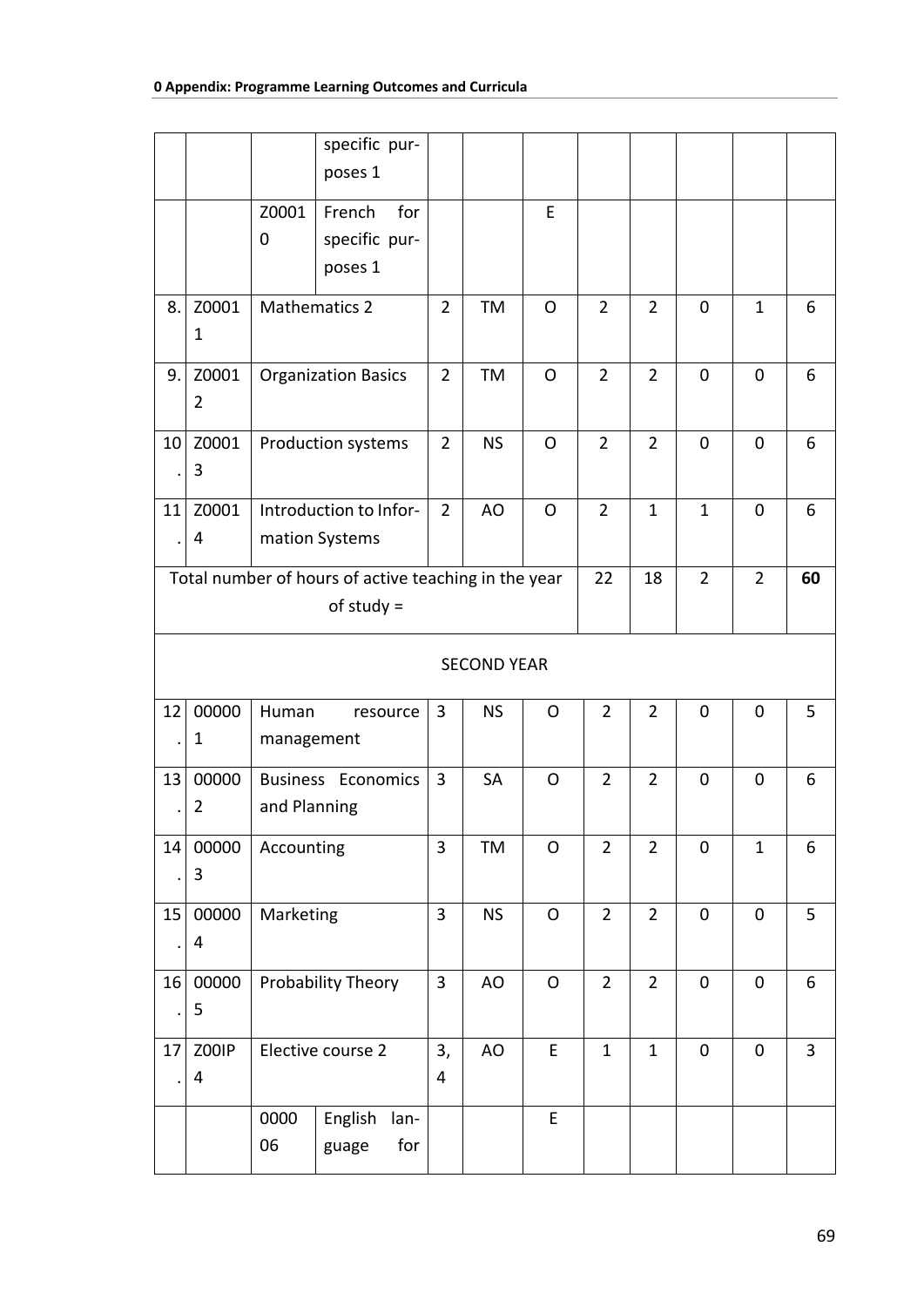|    |            |                     | specific pur-<br>poses 2                                |                |                   |              |                |                |              |              |    |
|----|------------|---------------------|---------------------------------------------------------|----------------|-------------------|--------------|----------------|----------------|--------------|--------------|----|
|    |            |                     |                                                         |                |                   |              |                |                |              |              |    |
|    |            | 0000                | for<br>French                                           |                |                   | E            |                |                |              |              |    |
|    |            | 09                  | specific pur-<br>poses 2                                |                |                   |              |                |                |              |              |    |
|    |            |                     |                                                         |                |                   |              |                |                |              |              |    |
| 18 | 00001      |                     | Key concepts of fi-                                     | $\overline{4}$ | <b>NS</b>         | $\Omega$     | $\overline{2}$ | $\overline{2}$ | $\mathbf 0$  | $\mathbf 0$  | 6  |
|    | 0          |                     | nancial management                                      |                |                   |              |                |                |              |              |    |
| 19 | 00001      | <b>Statistics</b>   |                                                         | 4              | AO                | O            | $\overline{2}$ | $\overline{2}$ | 0            | $\mathbf{1}$ | 6  |
|    | 3          |                     |                                                         |                |                   |              |                |                |              |              |    |
| 20 | 00001      | Management          | of                                                      | $\overline{4}$ | TM                | O            | $\overline{2}$ | $\overline{2}$ | $\mathbf 0$  | $\mathbf{1}$ | 6  |
|    | 4          |                     | technology and de-                                      |                |                   |              |                |                |              |              |    |
|    |            | velopment           |                                                         |                |                   |              |                |                |              |              |    |
|    |            |                     |                                                         |                |                   |              |                |                |              |              |    |
| 21 | 00001<br>5 |                     | <b>Cost Management</b>                                  | 4              | AO                | O            | $\overline{2}$ | $\overline{2}$ | 0            | 0            | 6  |
|    |            |                     |                                                         |                |                   |              |                |                |              |              |    |
| 22 | 00001      | Fundamentals        | of                                                      | $\overline{4}$ | <b>NS</b>         | $\mathsf{O}$ | $\overline{2}$ | $\overline{2}$ | 0            | $\mathbf 0$  | 5  |
|    | 6          | Quality             |                                                         |                |                   |              |                |                |              |              |    |
|    |            |                     | Total number of hours of active teaching in the year of |                |                   |              | 22             | 22             | 0            | 3            | 60 |
|    | study $=$  |                     |                                                         |                |                   |              |                |                |              |              |    |
|    |            |                     |                                                         |                | <b>THIRD YEAR</b> |              |                |                |              |              |    |
| 23 | 00001      |                     | <b>Project Management</b>                               | 5              | <b>NS</b>         | O            | $\overline{2}$ | $\overline{2}$ | 0            | $\mathbf 0$  | 6  |
|    | 7          |                     |                                                         |                |                   |              |                |                |              |              |    |
| 24 | 00001      |                     | Operations research                                     | $5\phantom{.}$ | TM                | $\mathsf{O}$ | $\overline{2}$ | $\overline{2}$ | $\mathbf 0$  | $\mathbf{1}$ | 6  |
|    | 8          | $\mathbf{1}$        |                                                         |                |                   |              |                |                |              |              |    |
| 25 | 00001      |                     | Managerial account-                                     | 5              | <b>NS</b>         | $\mathsf{O}$ | $\overline{2}$ | $\overline{2}$ | $\mathbf 0$  | $\mathbf 0$  | 6  |
|    | 9          | ing                 |                                                         |                |                   |              |                |                |              |              |    |
| 26 | 00002      |                     |                                                         | 5              | <b>NS</b>         | O            | $\overline{2}$ | $\overline{2}$ | $\mathbf 0$  | $\mathbf 0$  | 5  |
|    | $\pmb{0}$  | <b>Business Law</b> |                                                         |                |                   |              |                |                |              |              |    |
| 27 | MiOIP      | Elective            | course                                                  | 5              | <b>NS</b>         | E            | $\overline{2}$ | $\mathbf{1}$   | $\mathbf{1}$ | $\mathbf 0$  | 6  |
|    | 02         | M&O-01              |                                                         |                |                   |              |                |                |              |              |    |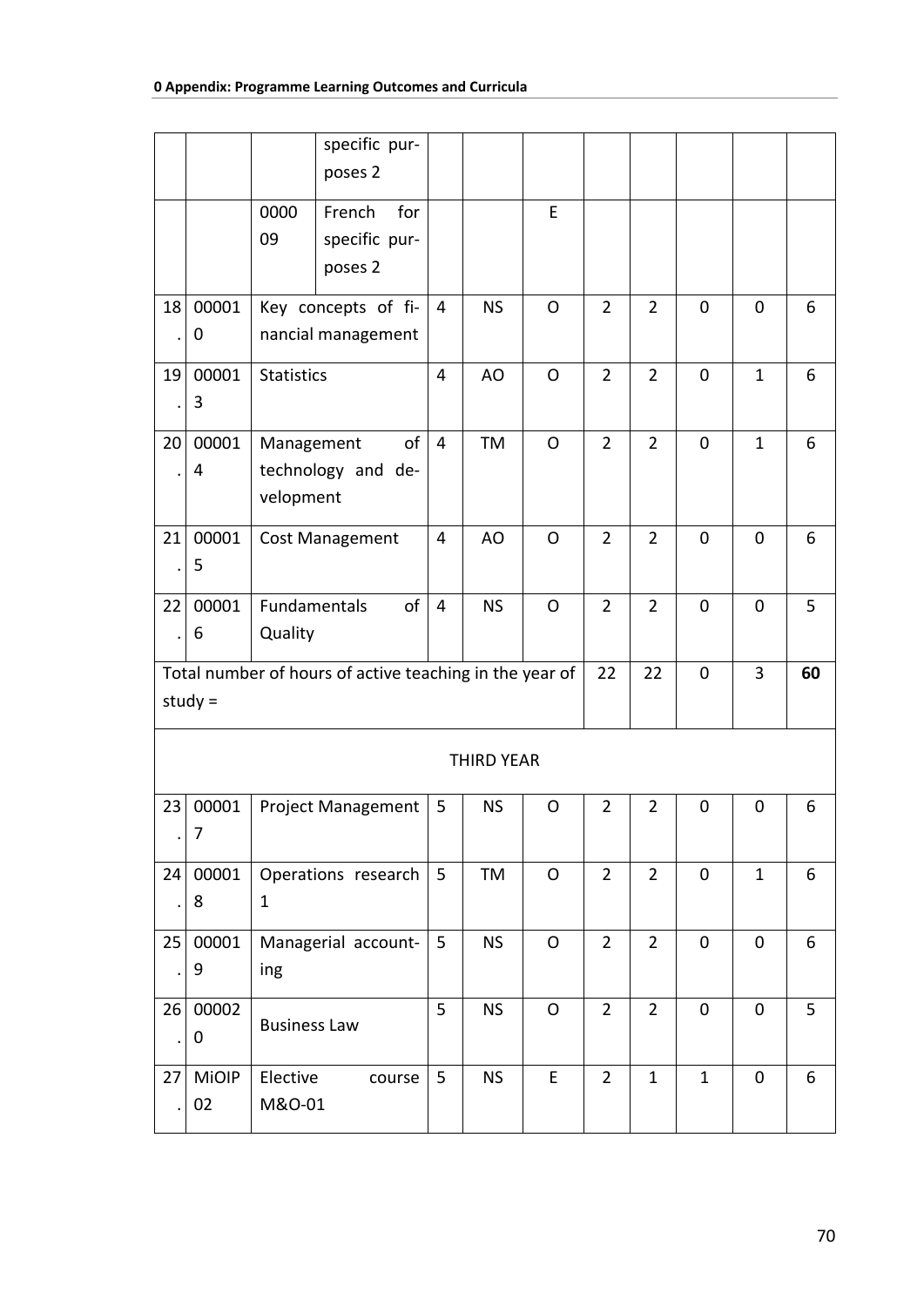|                                                                                                       |                    | 0000<br>21         | E-business                           |   |           |              |                |                |             |              |   |  |
|-------------------------------------------------------------------------------------------------------|--------------------|--------------------|--------------------------------------|---|-----------|--------------|----------------|----------------|-------------|--------------|---|--|
|                                                                                                       |                    | 0000<br>22         | Business In-<br>formation<br>Systems |   |           |              |                |                |             |              |   |  |
| 28                                                                                                    | 00002<br>3         |                    | Decision Theory                      | 6 | TM        | O            | $\overline{2}$ | $\overline{2}$ | $\mathbf 0$ | $\mathbf 0$  | 5 |  |
| 29                                                                                                    | 00002<br>4         | ness               | Simulation in<br>busi-               | 6 | <b>NS</b> | $\mathsf{O}$ | $\overline{2}$ | $\overline{2}$ | $\mathbf 0$ | $\mathbf{1}$ | 5 |  |
| 30                                                                                                    | 00002<br>5         |                    | Project Appraisal                    | 6 | SA        | O            | $\overline{2}$ | $\overline{2}$ | $\pmb{0}$   | $\mathbf 0$  | 5 |  |
| 31                                                                                                    | 00002<br>6         |                    | <b>Public Relations</b>              | 6 | <b>NS</b> | O            | $\overline{2}$ | $\overline{2}$ | 0           | $\mathbf 0$  | 5 |  |
| 32                                                                                                    | <b>MiOIP</b><br>03 | Elective<br>M&O-02 | course                               | 6 | <b>NS</b> | E            | $\overline{2}$ | $\overline{2}$ | 0           | $\mathbf{1}$ | 6 |  |
|                                                                                                       |                    | 0000<br>27         | Operational<br>Research 2            |   |           |              |                |                |             |              |   |  |
|                                                                                                       |                    | 0000<br>28         | Economet-<br>rics                    |   |           |              |                |                |             |              |   |  |
| 33                                                                                                    | <b>MiOIP</b><br>04 | Elective<br>M&O-03 | course                               | 6 | <b>NS</b> | E            | $\overline{2}$ | $\overline{2}$ | 0           | 0            | 5 |  |
|                                                                                                       |                    | 0000<br>27         | Environ-<br>mental man-<br>agement   |   |           |              |                |                |             |              |   |  |
|                                                                                                       |                    | 0000<br>28         | Change<br>Manage-<br>ment            |   |           |              |                |                |             |              |   |  |
| Total number of hours of active teaching in the year of<br>22<br>3<br>21<br>$\mathbf{1}$<br>study $=$ |                    |                    |                                      |   |           |              |                |                | 60          |              |   |  |
|                                                                                                       | <b>FOURTH YEAR</b> |                    |                                      |   |           |              |                |                |             |              |   |  |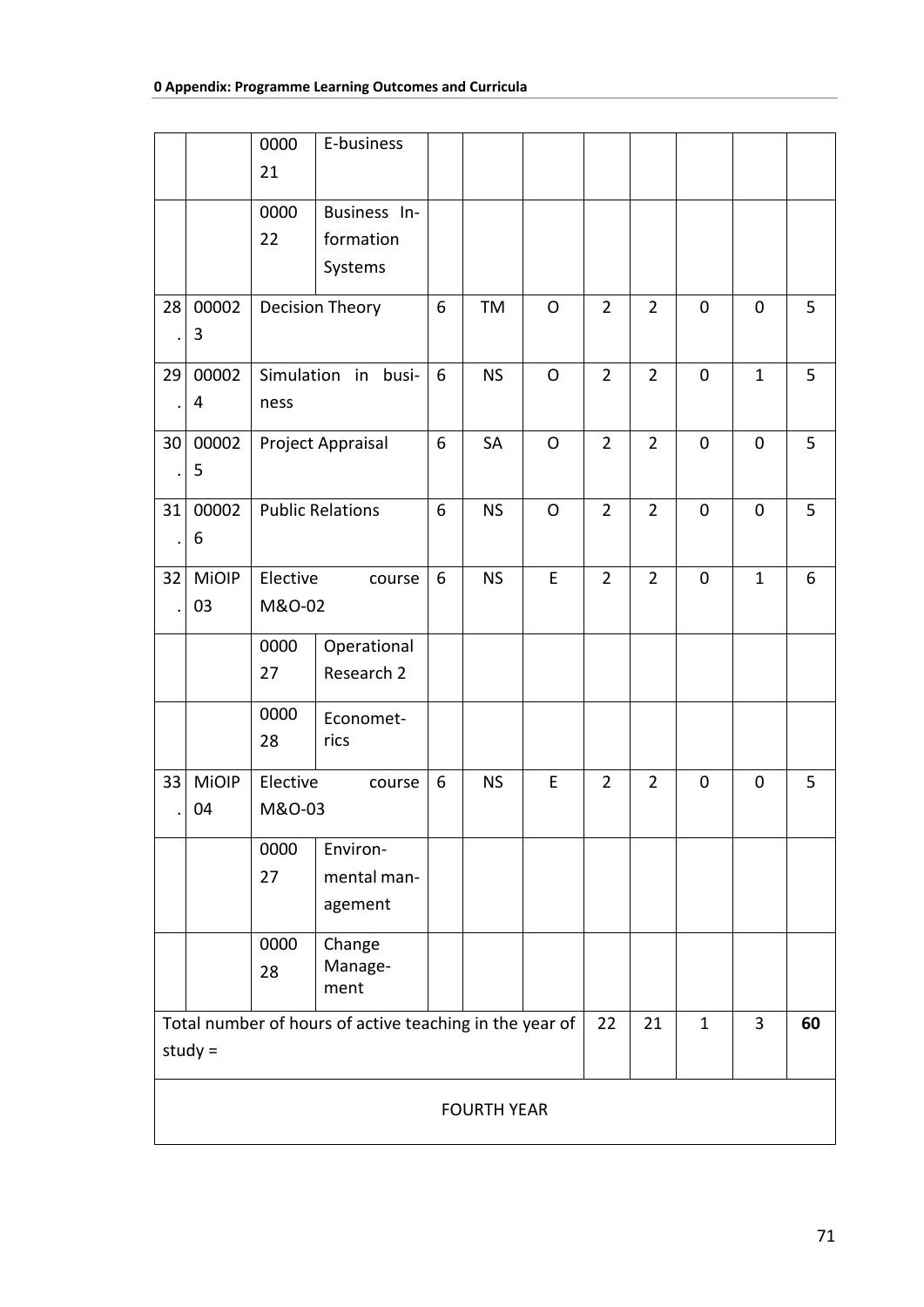| 34 | 00002<br>9            | Strategic<br>ment  | manage-                                                    | $\overline{7}$ | SA | O            | $\overline{2}$ | $\overline{2}$ | $\mathbf 0$ | $\mathbf 0$ | 5 |
|----|-----------------------|--------------------|------------------------------------------------------------|----------------|----|--------------|----------------|----------------|-------------|-------------|---|
| 35 | 00003<br>0            |                    | Introduction to<br>Fi-<br>nancial Markets                  | $\overline{7}$ | SA | $\mathsf{O}$ | $\overline{2}$ | $\overline{2}$ | $\mathbf 0$ | $\mathbf 0$ | 6 |
| 36 | 00003<br>$\mathbf{1}$ |                    | <b>Business Intelligence</b>                               | $\overline{7}$ | SA | O            | $\overline{2}$ | $\overline{2}$ | $\mathbf 0$ | $\mathbf 0$ | 6 |
| 37 | 00003<br>4            | agement            | International<br>Man-                                      | $\overline{7}$ | SA | O            | $\overline{2}$ | $\overline{2}$ | $\mathbf 0$ | $\mathbf 0$ | 6 |
| 38 | <b>MiOIP</b><br>05    | Elective<br>M&O-04 | course                                                     | $\overline{7}$ | SA | E            | $\overline{2}$ | $\overline{2}$ | $\mathbf 0$ | $\pmb{0}$   | 4 |
|    |                       | 1000<br>01         | Digital<br>Economics                                       |                |    |              |                |                |             |             |   |
|    |                       | 1000<br>02         | Multimedia<br>technologies<br>and Internet<br>in culture   |                |    |              |                |                |             |             |   |
|    |                       | 1000<br>03         | Analysis<br>of<br>financial<br>statements<br>and valuation |                |    |              |                |                |             |             |   |
|    |                       | 1000<br>04         | <b>Bank</b><br>Management                                  |                |    |              |                |                |             |             |   |
|    |                       | 1000<br>05         | Financial<br>of<br>analysis<br>sales                       |                |    |              |                |                |             |             |   |
|    |                       | 1000<br>06         | Introduction<br>to Corporate<br>Finance                    |                |    |              |                |                |             |             |   |
|    |                       | 1000<br>07         | Financial<br>restructuring                                 |                |    |              |                |                |             |             |   |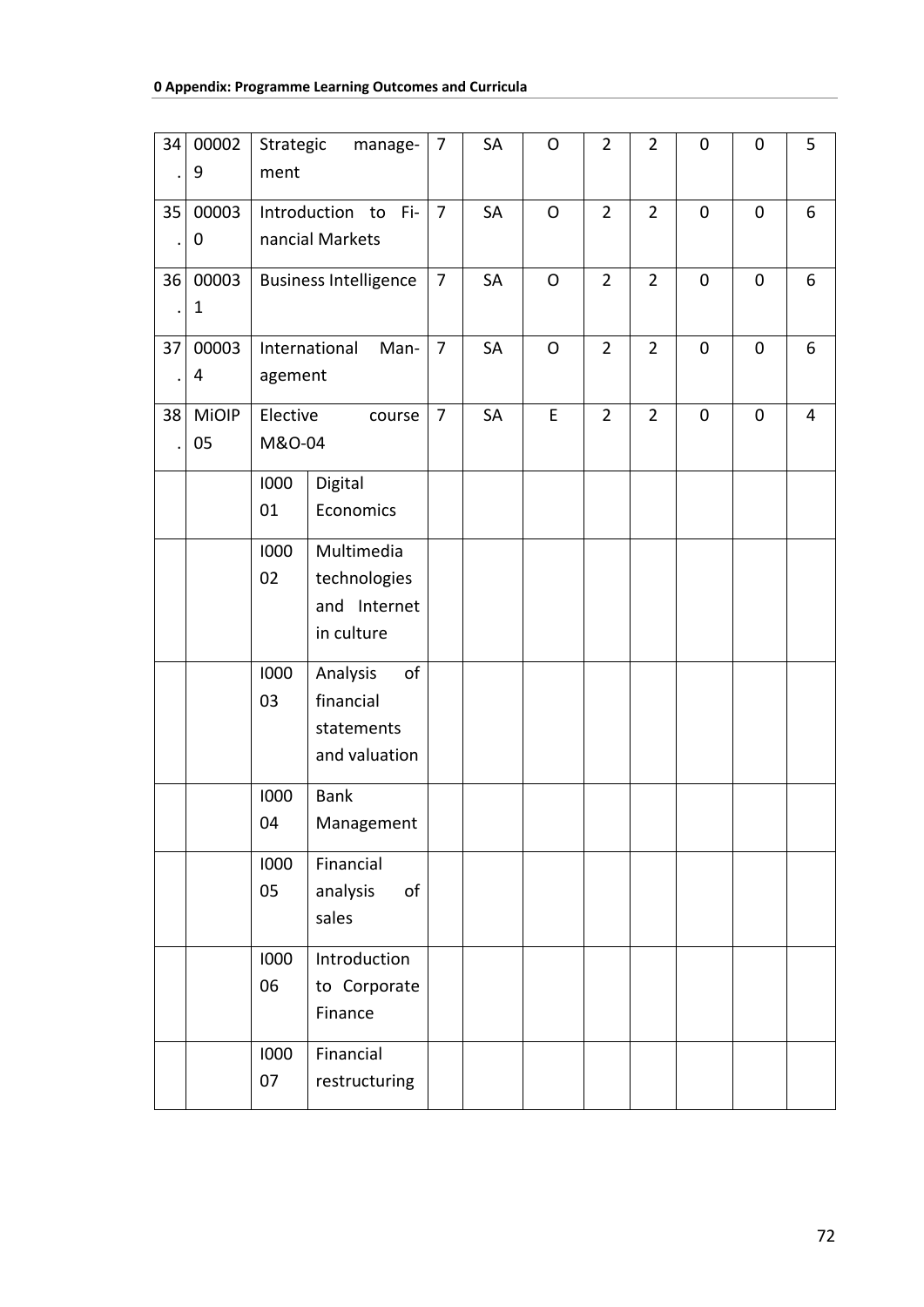| 1000 | <b>Securities</b> |  |  |  |  |
|------|-------------------|--|--|--|--|
| 08   | brokers and       |  |  |  |  |
|      | dealers           |  |  |  |  |
|      |                   |  |  |  |  |
| 1000 | Integrated        |  |  |  |  |
| 09   | marketing         |  |  |  |  |
|      | communicati       |  |  |  |  |
|      | on                |  |  |  |  |
| 1000 | Marketing         |  |  |  |  |
| 10   | Research          |  |  |  |  |
| 1000 | <b>Business</b>   |  |  |  |  |
| 11   | communicati       |  |  |  |  |
|      | on skills and     |  |  |  |  |
|      | techniques        |  |  |  |  |
|      |                   |  |  |  |  |
| 1000 | Tools<br>and      |  |  |  |  |
| 12   | Techniques        |  |  |  |  |
|      | Project<br>of     |  |  |  |  |
|      | Management        |  |  |  |  |
| 1000 | Group             |  |  |  |  |
| 13   | Dynamics          |  |  |  |  |
|      | and               |  |  |  |  |
|      | Interpersonal     |  |  |  |  |
|      | Relations         |  |  |  |  |
|      |                   |  |  |  |  |
|      | 1000 Training and |  |  |  |  |
| 14   | development       |  |  |  |  |
| 1000 | Reliability       |  |  |  |  |
| 15   | Risk<br>and       |  |  |  |  |
|      | Analysis          |  |  |  |  |
| 1000 | Econometrics      |  |  |  |  |
| 16   |                   |  |  |  |  |
|      |                   |  |  |  |  |
| 1000 | Statistical       |  |  |  |  |
| 17   | Inference         |  |  |  |  |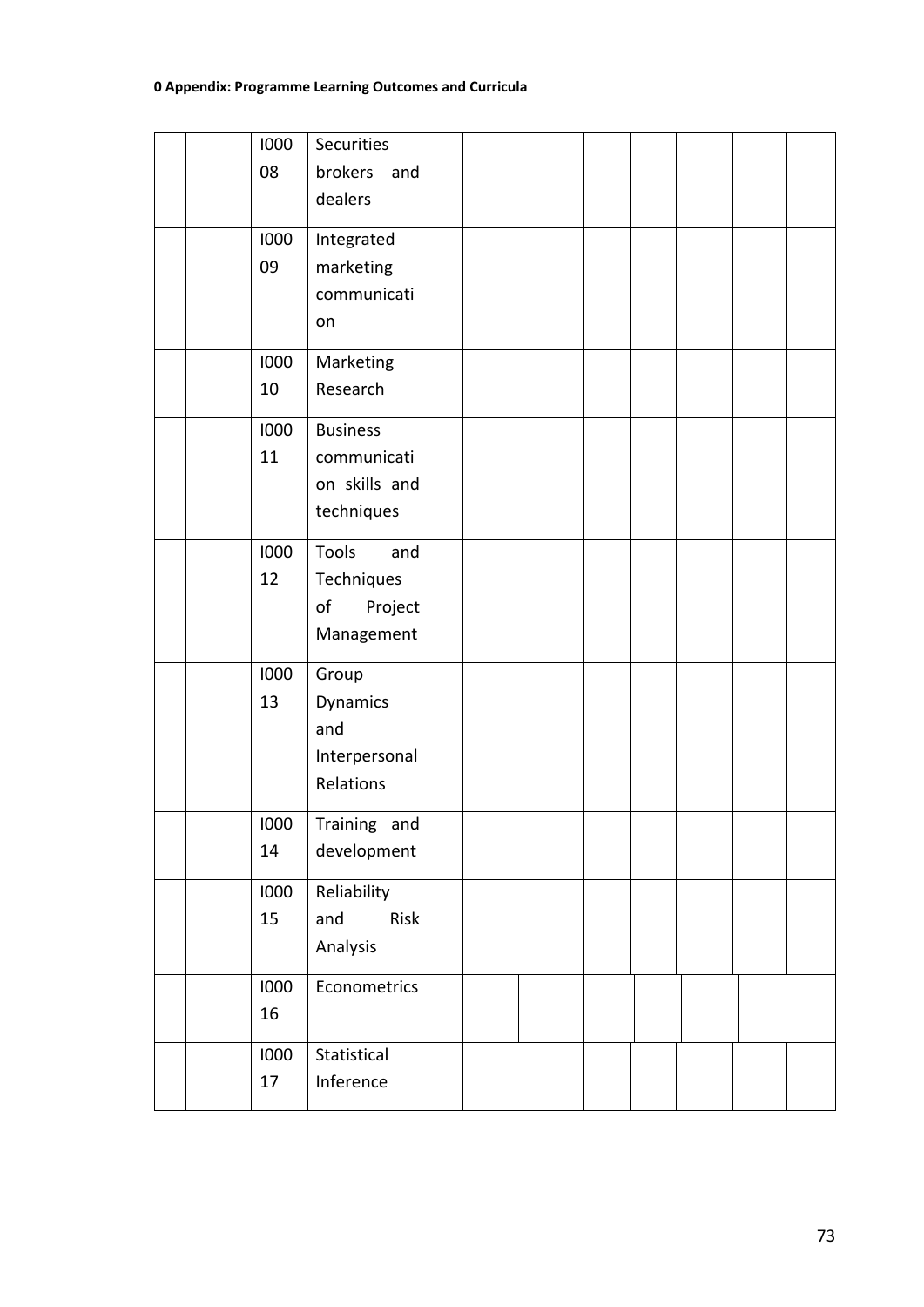|    |              | 1000      | Statistical                                                            |   |           |              |                |                |             |             |                |
|----|--------------|-----------|------------------------------------------------------------------------|---|-----------|--------------|----------------|----------------|-------------|-------------|----------------|
|    |              | 18        | methods<br>in                                                          |   |           |              |                |                |             |             |                |
|    |              |           | management                                                             |   |           |              |                |                |             |             |                |
|    |              | 1000      | Event                                                                  |   |           |              |                |                |             |             |                |
|    |              | 19        | Management                                                             |   |           |              |                |                |             |             |                |
|    |              | 1000      | Entrepreneur                                                           |   |           |              |                |                |             |             |                |
|    |              | 20        | ship                                                                   |   |           |              |                |                |             |             |                |
| 39 | 00003        | Strategic | manage-                                                                | 8 | SA        | $\circ$      | $\overline{2}$ | $\overline{2}$ | $\mathbf 0$ | $\mathbf 0$ | 6              |
|    | 3            | ment      |                                                                        |   |           |              |                |                |             |             |                |
| 40 | 00008        |           | Designing organiza-                                                    | 8 | <b>NS</b> | $\mathsf{O}$ | $\overline{2}$ | $\overline{2}$ | $\mathbf 0$ | $\mathbf 0$ | 6              |
|    | $\mathbf{1}$ | tions     |                                                                        |   |           |              |                |                |             |             |                |
| 41 | <b>MiOIP</b> | Elective  | course                                                                 | 8 | SA        | E            | $\overline{2}$ | $\overline{2}$ | $\mathbf 0$ | $\mathbf 0$ | 4              |
| 42 | 06           | M&O-05    |                                                                        | 8 | SA        |              | $\overline{2}$ | $\overline{2}$ | 0           | 0           | 4              |
|    | <b>MiOIP</b> |           | Elective<br>course<br>M&O-06<br>Elective<br>course<br>M&O-07<br>Proces |   | SA        |              | $\overline{2}$ | $\overline{2}$ | $\pmb{0}$   | $\pmb{0}$   | $\overline{4}$ |
| 43 | 07           |           |                                                                        |   |           |              |                |                |             |             |                |
|    | <b>MiOIP</b> |           |                                                                        |   |           |              |                |                |             |             |                |
|    | 08           |           |                                                                        |   |           |              |                |                |             |             |                |
|    |              | 1000      |                                                                        |   |           |              |                |                |             |             |                |
|    |              | 21        | analysis and                                                           |   |           |              |                |                |             |             |                |
|    |              |           | Petri nets                                                             |   |           |              |                |                |             |             |                |
|    |              | 1000      | Series<br>Time                                                         |   |           |              |                |                |             |             |                |
|    |              | 22        | Analysis                                                               |   |           |              |                |                |             |             |                |
|    |              | 1000      | Eco-                                                                   |   |           |              |                |                |             |             |                |
|    |              | 23        | marketing                                                              |   |           |              |                |                |             |             |                |
|    |              | 1000      | Institutional                                                          |   |           |              |                |                |             |             |                |
|    |              | 24        | investors                                                              |   |           |              |                |                |             |             |                |
|    |              | 1000      | Investment                                                             |   |           |              |                |                |             |             |                |
|    |              | 25        | <b>Banking</b>                                                         |   |           |              |                |                |             |             |                |
|    |              | 1000      | Linear                                                                 |   |           |              |                |                |             |             |                |
|    |              | 26        | Statistical                                                            |   |           |              |                |                |             |             |                |
|    |              |           | Models                                                                 |   |           |              |                |                |             |             |                |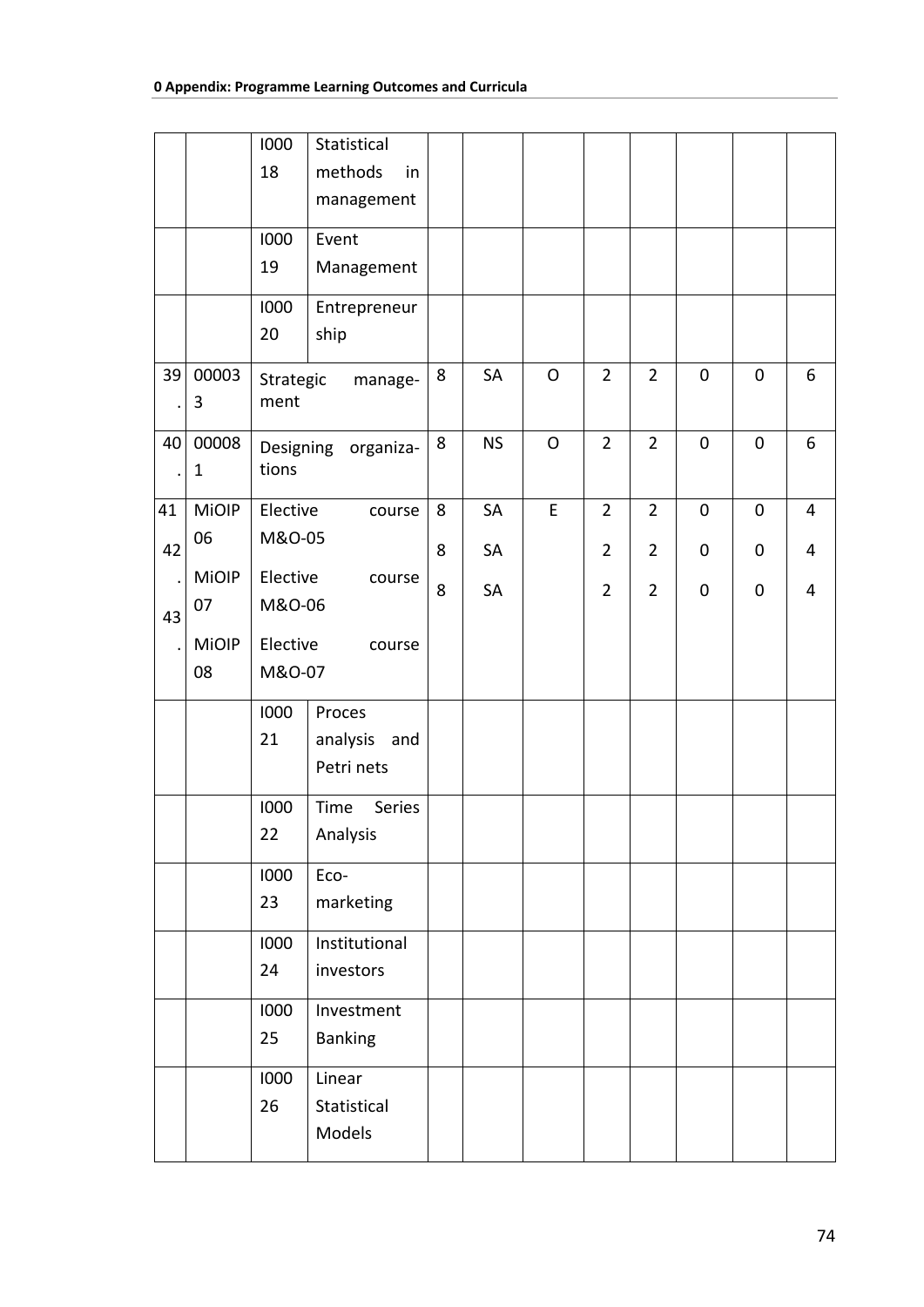|  | 1000 | Marketing       |  |  |  |  |
|--|------|-----------------|--|--|--|--|
|  | 27   | Logistics       |  |  |  |  |
|  |      |                 |  |  |  |  |
|  | 1000 | Mathematica     |  |  |  |  |
|  | 28   | I Models of     |  |  |  |  |
|  |      | Efficiency      |  |  |  |  |
|  |      |                 |  |  |  |  |
|  | 1000 | International   |  |  |  |  |
|  | 29   | Marketing       |  |  |  |  |
|  | 1000 | Soft            |  |  |  |  |
|  | 30   |                 |  |  |  |  |
|  |      | computing       |  |  |  |  |
|  | 1000 | Introduction    |  |  |  |  |
|  | 31   | to electronic   |  |  |  |  |
|  |      | business        |  |  |  |  |
|  |      | management      |  |  |  |  |
|  |      |                 |  |  |  |  |
|  | 1000 | Optimization    |  |  |  |  |
|  | 52   | Methods         |  |  |  |  |
|  | 1000 | Innovation      |  |  |  |  |
|  |      |                 |  |  |  |  |
|  | 32   | Management      |  |  |  |  |
|  | 1000 | Media           |  |  |  |  |
|  | 33   | Relations       |  |  |  |  |
|  |      |                 |  |  |  |  |
|  | 1000 | Operational     |  |  |  |  |
|  | 34   | Research 2      |  |  |  |  |
|  | 1000 | Introduction    |  |  |  |  |
|  | 35   | Game<br>to      |  |  |  |  |
|  |      | Theory          |  |  |  |  |
|  |      |                 |  |  |  |  |
|  | 1000 | Consumer        |  |  |  |  |
|  | 36   | Behavior        |  |  |  |  |
|  |      |                 |  |  |  |  |
|  | 1000 | <b>Business</b> |  |  |  |  |
|  | 37   | ethics          |  |  |  |  |
|  | 1000 | Organization    |  |  |  |  |
|  | 38   | al psyhology    |  |  |  |  |
|  |      |                 |  |  |  |  |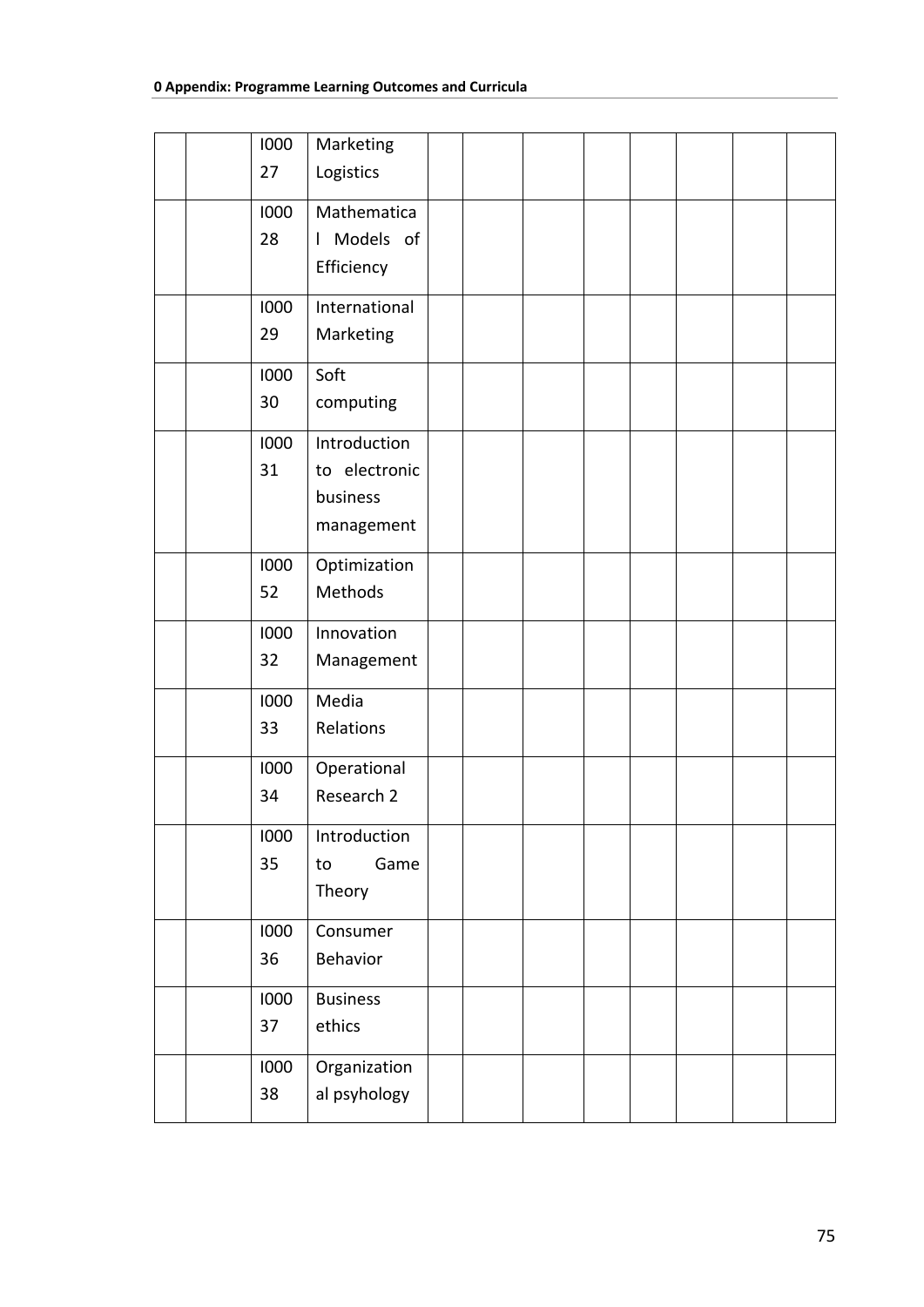|  | 1000 | Entrepreneur  |  |  |  |  |
|--|------|---------------|--|--|--|--|
|  |      |               |  |  |  |  |
|  | 39   | ial Business  |  |  |  |  |
|  | 1000 | Economic      |  |  |  |  |
|  | 40   | development   |  |  |  |  |
|  |      |               |  |  |  |  |
|  | 1000 | Program       |  |  |  |  |
|  | 41   | management    |  |  |  |  |
|  |      |               |  |  |  |  |
|  | 1000 | Relational    |  |  |  |  |
|  | 42   | Marketing     |  |  |  |  |
|  | 1000 | Simulation    |  |  |  |  |
|  | 43   | models<br>in  |  |  |  |  |
|  |      | finance       |  |  |  |  |
|  |      |               |  |  |  |  |
|  | 1000 | Project       |  |  |  |  |
|  | 44   | Management    |  |  |  |  |
|  |      | Software      |  |  |  |  |
|  |      | Support       |  |  |  |  |
|  |      |               |  |  |  |  |
|  | 1000 | English       |  |  |  |  |
|  | 45   | language for  |  |  |  |  |
|  |      | specific      |  |  |  |  |
|  |      | purposes 3    |  |  |  |  |
|  |      |               |  |  |  |  |
|  | 1000 | French<br>for |  |  |  |  |
|  | 47   | specific      |  |  |  |  |
|  |      | purposes 3    |  |  |  |  |
|  |      |               |  |  |  |  |
|  | 1000 | Sales         |  |  |  |  |
|  | 48   | management    |  |  |  |  |
|  | 1000 | Management    |  |  |  |  |
|  | 49   | of production |  |  |  |  |
|  |      | and           |  |  |  |  |
|  |      | trademark     |  |  |  |  |
|  |      |               |  |  |  |  |
|  | 1000 | Leadership    |  |  |  |  |
|  | 50   | and           |  |  |  |  |
|  |      | Motivation    |  |  |  |  |
|  |      |               |  |  |  |  |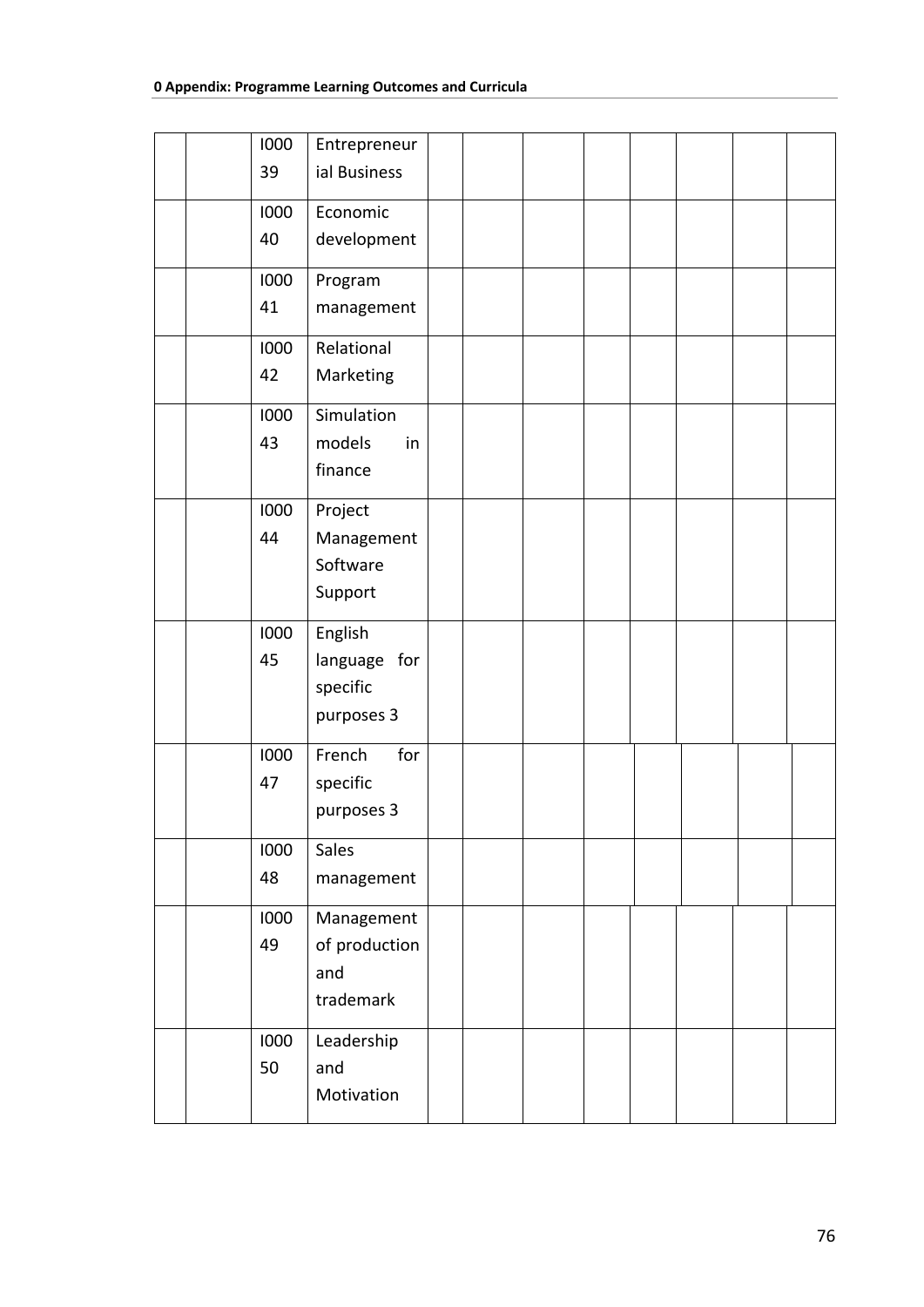|    |           | 1000        | Enterprize                                              |   |           |    |   |          |    |   |               |
|----|-----------|-------------|---------------------------------------------------------|---|-----------|----|---|----------|----|---|---------------|
|    |           | 51          | evaluation                                              |   |           |    |   |          |    |   |               |
| 44 | Z0002     | Internship  |                                                         | 8 | <b>SA</b> | O  | 0 | $\Omega$ | 0  | 0 | $\mathcal{P}$ |
| ٠  | 0         |             |                                                         |   |           |    |   |          |    |   |               |
| 45 | 00005     | Final paper |                                                         | 8 | <b>SA</b> | O  | 0 | 0        | 0  | 0 |               |
|    | 9         |             |                                                         |   |           |    |   |          |    |   |               |
|    |           |             | Total number of hours of active teaching in the year of |   | 20        | 20 | 0 | 0        | 60 |   |               |
|    | study $=$ |             |                                                         |   |           |    |   |          |    |   |               |

## Study program: MANAGEMENT AND ORGANIZATION; Study group: ОPERATIONS MANAGEMENT

|              | Code   | Course                                                              | $\mathsf{S}$ | <b>Cours</b><br>e cat- | Course         |                | week           | The number of<br>class hours per | Othe<br>r<br>clas-<br>ses | <b>ECT</b><br>S |
|--------------|--------|---------------------------------------------------------------------|--------------|------------------------|----------------|----------------|----------------|----------------------------------|---------------------------|-----------------|
|              |        |                                                                     |              | egory                  | status         |                | Lab<br>$\sf S$ | <b>Work</b><br>shop<br>S         |                           |                 |
|              |        |                                                                     |              | <b>FIRST YEAR</b>      |                |                |                |                                  |                           |                 |
| $\mathbf{1}$ | Z00001 | Mathematics 1                                                       | $\mathbf{1}$ | TM                     | O              | $\overline{2}$ | $\overline{2}$ | $\mathbf 0$                      | $\mathbf{1}$              | 6               |
| 2.           | Z00002 | Economics                                                           | $\mathbf{1}$ | <b>TM</b>              | $\Omega$       | $\overline{2}$ | $\overline{2}$ | $\mathbf 0$                      | $\overline{0}$            | 6               |
| 3.           | Z00003 | Management                                                          | $\mathbf{1}$ | <b>TM</b>              | O              | $\overline{2}$ | $\overline{2}$ | 0                                | $\mathbf 0$               | 6               |
| 4.           | Z00004 | Fundamentals of<br>Information and<br>Communication<br>Technologies | $\mathbf{1}$ | AO                     | $\overline{O}$ | $\overline{2}$ | $\mathbf{1}$   | $\mathbf{1}$                     | $\mathbf 0$               | 5               |
| 5.           | Z00005 | Sociology                                                           | $\mathbf{1}$ |                        | E              | $\overline{2}$ | $\mathbf{1}$   | $\overline{0}$                   | $\mathbf 0$               | 4               |
| 6.           | Z00006 | Psychology                                                          | $\mathbf{1}$ |                        | E              | $\overline{2}$ | $\mathbf{1}$   | $\mathbf 0$                      | $\mathbf 0$               | 4               |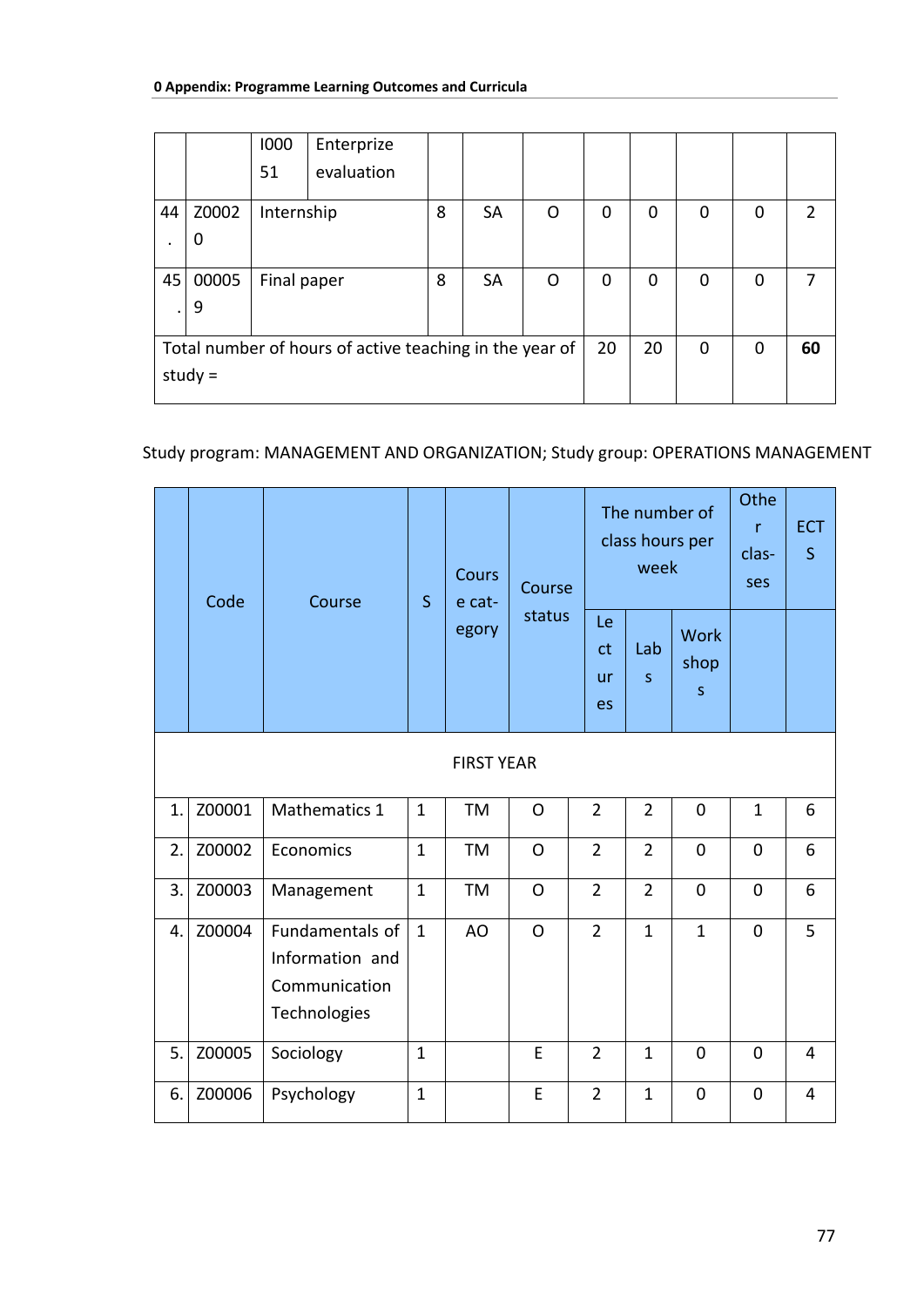| 7.  | Z00IP1       |                         |                                                                                                                                                                                     | 1,<br>$\overline{2}$ | AO                 | E            | $\mathbf{1}$   | $\mathbf{1}$   | $\pmb{0}$      | $\mathbf 0$    | 5  |
|-----|--------------|-------------------------|-------------------------------------------------------------------------------------------------------------------------------------------------------------------------------------|----------------------|--------------------|--------------|----------------|----------------|----------------|----------------|----|
|     |              | Z0000<br>$\overline{7}$ | Elective course 1<br>English<br>lan-<br>guage<br>for spe-<br>cific<br>pur-<br>poses 1<br>French<br>cific<br>pur-<br>poses 1<br>Organization Ba-<br>Introduction<br>Information Sys- |                      |                    | E            |                |                |                |                |    |
|     |              | Z0001<br>$\mathbf 0$    | for spe-                                                                                                                                                                            |                      |                    | E            |                |                |                |                |    |
| 8.  | Z00011       |                         | <b>Mathematics 2</b>                                                                                                                                                                |                      | TM                 | O            | $\overline{2}$ | $\overline{2}$ | $\pmb{0}$      | $\mathbf{1}$   | 6  |
| 9.  | Z00012       | sics                    |                                                                                                                                                                                     | $\overline{2}$       | TM                 | O            | $\overline{2}$ | $\overline{2}$ | $\mathbf 0$    | $\pmb{0}$      | 6  |
| 10. | Z00013       | tems                    | Production sys-                                                                                                                                                                     |                      | <b>NS</b>          | O            | $\overline{2}$ | $\overline{2}$ | $\mathbf 0$    | $\mathbf 0$    | 6  |
| 11. | Z00014       | tems                    | to                                                                                                                                                                                  | $\overline{2}$       | AO                 | $\mathsf{O}$ | $\overline{2}$ | $\mathbf{1}$   | $\mathbf{1}$   | $\mathbf 0$    | 6  |
|     | of study $=$ |                         | Total number of hours of active teaching in the year                                                                                                                                |                      |                    |              | 22             | 18             | $\overline{2}$ | $\overline{2}$ | 60 |
|     |              |                         |                                                                                                                                                                                     |                      |                    |              |                |                |                |                |    |
|     |              |                         |                                                                                                                                                                                     |                      | <b>SECOND YEAR</b> |              |                |                |                |                |    |
| 12. | 000001       |                         | Human resource<br>management                                                                                                                                                        |                      | <b>NS</b>          | O            | $\overline{2}$ | $\overline{2}$ | $\mathbf 0$    | $\pmb{0}$      | 5  |
| 13. | 000002       | <b>Business</b><br>ning | Eco-<br>nomics and Plan-                                                                                                                                                            | $\overline{3}$       | SA                 | $\mathsf{O}$ | $\overline{2}$ | $\overline{2}$ | $\mathbf 0$    | $\mathbf 0$    | 6  |
| 14. | 000003       | <b>Mathematics 3</b>    |                                                                                                                                                                                     | 3                    | TM                 | $\mathsf O$  | $\overline{2}$ | $\overline{2}$ | $\mathbf 0$    | $\mathbf{1}$   | 6  |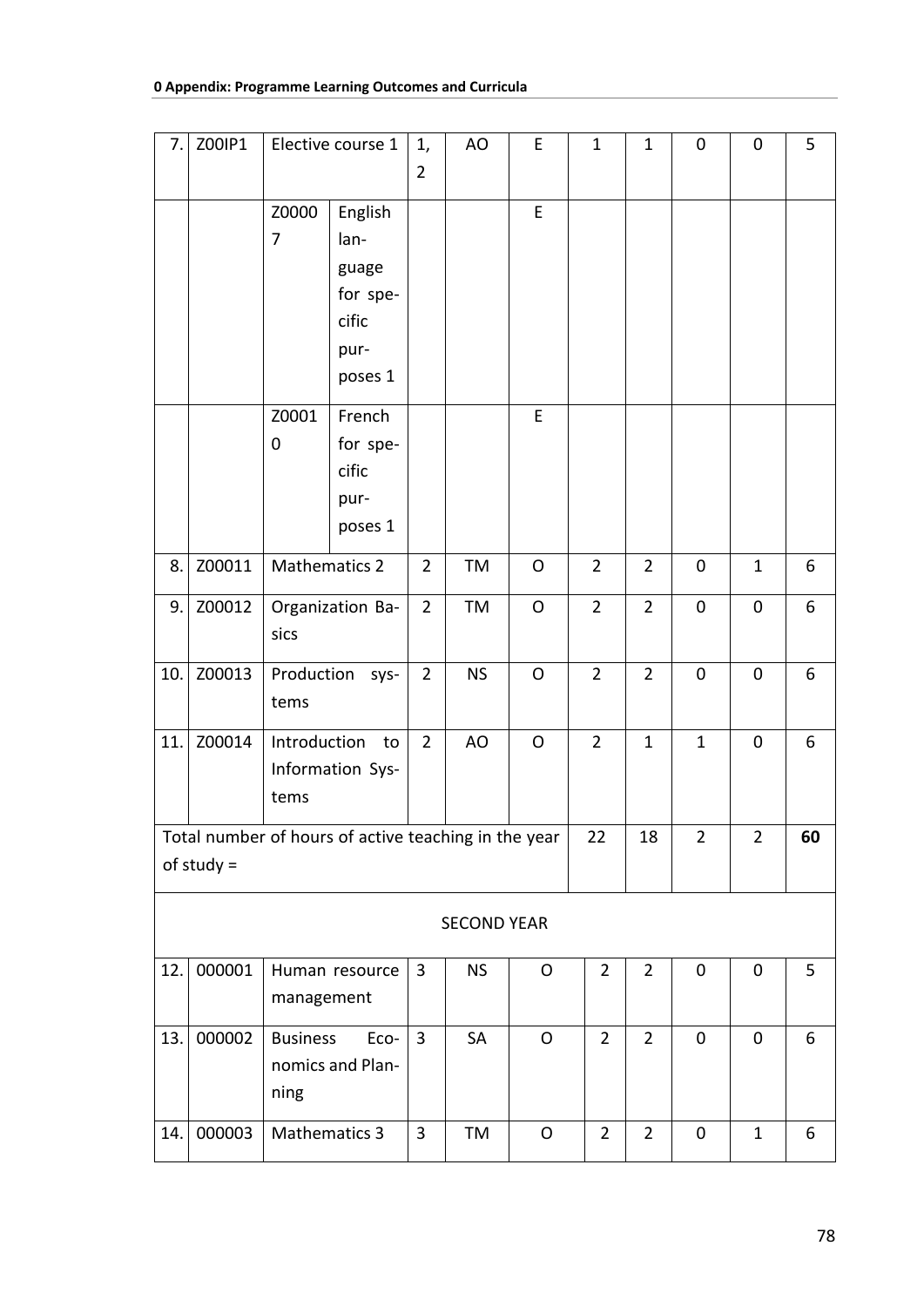## **0 Appendix: Programme Learning Outcomes and Curricula**

| 15. | 000004                                                               | Marketing             |                                                                  | 3              | <b>NS</b> | $\mathsf O$  | $\overline{2}$ | $\overline{2}$ | $\boldsymbol{0}$ | 0              | 5  |
|-----|----------------------------------------------------------------------|-----------------------|------------------------------------------------------------------|----------------|-----------|--------------|----------------|----------------|------------------|----------------|----|
| 16. | 000005                                                               | ory                   | Probability The-                                                 | 3              | AO        | $\mathsf{O}$ | $\overline{2}$ | $\overline{2}$ | 0                | 0              | 6  |
| 17. | Z00IP4                                                               |                       | Elective course 2                                                | 3,<br>4        | AO        | E            | $\mathbf{1}$   | $\mathbf{1}$   | $\pmb{0}$        | $\pmb{0}$      | 3  |
|     |                                                                      | 00000<br>6            | English<br>lan-<br>guage<br>for spe-<br>cific<br>pur-<br>poses 2 |                |           | E            |                |                |                  |                |    |
|     |                                                                      | 00000<br>9            | French<br>for spe-<br>cific<br>pur-<br>poses 2                   |                |           | E            |                |                |                  |                |    |
| 18. | 000010                                                               | Financial<br>counting | Man-<br>agement and Ac-                                          | $\overline{4}$ | <b>NS</b> | $\mathsf{O}$ | $\overline{2}$ | $\overline{2}$ | 0                | 0              | 6  |
| 19. | 000013                                                               | <b>Statistics</b>     |                                                                  | 4              | AO        | $\mathsf{O}$ | $\overline{2}$ | $\overline{2}$ | $\boldsymbol{0}$ | $\mathbf{1}$   | 6  |
| 20. | 000014                                                               | development           | Management of<br>technology and                                  | 4              | TM        | O            | $\overline{2}$ | $\overline{2}$ | $\pmb{0}$        | $\mathbf 1$    | 6  |
| 21. | 000015                                                               | industrial<br>neering | Fundamentals of<br>engi-                                         | $\overline{4}$ | AO        | $\mathsf{O}$ | $\overline{2}$ | $\overline{2}$ | $\mathbf 0$      | $\mathbf 0$    | 6  |
| 22. | 000016<br>Fundamentals of<br>Quality                                 |                       |                                                                  | $\overline{4}$ | <b>NS</b> | $\mathsf{O}$ | $\overline{2}$ | $\overline{2}$ | 0                | $\mathbf 0$    | 5  |
|     | Total number of hours of active teaching in the year of<br>$study =$ |                       |                                                                  |                |           |              | 22             | 22             | $\mathbf 0$      | $\overline{3}$ | 60 |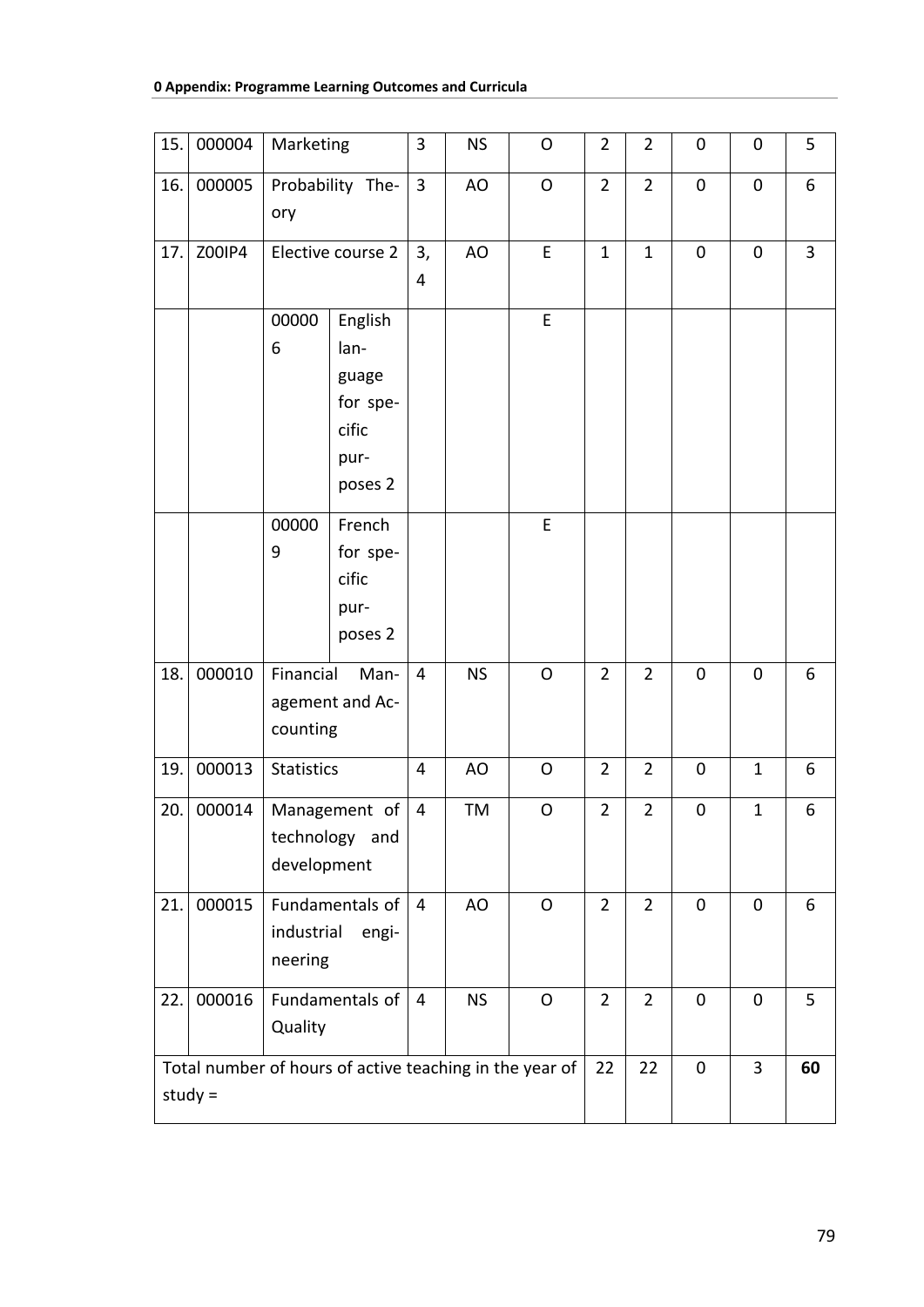|     |                          |                              |                                            |                | THIRD YEAR |                |                |                |              |              |                |
|-----|--------------------------|------------------------------|--------------------------------------------|----------------|------------|----------------|----------------|----------------|--------------|--------------|----------------|
| 23. | 000017                   | ment                         | Project Manage-                            | 5              | <b>NS</b>  | O              | $\overline{2}$ | $\overline{2}$ | $\mathbf 0$  | $\mathbf 0$  | 6              |
| 24. | 000018                   | Operations<br>search 1       | re-                                        | 5              | <b>TM</b>  | O              | $\overline{2}$ | $\overline{2}$ | $\mathbf 0$  | $\mathbf{1}$ | 6              |
| 25. | 000019                   | Logistics                    |                                            | 5              | <b>NS</b>  | $\overline{O}$ | $\overline{2}$ | $\overline{2}$ | $\mathbf 0$  | $\mathbf 0$  | $\overline{7}$ |
| 26. | 000020                   | Programming<br><b>Basics</b> |                                            | 5              | <b>NS</b>  | $\circ$        | $\overline{2}$ | $\mathbf{1}$   | $\mathbf{1}$ | $\mathbf 0$  | 6              |
| 27. | MiOIP0<br>$\overline{2}$ | Elective<br>OM-01            | course                                     | 5              | <b>NS</b>  | E              | $\overline{2}$ | $\overline{2}$ | $\mathbf 0$  | $\mathbf 0$  | 6              |
|     |                          | 00002<br>$\mathbf{1}$        | Facility<br>Loca-<br>tion<br>and<br>Layout |                |            |                |                |                |              |              |                |
|     |                          | 00002<br>$\overline{2}$      | Process<br>Engi-<br>neering                |                |            |                |                |                |              |              |                |
| 28. | 000023                   | Environmental<br>management  |                                            | 6              | <b>TM</b>  | O              | $\overline{2}$ | $\overline{2}$ | $\mathbf 0$  | 0            | 5              |
| 29. | 000024                   | agement                      | Innovation Man-                            | 6              | <b>NS</b>  | $\mathsf{O}$   | $\overline{2}$ | $\overline{2}$ | $\mathbf 0$  | $\mathbf 0$  | 6              |
| 30. | 000025                   |                              | Control systems                            | 6              | SA         | $\mathsf O$    | $\overline{2}$ | $\overline{2}$ | $\pmb{0}$    | $\pmb{0}$    | $\overline{7}$ |
| 31. | 000026                   | Operational Re-<br>search 2  |                                            | $6\phantom{a}$ | <b>NS</b>  | $\mathsf O$    | $\overline{2}$ | $\overline{2}$ | $\pmb{0}$    | $\mathbf{1}$ | $6\phantom{a}$ |
| 32. | MiOIP0<br>3              | Elective<br>OM-02            | course                                     | 6              | <b>NS</b>  | E              | $\overline{2}$ | $\overline{2}$ | $\pmb{0}$    | $\pmb{0}$    | 5              |
|     |                          | 00002<br>7                   | Quality<br>Control                         |                |            |                |                |                |              |              |                |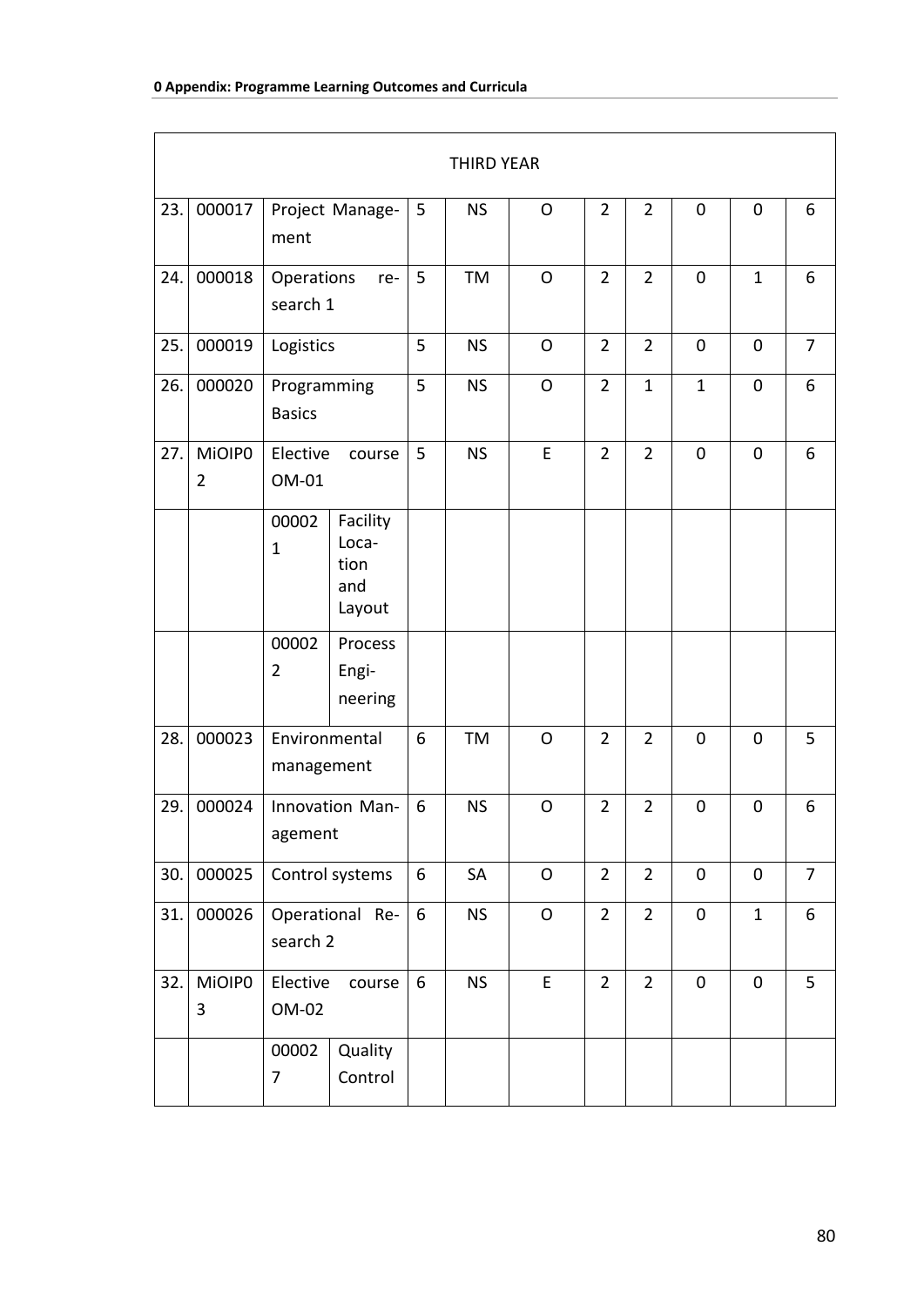|     |             | 00002<br>8                                                                      | Deci-<br>sion<br>Theory                                 |                |                    |              |                |                |                  |             |                |
|-----|-------------|---------------------------------------------------------------------------------|---------------------------------------------------------|----------------|--------------------|--------------|----------------|----------------|------------------|-------------|----------------|
|     | study $=$   |                                                                                 | Total number of hours of active teaching in the year of |                |                    |              | 20             | 19             | $\mathbf{1}$     | 0           | 60             |
|     |             |                                                                                 |                                                         |                | <b>FOURTH YEAR</b> |              |                |                |                  |             |                |
| 33. | 000029      |                                                                                 | Enterprise Infor-<br>mation Systems                     | $\overline{7}$ | SA                 | $\mathsf{O}$ | $\overline{2}$ | 4              | $\boldsymbol{0}$ | $\mathbf 0$ | 6              |
| 34. | 000030      | vices<br>(PPSD)                                                                 | Planning of pro-<br>duction and ser-<br>delivery        | $\overline{7}$ | <b>SA</b>          | $\mathsf{O}$ | 3              | $\overline{2}$ | 0                | 0           | 6              |
| 35. | 000031      | turing                                                                          | Computer Inte-<br>grated Manufac-                       | $\overline{7}$ | SA                 | $\mathsf{O}$ | $\overline{2}$ | $\overline{2}$ | $\mathbf 0$      | 0           | 6              |
| 36. | MiOIP0      | Elective                                                                        | course                                                  | $\overline{7}$ | SA                 | E            | $\overline{2}$ | $\overline{2}$ | 0                | 0           | $\overline{4}$ |
| 37. | 4           | OM-03                                                                           |                                                         |                |                    |              | $\overline{2}$ | $\overline{2}$ | 0                | 0           | 4              |
| 38. | MiOIP0<br>5 | Elective<br>OM-04                                                               | course                                                  |                |                    |              | $\overline{2}$ | $\overline{2}$ | 0                | 0           | $\overline{4}$ |
|     | MiOIP0<br>6 | Elective<br>OM-05                                                               | course                                                  |                |                    |              |                |                |                  |             |                |
|     |             | Flexible<br>10000<br>$\mathbf{1}$<br>Services<br>and<br>Manu-<br>factur-<br>ing |                                                         |                |                    |              |                |                |                  |             |                |
|     |             | 10000<br>$\overline{2}$                                                         | Contin-<br>uous<br>produc-                              |                |                    |              |                |                |                  |             |                |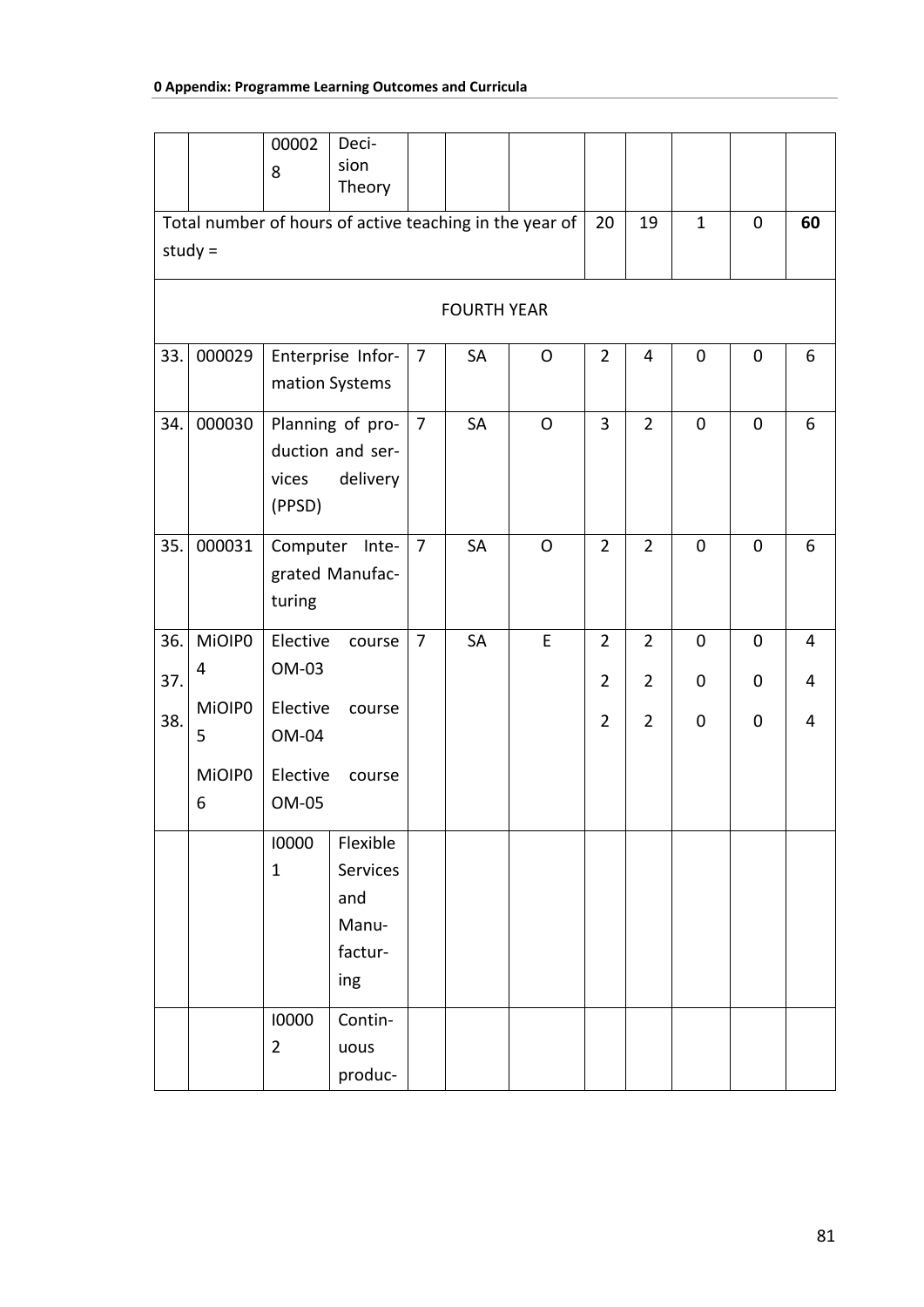|  |                         | tion im-  |  |  |  |  |
|--|-------------------------|-----------|--|--|--|--|
|  |                         | prove-    |  |  |  |  |
|  |                         | ment      |  |  |  |  |
|  | 10000                   | Value     |  |  |  |  |
|  | 3                       | Analysis  |  |  |  |  |
|  |                         |           |  |  |  |  |
|  | 10000                   | E-man-    |  |  |  |  |
|  | $\overline{\mathbf{4}}$ | ufactur-  |  |  |  |  |
|  |                         | ing       |  |  |  |  |
|  | 10000                   | Produc-   |  |  |  |  |
|  | 5                       | tion      |  |  |  |  |
|  |                         | and Key   |  |  |  |  |
|  |                         | Perfor-   |  |  |  |  |
|  |                         | mance     |  |  |  |  |
|  |                         | Man-      |  |  |  |  |
|  |                         | age-      |  |  |  |  |
|  |                         | ment      |  |  |  |  |
|  |                         |           |  |  |  |  |
|  | 10000                   | Tech-     |  |  |  |  |
|  | 6                       | nology    |  |  |  |  |
|  |                         | com-      |  |  |  |  |
|  |                         | mer-      |  |  |  |  |
|  |                         | cializa-  |  |  |  |  |
|  |                         | tion      |  |  |  |  |
|  |                         |           |  |  |  |  |
|  | 10000                   | Tech-     |  |  |  |  |
|  | $\overline{7}$          | nology    |  |  |  |  |
|  |                         | man-      |  |  |  |  |
|  |                         | age-      |  |  |  |  |
|  |                         | ment      |  |  |  |  |
|  |                         | meth-     |  |  |  |  |
|  |                         | ods       |  |  |  |  |
|  |                         |           |  |  |  |  |
|  | 10000                   | Tech-     |  |  |  |  |
|  | 8                       | nology    |  |  |  |  |
|  |                         | strat-    |  |  |  |  |
|  |                         | of<br>egy |  |  |  |  |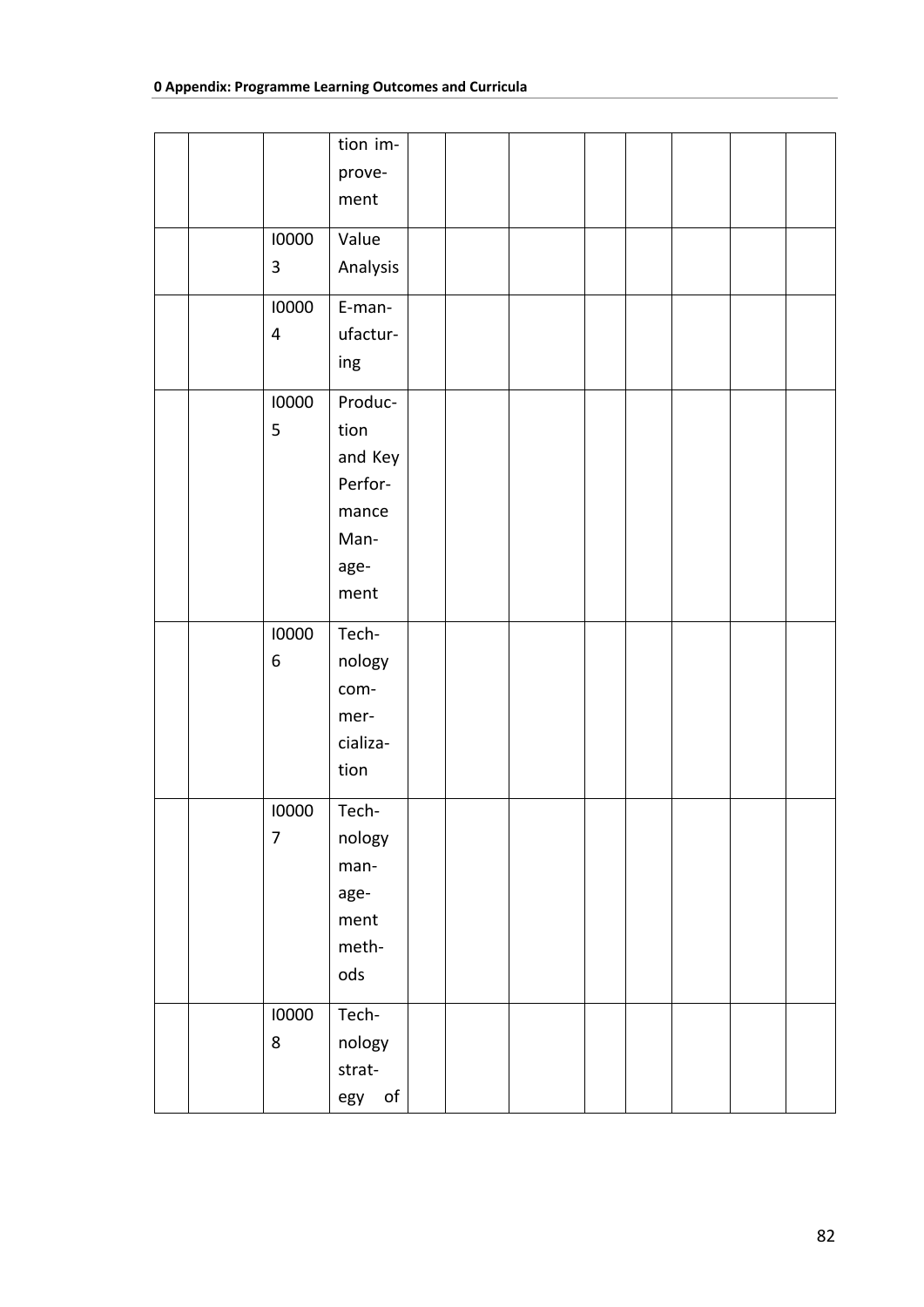|     |            |                           | en-<br>an<br>terprise                                                  |   |           |              |                |                |           |           |   |
|-----|------------|---------------------------|------------------------------------------------------------------------|---|-----------|--------------|----------------|----------------|-----------|-----------|---|
|     |            | 10000<br>$\boldsymbol{9}$ | Innova-<br>tion<br>Projects                                            |   |           |              |                |                |           |           |   |
|     |            | 10001<br>$\pmb{0}$        | Eco-<br>market-<br>ing                                                 |   |           |              |                |                |           |           |   |
|     |            | 10001<br>$\mathbf{1}$     | English<br>languag<br>for<br>$\mathsf e$<br>specific<br>purpos<br>es 3 |   |           |              |                |                |           |           |   |
|     |            | 10001<br>3                | French<br>for<br>specific<br>purpos<br>es 3                            |   |           |              |                |                |           |           |   |
| 39. | 000033     | ment                      | Production and<br>Service Manage-                                      | 8 | SA        | $\mathsf{O}$ | $\overline{2}$ | $\overline{2}$ | $\pmb{0}$ | $\pmb{0}$ | 6 |
| 40. | OMIP0<br>7 | Elective<br>OM-06         | course                                                                 | 8 | <b>NS</b> | E            | $\overline{2}$ | $\overline{2}$ | $\pmb{0}$ | $\pmb{0}$ | 6 |
|     |            | 00002<br>$\overline{7}$   | Produc-<br>tion<br>systems<br>design                                   |   |           |              |                |                |           |           |   |
|     |            | 00002<br>8                | Man-<br>age-<br>ment of<br>Small<br>and<br>Me-<br>dium                 |   |           |              |                |                |           |           |   |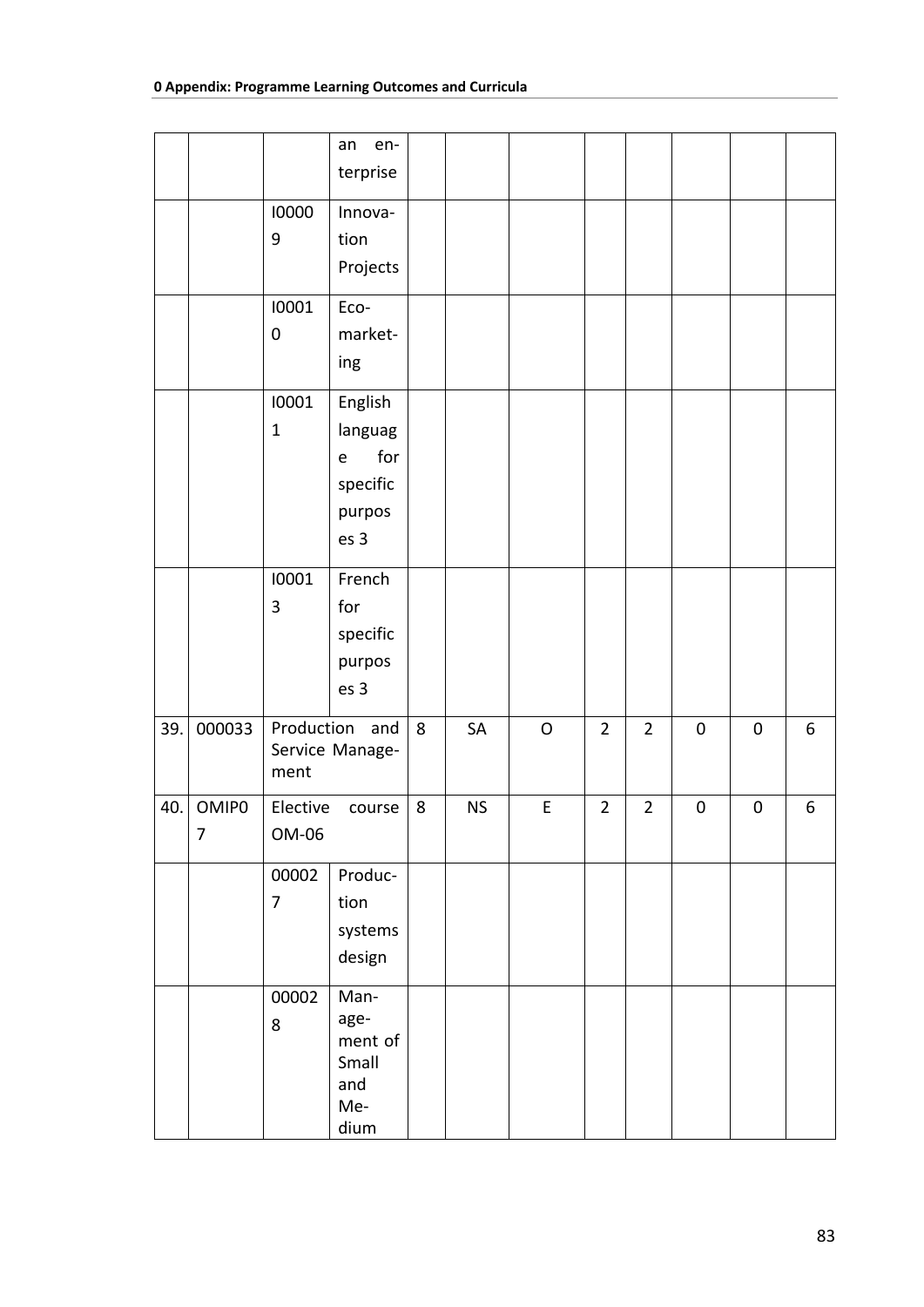|     |                        |                         | Enter-<br>prises                                                                 |   |           |   |                |                |           |           |                |
|-----|------------------------|-------------------------|----------------------------------------------------------------------------------|---|-----------|---|----------------|----------------|-----------|-----------|----------------|
| 41. | OMIP <sub>0</sub><br>8 | Elective<br>OM-07       | course                                                                           | 8 | <b>NS</b> | E | $\overline{2}$ | $\overline{2}$ | $\pmb{0}$ | $\pmb{0}$ | $\overline{4}$ |
|     |                        | 00002<br>$\overline{7}$ | Supply<br>Chain<br>Man-<br>age-<br>ment 1                                        |   |           |   |                |                |           |           |                |
|     |                        | 00002<br>8              | Devel-<br>opment<br>of small<br>and<br>me-<br>dium-<br>sized<br>enter-<br>prises |   |           |   |                |                |           |           |                |
| 42. | OMIP <sub>0</sub><br>9 | Elective<br>OM-08       | course                                                                           | 8 | SA        | E | $\overline{2}$ | $\overline{2}$ | $\pmb{0}$ | $\pmb{0}$ | $\overline{4}$ |
|     |                        | 10000<br>$\mathbf{1}$   | Mainte-<br>nance<br>Man-<br>age-<br>ment                                         |   |           |   |                |                |           |           |                |
|     |                        | 10000<br>$\overline{2}$ | Perfor-<br>mance<br>Meas-<br>ure-<br>ment<br>and<br>Evalua-<br>tion              |   |           |   |                |                |           |           |                |
|     |                        | 10000<br>$\mathbf{3}$   | Intellec-<br>tual                                                                |   |           |   |                |                |           |           |                |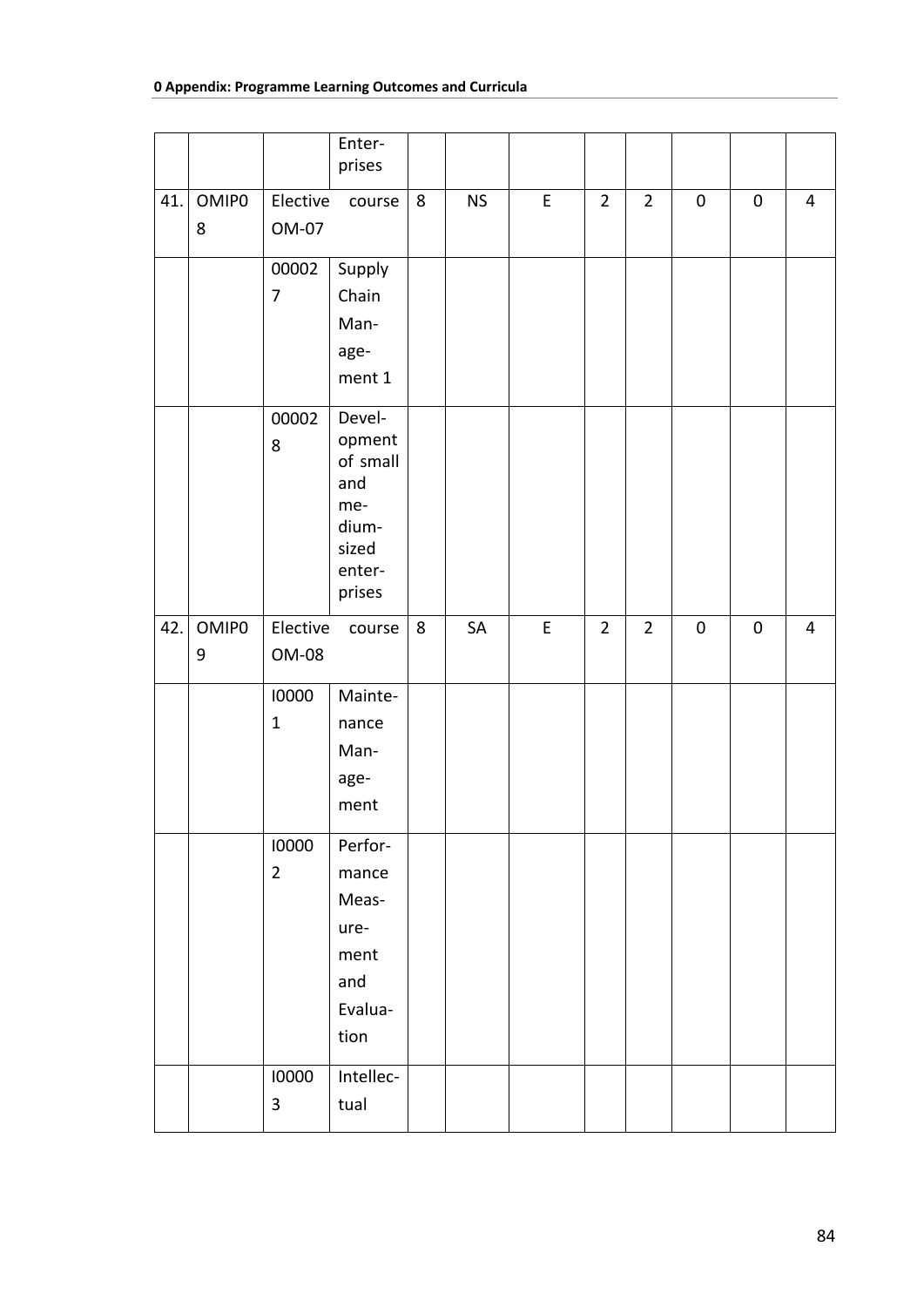|     |           |                         | prop-<br>erty                                           |   |    |              |             |           |                  |           |                |
|-----|-----------|-------------------------|---------------------------------------------------------|---|----|--------------|-------------|-----------|------------------|-----------|----------------|
|     |           | 10000<br>$\overline{4}$ | Optimi-<br>zation<br>Meth-<br>ods                       |   |    |              |             |           |                  |           |                |
|     |           | 10000<br>5              | Reliabil-<br>ity and<br>Risk<br>Analysis                |   |    |              |             |           |                  |           |                |
|     |           | 10000<br>6              | Design<br>for the<br>Envi-<br>ron-<br>ment              |   |    |              |             |           |                  |           |                |
| 43. | Z00020    | Internship              |                                                         | 8 | SA | $\mathsf O$  | $\mathbf 0$ | $\pmb{0}$ | $\boldsymbol{0}$ | $\pmb{0}$ | $\overline{2}$ |
| 44. | 000059    | Final paper             |                                                         | 8 | SA | $\mathsf{O}$ | $\mathbf 0$ | 0         | $\pmb{0}$        | $\pmb{0}$ | $\overline{7}$ |
|     | study $=$ |                         | Total number of hours of active teaching in the year of |   |    |              | 21          | 22        | $\pmb{0}$        | $\pmb{0}$ | 60             |

Study program: MANAGEMENT AND ORGANIZATION; Study group: QUALITY MANAGMENT AND STAND-**ARDIZATION** 

| Code | Course | <sub>S</sub> | Cours<br>e cat-<br>egory | Cours<br>e sta-<br>tus | Lec-<br>ture<br>$\sf S$ | The number of<br>class hours per<br>week<br>Lab<br>S | Wor<br>ksho<br>ps | Oth<br>er<br>clas-<br>ses | <b>ECT</b><br>$\mathsf{S}$ |
|------|--------|--------------|--------------------------|------------------------|-------------------------|------------------------------------------------------|-------------------|---------------------------|----------------------------|
|      |        |              | <b>FIRST YEAR</b>        |                        |                         |                                                      |                   |                           |                            |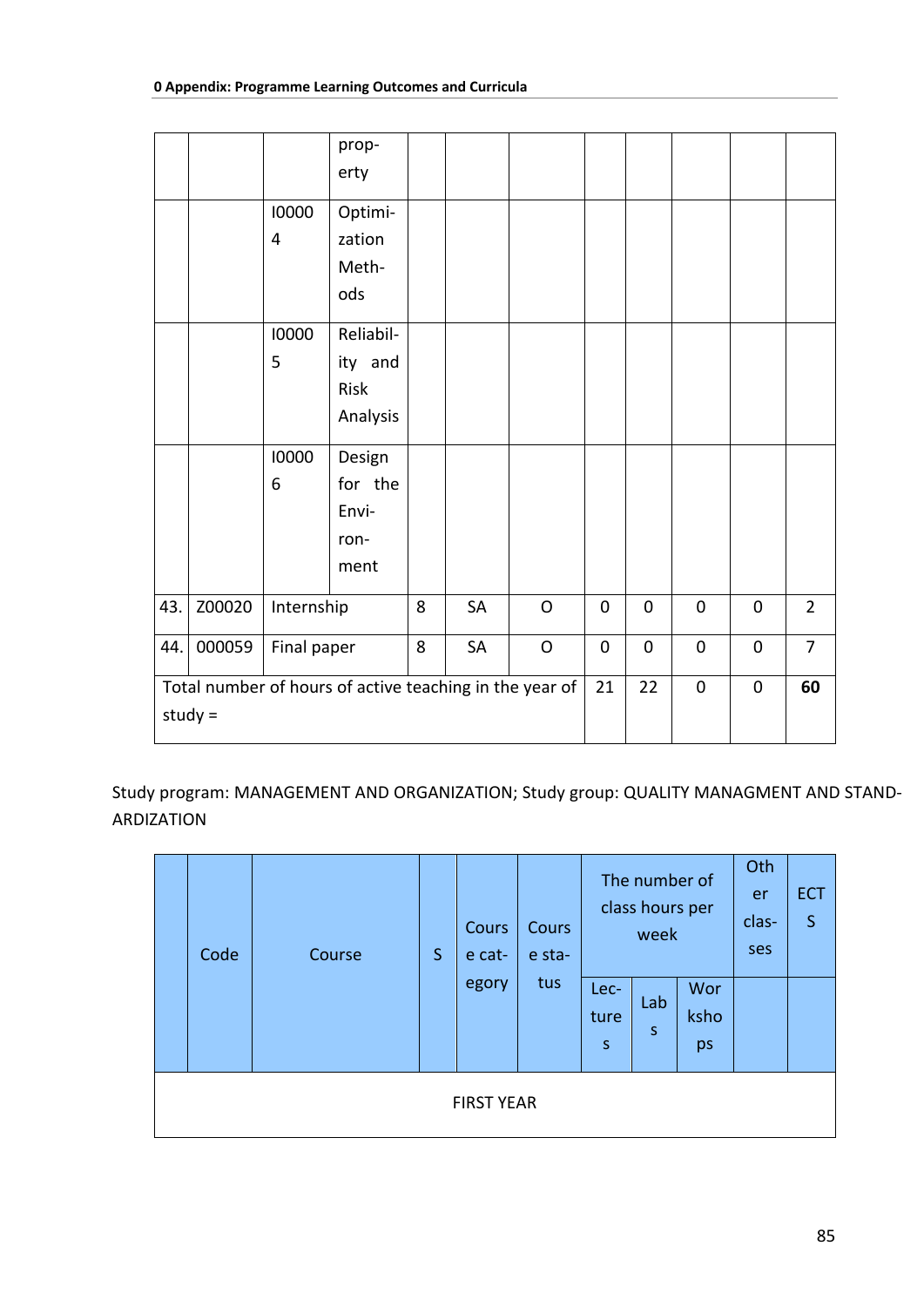| 1.  | Z0000<br>$\mathbf{1}$   | Mathematics 1                            |                                                        | $\mathbf{1}$         | TM        | $\mathsf{O}$   | $\overline{2}$ | $\overline{2}$ | $\mathbf 0$  | $\mathbf 0$  | 6              |
|-----|-------------------------|------------------------------------------|--------------------------------------------------------|----------------------|-----------|----------------|----------------|----------------|--------------|--------------|----------------|
| 2.  | Z0000<br>$\overline{2}$ | Economics                                |                                                        | $\mathbf{1}$         | TM        | $\mathsf{O}$   | $\overline{2}$ | $\overline{2}$ | $\mathbf 0$  | $\mathbf 0$  | 6              |
| 3.  | Z0000<br>3              | Management                               |                                                        | $\mathbf{1}$         | TM        | $\mathsf{O}$   | $\overline{2}$ | $\overline{2}$ | $\mathbf 0$  | $\mathbf 0$  | 6              |
| 4.  | Z0000<br>4              | formation<br>Technologies                | Fundamentals of In-<br>and<br>Communication            | $\mathbf{1}$         | AO        | $\mathsf{O}$   | $\overline{2}$ | $\mathbf{1}$   | $\mathbf{1}$ | $\mathbf 0$  | 5              |
| 5.  | Z0000<br>5              | Sociology                                |                                                        | $\mathbf{1}$         |           | E              | $\overline{2}$ | $\mathbf{1}$   | $\mathbf 0$  | $\mathbf 0$  | $\overline{4}$ |
| 6.  | Z0000<br>6              | Psychology                               |                                                        | $\mathbf{1}$         |           | E              | $\overline{2}$ | $\mathbf{1}$   | $\pmb{0}$    | $\mathbf 0$  | 4              |
| 7.  | Z00IP<br>$\mathbf{1}$   | Mathematics 1                            |                                                        | 1,<br>$\overline{2}$ | AO        | E              | $\mathbf{1}$   | $\mathbf{1}$   | 0            | 0            | 5              |
|     |                         | 30000<br>7                               | English lan-<br>for<br>guage<br>specific<br>purposes 1 |                      |           | E              |                |                |              |              |                |
|     |                         | 30000<br>$\overline{7}$                  | French for<br>specific<br>purposes 1                   |                      |           |                |                |                |              |              |                |
| 8.  | Z0001<br>$\mathbf 1$    |                                          | <b>Mathematics 2</b>                                   | $\overline{2}$       | TM        | $\mathsf{O}$   | $\overline{2}$ | $\overline{2}$ | $\mathbf 0$  | $\mathbf{1}$ | 6              |
| 9.  | Z0001<br>$\overline{2}$ | <b>Organization Basics</b>               |                                                        | $\overline{2}$       | TM        | $\overline{O}$ | $\overline{2}$ | $\overline{2}$ | $\mathbf 0$  | $\mathbf 0$  | 6              |
| 10. | Z0001<br>3              | Production systems                       |                                                        | $\overline{2}$       | <b>NS</b> | $\mathsf{O}$   | $\overline{2}$ | $\overline{2}$ | $\pmb{0}$    | $\mathbf 0$  | 6              |
| 11. | Z0001<br>4              | Introduction to In-<br>formation Systems |                                                        | $\overline{2}$       | AO        | $\mathsf{O}$   | $\overline{2}$ | $\mathbf{1}$   | $\mathbf{1}$ | $\mathbf 0$  | 6              |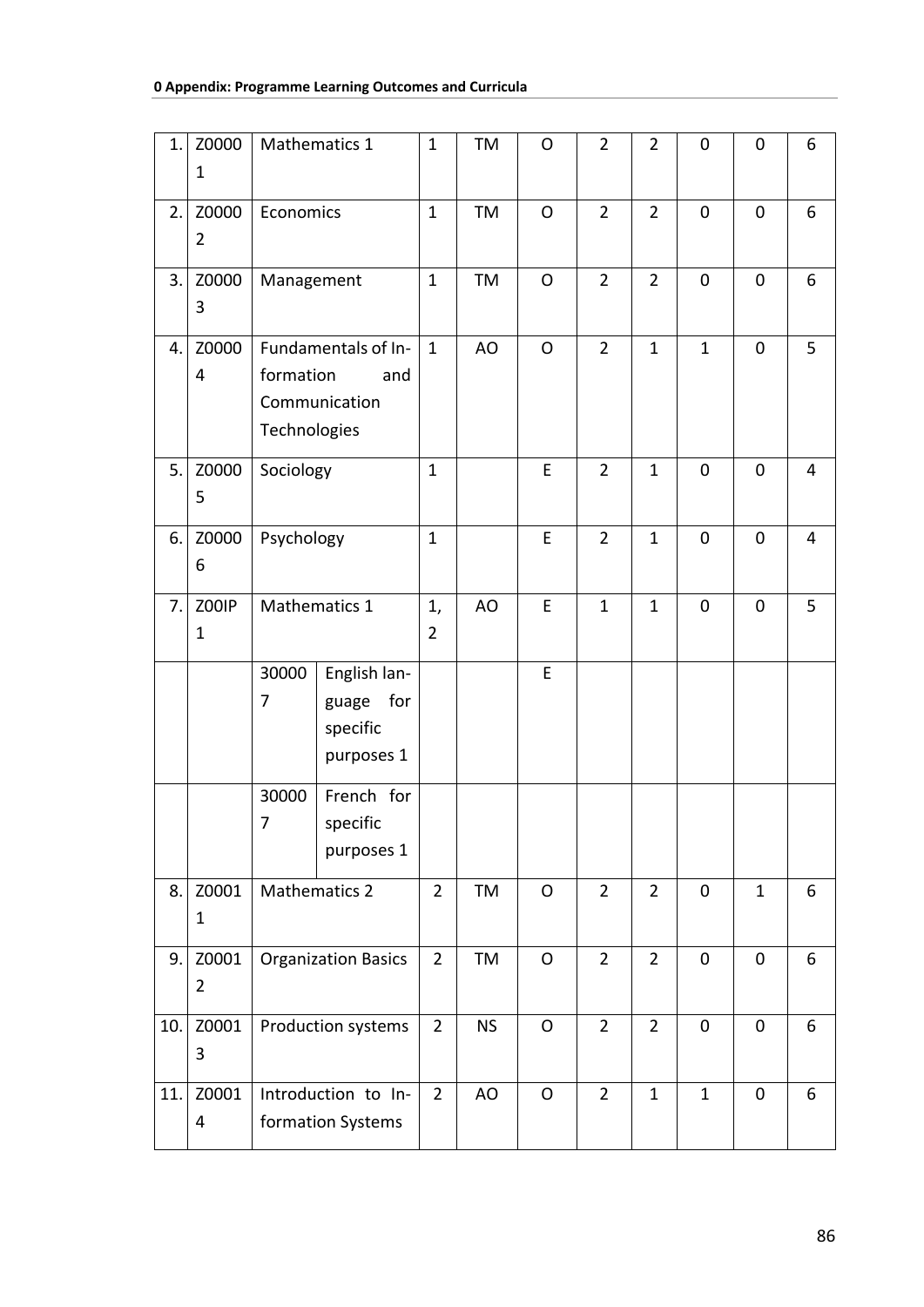|     | Total number of hours of active teaching in the year of |                                                     |                                                        | 22                   | 18        | $\overline{2}$ | $\mathbf 1$    | 60             |             |                |   |
|-----|---------------------------------------------------------|-----------------------------------------------------|--------------------------------------------------------|----------------------|-----------|----------------|----------------|----------------|-------------|----------------|---|
|     | study $=$                                               |                                                     |                                                        |                      |           |                |                |                |             |                |   |
|     |                                                         |                                                     |                                                        |                      |           |                |                |                |             |                |   |
| 12. | 00000<br>$\mathbf 1$                                    | Human<br>management                                 | resources                                              | 3                    | <b>NS</b> | O              | $\overline{2}$ | $\overline{2}$ | 0           | $\mathbf 0$    | 5 |
| 13. | 00000<br>$\overline{2}$                                 | <b>Process Engineering</b>                          |                                                        | 3                    | SA        | $\mathsf{O}$   | $\overline{2}$ | $\overline{2}$ | $\mathbf 0$ | $\overline{0}$ | 6 |
| 14. | 00000<br>3                                              | Fundamentals<br>Quality                             | of                                                     | $\overline{3}$       | <b>TM</b> | $\mathsf{O}$   | $\overline{2}$ | $\overline{2}$ | 0           | $\mathbf 0$    | 6 |
| 15. | 00000<br>4                                              | Marketing                                           |                                                        | 3                    | <b>NS</b> | $\mathsf{O}$   | $\overline{2}$ | $\overline{2}$ | $\mathbf 0$ | $\mathbf 0$    | 5 |
| 16. | 00000<br>5                                              |                                                     | Probability Theory                                     | 3                    | AO        | $\Omega$       | $\overline{2}$ | $\overline{2}$ | 0           | $\overline{0}$ | 6 |
| 17. | Z00IP<br>4                                              |                                                     | Elective course 2                                      | 3,<br>$\overline{4}$ | AO        | E              | $\mathbf{1}$   | $\mathbf{1}$   | 0           | $\mathbf 0$    | 3 |
|     |                                                         | 00000<br>6                                          | English lan-<br>for<br>guage<br>specific<br>purposes 2 |                      |           | E              |                |                |             |                |   |
|     |                                                         | 00000<br>$\overline{7}$                             | French for<br>specific<br>purposes 2                   |                      |           | E              |                |                |             |                |   |
| 18. | 00001<br>$\mathbf 0$                                    | Financial<br>ing                                    | Manage-<br>ment and Account-                           | $\overline{4}$       | <b>NS</b> | $\mathsf{O}$   | $\overline{2}$ | $\overline{2}$ | $\mathbf 0$ | $\mathbf 0$    | 6 |
| 19. | 00001<br>3                                              | <b>Statistics</b>                                   |                                                        | 4                    | AO        | O              | $\overline{2}$ | $\overline{2}$ | $\pmb{0}$   | $\mathbf{1}$   | 6 |
| 20. | 00001<br>$\overline{4}$                                 | Management<br>of<br>technology and de-<br>velopment |                                                        | $\overline{4}$       | TM        | $\mathsf O$    | $\overline{2}$ | $\overline{2}$ | 0           | $\mathbf{1}$   | 6 |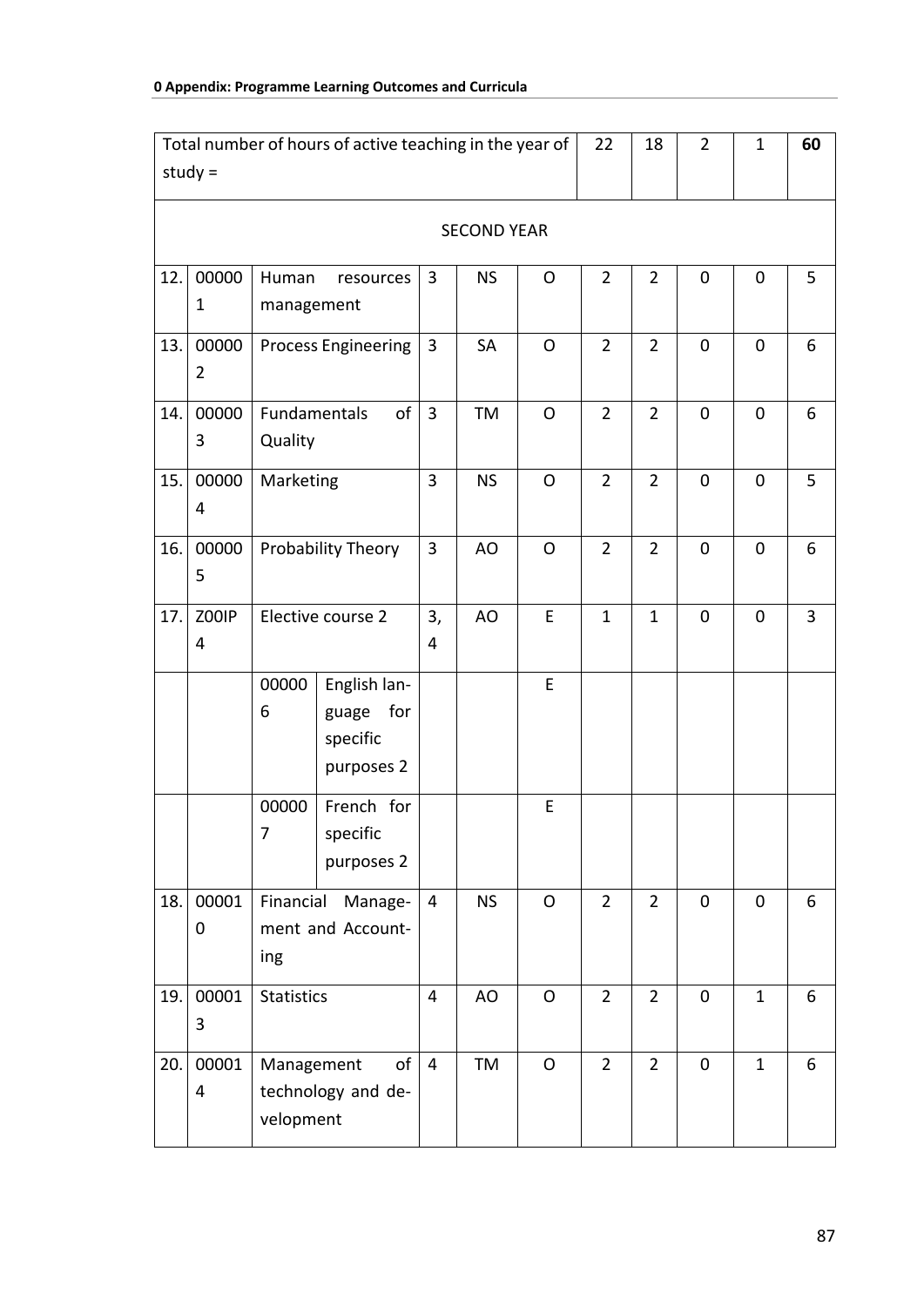| 21. | 00001<br>5                     |                              | Fundamentals of in-<br>dustrial engineering             | 4              | AO                | O            | $\overline{2}$ | $\overline{2}$ | $\mathbf 0$  | $\mathbf 0$  | 6  |
|-----|--------------------------------|------------------------------|---------------------------------------------------------|----------------|-------------------|--------------|----------------|----------------|--------------|--------------|----|
| 22. | 00001<br>6                     | Quality<br>ment              | manage-                                                 | $\overline{4}$ | <b>NS</b>         | $\mathsf{O}$ | $\overline{2}$ | $\overline{2}$ | $\mathbf 0$  | $\mathbf 0$  | 5  |
|     | study $=$                      |                              | Total number of hours of active teaching in the year of |                |                   |              | 22             | 22             | $\mathbf 0$  | $\mathbf 0$  | 60 |
|     |                                |                              |                                                         |                | <b>THIRD YEAR</b> |              |                |                |              |              |    |
| 23. | 00001<br>7                     | ment                         | <b>Document Manage-</b>                                 | 5              | <b>NS</b>         | $\mathsf{O}$ | $\overline{2}$ | $\overline{2}$ | $\mathbf 0$  | $\mathbf 0$  | 5  |
| 24. | 00001<br>8                     | Operations<br>search 1       | re-                                                     | 5              | TM                | $\mathsf{O}$ | $\overline{2}$ | $\overline{2}$ | $\mathbf 0$  | $\mathbf{1}$ | 6  |
| 25. | 00001<br>9                     | Normative<br>tion of quality | regula-                                                 | 5              | <b>NS</b>         | $\mathsf O$  | $\overline{2}$ | $\overline{2}$ | $\mathbf 0$  | $\mathbf 0$  | 5  |
| 26. | 00002<br>0                     |                              | Standardization 1                                       | 5              | <b>NS</b>         | $\mathsf{O}$ | $\overline{2}$ | $\overline{2}$ | $\mathbf 0$  | $\mathbf 0$  | 6  |
| 27. | <b>YKIPO</b><br>$\overline{2}$ | Elective<br><b>QMS-01</b>    | course                                                  | 5              | <b>NS</b>         | E            | $\overline{2}$ | $\overline{2}$ | $\mathbf 0$  | $\mathbf 0$  | 6  |
|     |                                | 00002<br>$\mathbf 1$         | Logistics                                               |                |                   |              |                |                |              |              |    |
|     |                                | 00002<br>$\overline{2}$      | <b>Business</b><br>Economics<br>Plan-<br>and<br>ning    |                |                   |              |                |                |              |              |    |
| 28. | 00002<br>3                     |                              | Decision Theory                                         | 6              | TM                | $\mathsf{O}$ | $\overline{2}$ | $\overline{2}$ | $\mathbf 0$  | $\mathbf 0$  | 5  |
| 29. | 00002<br>4                     |                              | <b>Quality control</b>                                  | 6              | <b>NS</b>         | $\mathsf{O}$ | $\overline{2}$ | $\mathbf{1}$   | $\mathbf{1}$ | $\mathbf{1}$ | 5  |
| 30. | 00002<br>5                     | Operational<br>search 2      | Re-                                                     | 6              | <b>NS</b>         | O            | $\overline{2}$ | $\overline{2}$ | $\mathbf 0$  | $\mathbf 1$  | 6  |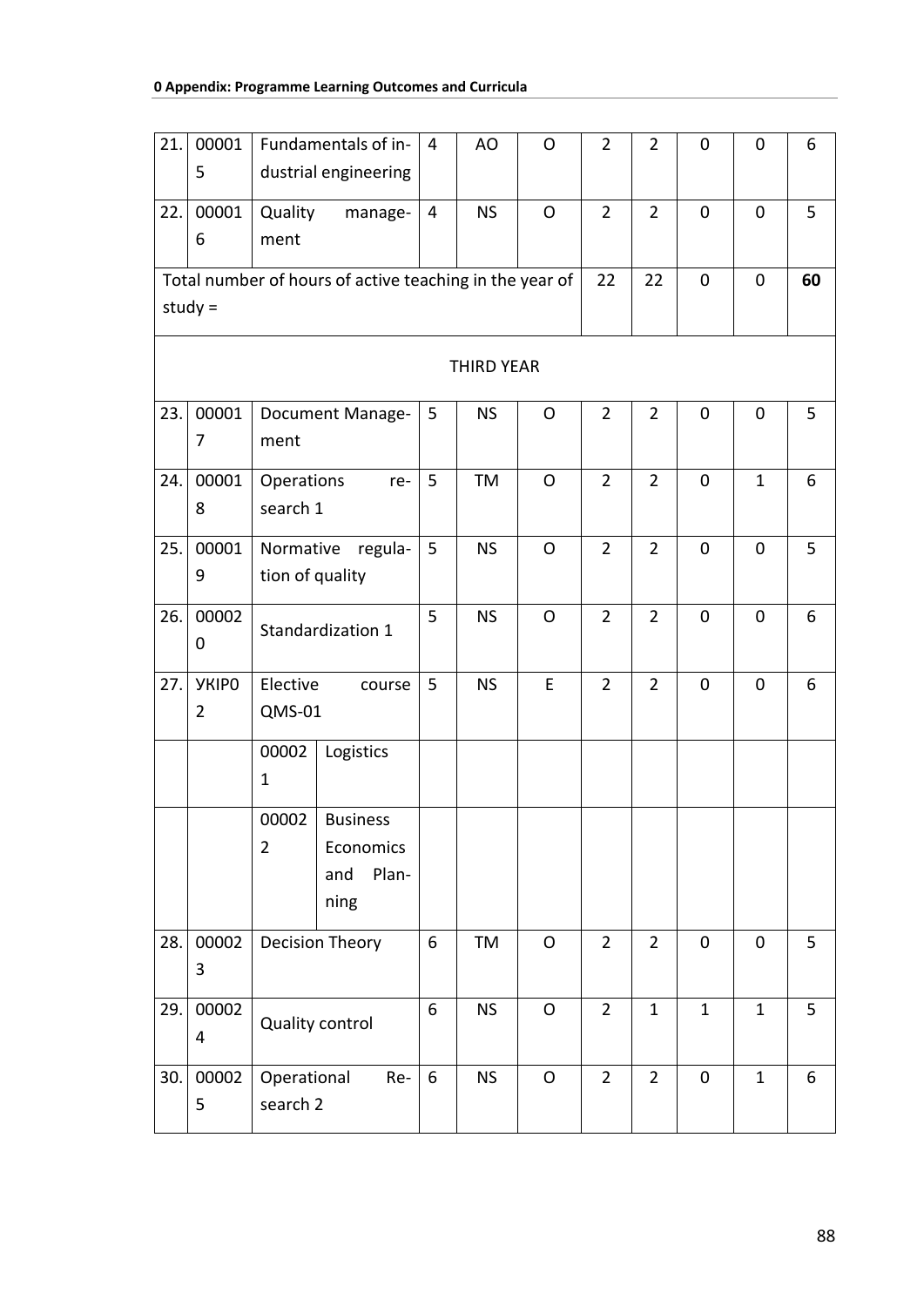| 31. | 00002        |               | Metrology with fun-                                     | 6              | <b>NS</b>          | O            | $\overline{2}$ | 1              | 1              | $\mathbf 0$ | 6  |
|-----|--------------|---------------|---------------------------------------------------------|----------------|--------------------|--------------|----------------|----------------|----------------|-------------|----|
|     | 6            |               | damentals of tech-                                      |                |                    |              |                |                |                |             |    |
|     |              | nique         |                                                         |                |                    |              |                |                |                |             |    |
| 32. | 00002        | Quality       | Manage-                                                 | 6              | SA                 | $\mathsf{O}$ | $\overline{2}$ | $\overline{2}$ | $\mathbf 0$    | $\mathbf 0$ | 5  |
|     | 7            | ment System   |                                                         |                |                    |              |                |                |                |             |    |
|     |              |               |                                                         |                |                    |              |                |                |                |             |    |
| 33. | 00002        |               | <b>Quality Planning</b>                                 | 6              | <b>NS</b>          | $\mathsf{O}$ | $\overline{2}$ | $\overline{2}$ | $\mathbf 0$    | $\mathbf 0$ | 5  |
|     | 8            |               |                                                         |                |                    |              |                |                |                |             |    |
|     |              |               | Total number of hours of active teaching in the year of |                |                    |              | 22             | 20             | $\overline{2}$ | 3           | 60 |
|     | study $=$    |               |                                                         |                |                    |              |                |                |                |             |    |
|     |              |               |                                                         |                |                    |              |                |                |                |             |    |
|     |              |               |                                                         |                | <b>FOURTH YEAR</b> |              |                |                |                |             |    |
| 34. | 00002        | Environmental |                                                         | $\overline{7}$ | SA                 | $\Omega$     | $\overline{2}$ | $\overline{2}$ | $\mathbf 0$    | $\mathbf 0$ | 5  |
|     | 9            | quality       | manage-                                                 |                |                    |              |                |                |                |             |    |
|     |              | ment systems  |                                                         |                |                    |              |                |                |                |             |    |
| 35. | 00003        | Occupational  |                                                         | 7              | SA                 | O            | $\overline{2}$ | $\overline{2}$ | $\mathbf 0$    | 0           | 5  |
|     | 0            |               | health and safety                                       |                |                    |              |                |                |                |             |    |
|     |              | management    | sys-                                                    |                |                    |              |                |                |                |             |    |
|     |              | tem           |                                                         |                |                    |              |                |                |                |             |    |
|     |              |               |                                                         |                |                    |              |                |                |                |             |    |
| 36. | 00003<br>1   |               | <b>Quality Engineering</b>                              | $\overline{7}$ | SA                 | O            | $\overline{2}$ | $\overline{2}$ | $\mathbf 0$    | 0           | 6  |
|     |              |               |                                                         |                |                    |              |                |                |                |             |    |
| 37. | <b>YKIPO</b> | Elective      | course                                                  | $\overline{7}$ | <b>NS</b>          | E            | $\overline{2}$ | $\overline{2}$ | $\mathbf 0$    | $\mathbf 0$ | 6  |
|     | 3            | QMS-02        |                                                         |                |                    |              |                |                |                |             |    |
|     |              | 00002         | Project                                                 |                |                    |              |                |                |                |             |    |
|     |              | 7             | Manage-                                                 |                |                    |              |                |                |                |             |    |
|     |              |               | ment                                                    |                |                    |              |                |                |                |             |    |
|     |              | 00002         | <b>Business</b>                                         |                |                    |              |                |                |                |             |    |
|     |              | 8             | Infor-                                                  |                |                    |              |                |                |                |             |    |
|     |              |               | mation                                                  |                |                    |              |                |                |                |             |    |
|     |              |               | Systems                                                 |                |                    |              |                |                |                |             |    |
| 38. | <b>YKIPO</b> | Elective      | course                                                  | $\overline{7}$ | <b>NS</b>          | E            | $\overline{2}$ | $\overline{2}$ | $\mathbf 0$    | $\mathbf 0$ | 5  |
|     | 4            | QMS-03        |                                                         |                |                    |              |                |                |                |             |    |
|     |              |               |                                                         |                |                    |              |                |                |                |             |    |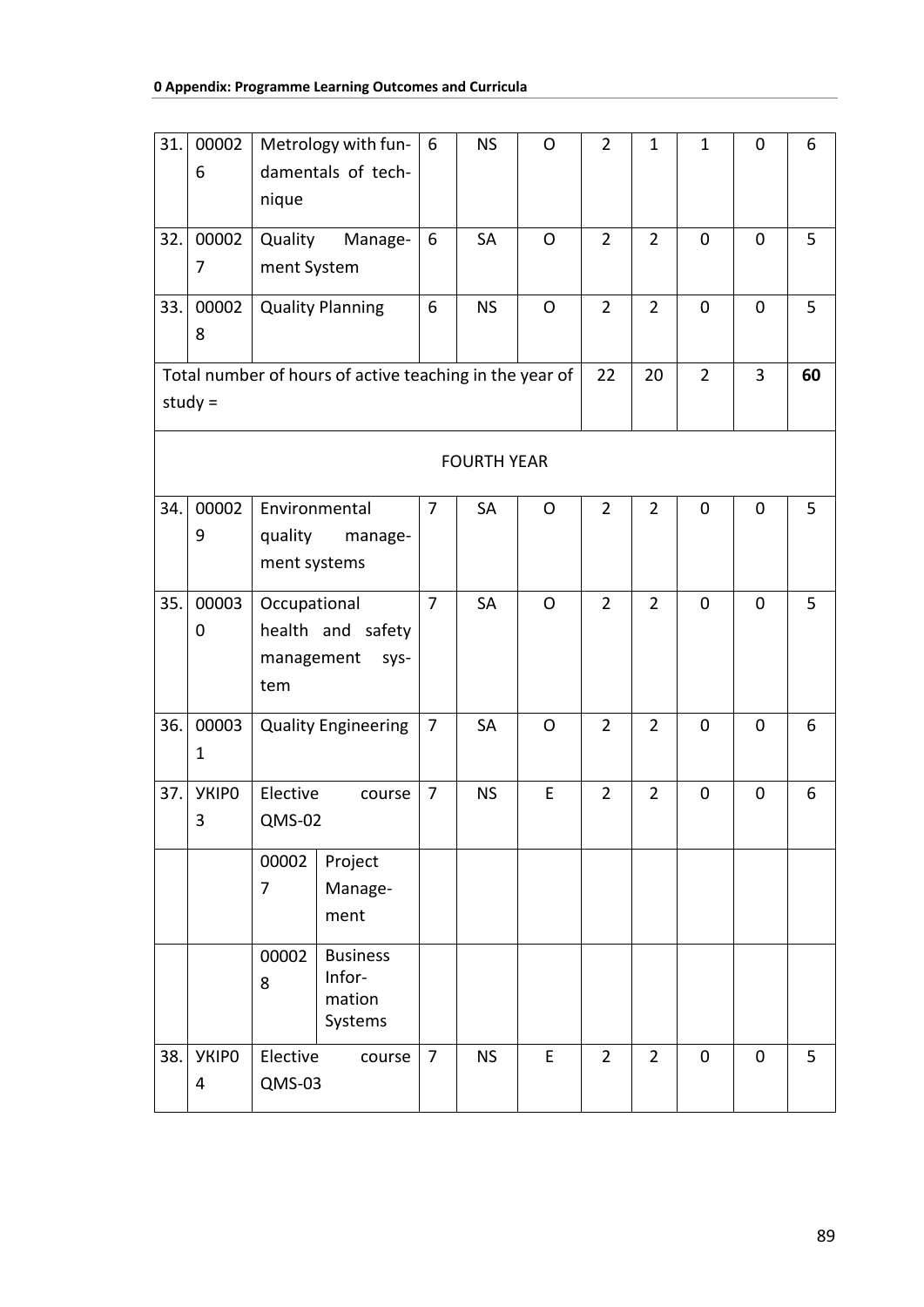|     |                | 00002                   | Total qual-                   |                |    |              |                |                |             |             |                |
|-----|----------------|-------------------------|-------------------------------|----------------|----|--------------|----------------|----------------|-------------|-------------|----------------|
|     |                | 7                       | ity<br>man-                   |                |    |              |                |                |             |             |                |
|     |                |                         | agement                       |                |    |              |                |                |             |             |                |
|     |                | 00002                   | Reliability                   |                |    |              |                |                |             |             |                |
|     |                | 8                       | Risk<br>and<br>Analysis       |                |    |              |                |                |             |             |                |
|     |                |                         |                               |                |    |              |                |                |             |             |                |
| 39. | 00003          | Quality                 | Selected Topics in<br>Manage- | $\overline{7}$ | SA | $\mathsf{O}$ | $\overline{2}$ | $\overline{2}$ | $\mathbf 0$ | $\mathbf 0$ | 4              |
|     | 3              | ment 1                  |                               |                |    |              |                |                |             |             |                |
| 40. | 00003          | <b>Business</b>         | system                        | 8              | SA | O            | $\overline{2}$ | $\overline{2}$ | $\pmb{0}$   | $\pmb{0}$   | 6              |
|     | $\overline{2}$ |                         | quality assessment            |                |    |              |                |                |             |             |                |
|     |                |                         |                               |                |    |              |                |                |             |             |                |
| 41. | <b>YKIPO</b>   | Elective                | course                        | 8              | SA | E            | $\overline{2}$ | $\overline{2}$ | 0           | 0           | $\overline{4}$ |
| 42. | 5              | QMS-05                  |                               | 8              | SA |              | $\overline{2}$ | $\overline{2}$ | $\pmb{0}$   | $\pmb{0}$   | 4              |
|     | <b>YKIPO</b>   | Elective                | course                        |                |    |              |                |                |             |             |                |
|     | 6              | QMS-06                  |                               |                |    |              |                |                |             |             |                |
|     |                | 10000                   | Selected                      |                |    |              |                |                |             |             |                |
|     |                | $\mathbf{1}$            | Topics<br>in                  |                |    |              |                |                |             |             |                |
|     |                |                         | Quality                       |                |    |              |                |                |             |             |                |
|     |                |                         | Manage-                       |                |    |              |                |                |             |             |                |
|     |                |                         | ment 2                        |                |    |              |                |                |             |             |                |
|     |                | 10000                   | Quality                       |                |    |              |                |                |             |             |                |
|     |                | $\overline{2}$          | manage-                       |                |    |              |                |                |             |             |                |
|     |                |                         | $ment - se-$                  |                |    |              |                |                |             |             |                |
|     |                |                         | lected                        |                |    |              |                |                |             |             |                |
|     |                |                         | chapters 3                    |                |    |              |                |                |             |             |                |
|     |                | 10000                   | Quality                       |                |    |              |                |                |             |             |                |
|     |                | 3                       | manage-                       |                |    |              |                |                |             |             |                |
|     |                |                         | $ment - se-$                  |                |    |              |                |                |             |             |                |
|     |                |                         | lected                        |                |    |              |                |                |             |             |                |
|     |                |                         | chapters 4                    |                |    |              |                |                |             |             |                |
|     |                | 10000                   | Accredita-                    |                |    |              |                |                |             |             |                |
|     |                | $\overline{\mathbf{4}}$ | tion<br>and                   |                |    |              |                |                |             |             |                |
|     |                |                         | certifica-                    |                |    |              |                |                |             |             |                |
|     |                |                         | tion                          |                |    |              |                |                |             |             |                |
|     |                |                         |                               |                |    |              |                |                |             |             |                |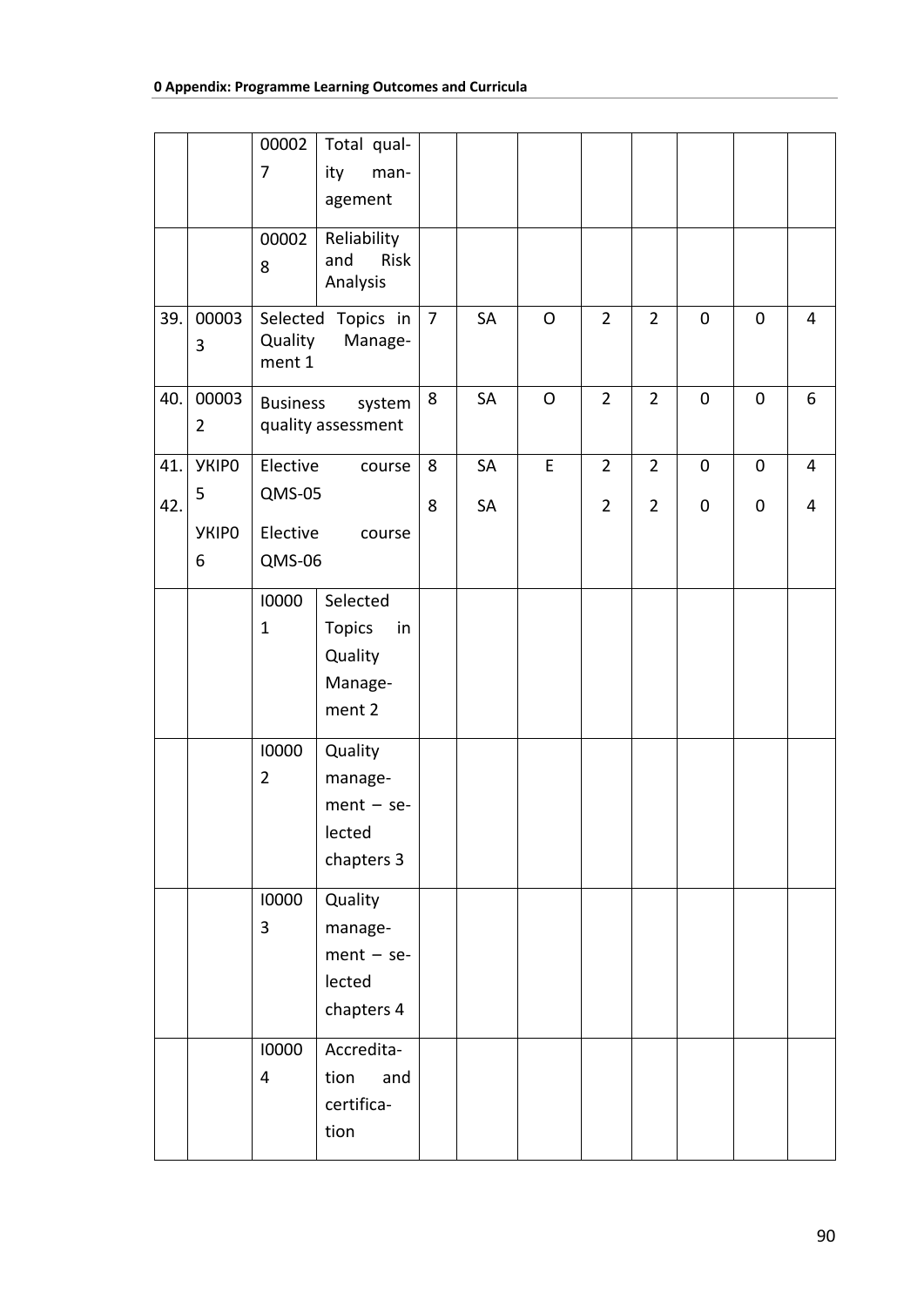|     |              | 10000          | English lan- |   |           |   |                |                |           |           |   |
|-----|--------------|----------------|--------------|---|-----------|---|----------------|----------------|-----------|-----------|---|
|     |              | 5              | for<br>guage |   |           |   |                |                |           |           |   |
|     |              |                | specific     |   |           |   |                |                |           |           |   |
|     |              |                | purposes 3   |   |           |   |                |                |           |           |   |
|     |              | 10000          | French for   |   |           |   |                |                |           |           |   |
|     |              | $\overline{7}$ | specific     |   |           |   |                |                |           |           |   |
|     |              |                | purposes 3   |   |           |   |                |                |           |           |   |
|     |              | 10000          | Group        |   |           |   |                |                |           |           |   |
|     |              | 8              | dynamics     |   |           |   |                |                |           |           |   |
|     |              |                | and          |   |           |   |                |                |           |           |   |
|     |              |                | interperso   |   |           |   |                |                |           |           |   |
|     |              |                | nal          |   |           |   |                |                |           |           |   |
|     |              |                | relations    |   |           |   |                |                |           |           |   |
|     |              | 10000          | Statistical  |   |           |   |                |                |           |           |   |
|     |              | 9              | inference    |   |           |   |                |                |           |           |   |
|     |              | 10001          | Maintenan    |   |           |   |                |                |           |           |   |
|     |              | $\pmb{0}$      | ce           |   |           |   |                |                |           |           |   |
|     |              |                | manageme     |   |           |   |                |                |           |           |   |
|     |              |                | nt           |   |           |   |                |                |           |           |   |
|     |              | 10001          | Project      |   |           |   |                |                |           |           |   |
|     |              | $\mathbf{1}$   | manageme     |   |           |   |                |                |           |           |   |
|     |              |                | nt           |   |           |   |                |                |           |           |   |
|     |              |                | software     |   |           |   |                |                |           |           |   |
|     |              |                | support      |   |           |   |                |                |           |           |   |
| 43. | <b>YKIPO</b> | Elective       | course       | 8 | <b>NS</b> | E | $\overline{2}$ | $\overline{2}$ | $\pmb{0}$ | $\pmb{0}$ | 6 |
|     | 8            | QMS-08         |              |   |           |   |                |                |           |           |   |
|     |              | 00002          | Designing    |   |           |   |                |                |           |           |   |
|     |              | $\overline{7}$ | organiza-    |   |           |   |                |                |           |           |   |
|     |              |                | tions        |   |           |   |                |                |           |           |   |
|     |              | 00002          | Production   |   |           |   |                |                |           |           |   |
|     |              | 8              | systems      |   |           |   |                |                |           |           |   |
|     |              |                | design       |   |           |   |                |                |           |           |   |